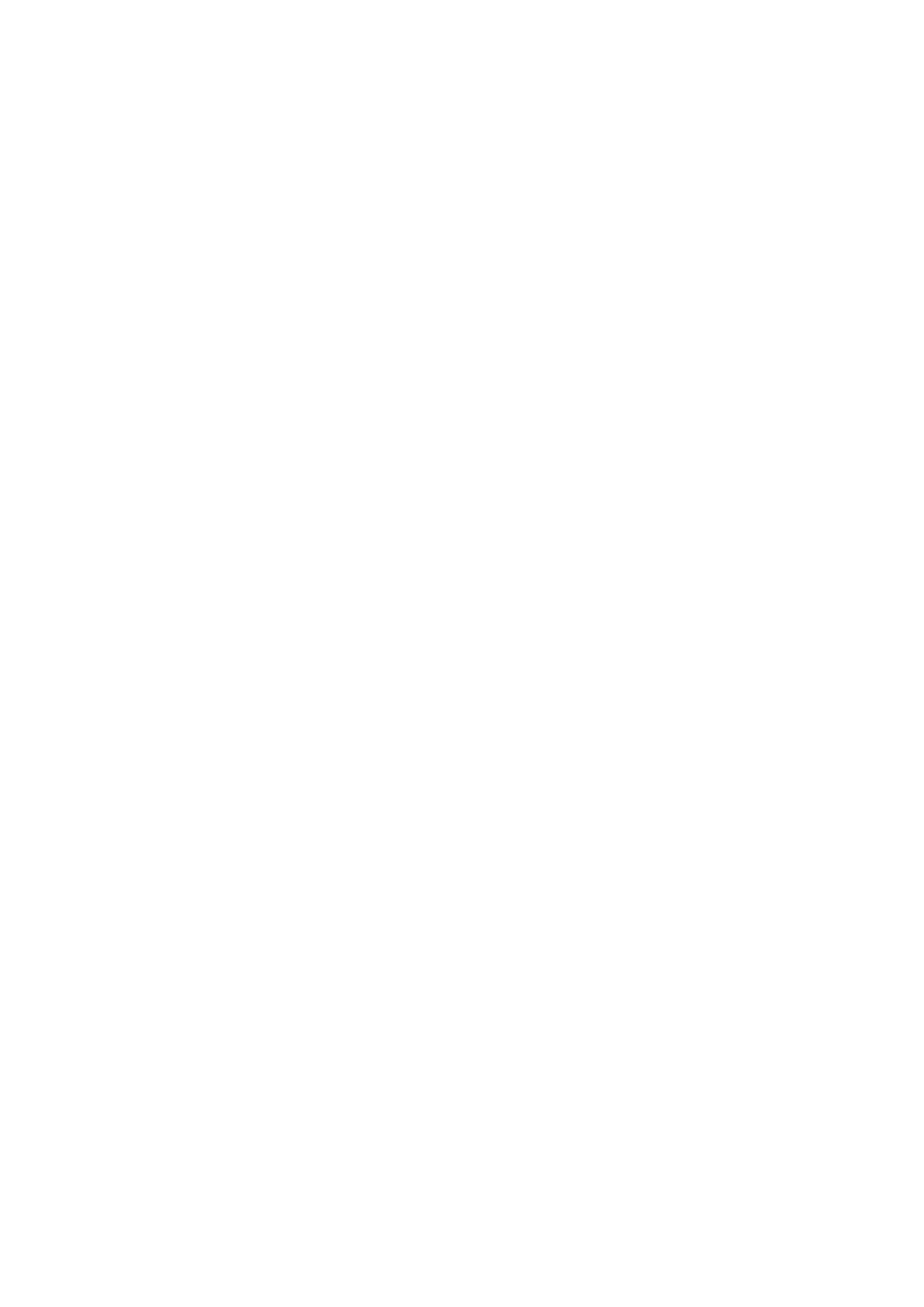Examination Regulations: Joint Degree Bachelor "Public Governance Across Borders"

Examination Regulations for the Joint Bachelor's Degree Programme "Public Governance across Borders" at the Westfälische Wilhelms-Universität Münster and the Universiteit Twente of 30 November 2015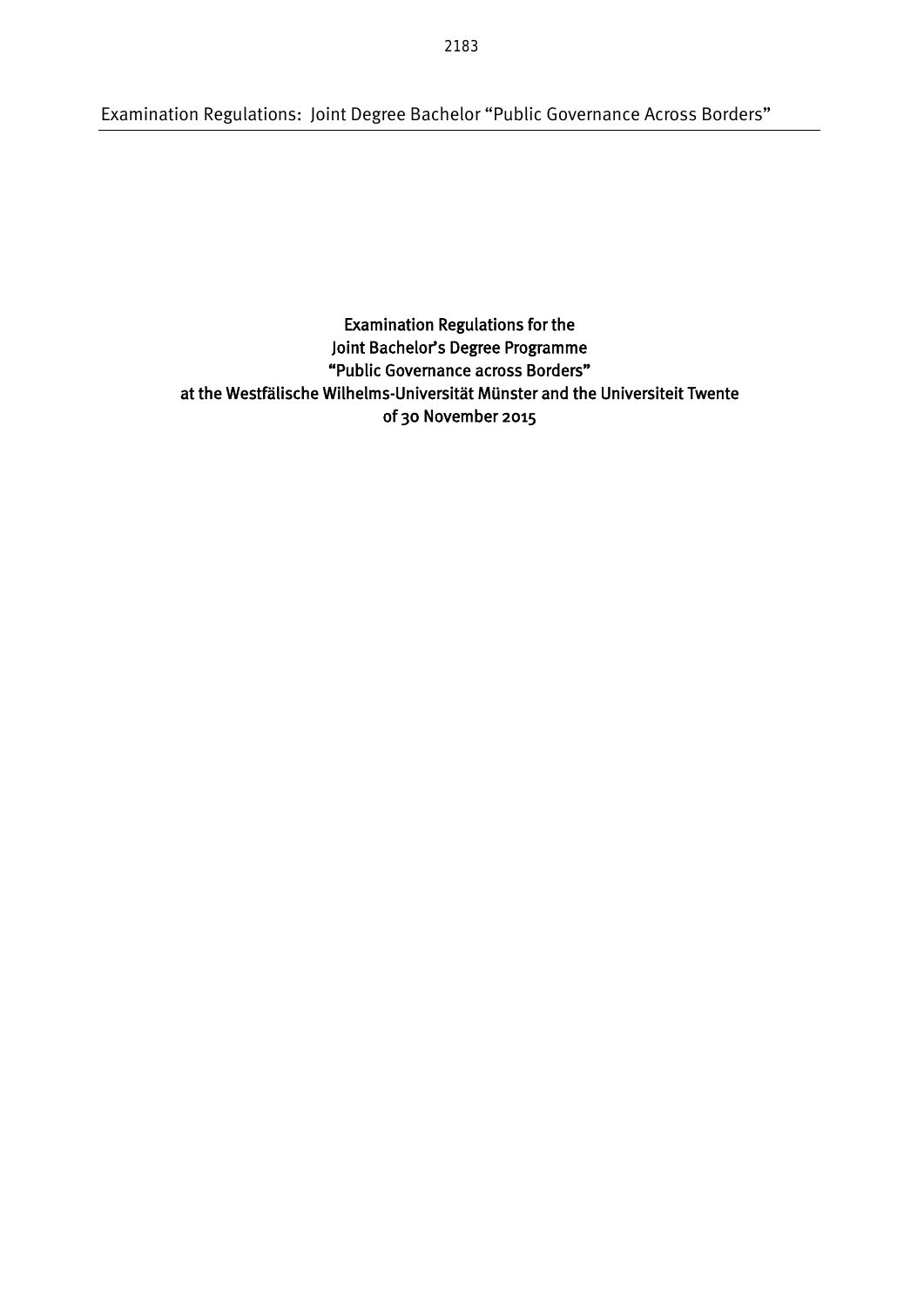Based on § 2 Abs. 4 and § 64 Abs. 1 of the Gesetz über die Hochschulen des Landes Nordrhein-Westfalen (Hochschulgesetz - HG) (Universities and Colleges of North Rhine-Westphalia Act) as amended by the Hochschulzukunftsgesetz (Higher Education Autonomy Act) of 16 September 2014 (GV NRW p. 547) and in accordance with the Dutch Higher Education and Research Act (Wet op het Hoger Onderwijs en Wetenschappelijk onderzoek, short WHW, section 7.59 and section 7.13 on Teaching and Examination Regulations) the University of Münster and the University of Twente have published the following Examination Regulations:

# Contents:

- § 1 Area of Application of the Examination Regulations
- § 2 Goal of the Programme
- § 3 Bachelor's Degree
- § 4 Examination Board
- § 5 Admission to the Programme and the Bachelor's Examination
- § 6 Standard Duration, Workload, credits (Leistungspunkte)
- § 7 Content of the Programme
- § 8 Types of Courses
- § 9 Structure of the Programme and of the Examination, Description of Modules
- § 10 Coursework *(Studienleistungen)* and required examinations *(Prüfungsleistungen)*, Registration
- § 11 Multiple Choice Examinations
- § 12 Bachelor's Thesis
- § 13 Acceptance and Grading of Bachelor's Thesis
- § 14 Examiners and Observers
- § 15 Recognition of coursework (Studienleistungen) and required examinations (Prüfungsleistungen)
- § 16 Adjustments for Handicapped and Chronically Ill Students
- § 17 Passing the Bachelor's Examination, Retaking of Examinations
- § 18 Grading of Single Examinations, Module Grades, and Calculation of Overall Grade
- § 19 Bachelor's Diploma
- § 20 Diploma Supplement and Transcript of Records
- § 21 Access to Examination Files
- § 22 Non-Appearance, Withdrawal, Deception, Breach of Regulations
- § 23 Invalidity of Single Examinations
- § 24 Revocation of Bachelor's Degree
- § 25 Coming into Force and Publication
- Appendix I: Glossary
- Appendix II: Module Descriptions
- Appendix III: Bachelor Thesis Guide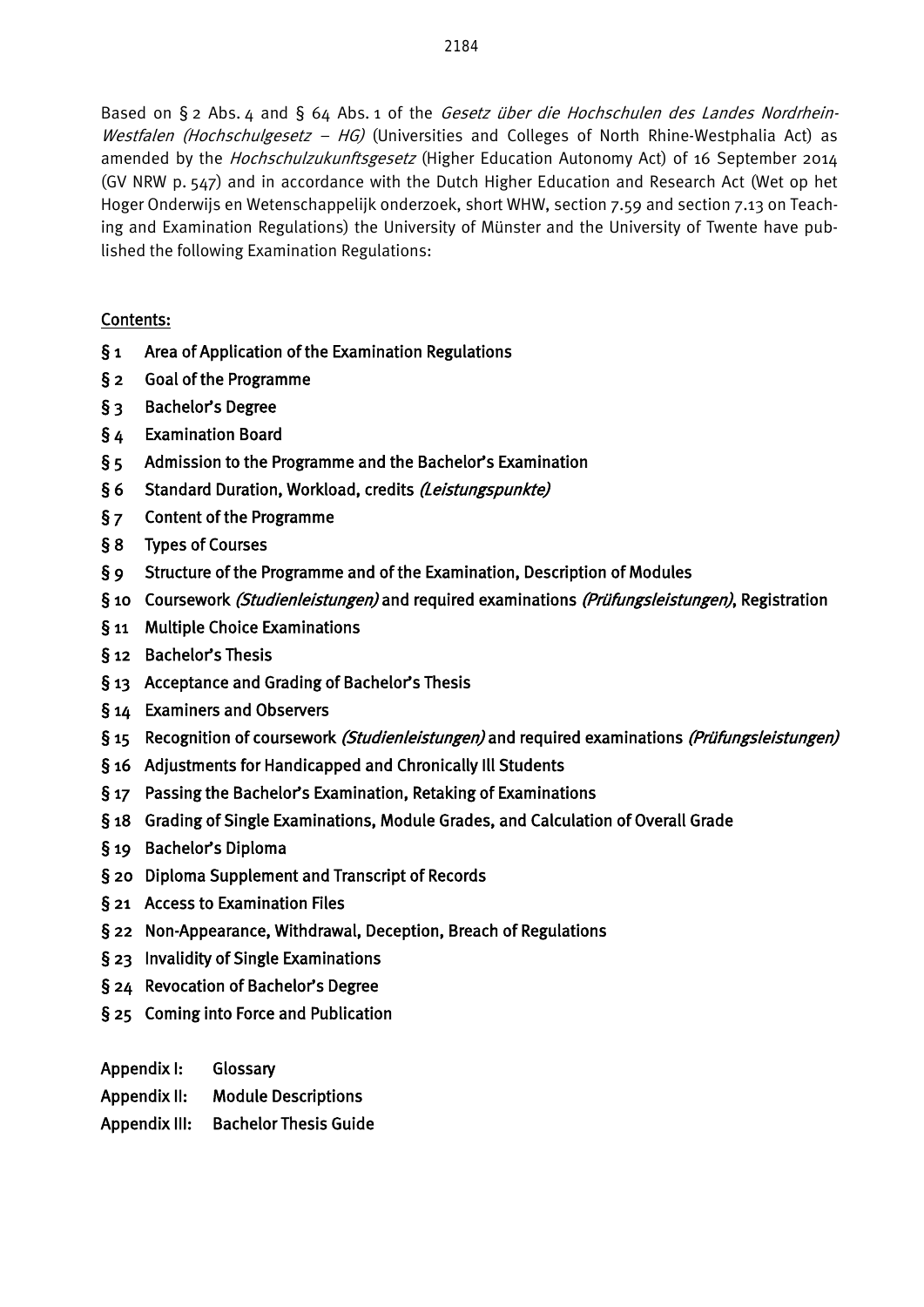# $§<sub>1</sub>$ Area of Application of the Examination Regulations

(1) These Examination Regulations apply to the Joint Bachelor's Degree Programme "Public Governance across Borders" at the Westfälische Wilhelms-Universität Münster (D), short Münster University or WWU, and the Universiteit Twente/Twente University (Enschede/NL), short the UT.

(2) The Student Charter of Twente University applies where specific programme requirements and student regulations concerning the study at Twente University are concerned. The student charter consists of two parts: the institutional section (ISS) and the academic section (FSS). Parts of the academic section are the Teaching and Examination Regulations (OER) and the Rules and Regulations of the Examination Boards (R&R), as adopted in accordance with section 7.13 of the Higher Education and Research Act.

# $§$  2 Goal of the Programme

The Bachelor's programme "Public Governance across Borders" is an undergraduate degree course which aims to equip students with academic as well as professional knowledge and skills so that they can map public issues, analyse their causes and contribute to the design of effective solutions. Such analyses and problem approaches include different levels of scale (local, regional, national, European and international), while a special focus is laid on the European Union and its institutions and the process of European integration.

Within the programme, students acquire knowledge in the areas of Political Science, Public Administration, European Studies, Law and Economics. The programme also focuses on a sound methodological training in methods of the Social Sciences. The scientific training is backed by professional qualifications. Students learn to work and think in a target-oriented manner and according to scientific rules. They also learn to critically question and debate scientific findings and take responsibility for their own actions.

The bachelor programme furthermore aims to prepare students for admission to a Master's programme.

# § 3 Bachelor's Degree

The successful candidate will be awarded the academic degree "Bachelor of Science" (BSc) with the adjunct "in Public Governance across Borders".

#### § 4 Examination Board

(1) Fachbereich 06 (Faculty 06) of the Westfälische-Wilhelms Universität Münster and Faculty of Behavioural, Management and Social Sciences (BMS) of the Universiteit Twente jointly appoint an examination board to organize and supervise the examinations within these Examination Regulations. The board reports to the respective faculties, and, if applicable, provides suggestions for innovations on and development of the Examination Regulations.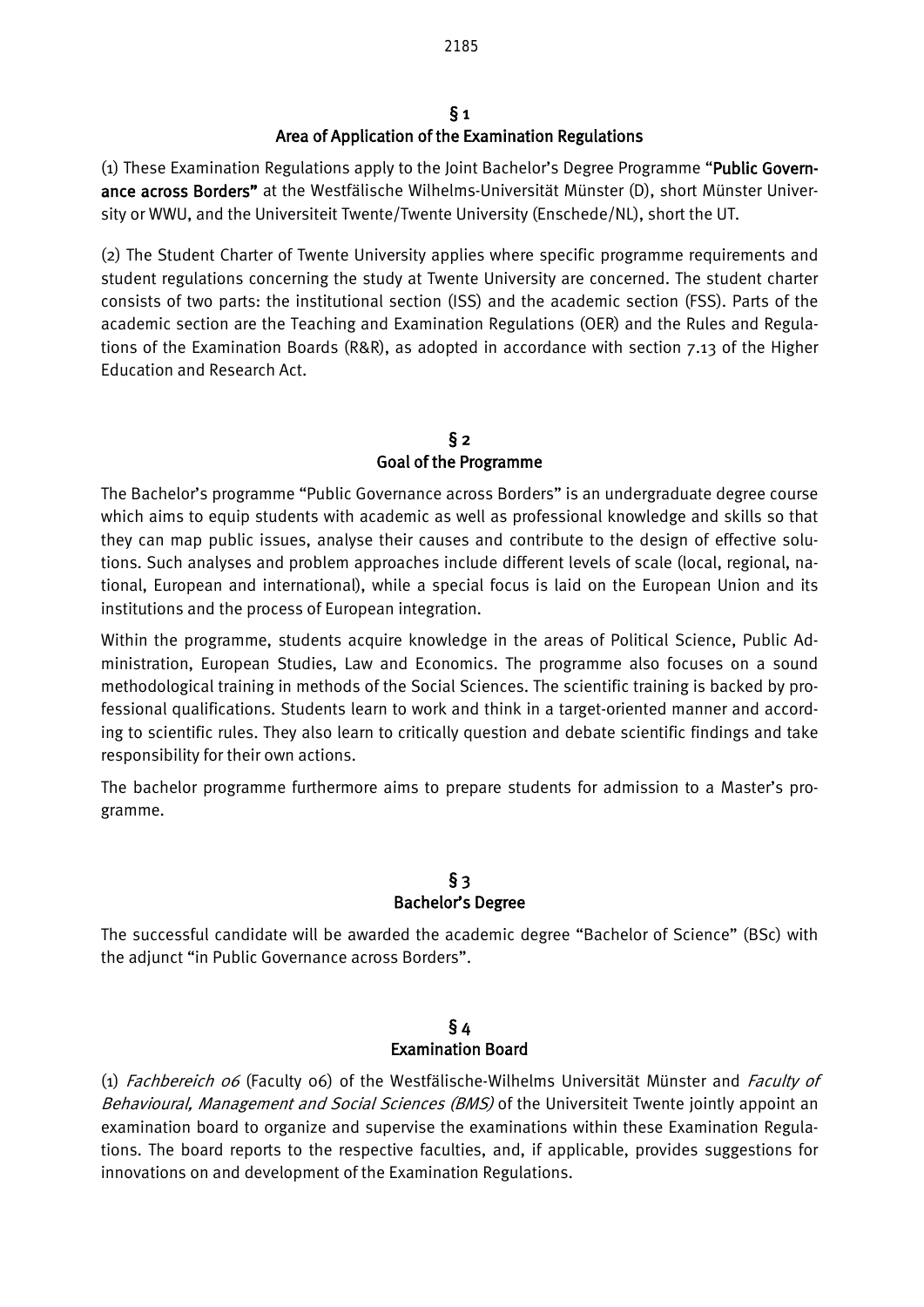(2) The examination board (WWU: *Prüfungsausschuss*, UT: *examencommissie*) consists of the chair, his/her deputy and six additional members. Each university elects the same number of members to the examination board. Chair, deputy chair and two additional members are selected from the group of full professors, two members from the group of academic staff and two members from the group of students. The student board members are elected at the WWU.

(3) The elections/appointments for the groups of professors and academic staff are valid for two years, for the group of students one year. Re-election is possible.

(4) Chairmanship of the examination board alternates between the two universities with every election period.

(5) Members of the examination board are either elected by the representatives of the groups in the Fachbereichsrat (faculty board) (WWU) or appointed by the Head of Faculty (UT). All members of the examination board are confirmed by the faculty board (*Fachbereichsrat*) at the WWU and by the Dean at the UT.

(6) Members from the group of students do not cooperate in the grading and recognition of course work and required examinations, the setting of examination tasks and the selection of examiners. They also do not have voting-rights concerning these matters.

(7) The examination board has a quorum if the chair or deputy chair, two members from the group of professors and two additional members are present. Decisions are made by simple majority; in the case of equality of votes the chair, or in his/her absence the deputy chair, has the deciding vote. Concerning matters referred to in  $\S 4$  (6), the quorum is reached once the chair or deputy chair and three additional non-student members are present.

(8) The examination board can transfer regular and undisputed tasks to its chair. This is not applicable to decisions on appeals (*Widersprüche*). For decisions on appeals the procedures according to Dutch or German law must be followed, depending on where the examination has been passed.

(9) The Examinations Office (WWU: Institut für Politikwissenschaft, UT: Griffie) acts as agent of the examination board.

(10) Members of the examination board may attend all examinations.

(11) The members of the examination board have an obligation of maintaining confidentiality. Board members who are not already placed under such an obligation through their position as a state employee have to be placed under this obligation by the chair. Examination board meetings are not public.

(12) For exams that are solely or mainly in the responsibility of the University of Münster, the Joint Examination Board is responsible. For exams that are solely or mainly in the responsibility of the University of Twente, the regular examination board of the University of Twente and the subsidiary joint examination board are responsible. The details of the relation between the regular examination Board (of the University of Twente) and the Joint Examination Board will be arranged in a separate regulation.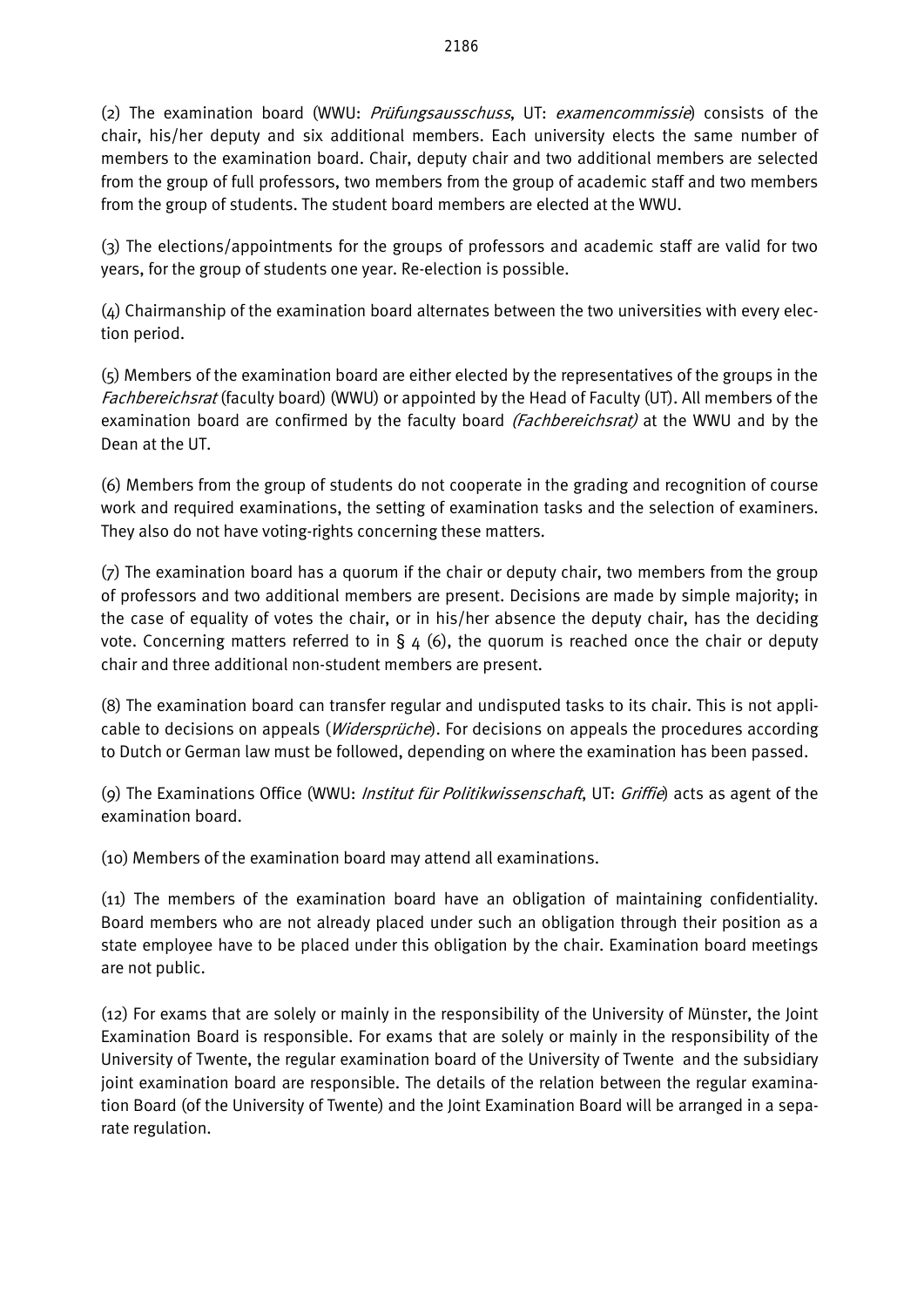# $§$  5 Admission to the Programme and the Bachelor's Examination

(1) Admission to the programme "Public Governance across Borders" at the Westfälische Wilhelms-Universität Münster and the Universiteit Twente is granted by a Joint Admission Committee that consists of the Head of the Institut für Politikwissenschaft at Muenster and the Programme Director of the programme European Public Administration at Twente. This decision can be mandated to the Central Student Administration of both universities.

(2) Admission to the bachelor's examination is granted through enrolment in the Bachelor's programme "Public Governance across Borders" at the Westfälische Wilhelms-Universität Münster and the Universiteit Twente, provided the enrolment is upheld until the time of the final examination. Enrolment is to be refused should the applicant have finally failed an examination in the programme "Public Governance across Borders" or a comparable programme.

#### § 6 Standard Duration, Workload, Leistungspunkte (credits)

(1) The standard duration of studies until graduation, including all examinations and bachelor's thesis, is three academic years. An academic year is divided into:

- two semesters at Münster University
- two semesters at Twente University, each semester consisting of two quartiles of ten weeks each.

(2) For passing from the first into the second year of study, students must reach  $45$  credits (WWU: Leistungspunkte/LP, UT: European Credit/EC) during the first year and provide proof of a sufficient level of English skills. English skills may be demonstrated in two ways:

- 1. English having been part of school education until the students' acquirement of one of the following diplomas:
	- o VWO (Voorbereidend Wetenschappelijk Onderwijs)
	- o AHR (Allgemeine Hochschulreife, generally the "Abitur")
	- o EB (European Baccalaureate)
	- o IB (International Baccalaureate)
- 2. All other students prove their English skills by way of one of the following certificates:
	- o IELTS (minimum overall score: 6.0)
	- o TOEFL (minimum overall score: 80)
	- o Cambridge CAE

In case students fail to meet these criteria, they may not proceed with the programme at Twente University until the requirements are met. The requirements are checked by the Examination Office of Münster.

(3) For successful graduation, students must gain 180 credits. Each year contains modules with a total of 60 credits. Credits are used to assess the overall workload for students quantitatively and include course attendance as well as pre- and post-preparation, examinations and examination preparation as well as the final thesis and work placements. One credit equals a workload of 28 hours. The annual volume therefore equals 1680 hours (5040 hours for the programme). Credits are granted according to the ECTS (European Credit Transfer System) grading system.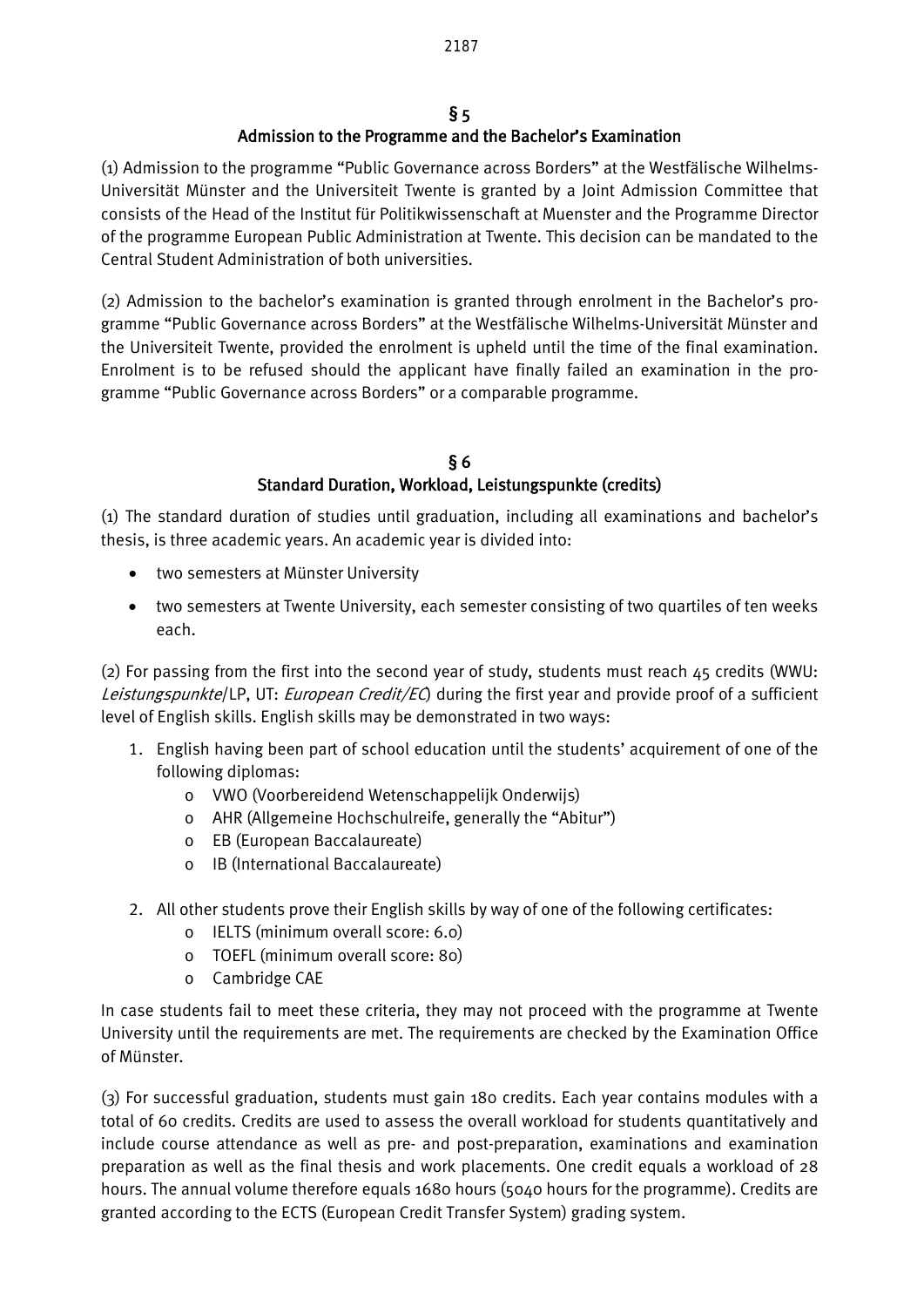# § 7 Content of the Programme

(1) In addition to the bachelor's thesis, the Bachelor programme "Public Governance across Borders" comprises the successful completion of the following list of modules. A closer description of the modules is to be found in the appendix of these Examination Regulations:

Compulsory Modules:

- Module 1.1 Integration Module (12 EC)
- Module 1.3 Standard & reading courses (10 EC)
- Module 1.4 Methods (10 EC)
- Module 1.6 Comparative Politics (6 EC)
- Module 1.7 International Relations (6 EC)
- Module 2.1 Public Management (15 EC)
- Module 2.2 Public Governance in Europe (15 EC)
- Module 3.3 Professionalization Module (15 EC)
- Module 3.4 Bachelor Thesis (15 EC)

Elective modules:

- Module 1.2a Political Theory (6 EC)
- Module 1.2b Introduction to the Political System of Germany (6 EC)
- Module 1.5a Dutch-German Studies (10 EC)
- Module 1.5b European Public Law (10 EC)
- Module 2.3a+2.4a European Studies (30 EC)
- Module 2.3b+2.4b Public Administration (30 EC)
- Module 3.1a Free Elective (UT) + Internship (30 EC)
- Module 3.1b Free Elective (UT) (30 EC)
- Module 3.1c Internship (30 EC)
- Module 3.1d Erasmus (30 EC)
- Module 3.1e Free Elective (WWU) (30 EC)

(2) Successful graduation requires 180 credits. 15 credits are awarded for the bachelor's thesis.

(3) It is not possible for students from the bachelor programme "Public Governance across Borders" to take courses from master programmes at either the WWU or the UT.

(4) Language of tuition:

- WWU: Courses will be held mainly in German. This applies especially to the methodological training and the basic courses.
- UT: Tuition will be completely in English.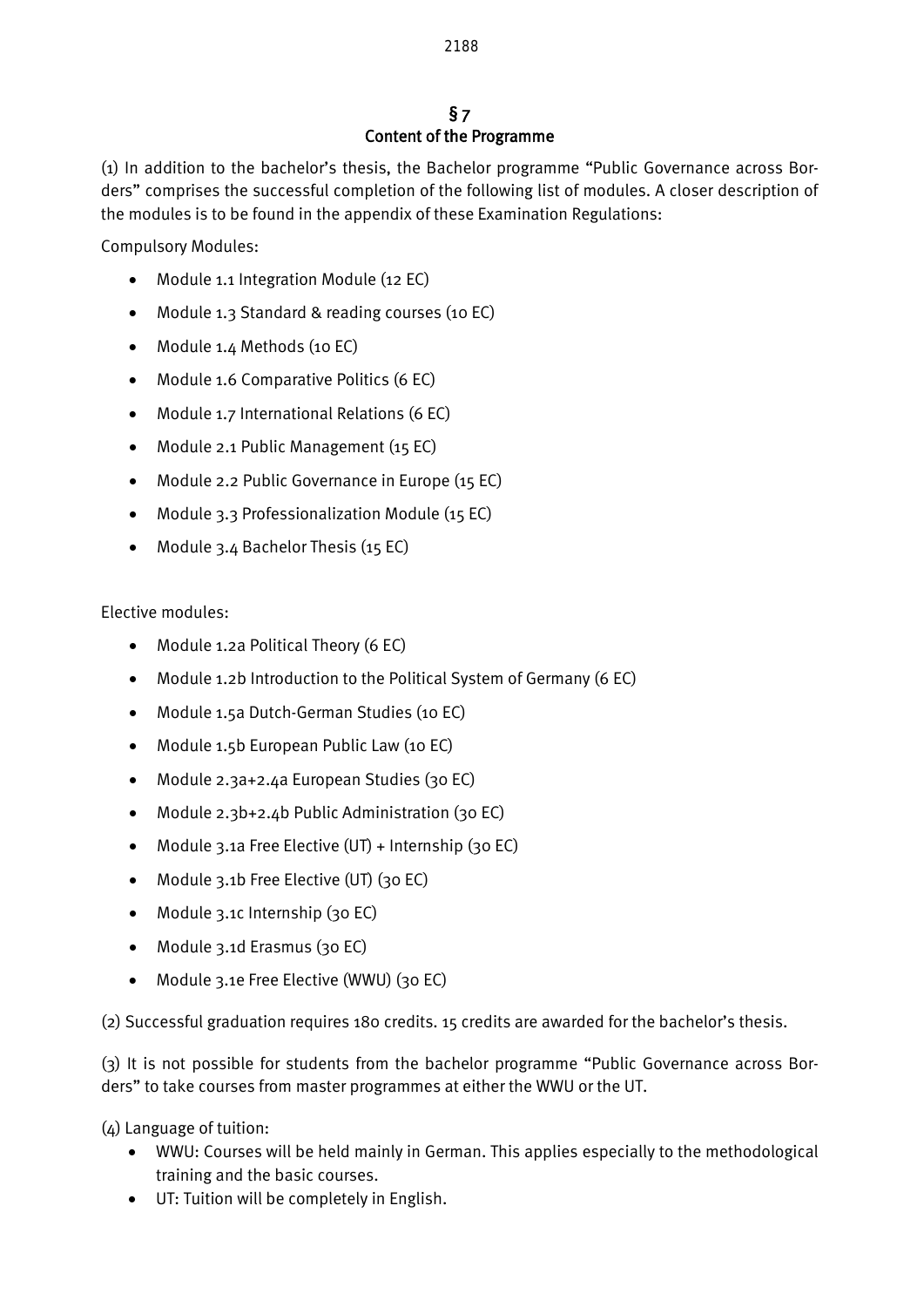#### § 8 Types of Courses and Modules

Münster University:

Basic courses (Grundkurse) and tutorials: Basic courses transfer knowledge on central theoretical and analytical concepts of specific fields of political science. The content ranges from classical concepts to current developments and theoretical debates of analytical and/or normative nature. Basic courses are completed by tutorials that deepen the content of the lecture and focus on methodological and presentation skills.

Standard courses (Standardkurse): Standard courses introduce specific research areas of political science. They give a profound overview on contemporary and classic questions and challenges of their specific research area. Thereby, they build on knowledge acquired within the core modules in year one and the basic courses in year two. Thus they encourage and indeed require from students to look into concepts, issues and methods of political science more deeply. Finally, within these courses, selected contemporary developments are methodologically and theoretically analysed and discussed.

Reading courses (Lektürekurse): Reading courses deepen the ability of students to read and understand political science texts. The range of courses encompasses classical authors and theories of political science as well as contemporary texts.

Elective track: In the first and second semester students have the possibility to choose between a module on Dutch-German studies or a module on European Public law.

Elective module: The elective modules in the fifth semester either at the WWU or at the UT provide students with the possibility to develop their personal profile and actively shape their own educational and academic path.

# Twente University:

A module at Twente University consists of 15 ECTS. Modules run (sequentially) for 10 weeks. Modules are made up from different course types, including e.g. standard courses and methodological courses. Specific regulations (including retakes) can be found in the Students' Charter of the University of Twente.

# Joint tuition:

Integration module: The integration module serves as introductory module to the programme and thus serves two aims: to make students familiar with the programme and their fellow students and support cooperation between the two universities and students are introduced to their new learning environments, including for instance trips from Münster University to Twente University and library tours. The module also provides general as well as programme specific information, knowledge and skills, such as ethics in science and how to write course work and an introduction into institutions of public governance on different governance levels. Also, the module serves to form a collective identity and understanding of belonging between the students and foster cooperation between the Münster and Twente University.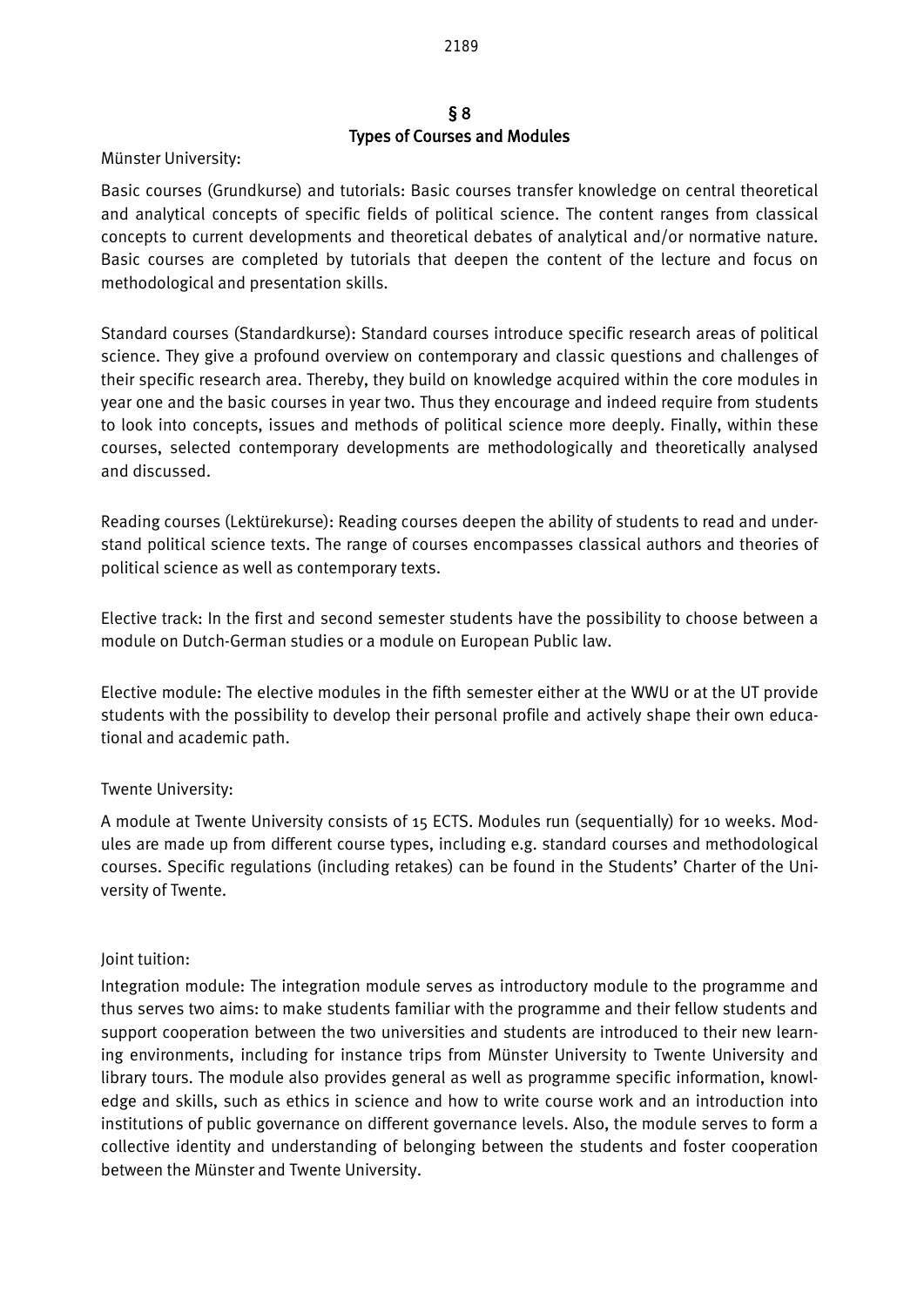# Bachelor's thesis module:

The thesis semester will involve teaching in research methodology that is particularly relevant to the thesis research (proposal writing, reporting). Thesis research will be done and assessed individually but groups of students will be formed that work on similar research topics ("bachelor circles"). These topics will be linked to on-going research at the department. The actual thesis research and writing will take place mainly in the final quarter (3.4). It is finalized by research seminars during which students present and discuss their thesis, under supervision of staff. This module will also involve the development of life-long learning skills (including job market orientation and orientation on the master).

#### $§$  9 Structure of the Programme and of the Examination, Description of Modules

(1) The programme is divided into modules that are defined by topic, content and time-frame. Educational objectives and learning targets are defined for each module and highlight which qualifications in respect to the programme goals are to be acquired by students. Modules may be comprised of courses with different teaching and learning methods from one or several semester. At Münster University, a module comprises a minimum of five credits; at Twente University all modules comprise 15 credits. In accordance with the description of modules, some modules encompass elective courses.

(2) The bachelor's examination consists of cumulative examinations as well as the final bachelor's thesis and its defence.

(3) The description of modules defines the module structure and the number of credits that can be attained. A credit equals 28 hours of work (see also  $\S 6$  (3)).

(4) In order to successfully pass a module, students have to complete all the required coursework and pass all examinations assigned to the module.

(5) Admission to a module can be bound to requirements, e.g. successful participation in another module/other modules.

(6) Specific knowledge may be required for participation in certain courses.

(7) Admission to a course can be conditional on the successful participation in another course from the same module or the passing of an examination from the same module.

(8) Requirements and conditions according to  $\S$  9 (5)-(7) are stated in the description of modules.

(9) The description of modules states the cycle in which a module is offered.

# § 10

# Coursework (Studienleistungen) and required examinations (Prüfungsleistungen), Registration

(1) The description of modules states the requirements for attending a course.

(2) Within a module, at least one required examination (WWU: Prüfungsleistung; UT: examen) has to be passed. Additionally, coursework may be asked for that is not relevant for the examination.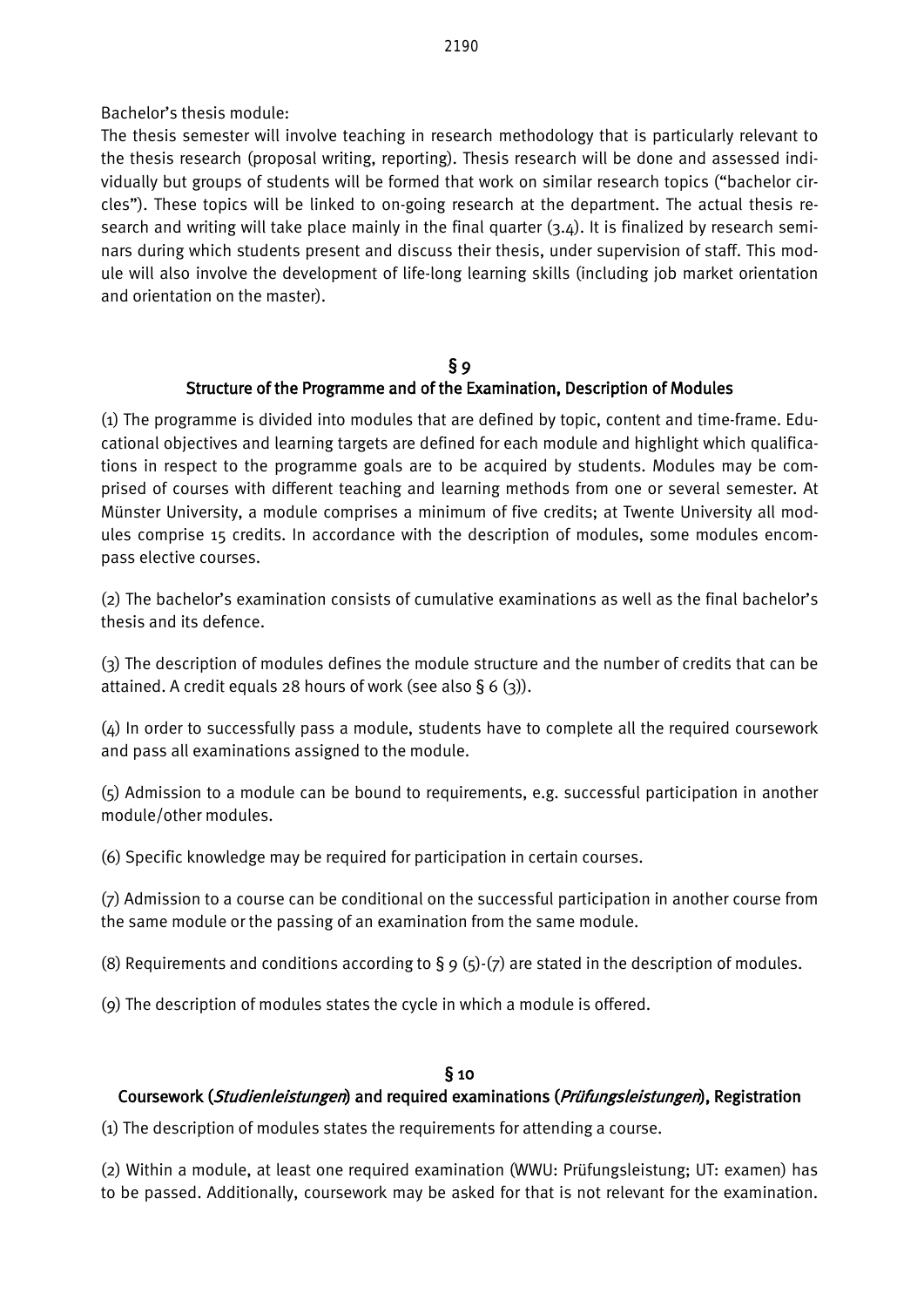Required coursework and examinations may be: written and oral examinations, presentations and term papers, work placements and reports, practical classes and minutes.

(3) The instructor defines the components of required examinations or coursework (WWU: Studienleistung; UT: examenonderdelen) and the criteria for grading. These conditions are announced at the beginning of each course.

(4) Instructors may make the successful completion of coursework conditional for admission to the examination.

(5) The description of modules provides information on required coursework and examinations as to their type, duration and scope. Coursework and required examinations form part of the bachelor's examination.

(6) In order to participate in required examinations, students must register for them first. Deadlines for registration are made public centrally:

- WWU on the Institute website.
- $\bullet$  UT on OSIRIS.

Registration may be revoked by students without explanation within the time limit indicated by OSIRIS or on the website.

# $§$  11 Multiple Choice Examinations

(1) Written examinations may also consist of or include multiple choice questions. In the case of pure multiple choice examinations, all examinees receive the same items. All examination items must be related to the content of the module.

(2) Examinations must be checked for adequacy with respect to the stated educational objective of the module. Should items be inadequate in this sense, they may not be considered for grading. The lower number of items must be taken into account and may not be disadvantageous for the examinees.

(3) An examination consisting entirely of multiple-choice items has been passed if at least 50 per cent of the items are answered correctly or if the number of correct answers is not more than 10 per cent below the average performance of all examinees.

 $(4)$  If the candidate has answered the minimum number of items required to pass correctly, grading follows the criteria below:

"excellent/sehr gut", if at least 75 per cent,

"good/gut", if at least 50 per cent, but less than 75 per cent,

"satisfactory/ befriedigend", if at least 25 per cent, but less than 50 per cent,

"pass/ausreichend", if no or less than 25 per cent

of the additional examination items are answered correctly.

(5) The above-named criteria also apply to examinations that are only partly multiple-choice examinations. The overall grade of the examination is calculated from the weighted arithmetic mean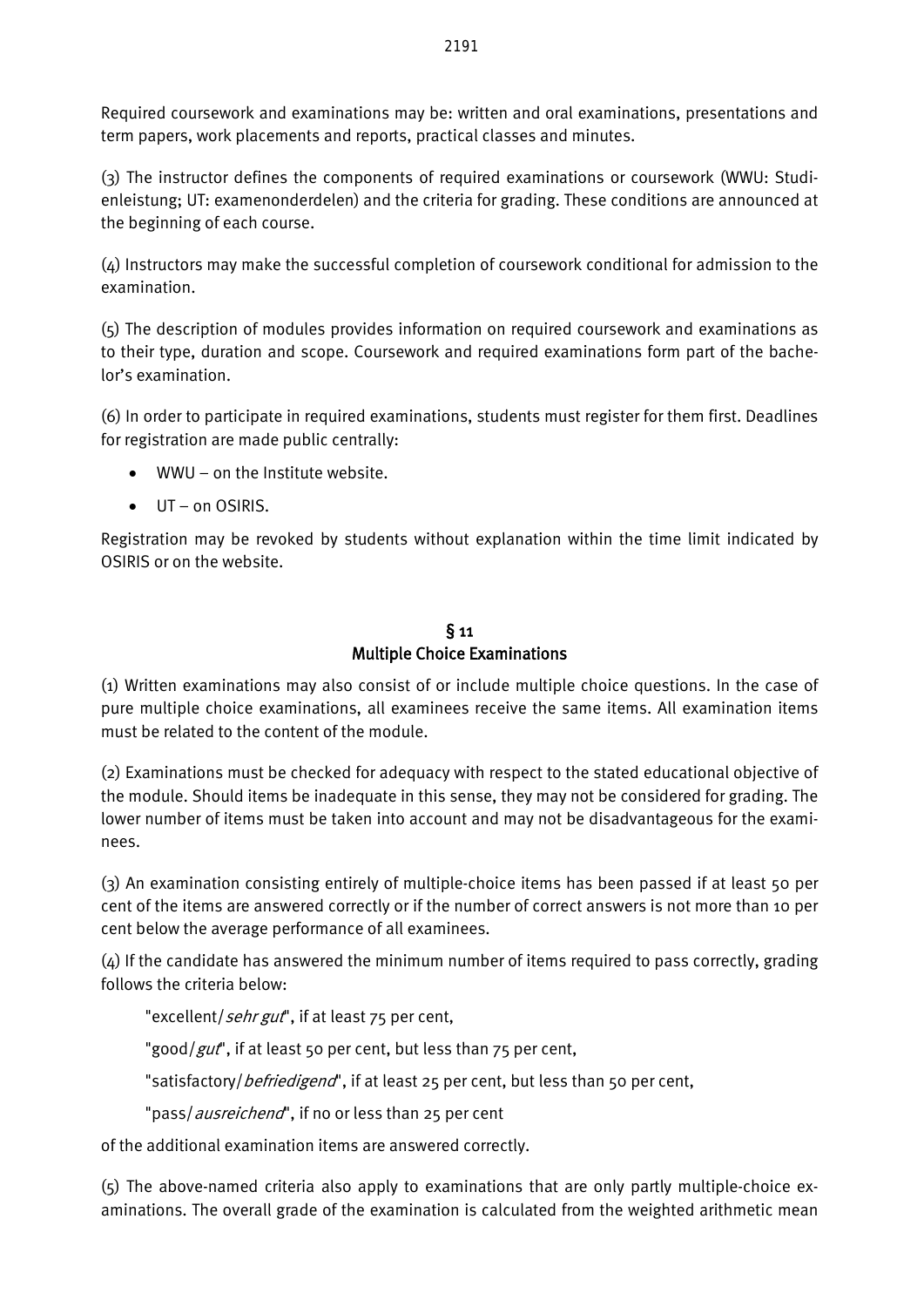of the multiple choice part and the other part of the examination. The parts will be weighted according to their share of the overall examination in per cent.

#### $§ 12$ Bachelor's Thesis

(1) Through the bachelor's thesis candidates are to show that they are capable of tackling a scientific problem within a given period of time. They show their use of scientific methods and their ability to display their results coherently. The thesis must not be longer than 10,000 words. It has to be written in English.

(2) With exemption from the examination board, the thesis may be written in a language other than English.

(3) The bachelor's thesis is issued and supervised in accordance with § 14. Candidates may propose the topic of the thesis.

(4) The Examinations Office issues the thesis topic on behalf of the examination board and following the applicant's request. The applicant must have fulfilled the following requirements:

- At least 135 credit points.
- The date and time of the issuing of the thesis topic has to be recorded.
- The bachelor's thesis plan, including a research proposal, must have been approved by both supervisors/examiners.

(5) The candidate has 12 weeks to complete the bachelor's thesis. Topic and scope of the thesis have to be defined in such a way that it can be completed within this time. The thesis topic can be refused by the candidate only once and only within the first week.

(6) In exceptional cases, the examination board may extend the period for completion of the bachelor's thesis once for no longer than two weeks.

(7) On account of serious grounds that make working on the bachelor's thesis considerably difficult or impossible, the deadline can be extended accordingly upon application by the candidate. Reasons for an extension can be sudden illness or unalterable technical problems. Serious grounds may also be having to care for a child younger than twelve or the need to nurse or care for a husband or wife or a registered civil partner, or the need to nurse or care for a direct relative or firstdegree relative by marriage in the case of this person being in the need of care. The examination board decides about the extension and can ask the candidate for written proof (e.g. medical certificate). Instead of extending the period of time for the bachelor's thesis, the examination board also may decide to issue a new topic in the case of the candidate being unable to work on the thesis for more than six months. In such a case, issuing a new topic does not count as repetition as defined by  $\S$  17  $(7)$ .

(8) The bachelor's thesis must contain a title page, a table of contents, a list of sources and a bibliography. All passages of the thesis that make use of the work of others, either by wording or by content, have to be indicated by stating the original source. Candidates have to declare that they wrote the thesis on their own and only used the sources and means indicated in the thesis and have identified all quotations. Such a declaration also has to be given for all tables, sketches, drawings and pictures etc.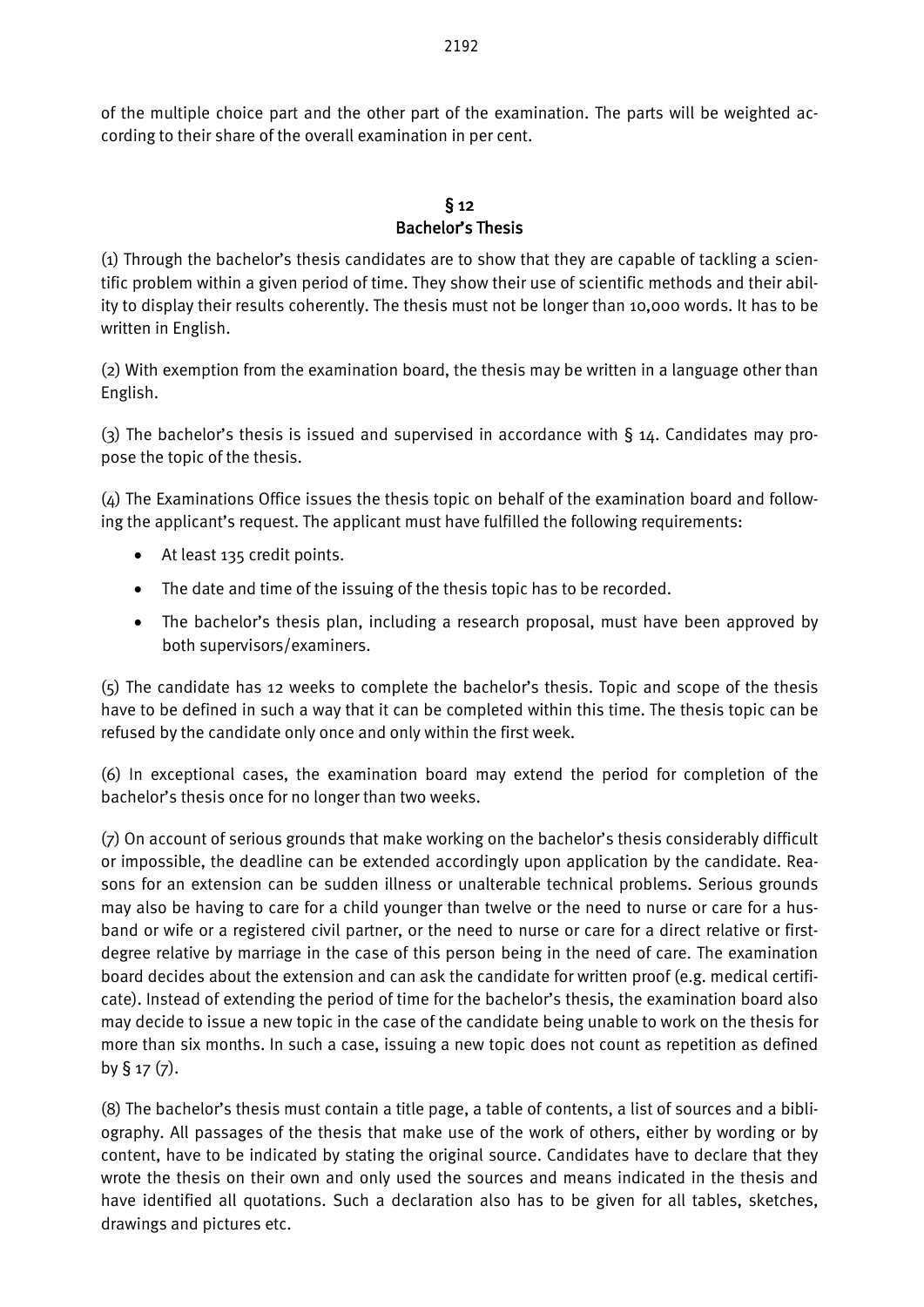# $§$  13 Acceptance and Grading of Bachelor's Thesis

(1) Acceptance of the bachelor's thesis is subject to the approval of the draft version by the supervisors. The second supervisor may delegate this decision to the first supervisor. The approval is given within the colloquium statement.

(2) The bachelor's thesis has to be submitted to the "Bureau Onderwijszaken" (BOZ) (Examinations Office) at the UT and to the two supervisors within the deadline. The thesis has to be handed in to the supervisors (paper copies) at least five working days before the thesis defence. A digital version has to be uploaded at the UT-Library: [http://essay.utwente.nl/upload.html.](http://essay.utwente.nl/upload.html) If the thesis is not handed in within the deadline, it will be considered as failed in accordance with § 22 (1). Furthermore, the candidate will add a written declaration of consent to his/her thesis being saved in a database for the purpose of detecting plagiarism and to its being compared with other texts and works for identification of any analogies.

(3) The thesis must be supervised jointly by a supervisor from both the WWU and the UT. The first supervisor assigns the thesis topic. The candidate chooses a first and second supervisor in mutual agreement with these persons. First and second supervisor are named in the application for the bachelor's thesis in accordance with  $\S$  14 (1).

If the candidate does not claim his/her right to propose supervisors, they are assigned by the examination board.

(4) Grading has to follow § 18 (1). Candidates receive a written statement and explanation of the grade. The thesis grade equals the arithmetic average of the individual grades of the two supervisors following § 18 (5), sentences 3 and 4, unless the difference is greater than 2.0. Should this be the case or is one grade a "fail" but the other a pass or better, the examination board will appoint a third examiner to grade the bachelor's thesis. In this case, the overall thesis grade equals the arithmetic average of the three individual grades. However, the thesis can only be graded as a pass or better if at least two grades are a pass or better.

(5) The assessment of the bachelor's thesis shall take no longer than eight weeks, or 12 weeks if a third examiner is appointed.

(6) Detailed and up-to-date information on writing and defending the bachelor's thesis can be found in the Bachelor Thesis Guide on the website of the UT Centre of European Studies. The information contained in the Bachelor Thesis Guide forms part of and is attached to this Examination Regulations. It is regularly updated and accessible a[t http://www.utwente.nl/mb/ces/ba-dd/.](http://www.utwente.nl/mb/ces/ba-dd/)

# § 14 Examiners and Observers

(1) The examination board names examiners and supervisors for examinations and the bachelor's thesis. In the case of oral examinations or the defence of the bachelor's thesis, it also names observers.

(2) All persons qualified in terms of § 65 (1) *Hochschulgesetz Nordrhein-Westfalen (HG NRW)* (Universities Act of the Federal State of North Rhine-Westphalia) (WWU) or Article 7.12c WHW (UT) who regularly teach in the programme in which the examination is taken or the thesis written (Public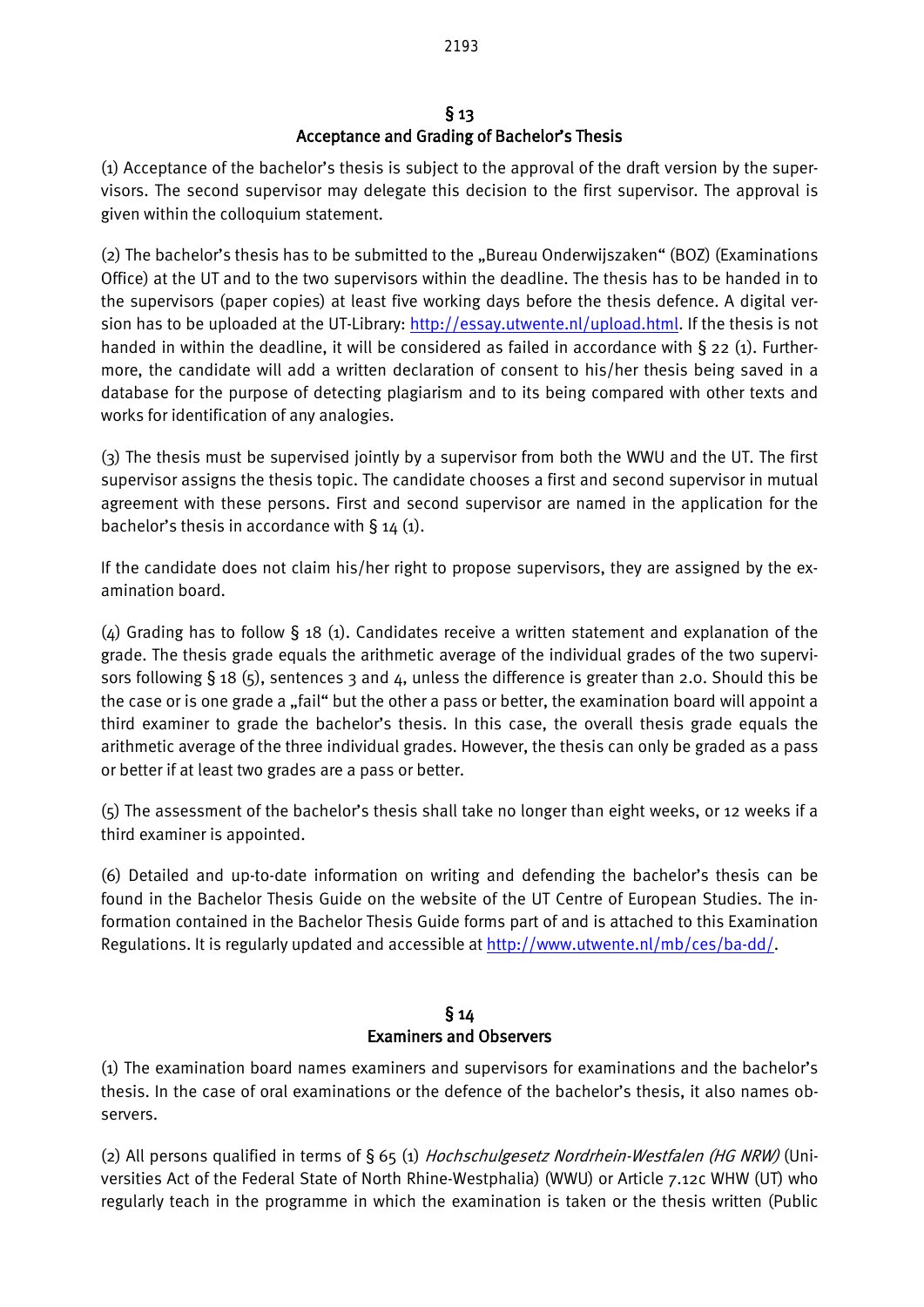Governance across Borders) can be appointed as examiner or supervisor. Exceptions have to be decided upon by the examination board.

(3) Only persons with a bachelor's degree, an equal qualification or higher degree can be appointed as observer.

(4) Examiners and observers are independent in their decisions.

(5) Oral examinations are taken by an examiner in the presence of an observer. Before grading the examination, the examiner has to consult the observer. Minutes of the examination including the most important content and the grade are taken and signed by examiner and observer.

(6) Written examinations in the context of modules are assessed by a single examiner. Assessment and grading of the bachelor's thesis follow § 13.

(7) Written and oral examinations that form a third attempt in accordance with  $\S$  17 (2) sentence 1 have to be assessed by two examiners. The overall grade equals the arithmetic average of the two individual grades.  $\S$  18 (5) sentences 3 and 4 come into effect respectively.

(8) Students from the same programme can take part in oral examinations as audience if the candidate does not object. The audience is not allowed to counsel the candidate or notify the candidate of the result of the examination.

# § 15 Recognition of coursework (Studienleistungen) and required examinations (Prüfungsleistungen)

(1) Coursework and required examinations attained within the same programme at other universities in Germany or the Netherlands are accepted without their equivalence being checked.

(2) Study times, coursework and examination results from other universities will be recognized if equivalent. The verification of equivalence is decided by the examination board. Equivalence has to be granted if study times, course work and foreign examination results are equivalent to the requirements of the joint degree "Public Governance across Borders" in terms of content and scope. The verification of equivalence should not be a schematic comparison, but an overall evaluation.

(3) Equivalence of coursework and required examinations from non-German or non-Dutch universities is assessed according to the guidelines and agreements of the Kultusministerkonferenz (Standing Conference of the Ministers of Education and Cultural Affairs) and the *Hochschulrek*torenkonferenz (German Rectors' Conference). In case of doubt, the Central Office for Foreign Education (Zentralstelle für ausländisches Bildungswesen) can be consulted.

(4) Knowledge and skills of students who are entitled to start the programme in a higher semester on account of a placement test will be given credit concerning coursework and required examinations. The results of the placement test are binding for the examination board.

(5) In the case of recognition of study achievements and examination results from other universities with comparable grading systems, grades are transferred into the grading scheme according to § 18 (1) and included in the final grade. In the case of non-comparable grading systems, the course will be marked as "passed". Should this make the grading of a module impossible, the module grade will not be included in the final grade. Students have to hand in the necessary documenta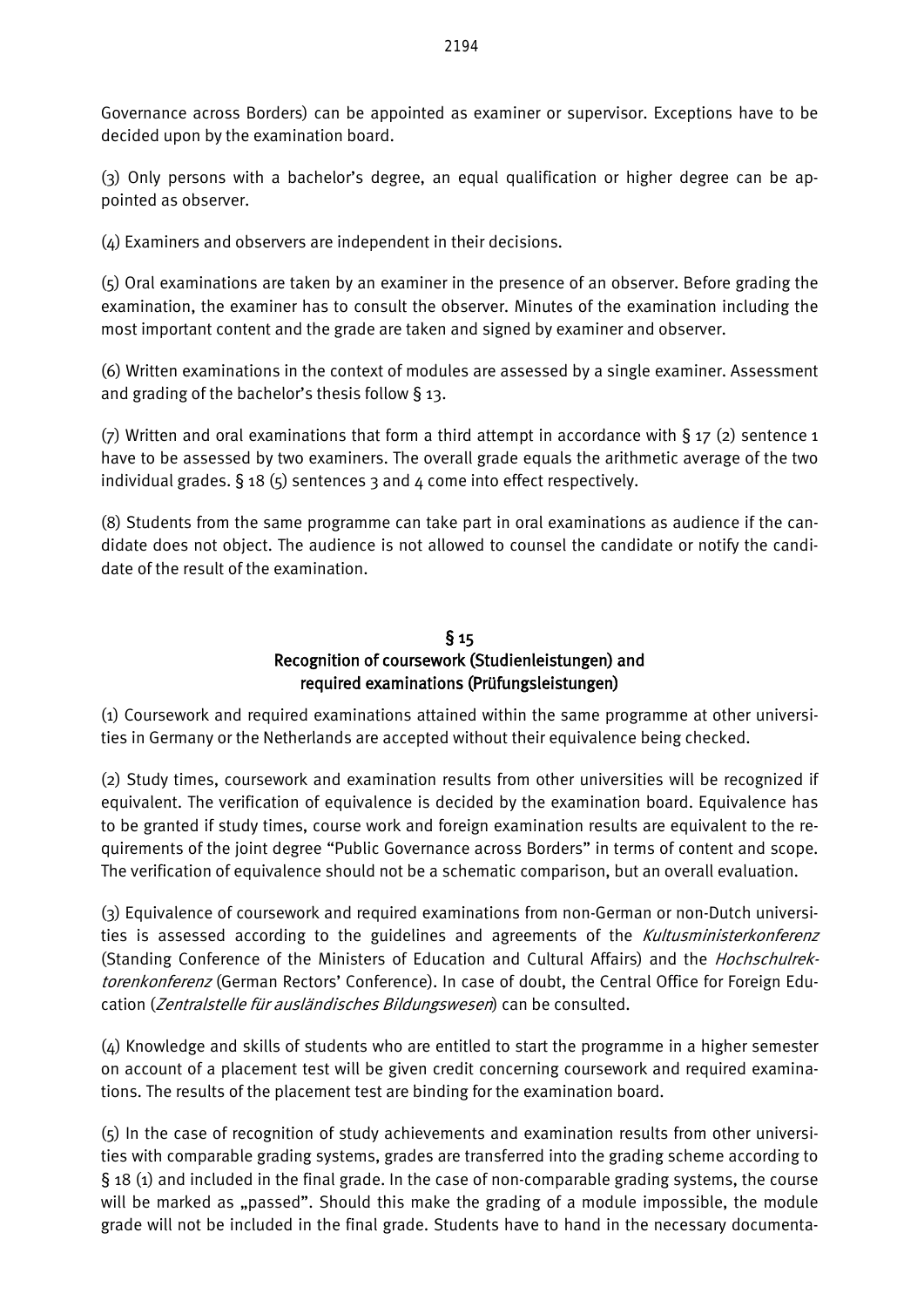tion of their study and examination achievements in order for them to be recognized. Study achievements from non-comparable grading systems may only amount to 10 per cent of all grades. Beyond that, they cannot be recognized.

(6) The examination board is responsible for recognizing study achievements and examination results from other universities. Programme coordinators have to be consulted concerning the equivalence of results.

(7) The decision on recognition has to be communicated to the student within four weeks of the application and submission of documentation.

# § 16 Adjustments for Handicapped and Chronically Ill Students

(1) If a student proves that because of chronic illness or disability it is impossible for him/her to take part in an examination or render the required performance partly or completely within the given time, the examination board has to extend completion time or the examination period or allow a form of examination that meets the special needs of the candidate. This also applies to coursework.

(2) The student may ask the examination board to consult the department or university disability representative within the decision process according to  $\S$  16 (1).

(3) The student may be asked for adequate proof of the illness or disability in the form of a medical certificate or disability ID card.

(4) From their second year on students with a disability are entitled to the extra facilities offered at the University of Twente, as described in section 7 of the Students' Charter.

#### § 17 Passing the Bachelor's Examination, Retaking of Examinations

(1) Candidates pass the bachelor's examination if, following § 7, § 9 and § 10 and the description of modules, all modules and the bachelor's thesis have been passed (minimum grade: 4,0 (WWU); 6 (UT)) (§ 18 (1)). 180 credit points have to be achieved by the candidate.

(2) With exception of the bachelor thesis, students have three attempts per course to pass an examination.

(3) Course repetition in order to improve grades is not possible.

(4) If an examination has not been passed after three attempts (§ 17 (2)), the module has been failed.

(5) Failed comparable modules from other universities will be treated as failed examinations/modules within the bachelor programme "Public Governance across Borders" and taken into account for the number of possible attempts. Students who transfer from another university therefore must hand in an overview of passed and failed examinations, including the number of failed attempts from their former university, to the Examinations Office (WWU: Institut für Politikwissen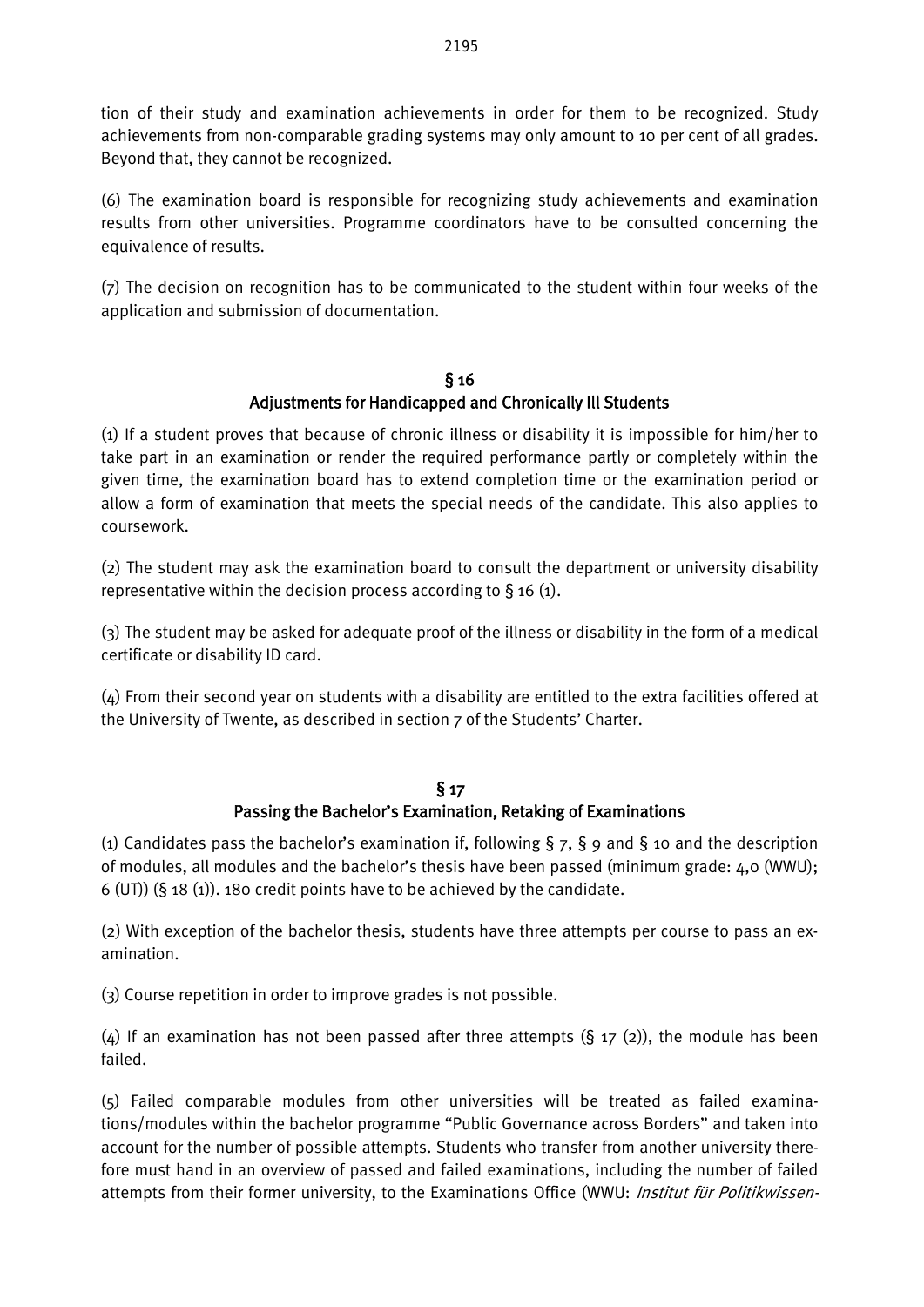schaft, UT: BO<sub>2</sub>). This also applies to students who have studied at either the University of Münster or the University of Twente and failed comparable modules in those programmes.

(6) In the case of failing a course within an elective module, students may choose to switch the course after their first or second attempt. In that case,  $\S 17$  (2) and (4) apply starting with the failed attempt.

(7) In the case of failing a course within an elective track, students may choose between two options:

- Option 1: Students can decide to treat the course/module as in § 17 (2) and (4). In that case it is not possible to switch to another track.
- Option 2: Students can decide to switch the track after their first attempt. In that case  $\S$  17  $(2)$  and  $(4)$  apply to the new course/module. This is only possible once.

(8) Should the bachelor's thesis and its defence not be passed, students have a second attempt. For the second attempt, another topic must be chosen/issued. A third attempt is not possible. The thesis topic can only be replaced according to  $\S$  12 (7) in the second attempt if this possibility was not made use of in the first attempt.

(9) In modules that are not provided by Faculty 06 at the WWU or the *Faculty of Behavioural, Man*agement and Social Sciences (BMS) at the UT, examination regulations of the other programme or faculty apply. This is the case for modules provided by the Zentrum für Niederlande-Studien (Center for Netherlands-Studies, WWU) (module 5a).

Regulations concerning study and examination achievements and awarded credit points are stated within the module descriptions.

(10) If a mandatory module or the bachelor's thesis has not been passed in the final attempt, the bachelor's examination has been ultimately failed.

(11) If the bachelor's examination has been ultimately failed, the student receives a certificate that lists his/her gradings of coursework and required examinations. The student receives this certificate after presenting his/her exmatriculation. The certificate is signed and stamped according to  $§ 19(4).$ 

# § 18 Grading of Single Examinations, Module Grades, and Calculation of Overall Grade

(1) The examiners determine the grades of single examinations and their components using their national grading system. This can be transferred to the other grading system by applying the following scheme:

| German to Dutch |   |  |  |  |  |
|-----------------|---|--|--|--|--|
| 1               | 9 |  |  |  |  |
| 1,3             | 9 |  |  |  |  |
| 1,7             | 8 |  |  |  |  |
| 2               | 8 |  |  |  |  |
| 2,3             |   |  |  |  |  |
| 2,7             |   |  |  |  |  |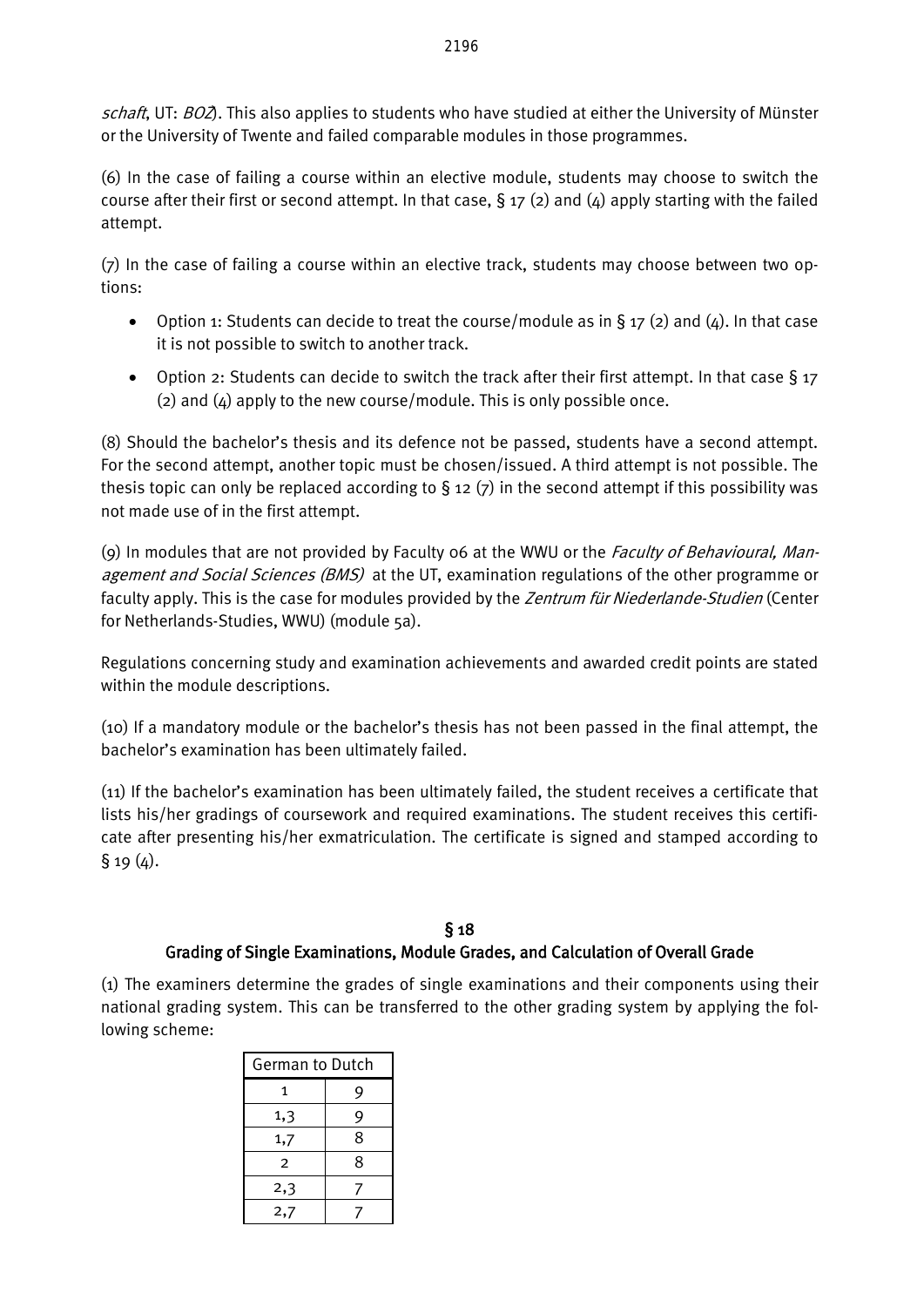| 3   | 6 |
|-----|---|
| 3,3 | 6 |
| 3,7 | 6 |
| 4   | 6 |
|     |   |

| Dutch to German |     |  |  |  |  |
|-----------------|-----|--|--|--|--|
| 10              | 1   |  |  |  |  |
| 9               | 1,3 |  |  |  |  |
| 8               | 1,7 |  |  |  |  |
|                 | 2,3 |  |  |  |  |
| 6               | 3,3 |  |  |  |  |

Based upon distribution tables with 706 German results and 6119 Dutch results from the last academic years available, calculated in November 2014. Grade conversion is based on best match (instead of Never higher or Never lower), i.e. the nearest by cumulative percentage of scores.

From Dutch to German with broken Dutch numbers:

| Dutch grade | German grade   | Definition          |
|-------------|----------------|---------------------|
| $9,3 - 10$  | 1              | <b>VERY GOOD</b>    |
| $8,4 - 9,2$ | 1,3            | <b>VERY GOOD</b>    |
| $7,9 - 8.3$ | 1,7            | <b>GOOD</b>         |
| $7,6 - 7,8$ | $\overline{2}$ | <b>GOOD</b>         |
| $6,7 - 7,5$ | 2,3            | <b>GOOD</b>         |
| $6,4 - 6,6$ | 2,7            | <b>SATISFACTORY</b> |
| $6,1 - 6,3$ | ٩              | <b>SATISFACTORY</b> |
| $5,9 - 6,0$ | 3,3            | <b>SATISFACTORY</b> |
| $5,7 - 5,8$ | 3,7            | <b>PASS</b>         |
| $5,5 - 5,6$ |                | <b>PASS</b>         |

Diversification of grading at the WWU is possible by decreasing or increasing the grades by 0,3. The grades 0,7; 4,3; 4,7; 5,3 and 5,7 do not exist.

(2) Grades are weighted and rounded within the national systems.

- WWU: Decimal points after the first position are deleted without being rounded.
- UT: Fractional grades ≥ .50 are rounded to the nearest higher whole grade. Fractional grades < .50 are rounded to the nearest lower whole mark.

(3) The grading of oral examinations must be communicated to the student and the respective Examinations Office at either the WWU or the UT within one day of the examination. For written examinations this time span is

- eight weeks at the WWU
- 10 working days (two weeks) after a module at the UT.

(4) Results of written examinations are published in public lists at the faculties/institutes, or in ELVE (WWU) or OSIRIS (UT), and can be accessed by students. Students are notified about their performance in the bachelor's thesis in written form. The date of the publication/information must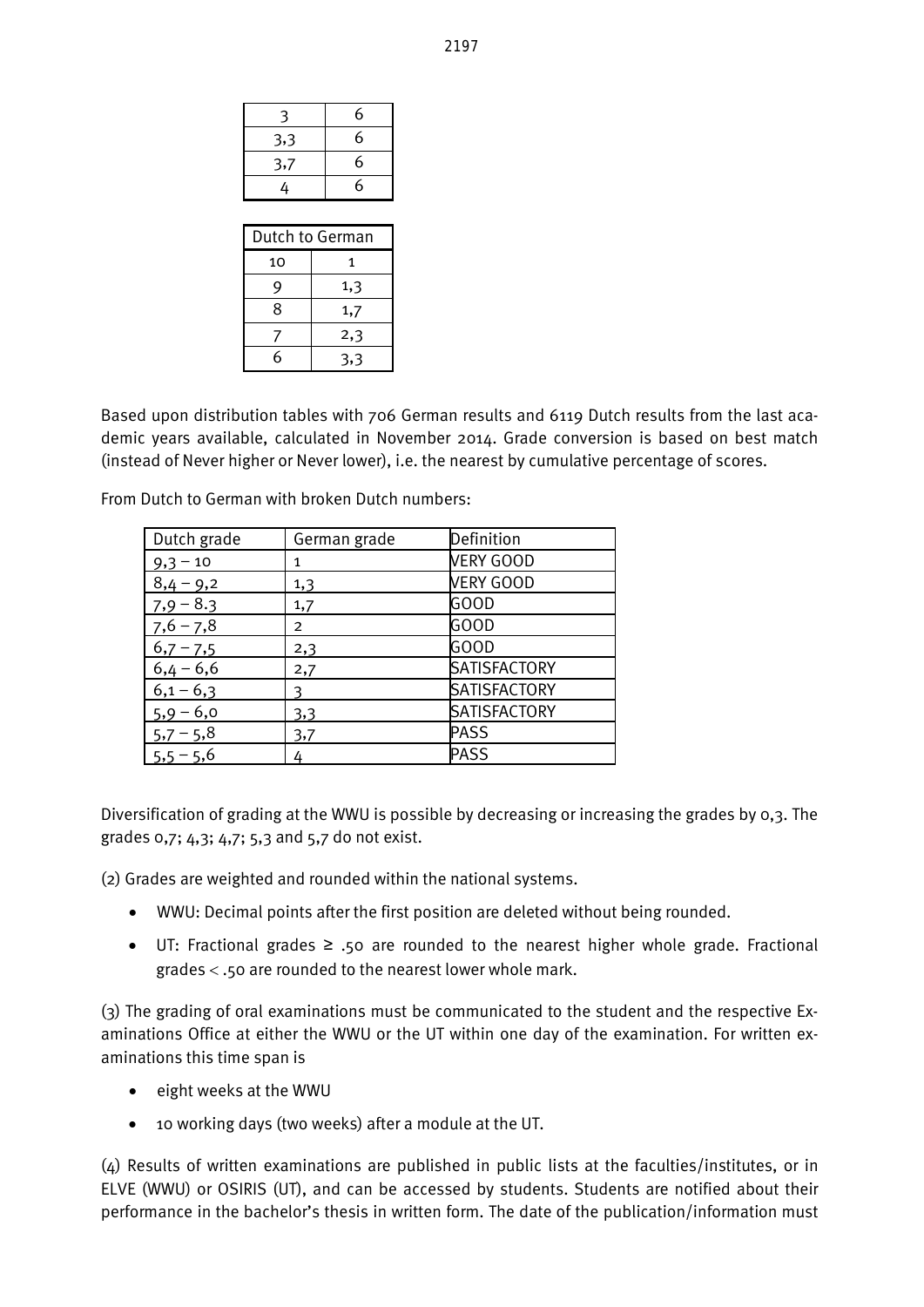be recorded. The list identifies students by their matriculation number. Students who fail the third attempt according to  $\S$  17 (2) and (4) are informed individually. The notifications as defined by § 18 (4) sentences 1 and 2 contain information on legal remedies.

(5) For each module the grade equals the grades of the required examinations and coursework. Grades for individual examinations figure within the overall grade for a module. Decimal places after the first place are not considered.

(6) The overall grade of the bachelor's examination is a weighted arithmetic average of the individual modules. The grade of a module is the weighted arithmetic average of the corresponding courses. Weighting is based on the ratio of the credit points of a course examination/module grade, to the overall number of credit points of a module/the bachelor's examination. The grade of the bachelor's thesis and defence count for 8,3 percent of the overall grade.

(7) Additionally to the overall grade according to § 18 (6), a relative grade according to the ECTS grading-system is determined.

#### § 19 Bachelor's Diploma

(1) After successful graduation, the candidate receives a bachelor's diploma, stating the graduation and the degree according to  $\S$  3 and the final grade, and a diploma supplement with details of the candidate's study achievements.

(2) The diploma and supplement are dated from the day of the last required examination.

(3) The diploma and supplement are issued in English.

(4) The diploma is signed by the chair of the examination board and the two heads of faculty. It is stamped with the seals of the two faculties.

#### § 20 Diploma Supplement and Transcript of Records

(1) In addition to the diploma, the successful candidate will receive a diploma supplement, including a transcript of records. The diploma supplement informs about the profile of the bachelor programme. It informs about the study programme, the courses and modules attended, the examinations taken, and the individual profile chosen.

(2) The diploma supplement also informs about the topic of the bachelor's thesis, the grade of the bachelor's thesis and defence and the duration of the bachelor's studies.

(3) The diploma supplement is issued according to the recommendations given by the *Hochschul*rektorenkonferenz and according to the WHW section 7.11.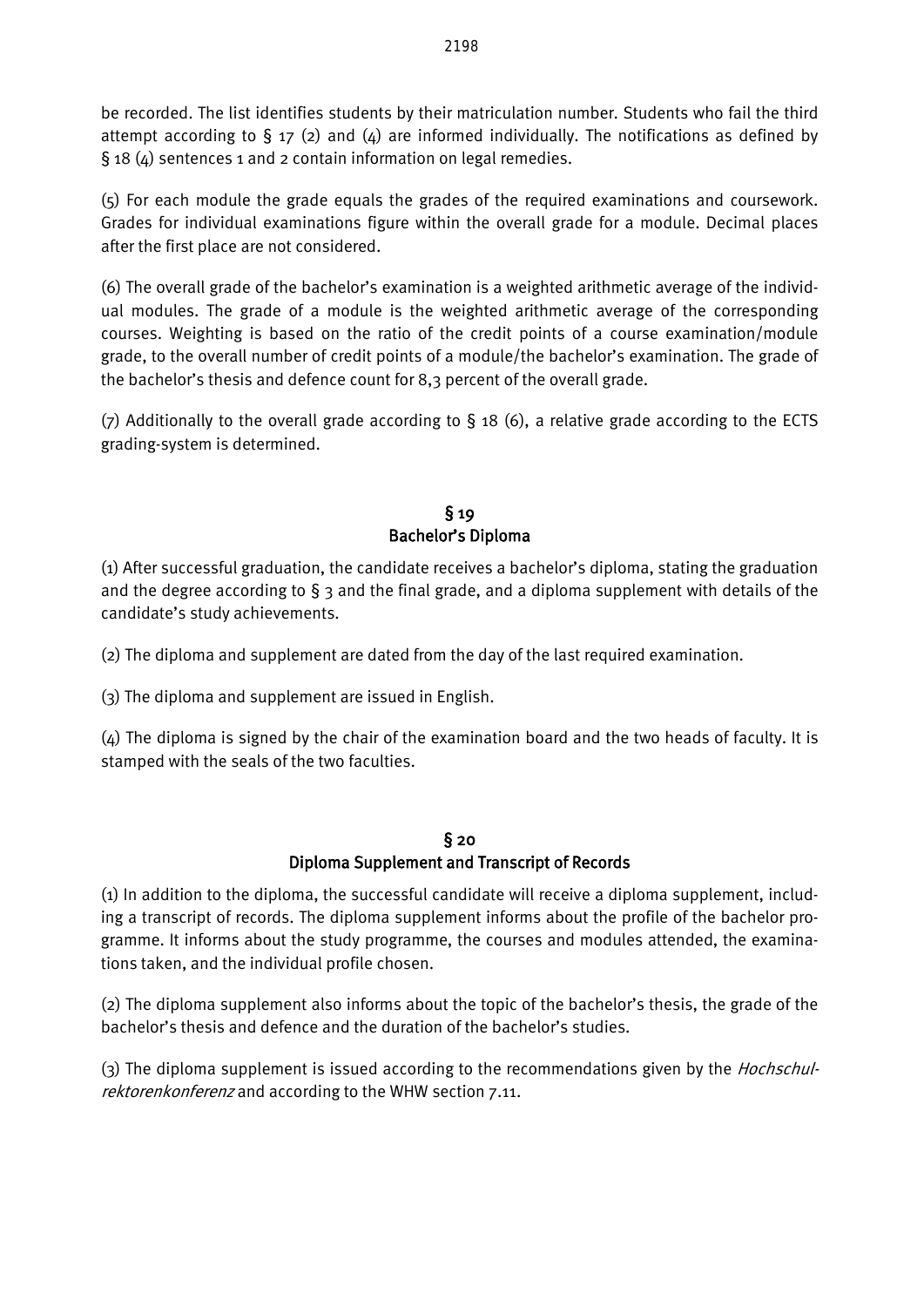#### § 21 Access to Examination Files

(1) After completion of each required examination, candidates are granted access to the documentation of their examinations (the examination papers/term papers, assessments and minutes). Access must be applied for at the examination committee within two weeks of the declaration of results. The examination committee decides on the time and the place of access. The same applies to the bachelor's thesis.

(2) At the University of Twente (see article 4.9 of the Students' Charter) students have a right of justification of the results of the test and a right of inspection for a period of two years after the assessment.

#### § 22 Non-Appearance, Withdrawal, Deception, Breach of Regulations

(1) A required examination is considered as a fail (WWU:  $5,0$ , UT:  $5$ ) if the candidate does not attend the examination at the designated time or withdraws after beginning an assignment/examination without good cause. An examination is also considered as failed if a required written examination (term paper, report, bachelor's thesis etc.) is not completed within the deadline. Reasons for nonattendance or withdrawal are illnesses that make attending the examination or meeting the deadline impossible. Other reasons are maternity protection regulations or care for husband or wife, registered civil partner or direct relative or first-degree relative by marriage.

(2) The reasons for non-appearance or withdrawal must be submitted immediately to the examination board in written form. In the case of illness, the candidate has to provide a medical certificate. The candidate is informed about the decision in writing. If the reasons have been accepted, a new examination date will be determined.

(3) In the case of deception or use of unauthorized material or devices, the examination is considered as a fail (WWU: 5,0, UT: 5). Evidence will be assessed and documented by the respective examiner/s. If a candidate disrupts an examination, he/she may be excluded. In this case, this examination is considered as not completed and will be marked as a fail (WWU: 5,0, UT: 5). In severe cases the examination board can exclude a candidate from further examinations and/or the bachelor's examination entirely. In that case the bachelor's examination is considered as "failed" (WWU: 5,0, UT: 5). The reasons for the exclusion have to be documented.

(4) The candidate is informed immediately about a detrimental decision and its reasons by the examination board in written form. This decision must be accompanied by an explanation of the legal remedies available. The candidate must be heard before a final decision is reached.

# § 23 Invalidity of Single Examinations

(1) If a candidate's attempt of deception in a required examination or the bachelor's thesis becomes known after the diploma has been issued, the examination board can declare the bachelor's examination or single examinations invalid.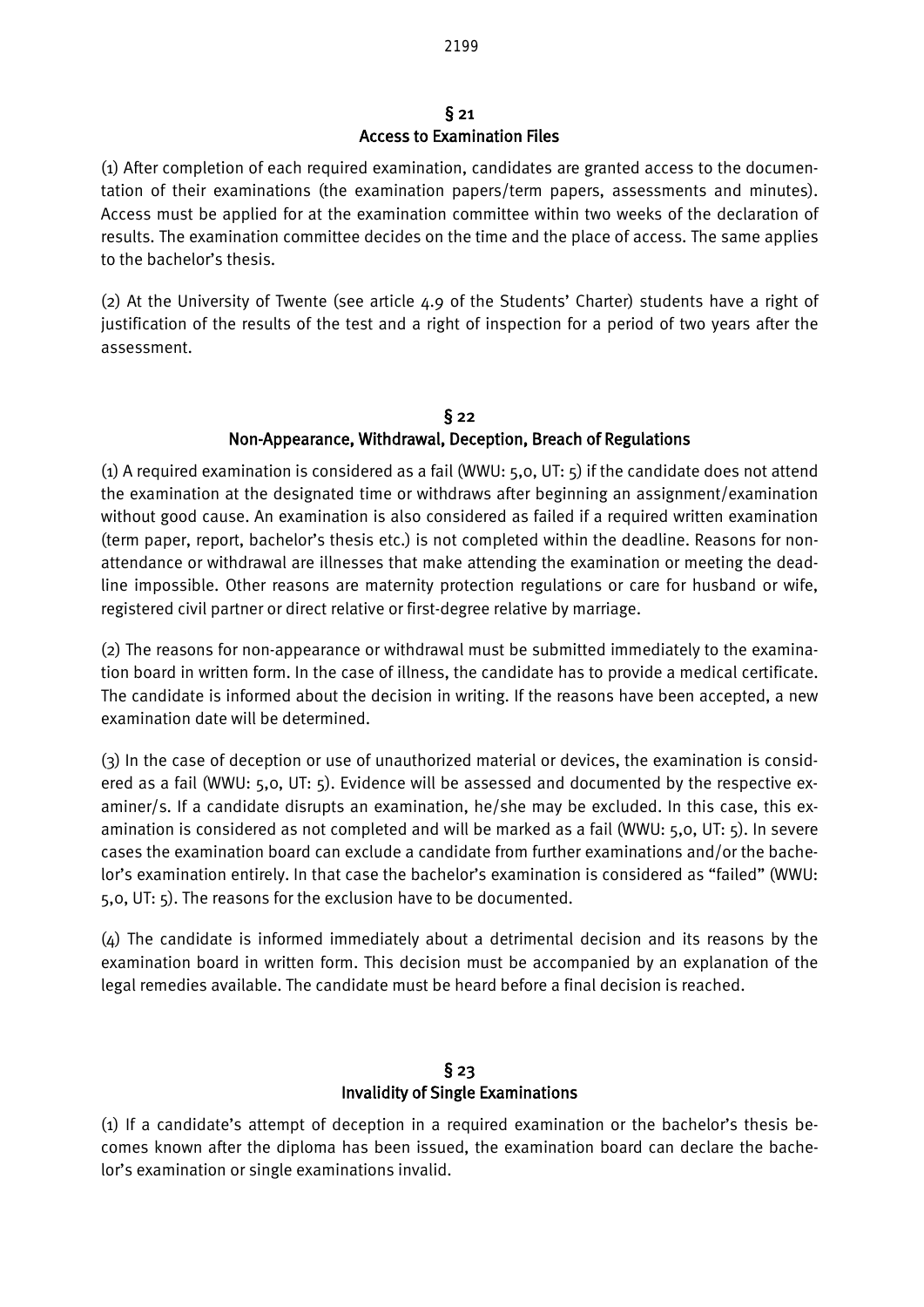(2) If the requirements for admission to a module, examination or the bachelor's thesis were not fulfilled and the candidate had no intention of acting dishonestly and if this fact becomes known after the grading of the candidate's examination or the issue of the diploma, there are no consequences for the candidate. If he candidate was wrongly admitted to an examination or the bachelor's thesis through intentional deception, the examination board decides upon legal consequences under consideration of the Verwaltungsverfahrensgesetz für das Land Nordrhein-Westfalen (Administrative Procedures Act for North Rhine-Westphalia) and WHW section 7.12. Application of the legal regulations depends on

- Supervision of bachelor thesis: the university of the first supervisor
- Required examinations: the university at which the examination took place.

(3) The candidate must be heard before a decision is reached by the examination board.

(4) An incorrect diploma is confiscated and, if applicable, replaced. A decision according to  $\S$  23 (1) and (2) is excluded after a period of five years after the issue date of the diploma.

# § 24 Revocation of Bachelor's Degree

The bachelor's degree can be revoked if a deception or the lack of essential requirements for awarding the bachelor's degree becomes known. The revocation requires a common decision of the legal entities (examination board) of Münster University, Faculty 06 and Twente University, Faculty of Behavioural, Management and Social Sciences (BMS). § 23 applies.

# § 25

# Coming into Force and Publication

(1) The Examination Regulations will become valid the day after their publication in the official announcements of both universities (WWU: Amtliche Bekanntmachungen; UT: officiële mededelingen). The regulations apply to all students enrolled in the Bachelor programme "Public Governance across Borders" from the winter semester 2013/14 onwards.

(2) The Examination Regulations replace the "Examination Regulations for the Double Degree Bachelor's Programme 'Public Governance across Borders' at the Westfälische Wilhelms-Universität Münster and the Universiteit Twente of 31 July 2013 (WWU: AB Uni 2013/31, S. 2285, UT).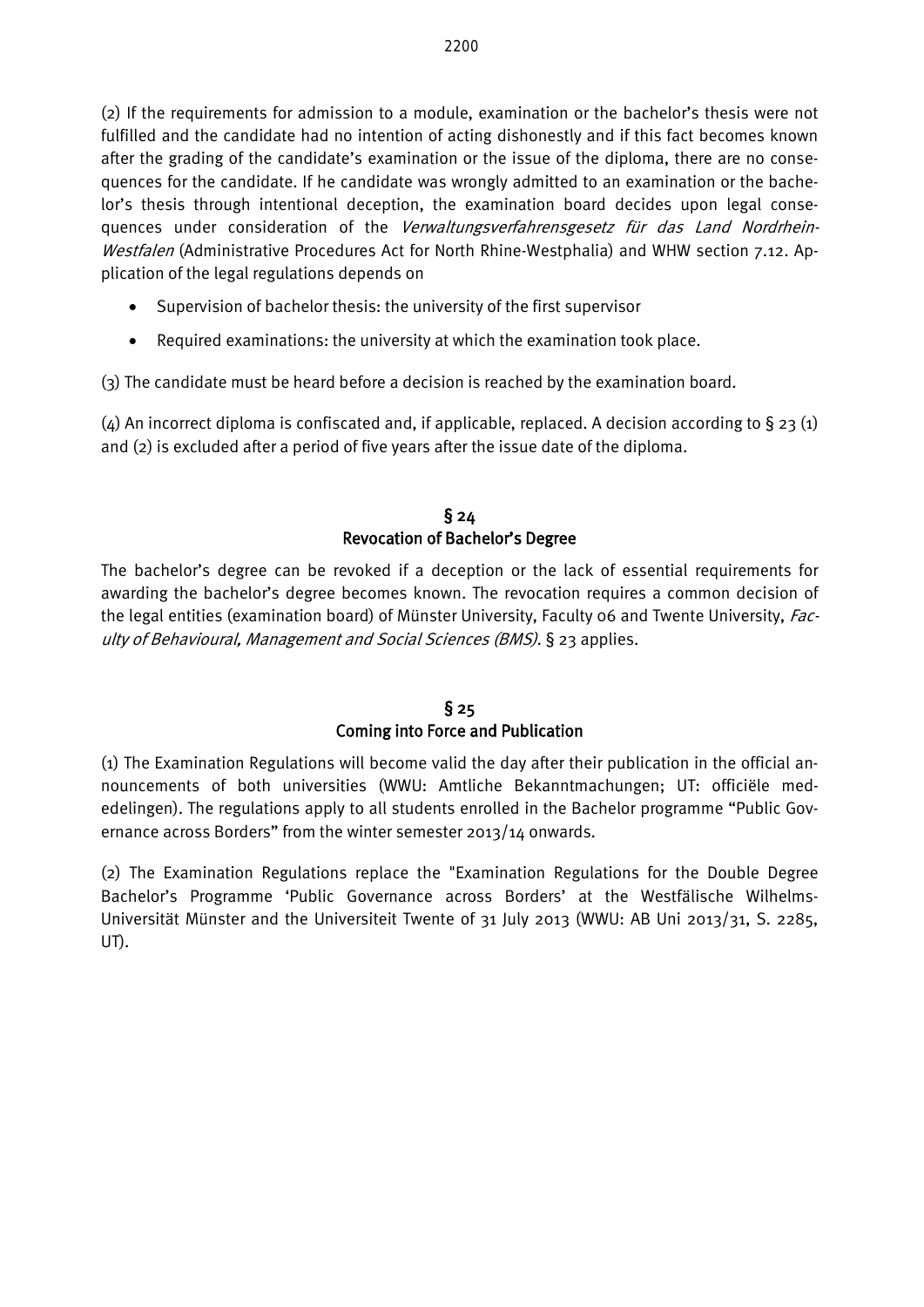Issued following the resolution of the faculty board of Faculty 06 of the Westfälische Wilhelms-Universität on 21 October 2015 and the University Dean of Educational Innovation on behalf of the Head of Faculty of the Faculty of Behavioural, Management and Social Sciences (BMS) of the Universiteit Twente on 6 October 2015.

Münster, 16 November 2015 Rector

 $N_{1}00_{1}$ 

Prof. Ursula Nelles

Enschede, 30 November 2015 University Dean of Educational Innovation

f. Ramses Wessel

Westfälische Wilhelms-Universität Münster: These Regulations are hereby announced according to the Regulations on the Announcement of Regulations, Publication of Agreements and the Declaration of Statutes of 8 February 1991 (AB Uni 91/1), as amended on 23 December 1998 (AB Uni 99/4).

Universiteit Twente: the University Dean of Educational Innovation has resolved to, on behalf of the Executive Board of the University of Twente, adopt the programme-specific student charter, for the Bachelor's Programme Public Governance across Borders.

Münster, 16 November 2015 Rector

 $(0,0)$ 

Prof. Ursula Nelles

Enschede, 30 November 2015 University Dean of Educational Innovation

Prof. Ramses Wessel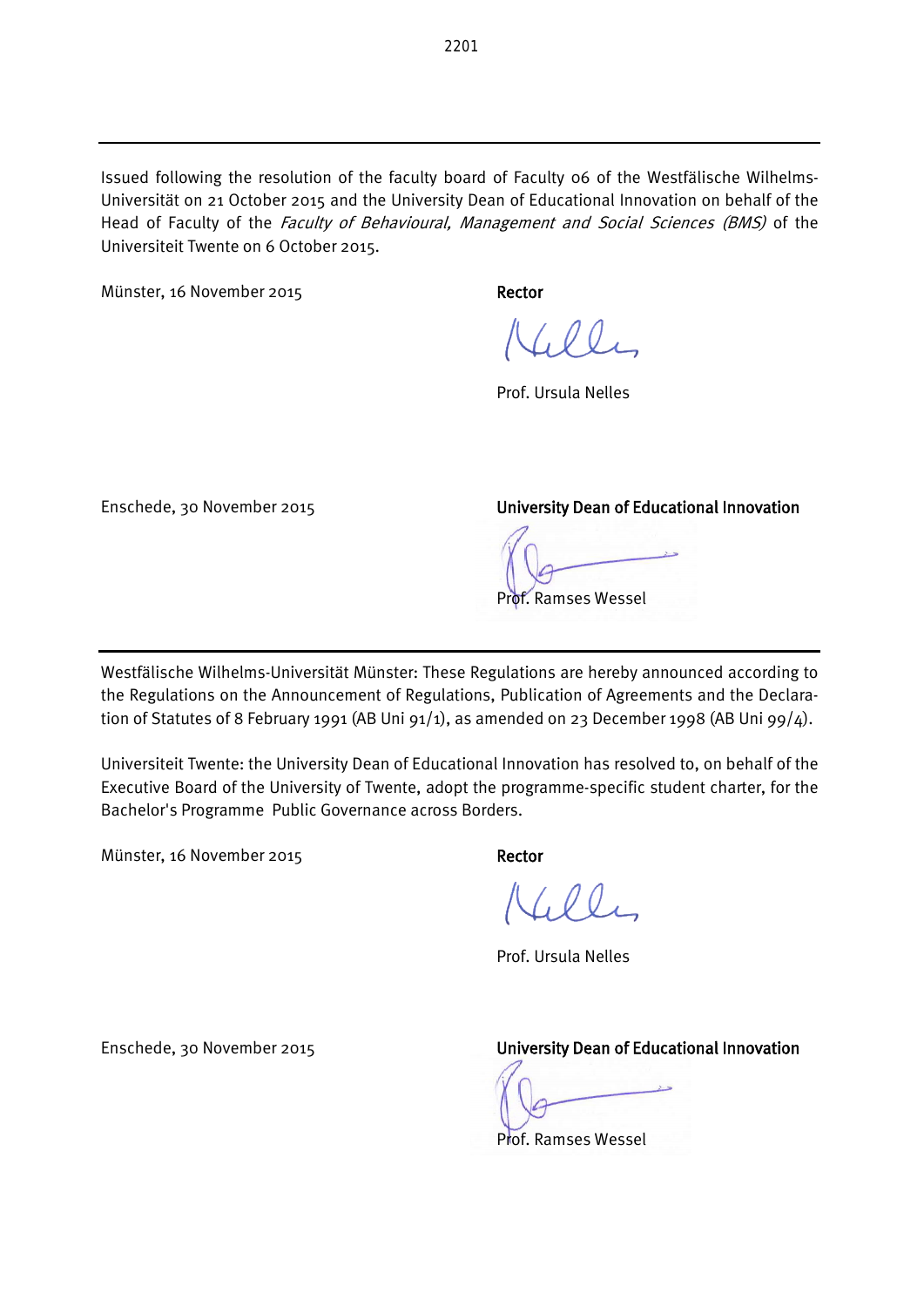Appendix I: Glossary

German English Dutch Dekan Decaan Head of Faculty Decaan Fachbereich *faculty faculty* Faculteit Fachbereichsrat *faculty board* Faculteitsraad Leistungspunkt (LP) **credit (EC)** Studiepunt (SP) Modulabschlussprüfung final module examination Examen Pflichtmodul mandatory module Verplichte module Prüfungsamt **Examinations Office** Bureau Ondervijszaken Prüfungsausschuss examination board Examencommissie Prüfungsleistung required examination Verplicht examen Studienleistung COUISEN COUISEN COUISEN COUISEN COUISEN Exmaneonderdeel Wahlpflichtmodul elective mandatory module Keuzemodule

Proofread by Supportstelle Englisch, WWU Münster 2012.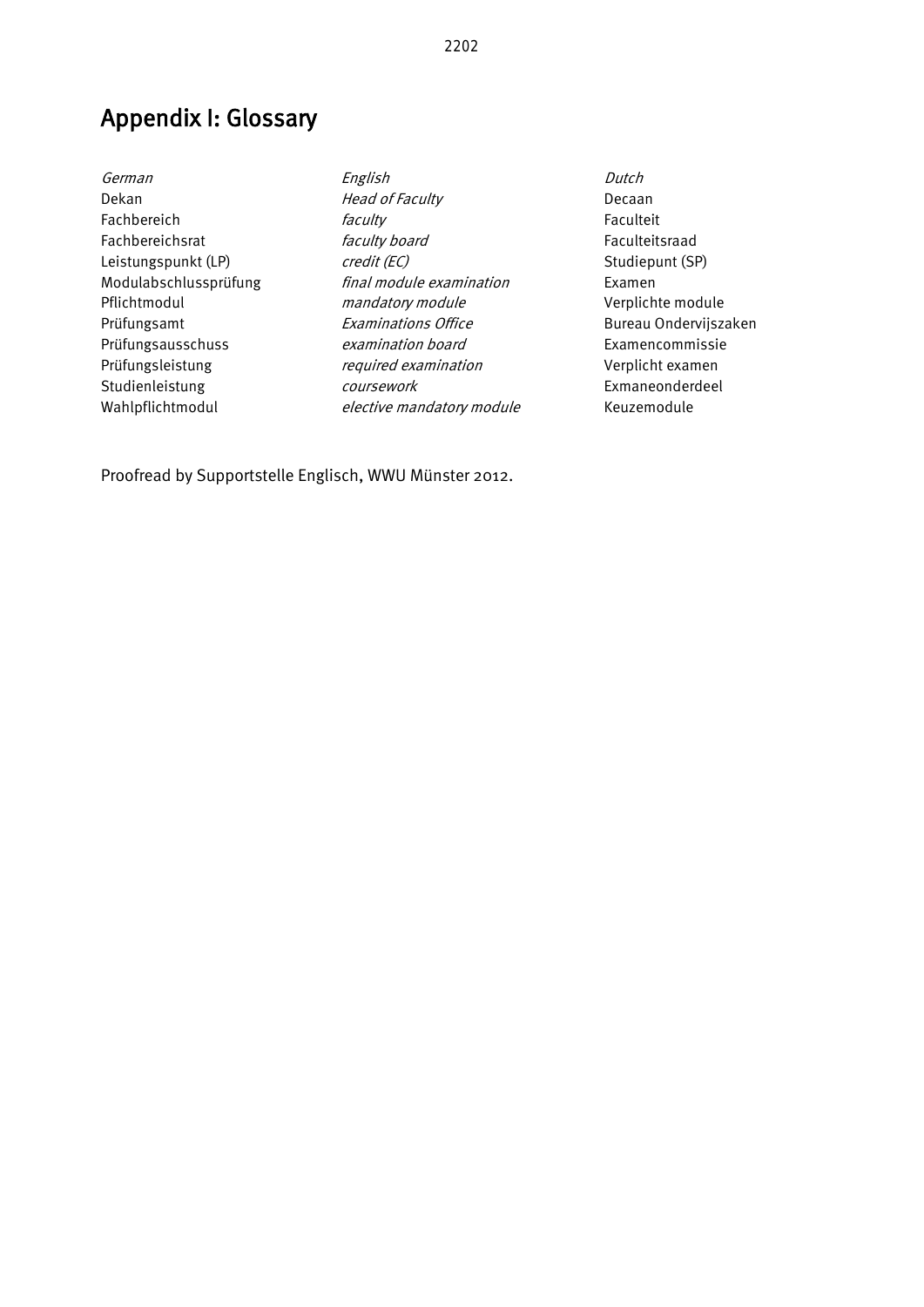| Title (German):                                                 |                                                                                                                                                                                                                                                                                                                                                                                                                                                                                                                                                                                                                                                                                                                                                                                                                                                                                                                                                                                                                                                                                                                                                                                                                                                                                                                                                                                                                                                                                                                                                                                                                                                                                                                                                                                                                                                                                                                                                                    |                                                                          |                                  |             | Integrationsmodul: Public Governance (WWU) |                             |      |               |                  |                          |  |                                                                                                                                                                                                                                                                                                                                                                                                                                                                                                                                                                                                                                                                                         |
|-----------------------------------------------------------------|--------------------------------------------------------------------------------------------------------------------------------------------------------------------------------------------------------------------------------------------------------------------------------------------------------------------------------------------------------------------------------------------------------------------------------------------------------------------------------------------------------------------------------------------------------------------------------------------------------------------------------------------------------------------------------------------------------------------------------------------------------------------------------------------------------------------------------------------------------------------------------------------------------------------------------------------------------------------------------------------------------------------------------------------------------------------------------------------------------------------------------------------------------------------------------------------------------------------------------------------------------------------------------------------------------------------------------------------------------------------------------------------------------------------------------------------------------------------------------------------------------------------------------------------------------------------------------------------------------------------------------------------------------------------------------------------------------------------------------------------------------------------------------------------------------------------------------------------------------------------------------------------------------------------------------------------------------------------|--------------------------------------------------------------------------|----------------------------------|-------------|--------------------------------------------|-----------------------------|------|---------------|------------------|--------------------------|--|-----------------------------------------------------------------------------------------------------------------------------------------------------------------------------------------------------------------------------------------------------------------------------------------------------------------------------------------------------------------------------------------------------------------------------------------------------------------------------------------------------------------------------------------------------------------------------------------------------------------------------------------------------------------------------------------|
| Title (English):<br>Integration Module: Public Governance (WWU) |                                                                                                                                                                                                                                                                                                                                                                                                                                                                                                                                                                                                                                                                                                                                                                                                                                                                                                                                                                                                                                                                                                                                                                                                                                                                                                                                                                                                                                                                                                                                                                                                                                                                                                                                                                                                                                                                                                                                                                    |                                                                          |                                  |             |                                            |                             |      |               |                  |                          |  |                                                                                                                                                                                                                                                                                                                                                                                                                                                                                                                                                                                                                                                                                         |
| Public Governance across Borders<br>Programme:                  |                                                                                                                                                                                                                                                                                                                                                                                                                                                                                                                                                                                                                                                                                                                                                                                                                                                                                                                                                                                                                                                                                                                                                                                                                                                                                                                                                                                                                                                                                                                                                                                                                                                                                                                                                                                                                                                                                                                                                                    |                                                                          |                                  |             |                                            |                             |      |               |                  |                          |  |                                                                                                                                                                                                                                                                                                                                                                                                                                                                                                                                                                                                                                                                                         |
| 1                                                               | Number: 1.1<br>[ ] Elective<br>Status:<br>[x] Compulsory                                                                                                                                                                                                                                                                                                                                                                                                                                                                                                                                                                                                                                                                                                                                                                                                                                                                                                                                                                                                                                                                                                                                                                                                                                                                                                                                                                                                                                                                                                                                                                                                                                                                                                                                                                                                                                                                                                           |                                                                          |                                  |             |                                            |                             |      |               |                  |                          |  |                                                                                                                                                                                                                                                                                                                                                                                                                                                                                                                                                                                                                                                                                         |
| $\overline{\mathbf{2}}$                                         | Cycle:                                                                                                                                                                                                                                                                                                                                                                                                                                                                                                                                                                                                                                                                                                                                                                                                                                                                                                                                                                                                                                                                                                                                                                                                                                                                                                                                                                                                                                                                                                                                                                                                                                                                                                                                                                                                                                                                                                                                                             |                                                                          | [] every term<br>[x] winter term | summer term | <b>Duration:</b>                           | $[]$ 1 Sem.<br>$[x]$ 2 Sem. |      |               | Semester:<br>1,2 | EC:<br>$12 \overline{ }$ |  | Workload (hrs.):<br>336                                                                                                                                                                                                                                                                                                                                                                                                                                                                                                                                                                                                                                                                 |
|                                                                 | No.                                                                                                                                                                                                                                                                                                                                                                                                                                                                                                                                                                                                                                                                                                                                                                                                                                                                                                                                                                                                                                                                                                                                                                                                                                                                                                                                                                                                                                                                                                                                                                                                                                                                                                                                                                                                                                                                                                                                                                | Structure:<br><b>Type</b>                                                | Course                           |             |                                            |                             |      | <b>Status</b> | <b>EC</b>        | <b>Contact hours</b>     |  | Self-study                                                                                                                                                                                                                                                                                                                                                                                                                                                                                                                                                                                                                                                                              |
| 3                                                               | 1.                                                                                                                                                                                                                                                                                                                                                                                                                                                                                                                                                                                                                                                                                                                                                                                                                                                                                                                                                                                                                                                                                                                                                                                                                                                                                                                                                                                                                                                                                                                                                                                                                                                                                                                                                                                                                                                                                                                                                                 | S                                                                        |                                  |             | Introduction to Public Governance          |                             | [x]P | [ ]WP         | 5                | $(hrs. + SWH1)$<br>30(2) |  | (hrs.)<br>110                                                                                                                                                                                                                                                                                                                                                                                                                                                                                                                                                                                                                                                                           |
|                                                                 | 2.                                                                                                                                                                                                                                                                                                                                                                                                                                                                                                                                                                                                                                                                                                                                                                                                                                                                                                                                                                                                                                                                                                                                                                                                                                                                                                                                                                                                                                                                                                                                                                                                                                                                                                                                                                                                                                                                                                                                                                 | S                                                                        |                                  |             |                                            |                             | [x]P | $[$ $]$ WP    | $\overline{7}$   | 60(2)                    |  | 136                                                                                                                                                                                                                                                                                                                                                                                                                                                                                                                                                                                                                                                                                     |
| 4                                                               | Institutions of Public Governance<br>Content:<br><b>Introduction to Public Governance</b><br>This module is designed as integration module based on a bi-national approach with joint tuition from both<br>universities. A lecturer from IfPol and a lecturer from MB agree on the contents of the module and cooperate<br>in tuition. Thus, cooperation between lecturing staff from both universities and the institutes as such is<br>strengthened.<br>The module aims at taking students closer to the structure and issue of their bachelor programme. It will<br>introduce the field of public governance, but also make students familiar with the two universities they study<br>at. The course will introduce terms of political science and public governance research, as well as of the<br>participating disciplines, economics and law. It will also make students familiar with the ethics of scientific<br>work and teach them skills required for their study, such as research, presenting and writing course work. As<br>the programme start at Münster University, the course will include a "field trip" to Twente University and<br>information on the Dutch structure of higher education.<br><b>Institutions of Public Governance</b><br>The second part of the module will specifically deal with institutions of public governance from a German-<br>Dutch comparative perspective or on different administrational levels. If possible, this course will entail an<br>excursion in order to give students an impression of the institutions with which they will be confronted more<br>theoretically especially during the second year of their study.<br>The module also serves to enable students to get to know each other and form a collective understanding as<br>a group. This is especially helpful, as most of the modules and courses within their study are shared with<br>other programmes at Münster and Twente University. |                                                                          |                                  |             |                                            |                             |      |               |                  |                          |  |                                                                                                                                                                                                                                                                                                                                                                                                                                                                                                                                                                                                                                                                                         |
| 5                                                               |                                                                                                                                                                                                                                                                                                                                                                                                                                                                                                                                                                                                                                                                                                                                                                                                                                                                                                                                                                                                                                                                                                                                                                                                                                                                                                                                                                                                                                                                                                                                                                                                                                                                                                                                                                                                                                                                                                                                                                    | <b>Acquired competences:</b><br>petences.<br>tive and discursive manner. |                                  |             |                                            |                             |      |               |                  |                          |  | Students acquire basic scientific competences especially tailored for political science and meeting general<br>scientific requirements as well as specific requirements of Münster and Twente University. They will be in-<br>troduced to contemporary and multi-disciplinary questions of public governance research and be asked to<br>discuss and reflect these questions. Students will also be asked to work in teams to bolster their team com-<br>In the second part of the module, students become familiar with relevant institutions of public governance.<br>They learn about the challenges of governance at different political levels and to deal with these in a reflec- |

# Appendix II: Module Descriptions

-

<span id="page-22-0"></span><sup>1</sup> SWH: semester week hours (Semesterwochenstunden)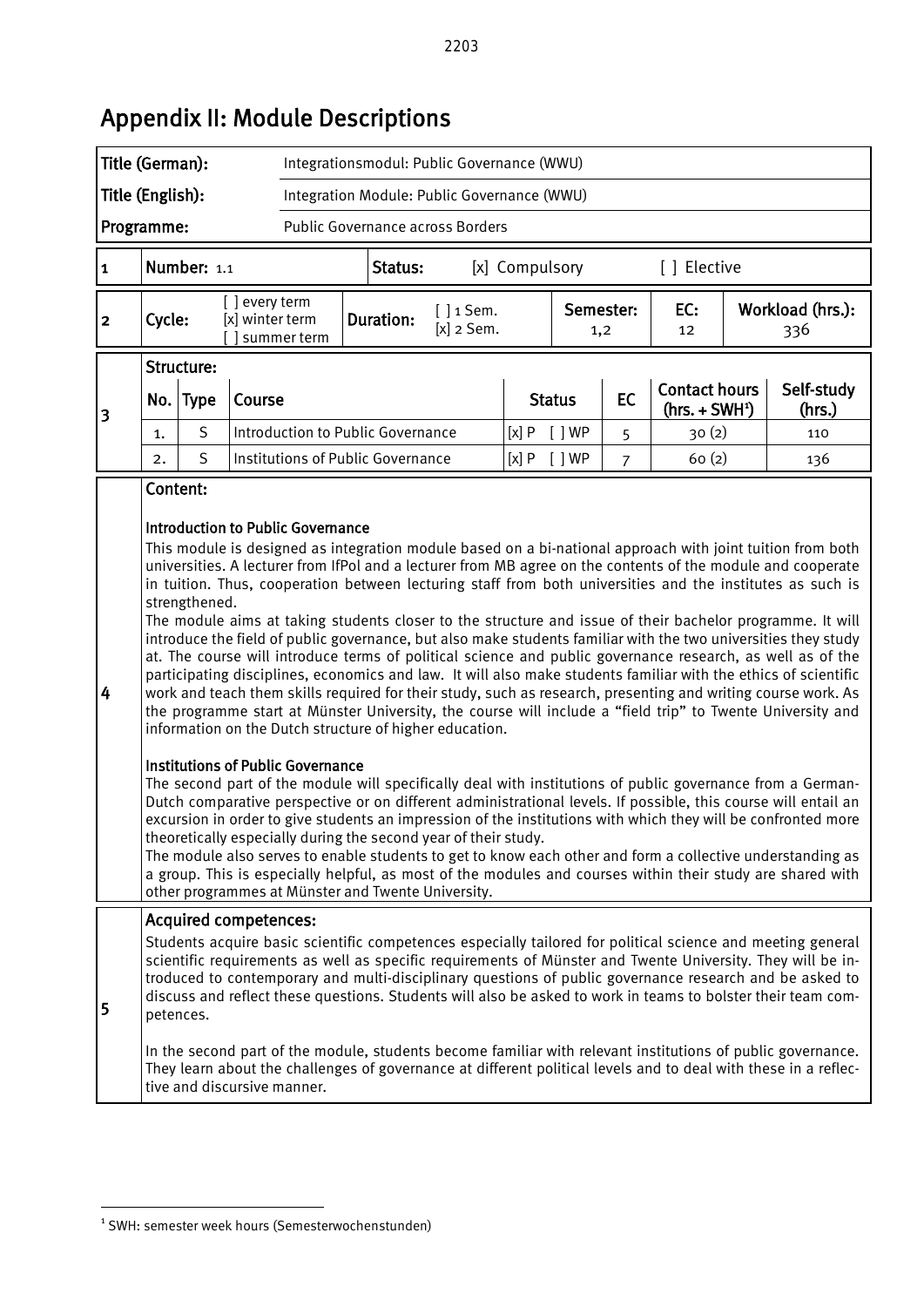| 6  | Description of electives within the module:<br>None                                                                                                                                                                                                                                                                                                                                                                                                                                                                                                                                                                        |                             |                     |                                                             |  |  |  |  |
|----|----------------------------------------------------------------------------------------------------------------------------------------------------------------------------------------------------------------------------------------------------------------------------------------------------------------------------------------------------------------------------------------------------------------------------------------------------------------------------------------------------------------------------------------------------------------------------------------------------------------------------|-----------------------------|---------------------|-------------------------------------------------------------|--|--|--|--|
| 7  | <b>Assessment methods:</b><br>[x] Final Examination [Modulabschlussprüfung (MAP)]<br>[] Examination [Modulprüfung (MP)]<br>Component Examinations [Modulteilprüfungen (MTP)]                                                                                                                                                                                                                                                                                                                                                                                                                                               |                             |                     |                                                             |  |  |  |  |
|    | Required performance in examinations:                                                                                                                                                                                                                                                                                                                                                                                                                                                                                                                                                                                      |                             |                     |                                                             |  |  |  |  |
| 8  | Quantity and form; connection to the course <sup>2</sup>                                                                                                                                                                                                                                                                                                                                                                                                                                                                                                                                                                   |                             | Duration/<br>length | Weightage for over-<br>all grade<br>of<br>the<br>module (%) |  |  |  |  |
|    | The lecturers choose between a written test of 90 minutes, a paper of<br>about 4,500 words or several essays with an overall word count of 4,500.                                                                                                                                                                                                                                                                                                                                                                                                                                                                          | 90 min. /<br>4,500<br>words | 100                 |                                                             |  |  |  |  |
|    | Required course work (grading optional):                                                                                                                                                                                                                                                                                                                                                                                                                                                                                                                                                                                   |                             |                     |                                                             |  |  |  |  |
|    | Quantity and form; connection to the course                                                                                                                                                                                                                                                                                                                                                                                                                                                                                                                                                                                |                             |                     | Duration/length                                             |  |  |  |  |
| 9  | The lecturers may request oral presentations of about 30 minutes, preparatory reading<br>of relevant texts (approx. one hour of reading per week), participation in group assign-<br>adjacent<br>ments, and other comparable assignments.                                                                                                                                                                                                                                                                                                                                                                                  |                             |                     |                                                             |  |  |  |  |
| 10 | Prerequisites for attaining credit points:<br>Credit points for the module can be attained if the entire module is passed successfully (the requirements of<br>all relevant assignment need to be met)                                                                                                                                                                                                                                                                                                                                                                                                                     |                             |                     |                                                             |  |  |  |  |
|    | Weighting of the grade of the module for the overall grade:                                                                                                                                                                                                                                                                                                                                                                                                                                                                                                                                                                |                             |                     |                                                             |  |  |  |  |
| 11 | The grade of the module weighs 6.6% for the overall grade.                                                                                                                                                                                                                                                                                                                                                                                                                                                                                                                                                                 |                             |                     |                                                             |  |  |  |  |
| 12 | Prerequisites for participation:<br>No prerequisites                                                                                                                                                                                                                                                                                                                                                                                                                                                                                                                                                                       |                             |                     |                                                             |  |  |  |  |
|    | Attendance:                                                                                                                                                                                                                                                                                                                                                                                                                                                                                                                                                                                                                |                             |                     |                                                             |  |  |  |  |
| 13 | Regular attendance is highly recommended.                                                                                                                                                                                                                                                                                                                                                                                                                                                                                                                                                                                  |                             |                     |                                                             |  |  |  |  |
| 14 | <b>Usability in other programmes:</b><br>The module consists of courses specifically designed for the bachelor programme "Public Governance<br>across Borders".                                                                                                                                                                                                                                                                                                                                                                                                                                                            |                             |                     |                                                             |  |  |  |  |
|    | Person responsible for the module:                                                                                                                                                                                                                                                                                                                                                                                                                                                                                                                                                                                         | Department:                 |                     |                                                             |  |  |  |  |
| 15 | Faculty of Behavioural, Management and Social Sci-<br>René Torenvlied (UT)<br>ences (UT)<br>Prof. Dr. Norbert Kersting (WWU)<br>Fachbereich 6: Erziehungswissenschaft und Sozialwis-<br>senschaften (WWU)                                                                                                                                                                                                                                                                                                                                                                                                                  |                             |                     |                                                             |  |  |  |  |
| 16 | <b>Other information:</b><br>Registration for courses and examinations (UT) needs to be done via the electronic administration system of<br>Twente University (OSIRIS). Please follow the hints for required course work and examinations as announced<br>on Osiris (http://www.utwente.nl/onderwijssystemen/onderwijssystemen/osiris)<br>Registration for courses and examinations (WWU) needs to be done via the electronic administration system<br>of the Münster University. Please follow the hints for required course work and examinations as announced<br>on the homepage of the Institute of Political Science. |                             |                     |                                                             |  |  |  |  |

<span id="page-23-0"></span> $\overline{a}$ <sup>2</sup> Not applicable for final examination (Modulabschlussprüfung)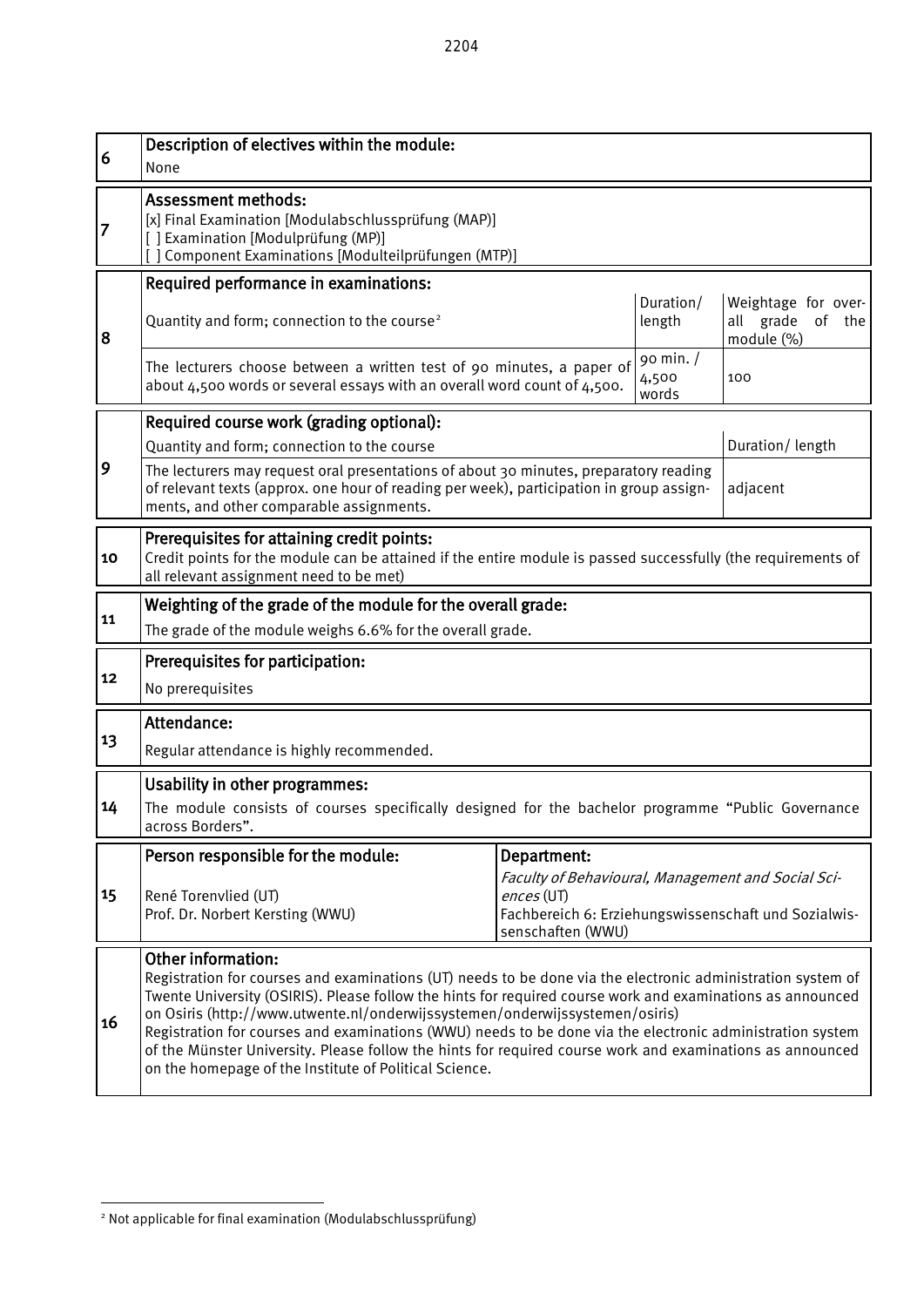| Title (German):                                       |                                                                                                                                                                                                                                                                                                                                                                                                                                                                                                                                                                                                                                                                                                                                                                                                                                                                                                                                                                                                                                                                                                                                                                                                                                                                                                                                                                                                                                                                                                                                                                                                                             |                        |                                  |                                                          |  | Politische Theorie (WWU) |                                                                                                                                                   |      |                |    |                             |                          |                                           |
|-------------------------------------------------------|-----------------------------------------------------------------------------------------------------------------------------------------------------------------------------------------------------------------------------------------------------------------------------------------------------------------------------------------------------------------------------------------------------------------------------------------------------------------------------------------------------------------------------------------------------------------------------------------------------------------------------------------------------------------------------------------------------------------------------------------------------------------------------------------------------------------------------------------------------------------------------------------------------------------------------------------------------------------------------------------------------------------------------------------------------------------------------------------------------------------------------------------------------------------------------------------------------------------------------------------------------------------------------------------------------------------------------------------------------------------------------------------------------------------------------------------------------------------------------------------------------------------------------------------------------------------------------------------------------------------------------|------------------------|----------------------------------|----------------------------------------------------------|--|--------------------------|---------------------------------------------------------------------------------------------------------------------------------------------------|------|----------------|----|-----------------------------|--------------------------|-------------------------------------------|
| Title (English):<br>Political Theory (WWU)            |                                                                                                                                                                                                                                                                                                                                                                                                                                                                                                                                                                                                                                                                                                                                                                                                                                                                                                                                                                                                                                                                                                                                                                                                                                                                                                                                                                                                                                                                                                                                                                                                                             |                        |                                  |                                                          |  |                          |                                                                                                                                                   |      |                |    |                             |                          |                                           |
| Programme:<br><b>Public Governance across Borders</b> |                                                                                                                                                                                                                                                                                                                                                                                                                                                                                                                                                                                                                                                                                                                                                                                                                                                                                                                                                                                                                                                                                                                                                                                                                                                                                                                                                                                                                                                                                                                                                                                                                             |                        |                                  |                                                          |  |                          |                                                                                                                                                   |      |                |    |                             |                          |                                           |
| $\mathbf{1}$                                          |                                                                                                                                                                                                                                                                                                                                                                                                                                                                                                                                                                                                                                                                                                                                                                                                                                                                                                                                                                                                                                                                                                                                                                                                                                                                                                                                                                                                                                                                                                                                                                                                                             | Number: 1.2a           |                                  |                                                          |  | Status:                  |                                                                                                                                                   |      | [] Compulsory  |    | [x] Elective                |                          |                                           |
| $\mathbf{2}$                                          | Cycle:                                                                                                                                                                                                                                                                                                                                                                                                                                                                                                                                                                                                                                                                                                                                                                                                                                                                                                                                                                                                                                                                                                                                                                                                                                                                                                                                                                                                                                                                                                                                                                                                                      |                        | [] every term<br>[x] winter term | summer term                                              |  | <b>Duration:</b>         | $[x]$ 1 Sem.<br>$[ ]$ 2 Sem.                                                                                                                      |      | Semester:<br>1 |    | EC:<br>6                    |                          | Workload (hrs.):<br>168                   |
|                                                       |                                                                                                                                                                                                                                                                                                                                                                                                                                                                                                                                                                                                                                                                                                                                                                                                                                                                                                                                                                                                                                                                                                                                                                                                                                                                                                                                                                                                                                                                                                                                                                                                                             | Structure:<br>No. Type | Course                           |                                                          |  |                          |                                                                                                                                                   |      | <b>Status</b>  | EC |                             | <b>Contact hours</b>     | Self-study                                |
| 3                                                     | 1.                                                                                                                                                                                                                                                                                                                                                                                                                                                                                                                                                                                                                                                                                                                                                                                                                                                                                                                                                                                                                                                                                                                                                                                                                                                                                                                                                                                                                                                                                                                                                                                                                          | L                      |                                  | <b>Political Theory</b>                                  |  |                          |                                                                                                                                                   | [x]P | [ ]WP          | 3  |                             | $(hrs. + SWH3)$<br>30(2) | (hrs.)<br>54                              |
|                                                       | 2.                                                                                                                                                                                                                                                                                                                                                                                                                                                                                                                                                                                                                                                                                                                                                                                                                                                                                                                                                                                                                                                                                                                                                                                                                                                                                                                                                                                                                                                                                                                                                                                                                          | Τ                      | Tutorial                         |                                                          |  |                          |                                                                                                                                                   | [x]P | [ ]WP          | 3  |                             | 30(2)                    | 54                                        |
| 4<br>5                                                | Content:<br>The module Political Theory deals with the historical, theoretical, terminological and scientific founda-<br>tions of political science. It thereby unravels the explanations and concepts behind political order and<br>process and discusses their legitimacy. Therefore, the critical perspective on such orders is also dis-<br>cussed. The module transfers knowledge on central analytical and normative concepts of political sci-<br>ence. It looks at classical concepts as well as current developments and theoretical debates of analytical<br>and/or normative nature. The tutorial deepens the content of the lecture and focuses on methodological<br>and presentation skills.<br>Within the programme, the module allows students to compare theories of European integration with<br>classical theories of political order and the formation of states. This makes them aware of the theoretical<br>background of national politics and thus the difficulty to incorporate classic concepts of political order on<br>national level into the different concepts of political order on European or international level.<br><b>Acquired competences:</b><br>Students acquire and deepen their capability for theoretical work while discussing and applying central<br>analytical and normative concepts of political science. They gain knowledge on classical and contempo-<br>rary concepts and approaches and are enabled to reflect on and discuss these approaches critically.<br>Within the tutorial, students gain and train their group work and presentation skills on complex issues. |                        |                                  |                                                          |  |                          |                                                                                                                                                   |      |                |    |                             |                          |                                           |
| 6                                                     | None                                                                                                                                                                                                                                                                                                                                                                                                                                                                                                                                                                                                                                                                                                                                                                                                                                                                                                                                                                                                                                                                                                                                                                                                                                                                                                                                                                                                                                                                                                                                                                                                                        |                        |                                  | Description of electives within the module:              |  |                          |                                                                                                                                                   |      |                |    |                             |                          |                                           |
| 7                                                     | <b>Assessment methods:</b><br>[x] Final Examination [Modulabschlussprüfung (MAP)]<br>[] Examination [Modulprüfung (MP)]<br>[] Component Examinations [Modulteilprüfungen (MTP)]                                                                                                                                                                                                                                                                                                                                                                                                                                                                                                                                                                                                                                                                                                                                                                                                                                                                                                                                                                                                                                                                                                                                                                                                                                                                                                                                                                                                                                             |                        |                                  |                                                          |  |                          |                                                                                                                                                   |      |                |    |                             |                          |                                           |
|                                                       |                                                                                                                                                                                                                                                                                                                                                                                                                                                                                                                                                                                                                                                                                                                                                                                                                                                                                                                                                                                                                                                                                                                                                                                                                                                                                                                                                                                                                                                                                                                                                                                                                             |                        |                                  | Required performance in examinations:                    |  |                          |                                                                                                                                                   |      |                |    |                             |                          |                                           |
| 8                                                     |                                                                                                                                                                                                                                                                                                                                                                                                                                                                                                                                                                                                                                                                                                                                                                                                                                                                                                                                                                                                                                                                                                                                                                                                                                                                                                                                                                                                                                                                                                                                                                                                                             |                        |                                  | Quantity and form; connection to the course <sup>4</sup> |  |                          |                                                                                                                                                   |      |                |    | Duration/<br>length         | Weightage                | for<br>overall grade of<br>the module (%) |
|                                                       |                                                                                                                                                                                                                                                                                                                                                                                                                                                                                                                                                                                                                                                                                                                                                                                                                                                                                                                                                                                                                                                                                                                                                                                                                                                                                                                                                                                                                                                                                                                                                                                                                             |                        |                                  |                                                          |  |                          | The lecturer chooses between a written test of 90 minutes, a paper of<br>about 4,500 words or several essays with an overall word count of 4,500. |      |                |    | 90 min. /<br>4,500<br>words | 100                      |                                           |

<span id="page-24-0"></span> 3 SWH: semester week hours (Semesterwochenstunden)

<span id="page-24-1"></span><sup>4</sup> Not applicable for final examination (Modulabschlussprüfung)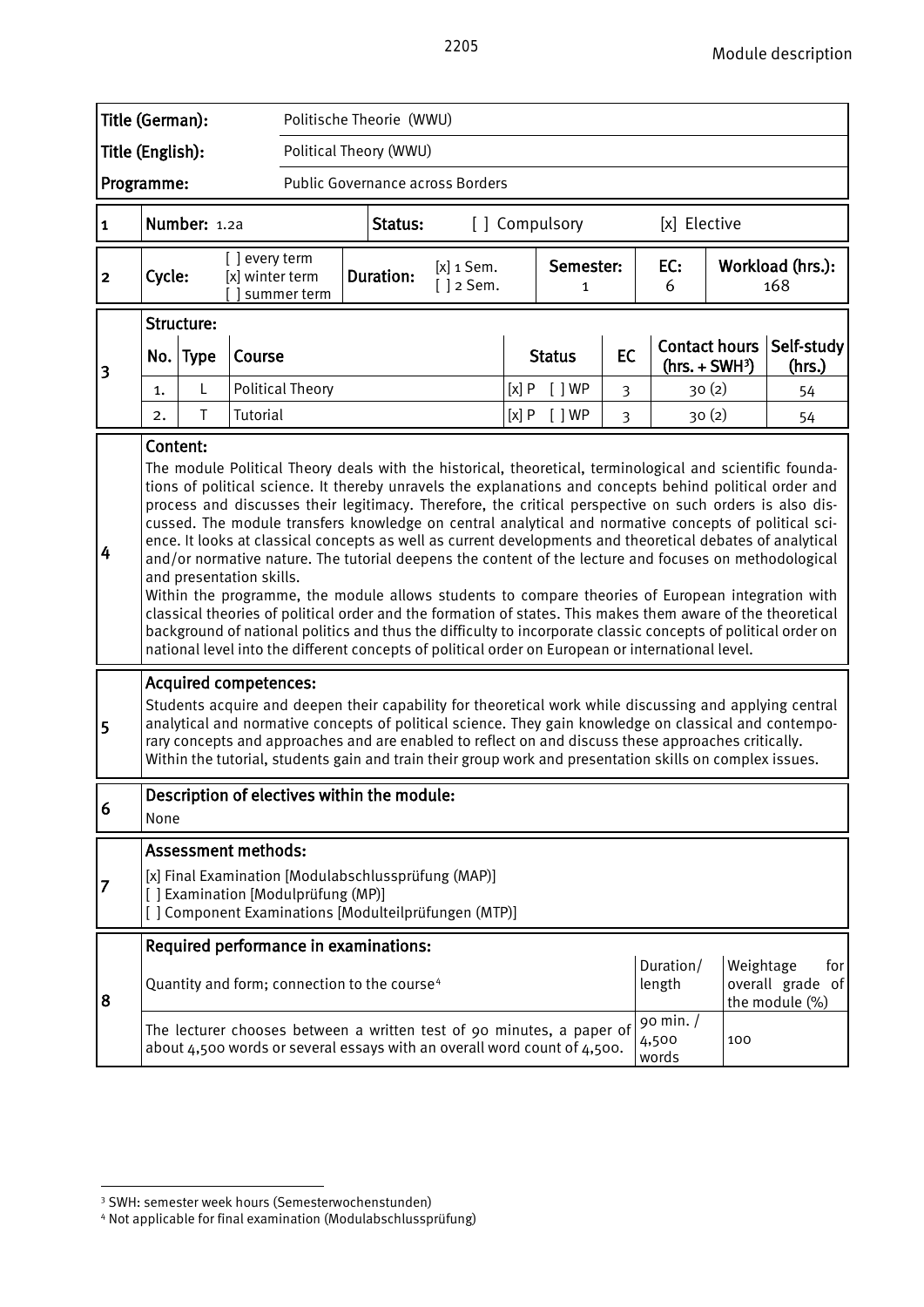|    | Required course work (grading optional):                                                                                                                                                                                                                                                                           |                                                                           |  |  |  |  |  |  |
|----|--------------------------------------------------------------------------------------------------------------------------------------------------------------------------------------------------------------------------------------------------------------------------------------------------------------------|---------------------------------------------------------------------------|--|--|--|--|--|--|
|    | Duration/length<br>Quantity and form; connection to the course                                                                                                                                                                                                                                                     |                                                                           |  |  |  |  |  |  |
| 9  | The tutors and lecturers may request oral presentations of about 30 minutes, prepara-<br>tory reading of relevant texts (approx. one hour of reading per week), participation in<br>adjacent<br>group assignments, writing of reviews, essays and summaries (up to 600 words) and<br>other comparable assignments. |                                                                           |  |  |  |  |  |  |
|    | Prerequisites for attaining credit points:                                                                                                                                                                                                                                                                         |                                                                           |  |  |  |  |  |  |
| 10 | Credit points for the module can be attained if the entire module is passed successfully (the require-<br>ments of all relevant assignment need to be met)                                                                                                                                                         |                                                                           |  |  |  |  |  |  |
|    | Weighting of the grade of the module for the overall grade:                                                                                                                                                                                                                                                        |                                                                           |  |  |  |  |  |  |
| 11 | The grade of the module weighs 3,3% for the overall grade.                                                                                                                                                                                                                                                         |                                                                           |  |  |  |  |  |  |
|    | Prerequisites for participation:                                                                                                                                                                                                                                                                                   |                                                                           |  |  |  |  |  |  |
| 12 | No prerequisites                                                                                                                                                                                                                                                                                                   |                                                                           |  |  |  |  |  |  |
|    | Attendance:                                                                                                                                                                                                                                                                                                        |                                                                           |  |  |  |  |  |  |
| 13 | Regular attendance is highly recommended.                                                                                                                                                                                                                                                                          |                                                                           |  |  |  |  |  |  |
|    | <b>Usability in other programmes:</b>                                                                                                                                                                                                                                                                              |                                                                           |  |  |  |  |  |  |
| 14 | The module is designed for all bachelor programmes of the Institute of Political Science.                                                                                                                                                                                                                          |                                                                           |  |  |  |  |  |  |
|    | Person responsible for the module:                                                                                                                                                                                                                                                                                 | Department:                                                               |  |  |  |  |  |  |
| 15 | Prof. Dr. Ulrich Willems (WWU)                                                                                                                                                                                                                                                                                     | Fachbereich 6: Erziehungswissenschaft und Sozial-<br>wissenschaften (WWU) |  |  |  |  |  |  |
|    | <b>Other information:</b>                                                                                                                                                                                                                                                                                          |                                                                           |  |  |  |  |  |  |
| 16 | Registration for courses and examinations needs to be done via the electronic administration system of<br>the university. Please follow the hints for required course work and examinations as announced on the<br>homepage of the Institute of Political Science.                                                 |                                                                           |  |  |  |  |  |  |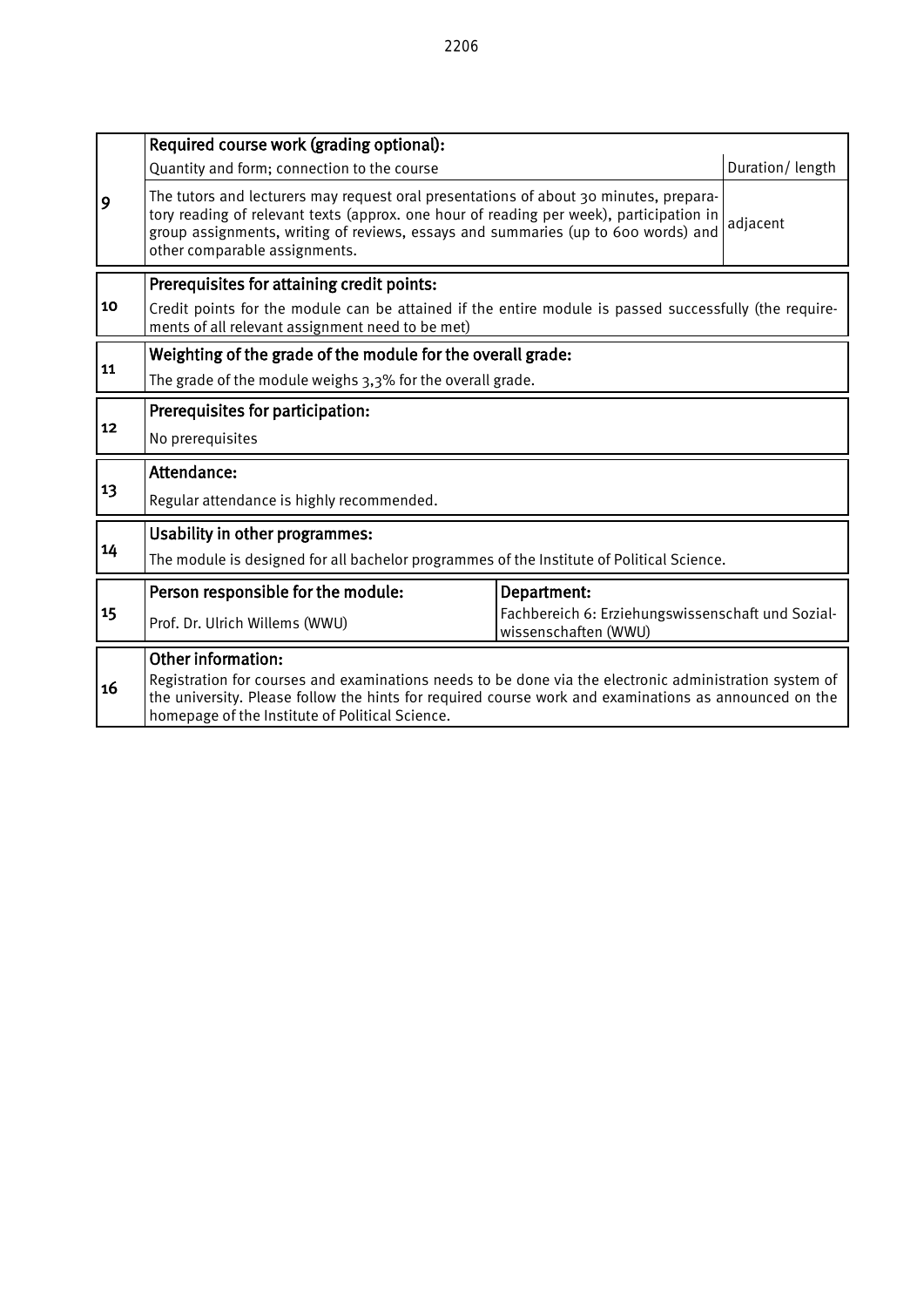| Title (German):<br>Grundlagen des politischen Systems der BRD (WWU) |                                                                                                                                                                                                                                                                                                                                                                                                                                                                                                                                                                                                                                              |             |                                  |                                    |                                                          |                                                                                                             |      |                |                |                                         |                         |                                                                                                                                                                                                                                                                                                                                                                                                                                                                                                                                                                                                                                                                                                                                                                                    |
|---------------------------------------------------------------------|----------------------------------------------------------------------------------------------------------------------------------------------------------------------------------------------------------------------------------------------------------------------------------------------------------------------------------------------------------------------------------------------------------------------------------------------------------------------------------------------------------------------------------------------------------------------------------------------------------------------------------------------|-------------|----------------------------------|------------------------------------|----------------------------------------------------------|-------------------------------------------------------------------------------------------------------------|------|----------------|----------------|-----------------------------------------|-------------------------|------------------------------------------------------------------------------------------------------------------------------------------------------------------------------------------------------------------------------------------------------------------------------------------------------------------------------------------------------------------------------------------------------------------------------------------------------------------------------------------------------------------------------------------------------------------------------------------------------------------------------------------------------------------------------------------------------------------------------------------------------------------------------------|
|                                                                     | Title (English):<br>Introduction to the Political System of Germany (WWU)                                                                                                                                                                                                                                                                                                                                                                                                                                                                                                                                                                    |             |                                  |                                    |                                                          |                                                                                                             |      |                |                |                                         |                         |                                                                                                                                                                                                                                                                                                                                                                                                                                                                                                                                                                                                                                                                                                                                                                                    |
| Programme:<br><b>Public Governance across Borders</b>               |                                                                                                                                                                                                                                                                                                                                                                                                                                                                                                                                                                                                                                              |             |                                  |                                    |                                                          |                                                                                                             |      |                |                |                                         |                         |                                                                                                                                                                                                                                                                                                                                                                                                                                                                                                                                                                                                                                                                                                                                                                                    |
| $\mathbf{1}$                                                        | Number: 1.2b<br>[x] Elective<br>Status:<br>[ ] Compulsory                                                                                                                                                                                                                                                                                                                                                                                                                                                                                                                                                                                    |             |                                  |                                    |                                                          |                                                                                                             |      |                |                |                                         |                         |                                                                                                                                                                                                                                                                                                                                                                                                                                                                                                                                                                                                                                                                                                                                                                                    |
| $\overline{\mathbf{2}}$                                             | Cycle:                                                                                                                                                                                                                                                                                                                                                                                                                                                                                                                                                                                                                                       |             | [] every term<br>[x] winter term | summer term                        | <b>Duration:</b>                                         | $[x]$ 1 Sem.<br>$[ ]$ 2 Sem.                                                                                |      | Semester:<br>1 |                | EC:<br>6                                |                         | Workload (hrs.):<br>168                                                                                                                                                                                                                                                                                                                                                                                                                                                                                                                                                                                                                                                                                                                                                            |
|                                                                     |                                                                                                                                                                                                                                                                                                                                                                                                                                                                                                                                                                                                                                              | Structure:  |                                  |                                    |                                                          |                                                                                                             |      |                |                |                                         |                         |                                                                                                                                                                                                                                                                                                                                                                                                                                                                                                                                                                                                                                                                                                                                                                                    |
| 3                                                                   | No.                                                                                                                                                                                                                                                                                                                                                                                                                                                                                                                                                                                                                                          | <b>Type</b> | Course                           |                                    |                                                          |                                                                                                             |      | <b>Status</b>  | <b>EC</b>      | <b>Contact hours</b><br>$(hrs. + SWH5)$ |                         | Self-study<br>(hrs.)                                                                                                                                                                                                                                                                                                                                                                                                                                                                                                                                                                                                                                                                                                                                                               |
|                                                                     | 1.                                                                                                                                                                                                                                                                                                                                                                                                                                                                                                                                                                                                                                           | L           |                                  |                                    | <b>Political System of Germany</b>                       |                                                                                                             | [x]P | [ ]WP          | 3              | 30(2)                                   |                         | 54                                                                                                                                                                                                                                                                                                                                                                                                                                                                                                                                                                                                                                                                                                                                                                                 |
|                                                                     | 2.                                                                                                                                                                                                                                                                                                                                                                                                                                                                                                                                                                                                                                           | Τ           | Tutorial                         |                                    |                                                          |                                                                                                             | [x]P | $[$ $]$ WP     | $\overline{3}$ | 30(2)                                   |                         | 54                                                                                                                                                                                                                                                                                                                                                                                                                                                                                                                                                                                                                                                                                                                                                                                 |
| 4                                                                   | Content:                                                                                                                                                                                                                                                                                                                                                                                                                                                                                                                                                                                                                                     |             |                                  |                                    |                                                          | political science using the example of the national political system of Germany.                            |      |                |                |                                         |                         | The module conveys basic knowledge on the political system of the Federal Republic of Germany. It focus-<br>ses on the polity- and policy-dimensions of the system and views it before the background of current polit-<br>ical developments and challenges. These are especially posed by internationalisation and globalisation.<br>The module therefore puts the German national political system within the framework of regional and in-<br>ternational cooperation. With an emphasis on the transgression of boundaries and the interconnectedness<br>of national systems, the module paves the way for module 6 and 7 on comparative politics and interna-<br>tional relations. It thus has a propaedeutic function in that it envisions central concepts and approaches of |
| 5                                                                   | <b>Acquired competences:</b><br>In the end of the module, students know the legal, economic, social and socio-cultural foundation of the<br>political system of the FRG. They are able to analyse the basic principles of constitution and organisation of<br>this system and can evaluate the effects of globalisation on national political systems, based on the ex-<br>ample of the German political system.<br>Additionally, students acquire theoretical and methodological competences concerning theory of political<br>systems and are able to understand and critically reflect texts on selected aspects of the political system. |             |                                  |                                    |                                                          |                                                                                                             |      |                |                |                                         |                         |                                                                                                                                                                                                                                                                                                                                                                                                                                                                                                                                                                                                                                                                                                                                                                                    |
| 6                                                                   | None                                                                                                                                                                                                                                                                                                                                                                                                                                                                                                                                                                                                                                         |             |                                  |                                    | Description of electives within the module:              |                                                                                                             |      |                |                |                                         |                         |                                                                                                                                                                                                                                                                                                                                                                                                                                                                                                                                                                                                                                                                                                                                                                                    |
|                                                                     |                                                                                                                                                                                                                                                                                                                                                                                                                                                                                                                                                                                                                                              |             | <b>Assessment methods:</b>       |                                    |                                                          |                                                                                                             |      |                |                |                                         |                         |                                                                                                                                                                                                                                                                                                                                                                                                                                                                                                                                                                                                                                                                                                                                                                                    |
| 7                                                                   |                                                                                                                                                                                                                                                                                                                                                                                                                                                                                                                                                                                                                                              |             |                                  | [] Examination [Modulprüfung (MP)] |                                                          | [x] Final Examination [Modulabschlussprüfung (MAP)]<br>[] Component Examinations [Modulteilprüfungen (MTP)] |      |                |                |                                         |                         |                                                                                                                                                                                                                                                                                                                                                                                                                                                                                                                                                                                                                                                                                                                                                                                    |
|                                                                     |                                                                                                                                                                                                                                                                                                                                                                                                                                                                                                                                                                                                                                              |             |                                  |                                    | Required performance in examinations:                    |                                                                                                             |      |                |                |                                         |                         |                                                                                                                                                                                                                                                                                                                                                                                                                                                                                                                                                                                                                                                                                                                                                                                    |
| 8                                                                   |                                                                                                                                                                                                                                                                                                                                                                                                                                                                                                                                                                                                                                              |             |                                  |                                    | Quantity and form; connection to the course <sup>6</sup> |                                                                                                             |      |                |                | Duration/<br>length                     | Weightage<br>module (%) | for<br>overall grade of the                                                                                                                                                                                                                                                                                                                                                                                                                                                                                                                                                                                                                                                                                                                                                        |
|                                                                     | The lecturer chooses between a written test of 90 minutes, a paper of<br>about 4,500 words or several essays with an overall word count of 4,500.                                                                                                                                                                                                                                                                                                                                                                                                                                                                                            |             |                                  |                                    |                                                          |                                                                                                             |      |                |                | 90 min. /<br>4,500<br>words             | 100                     |                                                                                                                                                                                                                                                                                                                                                                                                                                                                                                                                                                                                                                                                                                                                                                                    |

<span id="page-26-0"></span><sup>-</sup><sup>5</sup> SWH: semester week hours (Semesterwochenstunden)

<span id="page-26-1"></span> $6$  Not applicable for final examination (Modulabschlussprüfung)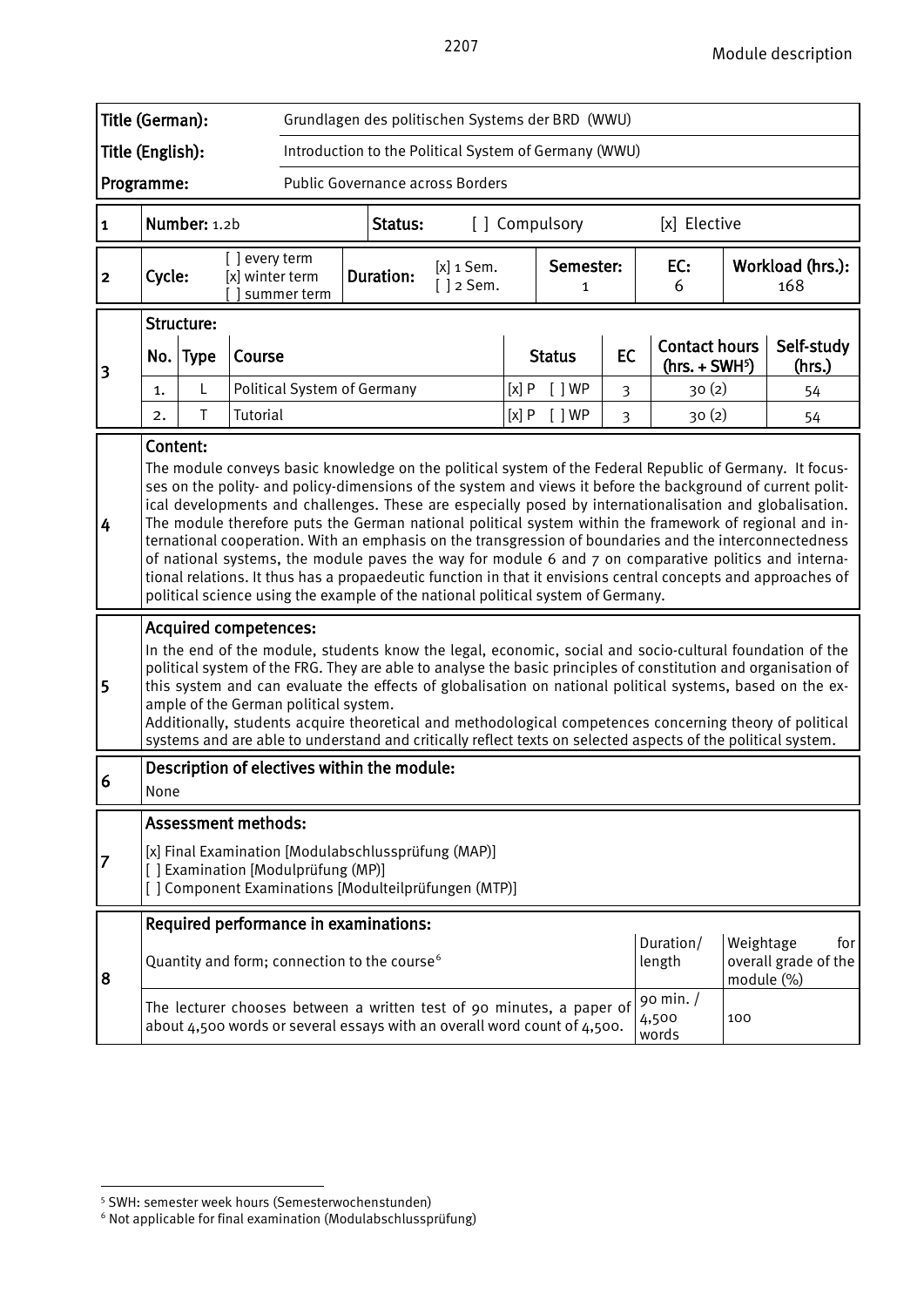|    | Required course work (grading optional):                                                                                                                                                                                                                                                                           |                                                                           |  |  |  |  |  |  |  |
|----|--------------------------------------------------------------------------------------------------------------------------------------------------------------------------------------------------------------------------------------------------------------------------------------------------------------------|---------------------------------------------------------------------------|--|--|--|--|--|--|--|
|    | Duration/length<br>Quantity and form; connection to the course                                                                                                                                                                                                                                                     |                                                                           |  |  |  |  |  |  |  |
| 9  | The tutors and lecturers may request oral presentations of about 30 minutes, prepara-<br>tory reading of relevant texts (approx. one hour of reading per week), participation in<br>adjacent<br>group assignments, writing of reviews, essays and summaries (up to 600 words) and<br>other comparable assignments. |                                                                           |  |  |  |  |  |  |  |
|    | Prerequisites for attaining credit points:                                                                                                                                                                                                                                                                         |                                                                           |  |  |  |  |  |  |  |
| 10 | Credit points for the module can be attained if the entire module is passed successfully (the requirements<br>of all relevant assignment need to be met)                                                                                                                                                           |                                                                           |  |  |  |  |  |  |  |
|    | Weighting of the grade of the module for the overall grade:                                                                                                                                                                                                                                                        |                                                                           |  |  |  |  |  |  |  |
| 11 | The grade of the module weighs 3.3% for the overall grade.                                                                                                                                                                                                                                                         |                                                                           |  |  |  |  |  |  |  |
|    | Prerequisites for participation:                                                                                                                                                                                                                                                                                   |                                                                           |  |  |  |  |  |  |  |
| 12 | No prerequisites                                                                                                                                                                                                                                                                                                   |                                                                           |  |  |  |  |  |  |  |
|    | Attendance:                                                                                                                                                                                                                                                                                                        |                                                                           |  |  |  |  |  |  |  |
| 13 | Regular attendance is highly recommended.                                                                                                                                                                                                                                                                          |                                                                           |  |  |  |  |  |  |  |
|    | <b>Usability in other programmes:</b>                                                                                                                                                                                                                                                                              |                                                                           |  |  |  |  |  |  |  |
| 14 | The module is designed for all bachelor programmes of the Institute of Political Science.                                                                                                                                                                                                                          |                                                                           |  |  |  |  |  |  |  |
|    | Person responsible for the module:                                                                                                                                                                                                                                                                                 | Department:                                                               |  |  |  |  |  |  |  |
| 15 | Prof. Dr. Klaus Schubert (WWU)                                                                                                                                                                                                                                                                                     | Fachbereich 6: Erziehungswissenschaft und Sozial-<br>wissenschaften (WWU) |  |  |  |  |  |  |  |
| 16 | <b>Other information:</b><br>Registration for courses and examinations needs to be done via the electronic administration system of<br>the university. Please follow the hints for required course work and examinations as announced on the<br>homepage of the Institute of Political Science.                    |                                                                           |  |  |  |  |  |  |  |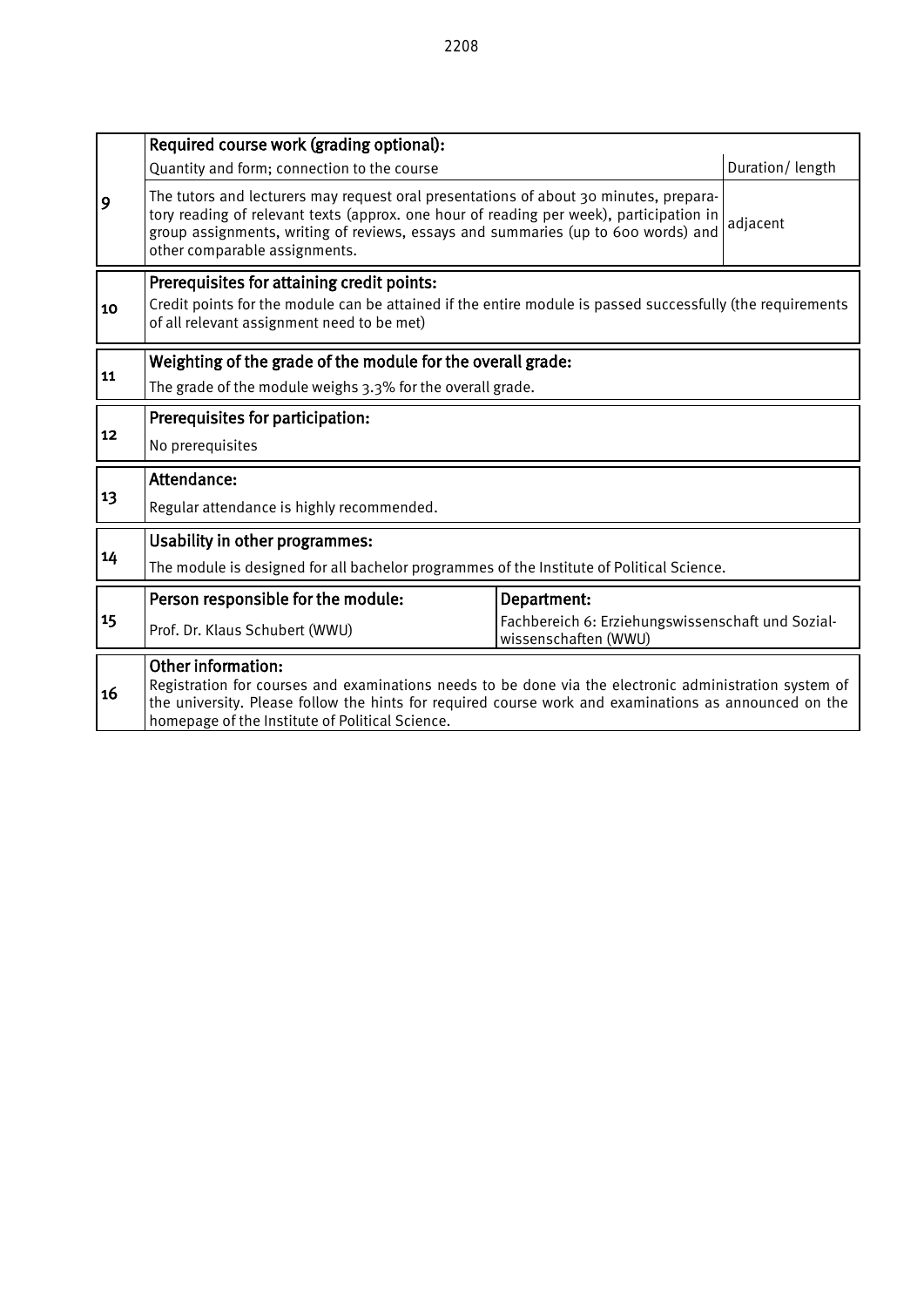

 $\overline{a}$ 

<span id="page-28-0"></span><sup>7</sup> SWH: semester week hours (Semesterwochenstunden)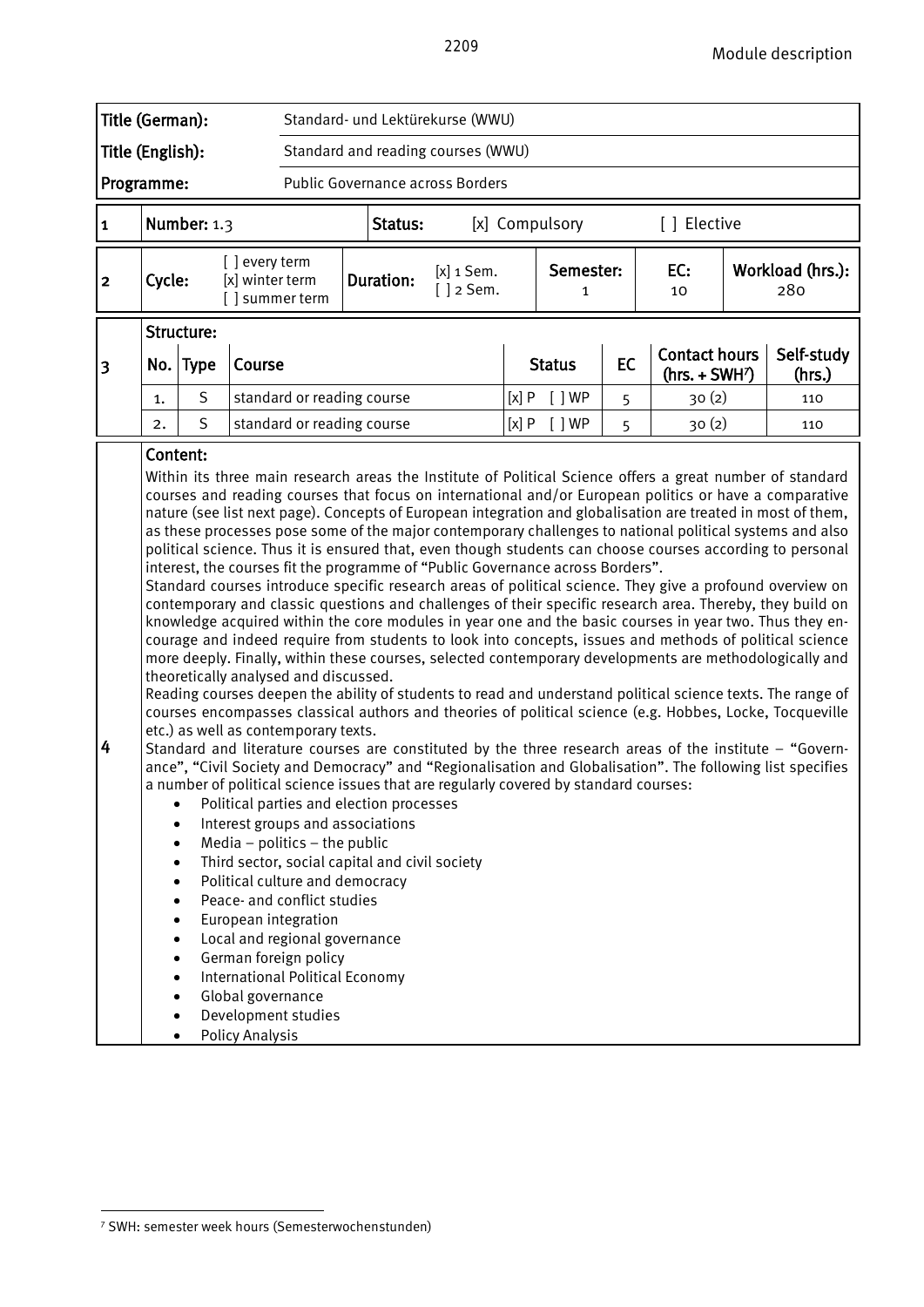| Students gain an overview on selected issues in political science. They are able to discuss and to deal<br>with contemporary questions and challenges in political science and apply related theories and methods.<br>Thus students get familiar with analysis in social science and learn to reflect critically on questions of<br>political science before the background of the discipline.<br>5<br>In reading courses, students learn to read and understand complex texts from political science and to<br>structure and interpret their content and results.<br>Within standard courses students also train their presentation skills and their ability to deal with complex<br>problems in teams or individually.<br>Description of electives within the module:<br>Within this module, students can choose freely from courses offered by the Institute of Political Science.<br>6<br>Thus, they can focus on courses that meet their individual interests. Students have to choose 1 standard<br>course and one reading course. These different course types aim at conveying different important skills<br>and a mixture of both is therefore sensible and made obligatory.<br><b>Assessment methods:</b><br>[ ] Final Examination [Modulabschlussprüfung (MAP)]<br>7<br>[] Examination [Modulprüfung (MP)]<br>[x] Component Examinations [Modulteilprüfungen (MTP)]<br>Required performance in examinations:<br>Duration/<br>Weightage for<br>overall grade of<br>Quantity and form; connection to the course <sup>8</sup><br>length<br>the module (%)<br>Students take required exams in two courses (standard or reading<br>courses) of their choice. The lecturer chooses between a written test of<br>90 minutes, a paper of about 4,500 words or several essays with an<br>8<br>overall word count of 4,500. According to prior agreement with the lec-<br>turer, documentations, small empirical assignments, the production of a<br>movie or radio features can also be accepted as required examination.<br>90 min. $/$<br>Course 1: see above<br>50<br>4,500 words<br>90 min. /<br>Course 2: see above<br>50<br>4,500 words<br>Required course work (grading optional):<br>Duration/length<br>Quantity and form; connection to the course<br>Lecturers may request oral presentations of about 30 minutes, preparatory reading of<br>9<br>relevant texts (approx. one hour of reading per week), participation in group assign-<br>adjacent<br>ments, writing of reviews, essays and summaries (up to 600 words) and other compa-<br>rable assignments.<br>Prerequisites for attaining credit points:<br>Credit points for the module can be attained if the entire module is passed successfully (the requirements<br>10<br>of all relevant assignment need to be met)<br>Weighting of the grade of the module for the overall grade:<br>11<br>The grade of the module weighs 5.6% for the overall grade<br>Prerequisites for participation:<br>12<br>No prerequisites | <b>Acquired competences:</b> |  |  |  |  |  |  |  |  |
|---------------------------------------------------------------------------------------------------------------------------------------------------------------------------------------------------------------------------------------------------------------------------------------------------------------------------------------------------------------------------------------------------------------------------------------------------------------------------------------------------------------------------------------------------------------------------------------------------------------------------------------------------------------------------------------------------------------------------------------------------------------------------------------------------------------------------------------------------------------------------------------------------------------------------------------------------------------------------------------------------------------------------------------------------------------------------------------------------------------------------------------------------------------------------------------------------------------------------------------------------------------------------------------------------------------------------------------------------------------------------------------------------------------------------------------------------------------------------------------------------------------------------------------------------------------------------------------------------------------------------------------------------------------------------------------------------------------------------------------------------------------------------------------------------------------------------------------------------------------------------------------------------------------------------------------------------------------------------------------------------------------------------------------------------------------------------------------------------------------------------------------------------------------------------------------------------------------------------------------------------------------------------------------------------------------------------------------------------------------------------------------------------------------------------------------------------------------------------------------------------------------------------------------------------------------------------------------------------------------------------------------------------------------------------------------------------------------------------------------------------------------------------------------------------------------------------------------------------------------------------------------------------------------------------------------------------------------------------------------------|------------------------------|--|--|--|--|--|--|--|--|
|                                                                                                                                                                                                                                                                                                                                                                                                                                                                                                                                                                                                                                                                                                                                                                                                                                                                                                                                                                                                                                                                                                                                                                                                                                                                                                                                                                                                                                                                                                                                                                                                                                                                                                                                                                                                                                                                                                                                                                                                                                                                                                                                                                                                                                                                                                                                                                                                                                                                                                                                                                                                                                                                                                                                                                                                                                                                                                                                                                                             |                              |  |  |  |  |  |  |  |  |
|                                                                                                                                                                                                                                                                                                                                                                                                                                                                                                                                                                                                                                                                                                                                                                                                                                                                                                                                                                                                                                                                                                                                                                                                                                                                                                                                                                                                                                                                                                                                                                                                                                                                                                                                                                                                                                                                                                                                                                                                                                                                                                                                                                                                                                                                                                                                                                                                                                                                                                                                                                                                                                                                                                                                                                                                                                                                                                                                                                                             |                              |  |  |  |  |  |  |  |  |
|                                                                                                                                                                                                                                                                                                                                                                                                                                                                                                                                                                                                                                                                                                                                                                                                                                                                                                                                                                                                                                                                                                                                                                                                                                                                                                                                                                                                                                                                                                                                                                                                                                                                                                                                                                                                                                                                                                                                                                                                                                                                                                                                                                                                                                                                                                                                                                                                                                                                                                                                                                                                                                                                                                                                                                                                                                                                                                                                                                                             |                              |  |  |  |  |  |  |  |  |
|                                                                                                                                                                                                                                                                                                                                                                                                                                                                                                                                                                                                                                                                                                                                                                                                                                                                                                                                                                                                                                                                                                                                                                                                                                                                                                                                                                                                                                                                                                                                                                                                                                                                                                                                                                                                                                                                                                                                                                                                                                                                                                                                                                                                                                                                                                                                                                                                                                                                                                                                                                                                                                                                                                                                                                                                                                                                                                                                                                                             |                              |  |  |  |  |  |  |  |  |
|                                                                                                                                                                                                                                                                                                                                                                                                                                                                                                                                                                                                                                                                                                                                                                                                                                                                                                                                                                                                                                                                                                                                                                                                                                                                                                                                                                                                                                                                                                                                                                                                                                                                                                                                                                                                                                                                                                                                                                                                                                                                                                                                                                                                                                                                                                                                                                                                                                                                                                                                                                                                                                                                                                                                                                                                                                                                                                                                                                                             |                              |  |  |  |  |  |  |  |  |
|                                                                                                                                                                                                                                                                                                                                                                                                                                                                                                                                                                                                                                                                                                                                                                                                                                                                                                                                                                                                                                                                                                                                                                                                                                                                                                                                                                                                                                                                                                                                                                                                                                                                                                                                                                                                                                                                                                                                                                                                                                                                                                                                                                                                                                                                                                                                                                                                                                                                                                                                                                                                                                                                                                                                                                                                                                                                                                                                                                                             |                              |  |  |  |  |  |  |  |  |
|                                                                                                                                                                                                                                                                                                                                                                                                                                                                                                                                                                                                                                                                                                                                                                                                                                                                                                                                                                                                                                                                                                                                                                                                                                                                                                                                                                                                                                                                                                                                                                                                                                                                                                                                                                                                                                                                                                                                                                                                                                                                                                                                                                                                                                                                                                                                                                                                                                                                                                                                                                                                                                                                                                                                                                                                                                                                                                                                                                                             |                              |  |  |  |  |  |  |  |  |
|                                                                                                                                                                                                                                                                                                                                                                                                                                                                                                                                                                                                                                                                                                                                                                                                                                                                                                                                                                                                                                                                                                                                                                                                                                                                                                                                                                                                                                                                                                                                                                                                                                                                                                                                                                                                                                                                                                                                                                                                                                                                                                                                                                                                                                                                                                                                                                                                                                                                                                                                                                                                                                                                                                                                                                                                                                                                                                                                                                                             |                              |  |  |  |  |  |  |  |  |
|                                                                                                                                                                                                                                                                                                                                                                                                                                                                                                                                                                                                                                                                                                                                                                                                                                                                                                                                                                                                                                                                                                                                                                                                                                                                                                                                                                                                                                                                                                                                                                                                                                                                                                                                                                                                                                                                                                                                                                                                                                                                                                                                                                                                                                                                                                                                                                                                                                                                                                                                                                                                                                                                                                                                                                                                                                                                                                                                                                                             |                              |  |  |  |  |  |  |  |  |
|                                                                                                                                                                                                                                                                                                                                                                                                                                                                                                                                                                                                                                                                                                                                                                                                                                                                                                                                                                                                                                                                                                                                                                                                                                                                                                                                                                                                                                                                                                                                                                                                                                                                                                                                                                                                                                                                                                                                                                                                                                                                                                                                                                                                                                                                                                                                                                                                                                                                                                                                                                                                                                                                                                                                                                                                                                                                                                                                                                                             |                              |  |  |  |  |  |  |  |  |
|                                                                                                                                                                                                                                                                                                                                                                                                                                                                                                                                                                                                                                                                                                                                                                                                                                                                                                                                                                                                                                                                                                                                                                                                                                                                                                                                                                                                                                                                                                                                                                                                                                                                                                                                                                                                                                                                                                                                                                                                                                                                                                                                                                                                                                                                                                                                                                                                                                                                                                                                                                                                                                                                                                                                                                                                                                                                                                                                                                                             |                              |  |  |  |  |  |  |  |  |
|                                                                                                                                                                                                                                                                                                                                                                                                                                                                                                                                                                                                                                                                                                                                                                                                                                                                                                                                                                                                                                                                                                                                                                                                                                                                                                                                                                                                                                                                                                                                                                                                                                                                                                                                                                                                                                                                                                                                                                                                                                                                                                                                                                                                                                                                                                                                                                                                                                                                                                                                                                                                                                                                                                                                                                                                                                                                                                                                                                                             |                              |  |  |  |  |  |  |  |  |
|                                                                                                                                                                                                                                                                                                                                                                                                                                                                                                                                                                                                                                                                                                                                                                                                                                                                                                                                                                                                                                                                                                                                                                                                                                                                                                                                                                                                                                                                                                                                                                                                                                                                                                                                                                                                                                                                                                                                                                                                                                                                                                                                                                                                                                                                                                                                                                                                                                                                                                                                                                                                                                                                                                                                                                                                                                                                                                                                                                                             |                              |  |  |  |  |  |  |  |  |
|                                                                                                                                                                                                                                                                                                                                                                                                                                                                                                                                                                                                                                                                                                                                                                                                                                                                                                                                                                                                                                                                                                                                                                                                                                                                                                                                                                                                                                                                                                                                                                                                                                                                                                                                                                                                                                                                                                                                                                                                                                                                                                                                                                                                                                                                                                                                                                                                                                                                                                                                                                                                                                                                                                                                                                                                                                                                                                                                                                                             |                              |  |  |  |  |  |  |  |  |
|                                                                                                                                                                                                                                                                                                                                                                                                                                                                                                                                                                                                                                                                                                                                                                                                                                                                                                                                                                                                                                                                                                                                                                                                                                                                                                                                                                                                                                                                                                                                                                                                                                                                                                                                                                                                                                                                                                                                                                                                                                                                                                                                                                                                                                                                                                                                                                                                                                                                                                                                                                                                                                                                                                                                                                                                                                                                                                                                                                                             |                              |  |  |  |  |  |  |  |  |
|                                                                                                                                                                                                                                                                                                                                                                                                                                                                                                                                                                                                                                                                                                                                                                                                                                                                                                                                                                                                                                                                                                                                                                                                                                                                                                                                                                                                                                                                                                                                                                                                                                                                                                                                                                                                                                                                                                                                                                                                                                                                                                                                                                                                                                                                                                                                                                                                                                                                                                                                                                                                                                                                                                                                                                                                                                                                                                                                                                                             |                              |  |  |  |  |  |  |  |  |
|                                                                                                                                                                                                                                                                                                                                                                                                                                                                                                                                                                                                                                                                                                                                                                                                                                                                                                                                                                                                                                                                                                                                                                                                                                                                                                                                                                                                                                                                                                                                                                                                                                                                                                                                                                                                                                                                                                                                                                                                                                                                                                                                                                                                                                                                                                                                                                                                                                                                                                                                                                                                                                                                                                                                                                                                                                                                                                                                                                                             |                              |  |  |  |  |  |  |  |  |
|                                                                                                                                                                                                                                                                                                                                                                                                                                                                                                                                                                                                                                                                                                                                                                                                                                                                                                                                                                                                                                                                                                                                                                                                                                                                                                                                                                                                                                                                                                                                                                                                                                                                                                                                                                                                                                                                                                                                                                                                                                                                                                                                                                                                                                                                                                                                                                                                                                                                                                                                                                                                                                                                                                                                                                                                                                                                                                                                                                                             |                              |  |  |  |  |  |  |  |  |

<span id="page-29-0"></span> $\overline{a}$ <sup>8</sup> Not applicable for final examination (Modulabschlussprüfung)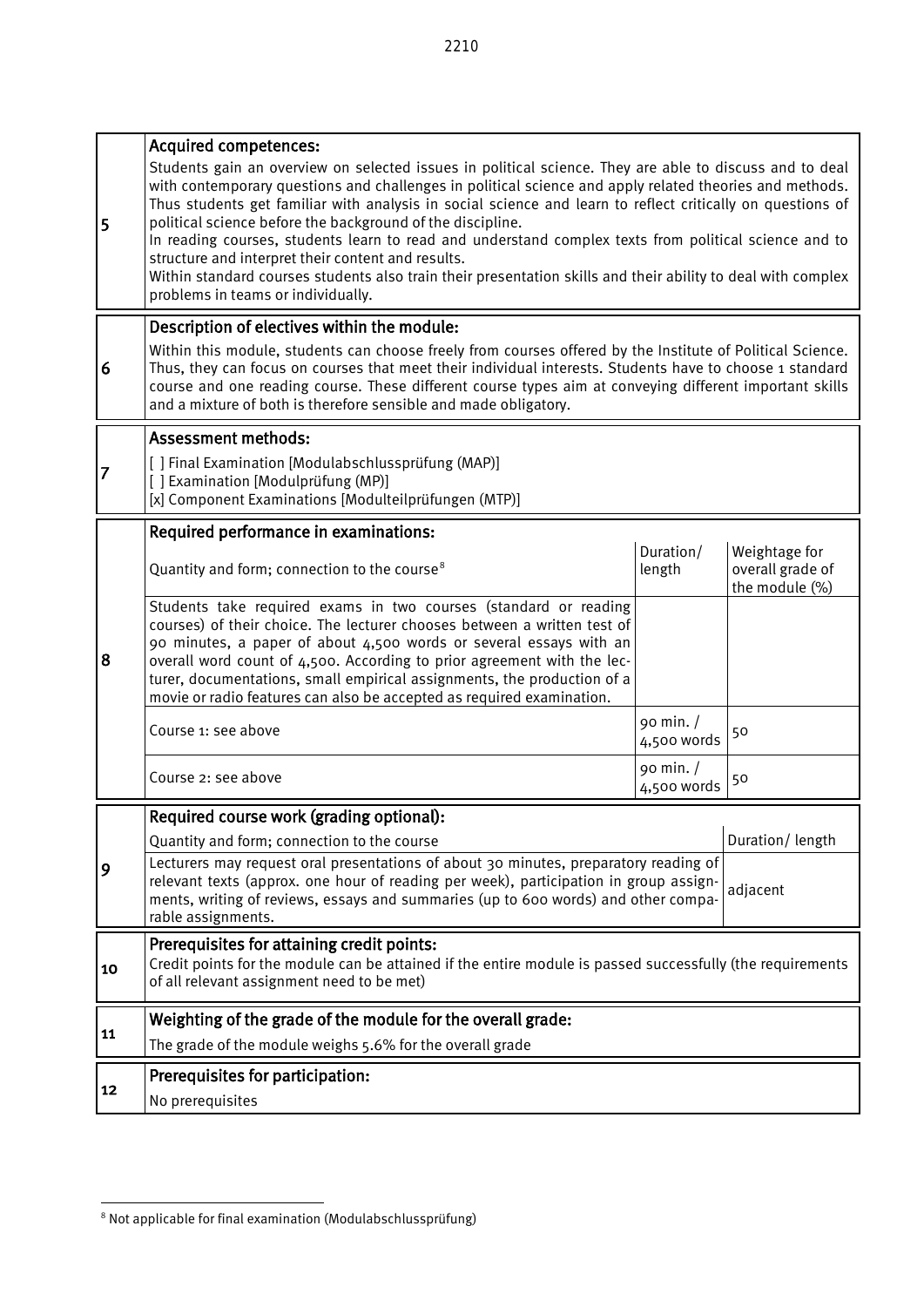| 13        | Attendance:                                                                                                                                              |             |  |  |  |  |  |  |  |  |
|-----------|----------------------------------------------------------------------------------------------------------------------------------------------------------|-------------|--|--|--|--|--|--|--|--|
|           | Regular attendance is highly recommended.                                                                                                                |             |  |  |  |  |  |  |  |  |
| 14        | Usability in other programmes:                                                                                                                           |             |  |  |  |  |  |  |  |  |
|           | The module is designed for all bachelor programmes of the Institute of Political Science.                                                                |             |  |  |  |  |  |  |  |  |
|           | Person responsible for the module:                                                                                                                       | Department: |  |  |  |  |  |  |  |  |
| 15        | Fachbereich 6: Erziehungswissenschaft und Sozial-<br>Dr. Matthias Freise (WWU)<br>wissenschaften (WWU)                                                   |             |  |  |  |  |  |  |  |  |
|           | Other information:                                                                                                                                       |             |  |  |  |  |  |  |  |  |
| <b>16</b> | Registration for courses and examinations needs to be done via the electronic administration system of                                                   |             |  |  |  |  |  |  |  |  |
|           | the university. Please follow the hints for required course work and examinations as announced on the<br>homepage of the Institute of Political Science. |             |  |  |  |  |  |  |  |  |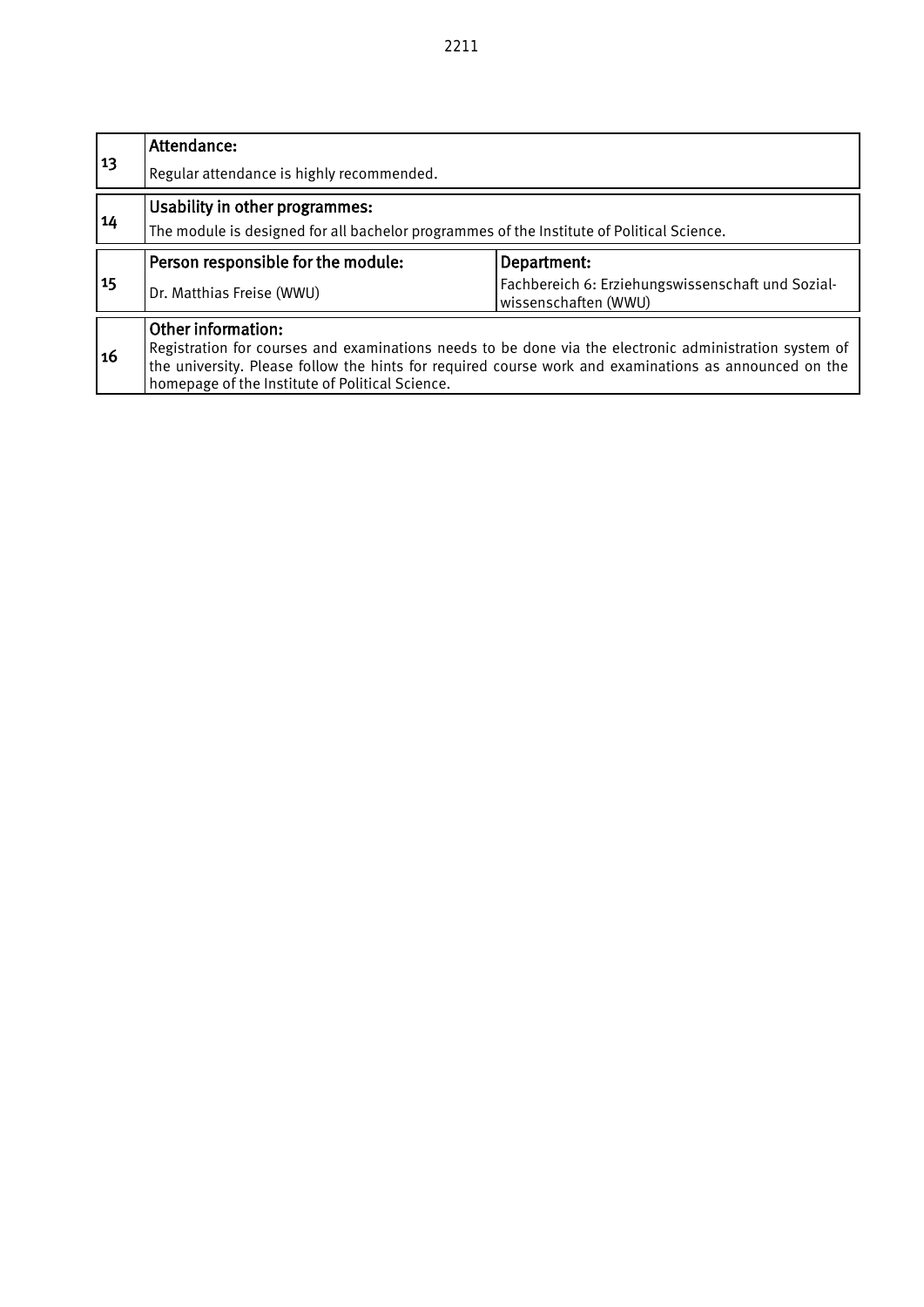| Title (German):         |                                                                                                                                                                                                                                                                                                                                                                                                                                                                                                                                                                                                                                                                                                                                                                                                                                                                                                                                                                                                                                                                                                                                                                                                                                                                                                                                                                                                                                                                                                                                                                                                                    |                                  | Methoden (WWU)                   |                  |                              |                |                   |                |                                                     |                          |  |  |
|-------------------------|--------------------------------------------------------------------------------------------------------------------------------------------------------------------------------------------------------------------------------------------------------------------------------------------------------------------------------------------------------------------------------------------------------------------------------------------------------------------------------------------------------------------------------------------------------------------------------------------------------------------------------------------------------------------------------------------------------------------------------------------------------------------------------------------------------------------------------------------------------------------------------------------------------------------------------------------------------------------------------------------------------------------------------------------------------------------------------------------------------------------------------------------------------------------------------------------------------------------------------------------------------------------------------------------------------------------------------------------------------------------------------------------------------------------------------------------------------------------------------------------------------------------------------------------------------------------------------------------------------------------|----------------------------------|----------------------------------|------------------|------------------------------|----------------|-------------------|----------------|-----------------------------------------------------|--------------------------|--|--|
| Title (English):        |                                                                                                                                                                                                                                                                                                                                                                                                                                                                                                                                                                                                                                                                                                                                                                                                                                                                                                                                                                                                                                                                                                                                                                                                                                                                                                                                                                                                                                                                                                                                                                                                                    | Methods (WWU)                    |                                  |                  |                              |                |                   |                |                                                     |                          |  |  |
| Programme:              |                                                                                                                                                                                                                                                                                                                                                                                                                                                                                                                                                                                                                                                                                                                                                                                                                                                                                                                                                                                                                                                                                                                                                                                                                                                                                                                                                                                                                                                                                                                                                                                                                    |                                  | Public Governance across Borders |                  |                              |                |                   |                |                                                     |                          |  |  |
| $\mathbf{1}$            | Number: $1.4$                                                                                                                                                                                                                                                                                                                                                                                                                                                                                                                                                                                                                                                                                                                                                                                                                                                                                                                                                                                                                                                                                                                                                                                                                                                                                                                                                                                                                                                                                                                                                                                                      |                                  |                                  | Status:          |                              | [x] Compulsory |                   |                | [ ] Elective                                        |                          |  |  |
| $\overline{\mathbf{c}}$ | Cycle:                                                                                                                                                                                                                                                                                                                                                                                                                                                                                                                                                                                                                                                                                                                                                                                                                                                                                                                                                                                                                                                                                                                                                                                                                                                                                                                                                                                                                                                                                                                                                                                                             | [] every term<br>[x] winter term | [] summer term                   | <b>Duration:</b> | $[ ] 1$ Sem.<br>$[x]$ 2 Sem. |                | Semester:<br>1, 2 | EC:<br>10      |                                                     | Workload (hrs.):<br>280  |  |  |
| 3                       | Structure:<br>No.                                                                                                                                                                                                                                                                                                                                                                                                                                                                                                                                                                                                                                                                                                                                                                                                                                                                                                                                                                                                                                                                                                                                                                                                                                                                                                                                                                                                                                                                                                                                                                                                  | <b>Type</b>                      | Course                           |                  |                              |                | <b>Status</b>     | <b>EC</b>      | Contact<br>hours<br>$(hrs. +$<br>SWH <sup>9</sup> ) | Self-<br>study<br>(hrs.) |  |  |
|                         | 1.                                                                                                                                                                                                                                                                                                                                                                                                                                                                                                                                                                                                                                                                                                                                                                                                                                                                                                                                                                                                                                                                                                                                                                                                                                                                                                                                                                                                                                                                                                                                                                                                                 | L                                | Methods I                        |                  |                              | [x]P           | [ ]WP             | 4              | 30(2)                                               | 80                       |  |  |
|                         | 2.                                                                                                                                                                                                                                                                                                                                                                                                                                                                                                                                                                                                                                                                                                                                                                                                                                                                                                                                                                                                                                                                                                                                                                                                                                                                                                                                                                                                                                                                                                                                                                                                                 | L                                | Statistics I                     |                  |                              | [x]P           | [ ]WP             | $\overline{3}$ | 30(2)                                               | 55                       |  |  |
|                         | 3.<br>Content:                                                                                                                                                                                                                                                                                                                                                                                                                                                                                                                                                                                                                                                                                                                                                                                                                                                                                                                                                                                                                                                                                                                                                                                                                                                                                                                                                                                                                                                                                                                                                                                                     | T                                | Tutorial                         |                  |                              | [x]P           | [ ]WP             | $\overline{3}$ | 30(2)                                               | 55                       |  |  |
| 4                       | Methods I (Lecture)<br>Within the overall methodological training at the Insititute of Political Science, the lecture serves two<br>means. It contains the important introduction into the standards and ethics of scientific work and makes<br>students familiar with different types of examinations and coursework. It thus hands them the tools (e.g.<br>writing and presentation skills) necessary for their further study.<br>The lecture then focusses on basic concepts and the history and development of empirical research in So-<br>cial Sciences. Next to the theoretical framework of the research process, the methodological principles of<br>the quantitative and qualitative paradigms are introduced and compared. The course also offers an over-<br>view on methods of data acquisition. Thereby it concentrates on qualitative empirical research and dis-<br>cusses quality criteria and artefacts.<br><b>Statistics I (Lecture and Tutorial)</b><br>Statistical training during the first year focusses on quantitative basics of empirical social research. Content<br>of the course are theory of statistical questions, approaches to statistics, basic concepts of statistics, uni-<br>variate and bivariate distributions, measures of location, measures of dispersion, coefficients of concentra-<br>tion, and nominal, ordinal and metric measures of concentration. Furthermore, official statistics are inter-<br>preted with special emphasis on European statistics and cross-country statistics. Also, handling statistics<br>programmes is a central aspect in the tutorial. |                                  |                                  |                  |                              |                |                   |                |                                                     |                          |  |  |
| 5                       | <b>Acquired competences:</b><br>Students are enabled to read and interpret statistical data. Moreover, they can autonomously implement<br>statistical calculations and document the results accordingly. Students can organise statistical tests and<br>interpret of complex statistical procedures. Finally, students are acquainted with analysing secondary data.                                                                                                                                                                                                                                                                                                                                                                                                                                                                                                                                                                                                                                                                                                                                                                                                                                                                                                                                                                                                                                                                                                                                                                                                                                               |                                  |                                  |                  |                              |                |                   |                |                                                     |                          |  |  |
| 6                       | Description of electives within the module:<br>None                                                                                                                                                                                                                                                                                                                                                                                                                                                                                                                                                                                                                                                                                                                                                                                                                                                                                                                                                                                                                                                                                                                                                                                                                                                                                                                                                                                                                                                                                                                                                                |                                  |                                  |                  |                              |                |                   |                |                                                     |                          |  |  |

<span id="page-31-0"></span> $\overline{a}$ <sup>9</sup> SWH: semester week hours (Semesterwochenstunden)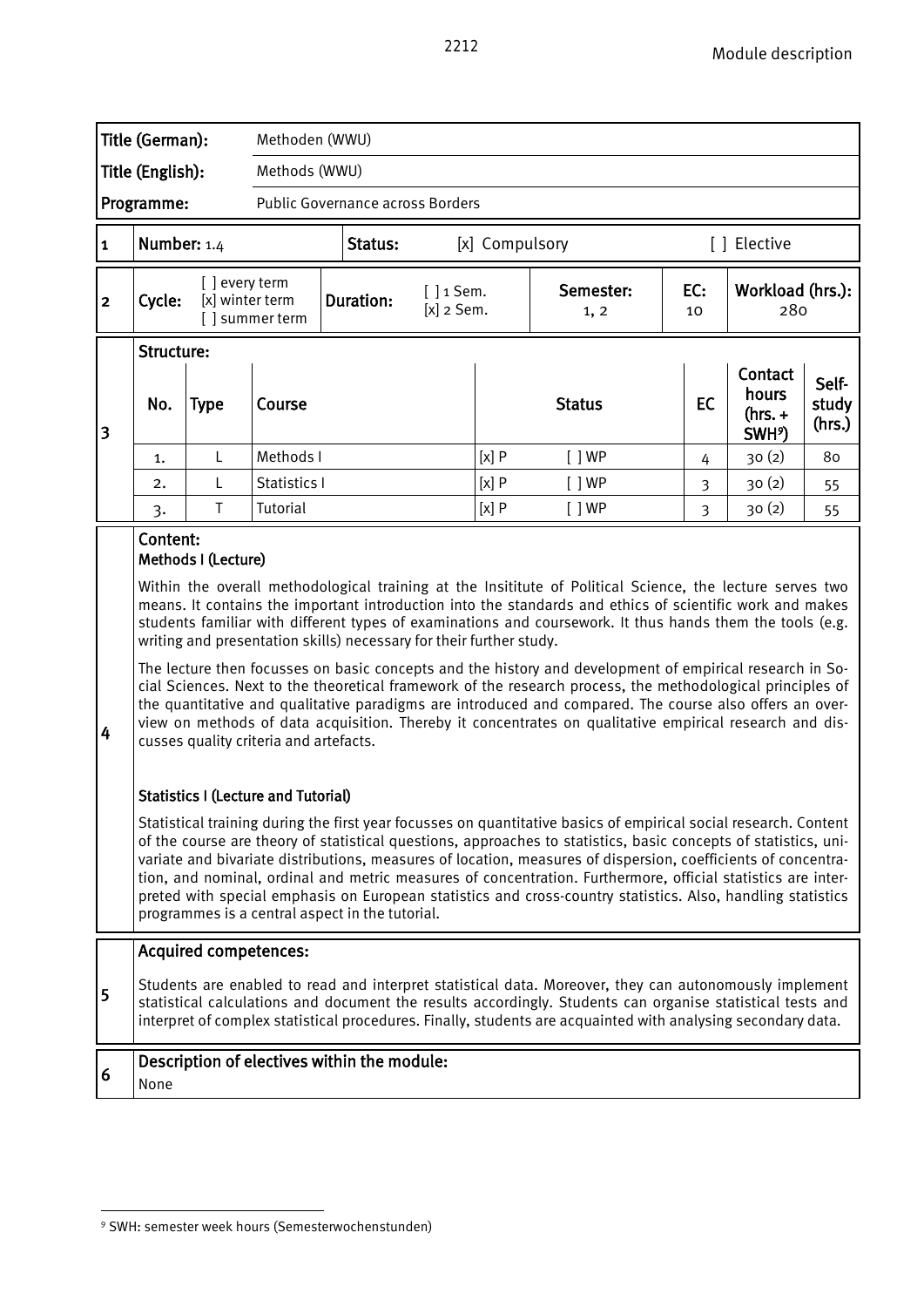|    | <b>Assessment methods:</b>                                                                                                                                                                                                                                                                                                                                                   |                                 |      |                                                     |                     |  |  |  |  |  |  |
|----|------------------------------------------------------------------------------------------------------------------------------------------------------------------------------------------------------------------------------------------------------------------------------------------------------------------------------------------------------------------------------|---------------------------------|------|-----------------------------------------------------|---------------------|--|--|--|--|--|--|
| 7  | [ ] Final Examination [Modulabschlussprüfung (MAP)]<br>[] Examination [Modulprüfung (MP)]                                                                                                                                                                                                                                                                                    |                                 |      |                                                     |                     |  |  |  |  |  |  |
|    | [x] Component Examinations [Modulteilprüfungen (MTP)]                                                                                                                                                                                                                                                                                                                        |                                 |      |                                                     |                     |  |  |  |  |  |  |
|    | Required performance in examinations:                                                                                                                                                                                                                                                                                                                                        |                                 |      |                                                     |                     |  |  |  |  |  |  |
|    | Quantity and form; connection to the course <sup>10</sup>                                                                                                                                                                                                                                                                                                                    | Duration/<br>length             |      | Weightage for<br>overall grade of<br>the module (%) |                     |  |  |  |  |  |  |
| 8  | Methods: The lecturer chooses between a written test of 90 minutes, a<br>paper of about 4,500 words or several essays with an overall word count of<br>4,500. According to prior agreement with the lecturer, documentations,<br>small empirical assignments, the production of a movie or radio features<br>can also be accepted as required examination.                   | 90 min. /<br>50%<br>4,500 words |      |                                                     |                     |  |  |  |  |  |  |
|    | Statistics I + Tutorial: The lecturer chooses between a written test of 90<br>minutes, a paper of about 4,500 words or several essays with an overall<br>word count of 4,500. According to prior agreement with the lecturer, docu-<br>mentations, small empirical assignments, the production of a movie or<br>radio features can also be accepted as required examination. | 90 min. /<br>4,500 words        | 50 % |                                                     |                     |  |  |  |  |  |  |
|    | Required course work (grading optional):                                                                                                                                                                                                                                                                                                                                     |                                 |      |                                                     |                     |  |  |  |  |  |  |
|    | Quantity and form; connection to the course                                                                                                                                                                                                                                                                                                                                  |                                 |      |                                                     | Duration/<br>length |  |  |  |  |  |  |
| 9  | The tutors and lecturers may request working on exercises, oral presentations of about 30 min-<br>utes, preparatory reading of relevant texts (approx. one hour of reading per week), participation<br>adjacent<br>in group assignments, writing of reviews, essays and summaries (up to 600 words), and other<br>comparable assignments.                                    |                                 |      |                                                     |                     |  |  |  |  |  |  |
| 10 | Prerequisites for attaining credit points:<br>Credit points for the module can be attained if the entire module is passed successfully (the requirements<br>of all relevant assignment need to be met)                                                                                                                                                                       |                                 |      |                                                     |                     |  |  |  |  |  |  |
|    | Weighting of the grade of the module for the overall grade:                                                                                                                                                                                                                                                                                                                  |                                 |      |                                                     |                     |  |  |  |  |  |  |
| 11 | The grade of the module weighs 5.6% for the overall grade.                                                                                                                                                                                                                                                                                                                   |                                 |      |                                                     |                     |  |  |  |  |  |  |
|    | Prerequisites for participation:                                                                                                                                                                                                                                                                                                                                             |                                 |      |                                                     |                     |  |  |  |  |  |  |
| 12 | No prerequisites                                                                                                                                                                                                                                                                                                                                                             |                                 |      |                                                     |                     |  |  |  |  |  |  |
|    | Attendance:                                                                                                                                                                                                                                                                                                                                                                  |                                 |      |                                                     |                     |  |  |  |  |  |  |
| 13 | Regular attendance is highly recommended.                                                                                                                                                                                                                                                                                                                                    |                                 |      |                                                     |                     |  |  |  |  |  |  |
|    | <b>Usability in other programmes:</b>                                                                                                                                                                                                                                                                                                                                        |                                 |      |                                                     |                     |  |  |  |  |  |  |
| 14 | The module consists of courses (Methods I/Statistic I) designed for all bachelor programmes of the Institute<br>of Political Science.                                                                                                                                                                                                                                        |                                 |      |                                                     |                     |  |  |  |  |  |  |
|    | Person responsible for the<br>Department:<br>module:                                                                                                                                                                                                                                                                                                                         |                                 |      |                                                     |                     |  |  |  |  |  |  |
| 15 | Fachbereich 6: Erziehungswissenschaft und Sozialwissenschaften (WWU)<br>Prof. Dr. Oliver Treib (WWU)                                                                                                                                                                                                                                                                         |                                 |      |                                                     |                     |  |  |  |  |  |  |
| 16 | Other information:<br>Registration for courses and examinations (WWU) needs to be done via the electronic administration system<br>of the Münster University. Please follow the hints for required course work and examinations as announced<br>on the homepage of the Institute of Political Science.                                                                       |                                 |      |                                                     |                     |  |  |  |  |  |  |
|    |                                                                                                                                                                                                                                                                                                                                                                              |                                 |      |                                                     |                     |  |  |  |  |  |  |

<span id="page-32-0"></span> $\overline{a}$ <sup>10</sup> Not applicable for final examination (Modulabschlussprüfung)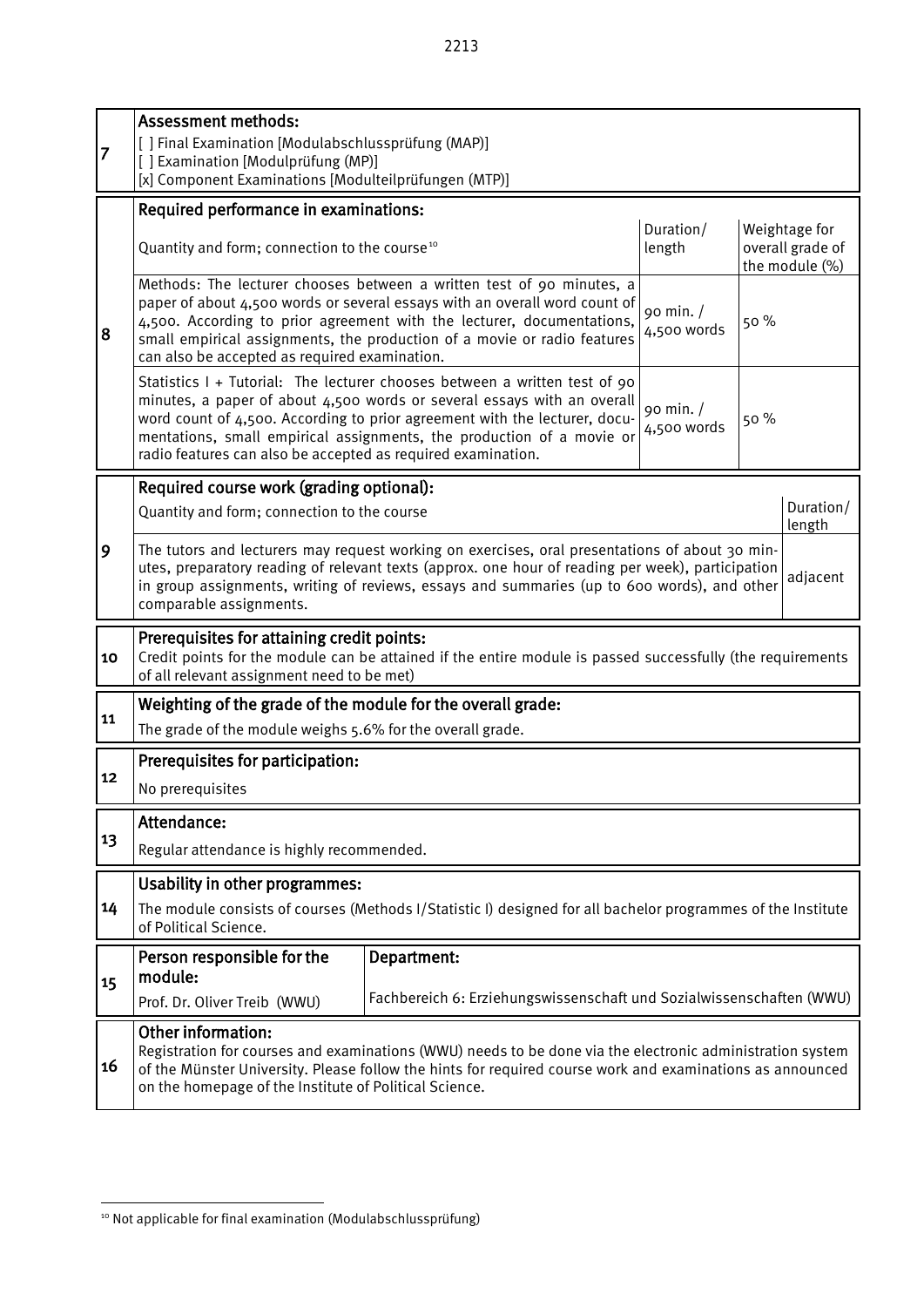| Title (German):<br>Niederlande-Deutschland-Studien (WWU) |                                                                                                                                                                                                                                                                                                                                                                                                                                                                                                                                                                                                                                                                                                                                                                                                                                                                                                                                                       |              |                                  |                                             |                                          |                                                  |  |               |  |                   |                                          |           |                      |                         |
|----------------------------------------------------------|-------------------------------------------------------------------------------------------------------------------------------------------------------------------------------------------------------------------------------------------------------------------------------------------------------------------------------------------------------------------------------------------------------------------------------------------------------------------------------------------------------------------------------------------------------------------------------------------------------------------------------------------------------------------------------------------------------------------------------------------------------------------------------------------------------------------------------------------------------------------------------------------------------------------------------------------------------|--------------|----------------------------------|---------------------------------------------|------------------------------------------|--------------------------------------------------|--|---------------|--|-------------------|------------------------------------------|-----------|----------------------|-------------------------|
| Title (English):<br>Dutch-German Studies (WWU)           |                                                                                                                                                                                                                                                                                                                                                                                                                                                                                                                                                                                                                                                                                                                                                                                                                                                                                                                                                       |              |                                  |                                             |                                          |                                                  |  |               |  |                   |                                          |           |                      |                         |
| Public Governance across Borders<br>Programme:           |                                                                                                                                                                                                                                                                                                                                                                                                                                                                                                                                                                                                                                                                                                                                                                                                                                                                                                                                                       |              |                                  |                                             |                                          |                                                  |  |               |  |                   |                                          |           |                      |                         |
| $\mathbf{1}$                                             |                                                                                                                                                                                                                                                                                                                                                                                                                                                                                                                                                                                                                                                                                                                                                                                                                                                                                                                                                       | Number: 1.5a |                                  |                                             | Status:<br>[] Compulsory<br>[x] Elective |                                                  |  |               |  |                   |                                          |           |                      |                         |
| $\mathbf{2}$                                             | Cycle:                                                                                                                                                                                                                                                                                                                                                                                                                                                                                                                                                                                                                                                                                                                                                                                                                                                                                                                                                |              | [] every term<br>[x] winter term | summer term                                 |                                          | $[ ] 1$ Sem.<br><b>Duration:</b><br>$[x]$ 2 Sem. |  |               |  | Semester:<br>1, 2 |                                          | EC:<br>10 |                      | Workload (hrs.):<br>280 |
| 3                                                        | Structure:<br>Course<br>No. Type                                                                                                                                                                                                                                                                                                                                                                                                                                                                                                                                                                                                                                                                                                                                                                                                                                                                                                                      |              |                                  |                                             |                                          |                                                  |  | <b>Status</b> |  | EC                | <b>Contact hours</b><br>$(hrs. + SWH11)$ |           | Self-study<br>(hrs.) |                         |
|                                                          | 1.                                                                                                                                                                                                                                                                                                                                                                                                                                                                                                                                                                                                                                                                                                                                                                                                                                                                                                                                                    | L            |                                  | History of Dutch-German Relations           |                                          |                                                  |  | [x]P          |  | [ ]WP             | 5                                        | 30(2)     |                      | 110                     |
|                                                          | 2.                                                                                                                                                                                                                                                                                                                                                                                                                                                                                                                                                                                                                                                                                                                                                                                                                                                                                                                                                    | S            |                                  | 1 Standard Course                           |                                          |                                                  |  | [x]P          |  | [ ]WP             | 5                                        | 30(2)     |                      | 110                     |
| 4                                                        | Content:<br>The module Dutch-German Studies is offered by the Centre for Netherland Studies. It addresses questions<br>of bi-national reciprocity within a European context. Also, Germany and the Netherlands are analysed from<br>a comparative perspective.<br>The overall objective is to develop a thorough understanding of Dutch-German relations within European<br>politics as well as to compile and to explore points of similarity and differences between these two coun-<br>tries in historical, political and economic terms.<br>The module consists of a compulsory lecture and an elective seminar: the lecture deals with the history of<br>Dutch-German relations since the 19 <sup>th</sup> century; the seminar can be chosen from the areas "Communication<br>and Media" ("Kommunikation und Medien") and "Politics and Economics" ("Politik und Wirtschaft") from<br>the bachelor programme "Niederlande-Deutschland Studien". |              |                                  |                                             |                                          |                                                  |  |               |  |                   |                                          |           |                      |                         |
| 5                                                        | <b>Acquired competences:</b><br>Students acquire well-grounded knowledge of<br>Dutch-German relations<br>$\bullet$<br>Dutch and German policy on the European Union<br>$\bullet$<br>foundations and contents of selected political discourses<br>They are enabled<br>to identify determinants of Dutch-German relations and analyse parameters of mutual perception<br>$\bullet$<br>to discuss and compare foundations and instruments of German and Dutch policy on the EU<br>to deal with political discourse from a comparative perspective<br>Students are qualified<br>to filter and tap relevant contents and to present results in a comprehensive and target group re-<br>$\bullet$<br>lated manner (e.g. by oral presentations and exams or by written papers and reviews)<br>to research, to capitalise and to critically reflect the descriptive and normative information of rele-<br>$\bullet$<br>vant texts                             |              |                                  |                                             |                                          |                                                  |  |               |  |                   |                                          |           |                      |                         |
| 6                                                        |                                                                                                                                                                                                                                                                                                                                                                                                                                                                                                                                                                                                                                                                                                                                                                                                                                                                                                                                                       |              |                                  | Description of electives within the module: |                                          |                                                  |  |               |  |                   |                                          |           |                      |                         |
| 7                                                        | Students may choose one course from the areas "Communication and Media" or "Politics and Economics"<br><b>Assessment methods:</b><br>[ ] Final Examination [Modulabschlussprüfung (MAP)]<br>[] Examination [Modulprüfung (MP)]<br>[x] Component Examinations [Modulteilprüfungen (MTP)]                                                                                                                                                                                                                                                                                                                                                                                                                                                                                                                                                                                                                                                               |              |                                  |                                             |                                          |                                                  |  |               |  |                   |                                          |           |                      |                         |

<span id="page-33-0"></span> $\overline{a}$ <sup>11</sup> SWH: semester week hours (Semesterwochenstunden)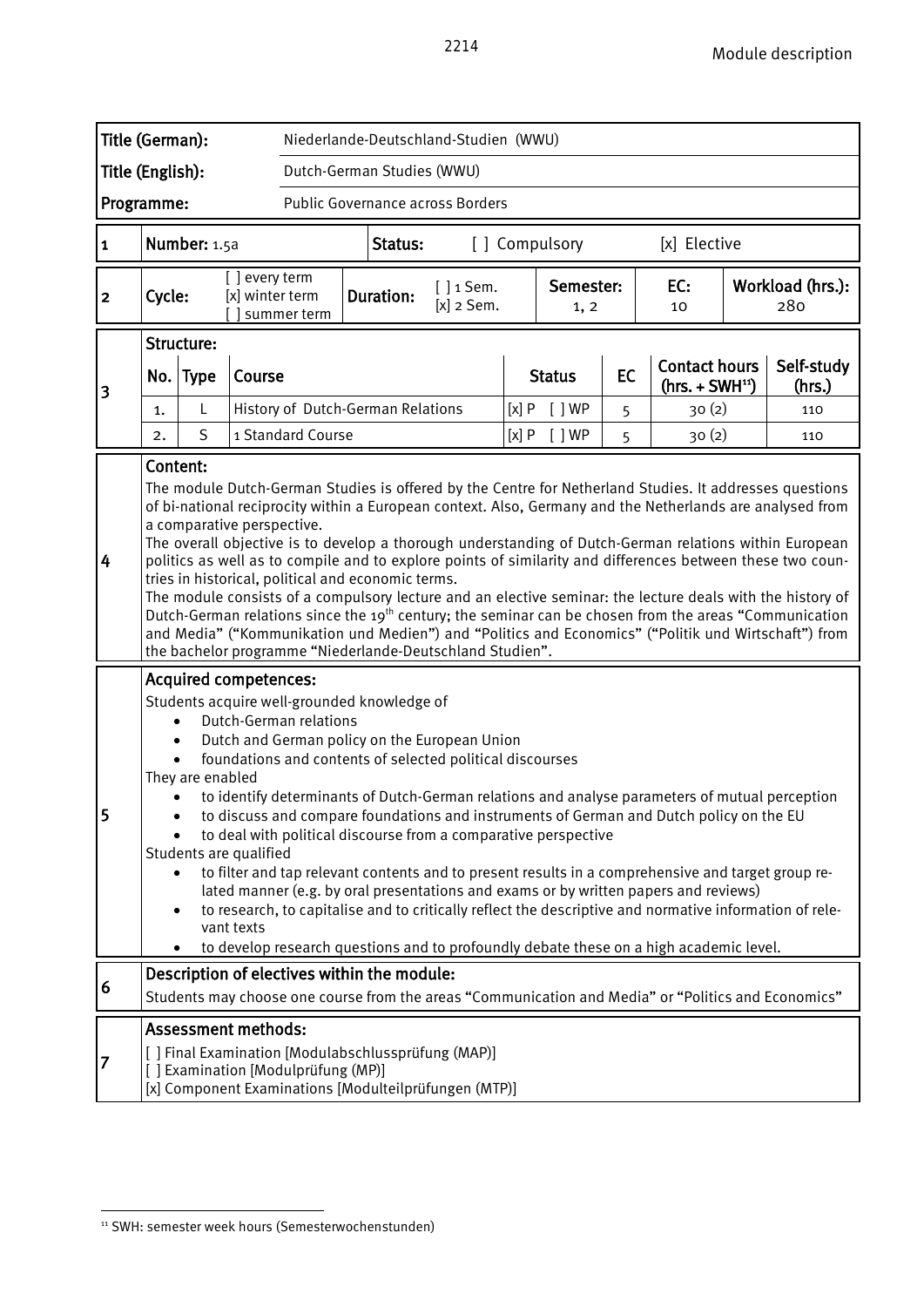8 Required performance in examinations: Quantity and form; connection to the course<sup>[12](#page-34-0)</sup> Duration/ length Weightage for overall grade of the module (%) History of German-Dutch Relations (lecture): oral exam  $\vert$  30 min.  $\vert$  50 Course from "Communication and Media": presentation & comparative review 15-20 min. 15 pages 50 Course from "Politics and Economics": presentation & comparative re-<br>view view view 20 min. **10 pages** and the contract of the contract of the contract of the contract of the contract of the contract of the contract of the contract of the contract of the contract of the contract of the contract of the contract of 9 Required course work (grading optional): Quantity and form; connection to the course during the contraction of the course during puration/ length Weekly reading assignments are obligatory to prepare sessions of lecture and seminar. Active participation during the sessions of lecture and seminar is expected. adjacent 10 Prerequisites for attaining credit points: Credit points for the module can be attained if the entire module is passed successfully (the requirements of all relevant assignment need to be met) 11 Weighting of the grade of the module for the overall grade: The grade of the module weighs 5.6% for the overall grade. **Prerequisites for participation:** No prerequisites 13 **Attendance:** Regular attendance is highly recommended. 14 Usability in other programmes: The courses of this module are used in other bachelor programmes of the Centre of Studies on the Netherlands (Zentrum für Niederlande-Studien). 15 Person responsible for the module: Department: Prof. Dr. Friso Wielenga (WWU) Centre of Studies on the Netherlands Zentrum für Niederlande-Studien (WWU) 16 Other information: Registration for courses and examinations needs to be done via the electronic administration system of the university. Please follow the hints for required course work and examinations as announced on the homepage of the Centre of Studies on the Netherlands (Zentrum für Niederlande-Studien).

<span id="page-34-0"></span> $\overline{a}$ <sup>12</sup> Not applicable for final examination (Modulabschlussprüfung)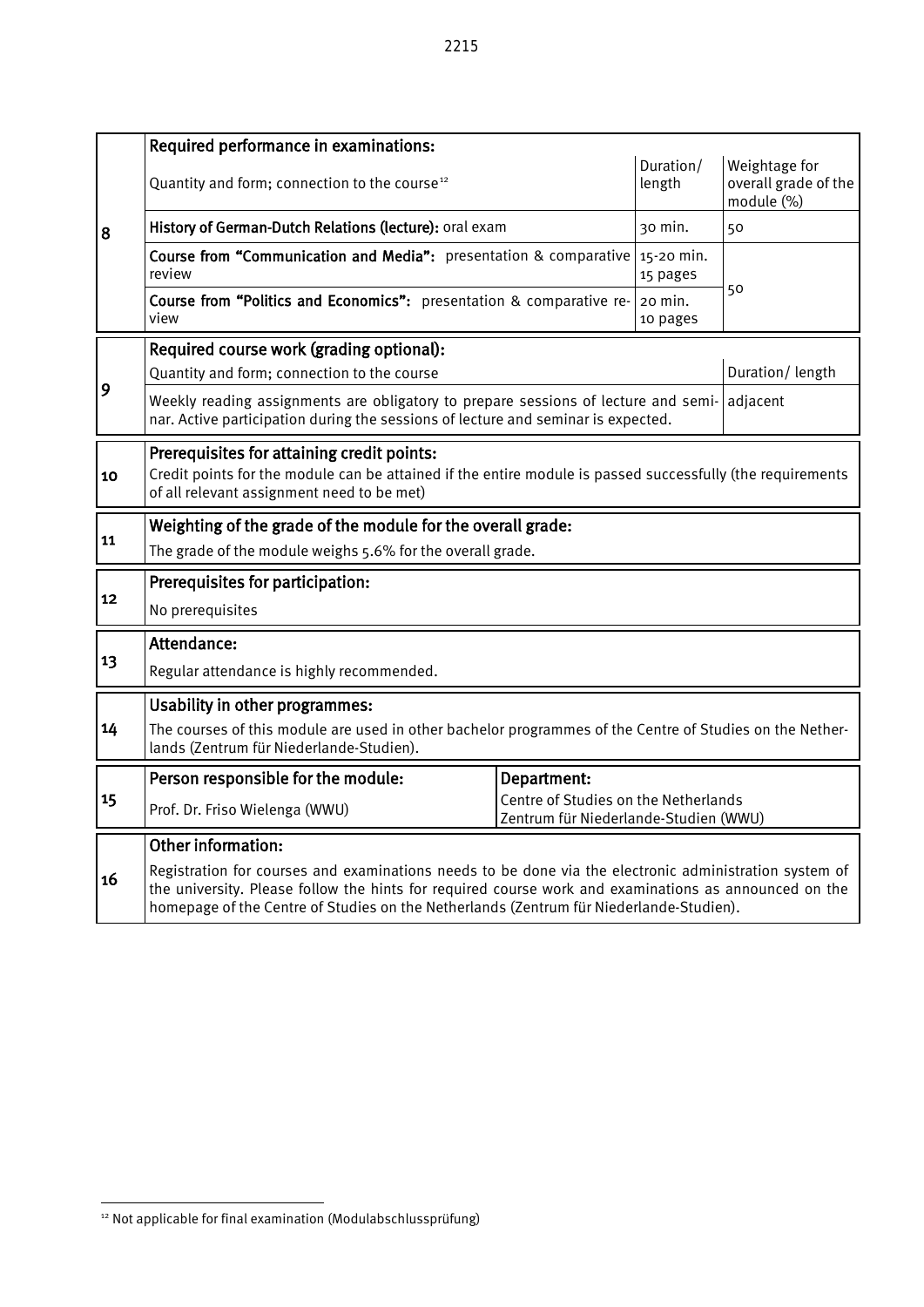| Title (German):<br>Öffentliches Europarecht (WWU)                                                                                                                                                                                                                                                                                                                                                                                                                                                                                                                                                                                                                                                                                                                                                                                                                                                                                                                                    |                                                                                                                                                                                                                                                                                                                                                                                                                                                                                                                                                                                                                                                                                                                                                                                                                                                                                                                                                                                                                                                                                                                                                                                                                                            |              |                                  |                                             |  |                                                  |                                    |                   |               |    |                                          |     |                         |
|--------------------------------------------------------------------------------------------------------------------------------------------------------------------------------------------------------------------------------------------------------------------------------------------------------------------------------------------------------------------------------------------------------------------------------------------------------------------------------------------------------------------------------------------------------------------------------------------------------------------------------------------------------------------------------------------------------------------------------------------------------------------------------------------------------------------------------------------------------------------------------------------------------------------------------------------------------------------------------------|--------------------------------------------------------------------------------------------------------------------------------------------------------------------------------------------------------------------------------------------------------------------------------------------------------------------------------------------------------------------------------------------------------------------------------------------------------------------------------------------------------------------------------------------------------------------------------------------------------------------------------------------------------------------------------------------------------------------------------------------------------------------------------------------------------------------------------------------------------------------------------------------------------------------------------------------------------------------------------------------------------------------------------------------------------------------------------------------------------------------------------------------------------------------------------------------------------------------------------------------|--------------|----------------------------------|---------------------------------------------|--|--------------------------------------------------|------------------------------------|-------------------|---------------|----|------------------------------------------|-----|-------------------------|
| Title (English):<br>European Public Law (WWU)                                                                                                                                                                                                                                                                                                                                                                                                                                                                                                                                                                                                                                                                                                                                                                                                                                                                                                                                        |                                                                                                                                                                                                                                                                                                                                                                                                                                                                                                                                                                                                                                                                                                                                                                                                                                                                                                                                                                                                                                                                                                                                                                                                                                            |              |                                  |                                             |  |                                                  |                                    |                   |               |    |                                          |     |                         |
| Programme:<br>Public Governance across Borders                                                                                                                                                                                                                                                                                                                                                                                                                                                                                                                                                                                                                                                                                                                                                                                                                                                                                                                                       |                                                                                                                                                                                                                                                                                                                                                                                                                                                                                                                                                                                                                                                                                                                                                                                                                                                                                                                                                                                                                                                                                                                                                                                                                                            |              |                                  |                                             |  |                                                  |                                    |                   |               |    |                                          |     |                         |
| 1                                                                                                                                                                                                                                                                                                                                                                                                                                                                                                                                                                                                                                                                                                                                                                                                                                                                                                                                                                                    |                                                                                                                                                                                                                                                                                                                                                                                                                                                                                                                                                                                                                                                                                                                                                                                                                                                                                                                                                                                                                                                                                                                                                                                                                                            | Number: 1.5b |                                  |                                             |  | Status:                                          |                                    |                   | [] Compulsory |    | [x] Elective                             |     |                         |
| $\overline{\mathbf{2}}$                                                                                                                                                                                                                                                                                                                                                                                                                                                                                                                                                                                                                                                                                                                                                                                                                                                                                                                                                              | Cycle:                                                                                                                                                                                                                                                                                                                                                                                                                                                                                                                                                                                                                                                                                                                                                                                                                                                                                                                                                                                                                                                                                                                                                                                                                                     |              | [] every term<br>[x] winter term | summer term                                 |  | $[ ] 1$ Sem.<br><b>Duration:</b><br>$[x]$ 2 Sem. |                                    | Semester:<br>1, 2 |               |    | EC:<br>10                                |     | Workload (hrs.):<br>280 |
|                                                                                                                                                                                                                                                                                                                                                                                                                                                                                                                                                                                                                                                                                                                                                                                                                                                                                                                                                                                      |                                                                                                                                                                                                                                                                                                                                                                                                                                                                                                                                                                                                                                                                                                                                                                                                                                                                                                                                                                                                                                                                                                                                                                                                                                            | Structure:   |                                  |                                             |  |                                                  |                                    |                   |               |    |                                          |     |                         |
| 3                                                                                                                                                                                                                                                                                                                                                                                                                                                                                                                                                                                                                                                                                                                                                                                                                                                                                                                                                                                    |                                                                                                                                                                                                                                                                                                                                                                                                                                                                                                                                                                                                                                                                                                                                                                                                                                                                                                                                                                                                                                                                                                                                                                                                                                            | No. Type     | Course                           |                                             |  |                                                  |                                    | <b>Status</b>     |               | EC | <b>Contact hours</b><br>$(hrs. + SWH13)$ |     | Self-study<br>(hrs.)    |
|                                                                                                                                                                                                                                                                                                                                                                                                                                                                                                                                                                                                                                                                                                                                                                                                                                                                                                                                                                                      | 1.                                                                                                                                                                                                                                                                                                                                                                                                                                                                                                                                                                                                                                                                                                                                                                                                                                                                                                                                                                                                                                                                                                                                                                                                                                         | L            |                                  | Constitutional Law (Staatsrecht)            |  |                                                  |                                    | [x]P              | $[$ $]$ WP    | 5  | 30(2)                                    |     | 110                     |
|                                                                                                                                                                                                                                                                                                                                                                                                                                                                                                                                                                                                                                                                                                                                                                                                                                                                                                                                                                                      | 2.                                                                                                                                                                                                                                                                                                                                                                                                                                                                                                                                                                                                                                                                                                                                                                                                                                                                                                                                                                                                                                                                                                                                                                                                                                         | L            | Public Law                       |                                             |  |                                                  | Constitutional Law II and European | [x]P              | [ ]WP         | 5  | 30(2)                                    | 110 |                         |
| The module conveys the different functions of the application of law. Essential concepts and basic prin-<br>ciples of European Community Law, its institutions, sources of law and the relationship to national law<br>are addressed and illustrated. By means of selected precedents fundamental freedoms are discussed<br>4<br>and analysed. Furthermore, the module focuses on constitutional law with special emphasis on the in-<br>ternal structure of constitutional objectives. The functions of basic rights to ward off government action<br>or to provide bases for a claim are also dealt with. The application of extremely relevant basic rights is<br>addressed with the help of precedents. Students familiarise themselves with European institutions, its<br>organisation, structure and competences as the bases of administrative action. The effect of European<br>Union law on and its consequences for national public law are one core aspect of the module. |                                                                                                                                                                                                                                                                                                                                                                                                                                                                                                                                                                                                                                                                                                                                                                                                                                                                                                                                                                                                                                                                                                                                                                                                                                            |              |                                  |                                             |  |                                                  |                                    |                   |               |    |                                          |     |                         |
| 5                                                                                                                                                                                                                                                                                                                                                                                                                                                                                                                                                                                                                                                                                                                                                                                                                                                                                                                                                                                    | <b>Acquired competences:</b><br>The module enables students to grasp the interfaces between public law and other disciplines of public<br>administration and to utilise the expertise in public law for professional or academic career. The two<br>lectures are designed to make the logic of judicial reasoning transparent and to define the legal bases for<br>the application of public law. Moreover, students learn to recognise the constitutional safeguards of<br>fundamental rights and freedoms on national and European level. Students familiarise themselves with<br>the different areas of administrative law, which are of importance both for a professional and academic<br>career. Particularly, lawfulness and enforceability of administrative activities are made transparent. Thus,<br>students are introduced to those areas of administrative law, which - in the public interest - have an<br>impact on citizens (e.g. surveillance, control, sponsoring or subsidisation). Generally speaking, the mod-<br>ule qualifies students to discern basic conditions of laws and administrative action and to critically as-<br>sess the effectiveness of administrative requirements at national and European level. |              |                                  |                                             |  |                                                  |                                    |                   |               |    |                                          |     |                         |
| 6                                                                                                                                                                                                                                                                                                                                                                                                                                                                                                                                                                                                                                                                                                                                                                                                                                                                                                                                                                                    | None                                                                                                                                                                                                                                                                                                                                                                                                                                                                                                                                                                                                                                                                                                                                                                                                                                                                                                                                                                                                                                                                                                                                                                                                                                       |              |                                  | Description of electives within the module: |  |                                                  |                                    |                   |               |    |                                          |     |                         |
|                                                                                                                                                                                                                                                                                                                                                                                                                                                                                                                                                                                                                                                                                                                                                                                                                                                                                                                                                                                      | <b>Assessment methods:</b><br>[x] Final Examination [Modulabschlussprüfung (MAP)]<br>[] Examination [Modulprüfung (MP)]<br>[ ] Component Examinations [Modulteilprüfungen (MTP)]                                                                                                                                                                                                                                                                                                                                                                                                                                                                                                                                                                                                                                                                                                                                                                                                                                                                                                                                                                                                                                                           |              |                                  |                                             |  |                                                  |                                    |                   |               |    |                                          |     |                         |

<span id="page-35-0"></span> $\overline{a}$ <sup>13</sup> SWH: semester week hours (Semesterwochenstunden)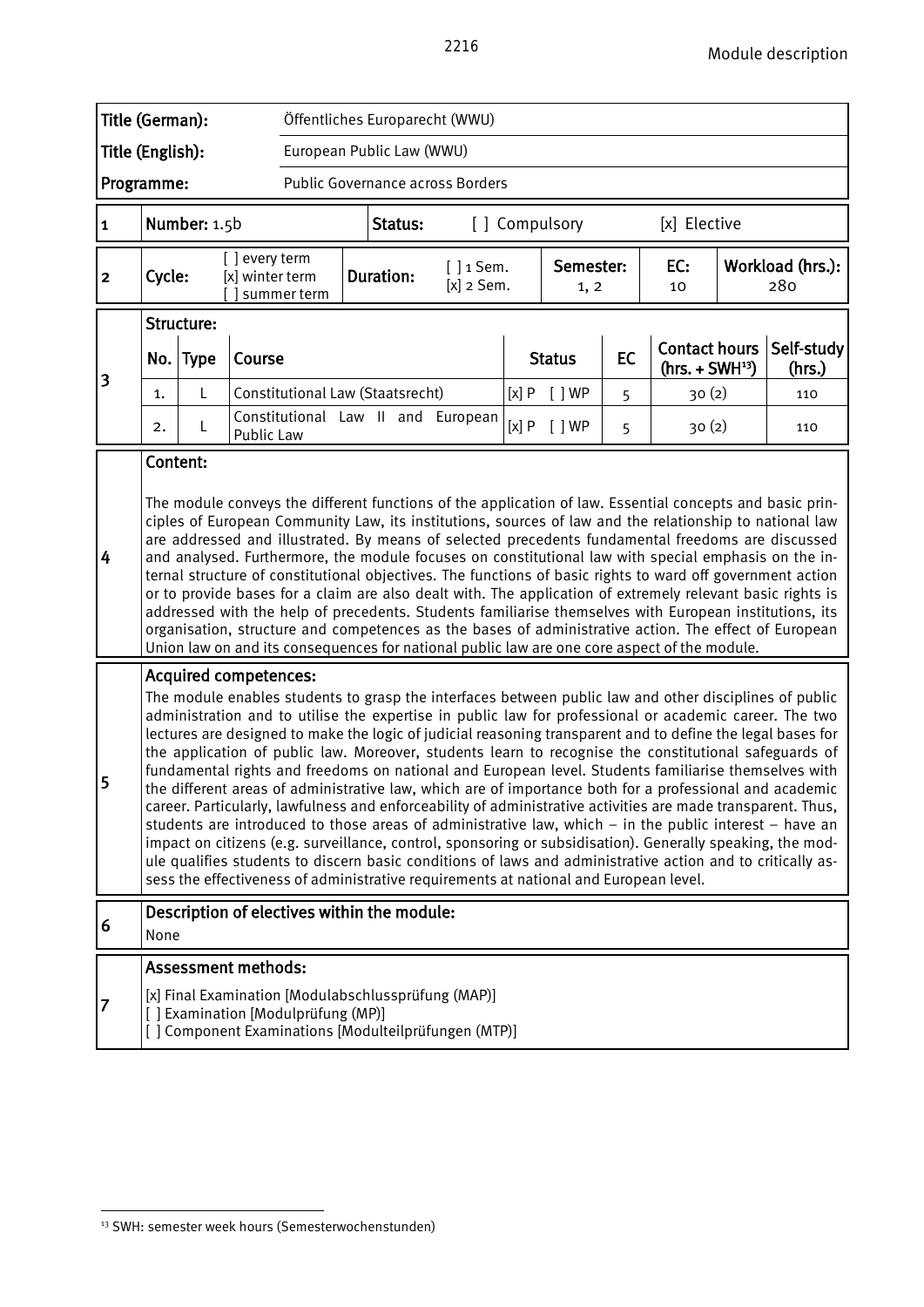|    | Required performance in examinations:                                                                                                                                                                                                                                                        |             |                     |                                                     |  |  |  |  |  |
|----|----------------------------------------------------------------------------------------------------------------------------------------------------------------------------------------------------------------------------------------------------------------------------------------------|-------------|---------------------|-----------------------------------------------------|--|--|--|--|--|
| 8  | Quantity and form; connection to the course <sup>14</sup>                                                                                                                                                                                                                                    |             | Duration/<br>length | Weightage for<br>overall grade of<br>the module (%) |  |  |  |  |  |
|    | Written examination                                                                                                                                                                                                                                                                          |             | 120 min.            | 100 %                                               |  |  |  |  |  |
|    | Required course work (grading optional):                                                                                                                                                                                                                                                     |             |                     |                                                     |  |  |  |  |  |
|    | Quantity and form; connection to the course                                                                                                                                                                                                                                                  |             |                     | Duration/length                                     |  |  |  |  |  |
| 9  | The lecturer may request oral presentations of about 30 minutes, preparatory reading<br>of relevant texts (approx. one hour of reading per week), participation in group as-<br>signments, writing of reviews, essays and summaries (up to 600 words) and other<br>comparable assignments.   |             |                     | adjacent                                            |  |  |  |  |  |
|    | Prerequisites for attaining credit points:                                                                                                                                                                                                                                                   |             |                     |                                                     |  |  |  |  |  |
| 10 | Credit points for the module can be attained if the entire module is passed successfully (the require-<br>ments of all relevant assignment need to be met)                                                                                                                                   |             |                     |                                                     |  |  |  |  |  |
|    | Weighting of the grade of the module for the overall grade:                                                                                                                                                                                                                                  |             |                     |                                                     |  |  |  |  |  |
| 11 | The grade of the module weighs 5.6% for the overall grade.                                                                                                                                                                                                                                   |             |                     |                                                     |  |  |  |  |  |
|    | Prerequisites for participation:                                                                                                                                                                                                                                                             |             |                     |                                                     |  |  |  |  |  |
| 12 | No prerequisites                                                                                                                                                                                                                                                                             |             |                     |                                                     |  |  |  |  |  |
|    | Attendance:                                                                                                                                                                                                                                                                                  |             |                     |                                                     |  |  |  |  |  |
| 13 | Regular attendance is highly recommended.                                                                                                                                                                                                                                                    |             |                     |                                                     |  |  |  |  |  |
|    | Usability in other programmes:                                                                                                                                                                                                                                                               |             |                     |                                                     |  |  |  |  |  |
| 14 | None                                                                                                                                                                                                                                                                                         |             |                     |                                                     |  |  |  |  |  |
|    | Person responsible for the module:                                                                                                                                                                                                                                                           | Department: |                     |                                                     |  |  |  |  |  |
| 15 | Fachbereich 6: Erziehungswissenschaft und Sozial-<br>Dr. Matthias Freise (WWU)<br>wissenschaften (WWU)                                                                                                                                                                                       |             |                     |                                                     |  |  |  |  |  |
| 16 | Other information:<br>Registration for courses and examinations needs to be done via the electronic administration system of<br>Münster university. Please follow the hints for required course work and examinations as announced on<br>the homepage of the Institute of Political Science. |             |                     |                                                     |  |  |  |  |  |

<span id="page-36-0"></span> $\overline{a}$ <sup>14</sup> Not applicable for final examination (Modulabschlussprüfung)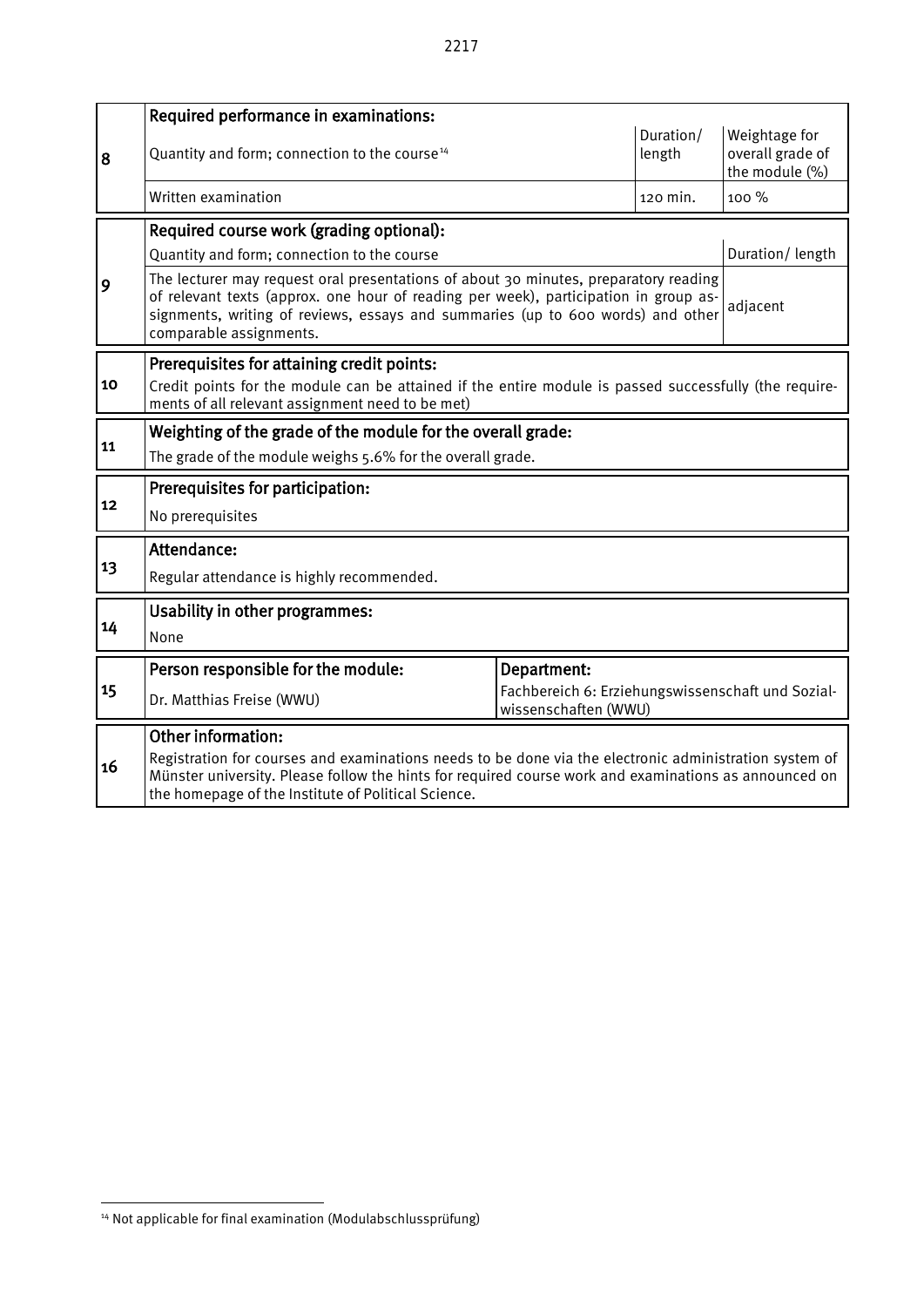|                  | Title (German):<br>Vergleichende Politikwissenschaft (WWU)                                                                                                                                                                                                                                                                                                                                                                                                                                                                                                                                                                                                                                                                                                                                                                                                                                                                                                                                                                                                                  |                            |                                      |                                                                                                                                                                                  |                                                                                                                                                   |         |                                 |   |                             |                             |                     |                      |                                           |                                                                                                                                                                                                                |
|------------------|-----------------------------------------------------------------------------------------------------------------------------------------------------------------------------------------------------------------------------------------------------------------------------------------------------------------------------------------------------------------------------------------------------------------------------------------------------------------------------------------------------------------------------------------------------------------------------------------------------------------------------------------------------------------------------------------------------------------------------------------------------------------------------------------------------------------------------------------------------------------------------------------------------------------------------------------------------------------------------------------------------------------------------------------------------------------------------|----------------------------|--------------------------------------|----------------------------------------------------------------------------------------------------------------------------------------------------------------------------------|---------------------------------------------------------------------------------------------------------------------------------------------------|---------|---------------------------------|---|-----------------------------|-----------------------------|---------------------|----------------------|-------------------------------------------|----------------------------------------------------------------------------------------------------------------------------------------------------------------------------------------------------------------|
| Title (English): |                                                                                                                                                                                                                                                                                                                                                                                                                                                                                                                                                                                                                                                                                                                                                                                                                                                                                                                                                                                                                                                                             |                            |                                      | Comparative Politics (WWU)                                                                                                                                                       |                                                                                                                                                   |         |                                 |   |                             |                             |                     |                      |                                           |                                                                                                                                                                                                                |
| Programme:       |                                                                                                                                                                                                                                                                                                                                                                                                                                                                                                                                                                                                                                                                                                                                                                                                                                                                                                                                                                                                                                                                             |                            |                                      | Public Governance across Borders                                                                                                                                                 |                                                                                                                                                   |         |                                 |   |                             |                             |                     |                      |                                           |                                                                                                                                                                                                                |
| $\mathbf{1}$     |                                                                                                                                                                                                                                                                                                                                                                                                                                                                                                                                                                                                                                                                                                                                                                                                                                                                                                                                                                                                                                                                             | Number: 1.6                |                                      |                                                                                                                                                                                  |                                                                                                                                                   | Status: |                                 |   |                             | [x] Compulsory              |                     | [ ] Elective         |                                           |                                                                                                                                                                                                                |
| $\mathbf{2}$     | Cycle:                                                                                                                                                                                                                                                                                                                                                                                                                                                                                                                                                                                                                                                                                                                                                                                                                                                                                                                                                                                                                                                                      |                            | [] every term<br>[] winter term      | [x] summer term                                                                                                                                                                  | <b>Duration:</b>                                                                                                                                  |         | $[x]$ 1 Sem.<br>$\lceil$ 2 Sem. |   |                             | Semester:<br>$\overline{2}$ |                     | EC:<br>6             |                                           | Workload (hrs.):<br>168                                                                                                                                                                                        |
|                  | No.                                                                                                                                                                                                                                                                                                                                                                                                                                                                                                                                                                                                                                                                                                                                                                                                                                                                                                                                                                                                                                                                         | Structure:<br><b>Type</b>  | Course                               |                                                                                                                                                                                  |                                                                                                                                                   |         |                                 |   |                             | <b>Status</b>               | EC                  | <b>Contact hours</b> |                                           | Self-study                                                                                                                                                                                                     |
| 3                | L<br>1.                                                                                                                                                                                                                                                                                                                                                                                                                                                                                                                                                                                                                                                                                                                                                                                                                                                                                                                                                                                                                                                                     |                            | Introduction to Comparative Politics |                                                                                                                                                                                  |                                                                                                                                                   | [x]P    | [ ]WP                           | 3 |                             | $(hrs. + SWH15)$<br>30(2)   | (hrs.)<br>54        |                      |                                           |                                                                                                                                                                                                                |
|                  | 2.                                                                                                                                                                                                                                                                                                                                                                                                                                                                                                                                                                                                                                                                                                                                                                                                                                                                                                                                                                                                                                                                          | Τ                          | Tutorial                             |                                                                                                                                                                                  |                                                                                                                                                   |         |                                 |   | [x]P                        | $[$ $]$ WP                  | 3                   |                      | 30(2)                                     | 54                                                                                                                                                                                                             |
| 4<br>5           | Content:<br>The module conveys a comprehensive overview of development, theories, central approaches, topics,<br>problems and methodological questions of comparative politics. Comparison is considered to be among<br>the most important methods of political science. Comparative politics as a sub discipline of political<br>science is approached by differentiating it into comparative government, comparative public policy,<br>comparative welfare state research, comparative political economy. Furthermore, students are made<br>familiar with selected classics of comparative politics. The tutorial deepens the content of the lecture and<br>focuses on methodological and presentation skills.<br><b>Acquired competences:</b><br>Students gain various analytical skills of comparison by applying comparative approaches to political<br>systems, policy areas, topics and questions. They are acquainted with key findings of comparative poli-<br>tics. Moreover, students are able to recognise differences in systems of government, governance ar- |                            |                                      |                                                                                                                                                                                  |                                                                                                                                                   |         |                                 |   |                             |                             |                     |                      |                                           |                                                                                                                                                                                                                |
|                  |                                                                                                                                                                                                                                                                                                                                                                                                                                                                                                                                                                                                                                                                                                                                                                                                                                                                                                                                                                                                                                                                             |                            |                                      | tent to analyse and discuss recent political developments in a global context.<br>The tutorial is utilised for experiencing systematic group work and presenting complex issues. |                                                                                                                                                   |         |                                 |   |                             |                             |                     |                      |                                           | rangements, political economies and welfare regimes in order to discuss disadvantages and advantages.<br>Due to their knowledge of different systems of government and policy arrangements students are compe- |
| 6                |                                                                                                                                                                                                                                                                                                                                                                                                                                                                                                                                                                                                                                                                                                                                                                                                                                                                                                                                                                                                                                                                             |                            |                                      | Description of electives within the module:<br>cording to their individual curricula.                                                                                            |                                                                                                                                                   |         |                                 |   |                             |                             |                     |                      |                                           | For each Basic Course, several tutorials are offered. Students can choose freely from these tutorials ac-                                                                                                      |
| 7                |                                                                                                                                                                                                                                                                                                                                                                                                                                                                                                                                                                                                                                                                                                                                                                                                                                                                                                                                                                                                                                                                             | <b>Assessment methods:</b> |                                      | [x] Final Examination [Modulabschlussprüfung (MAP)]<br>[] Examination [Modulprüfung (MP)]<br>[] Component Examinations [Modulteilprüfungen (MTP)]                                |                                                                                                                                                   |         |                                 |   |                             |                             |                     |                      |                                           |                                                                                                                                                                                                                |
|                  |                                                                                                                                                                                                                                                                                                                                                                                                                                                                                                                                                                                                                                                                                                                                                                                                                                                                                                                                                                                                                                                                             |                            |                                      | Required performance in examinations:                                                                                                                                            |                                                                                                                                                   |         |                                 |   |                             |                             |                     |                      |                                           |                                                                                                                                                                                                                |
| 8                |                                                                                                                                                                                                                                                                                                                                                                                                                                                                                                                                                                                                                                                                                                                                                                                                                                                                                                                                                                                                                                                                             |                            |                                      | Quantity and form; connection to the course <sup>16</sup>                                                                                                                        |                                                                                                                                                   |         |                                 |   |                             |                             | Duration/<br>length | Weightage            | for<br>overall grade of<br>the module (%) |                                                                                                                                                                                                                |
|                  |                                                                                                                                                                                                                                                                                                                                                                                                                                                                                                                                                                                                                                                                                                                                                                                                                                                                                                                                                                                                                                                                             |                            |                                      |                                                                                                                                                                                  | The lecturer chooses between a written test of 90 minutes, a paper of<br>about 4,500 words or several essays with an overall word count of 4,500. |         |                                 |   | 90 min. /<br>4,500<br>words | 100                         |                     |                      |                                           |                                                                                                                                                                                                                |

<span id="page-37-0"></span><sup>-</sup><sup>15</sup> SWH: semester week hours (Semesterwochenstunden)

<span id="page-37-1"></span><sup>&</sup>lt;sup>16</sup> Not applicable for final examination (Modulabschlussprüfung)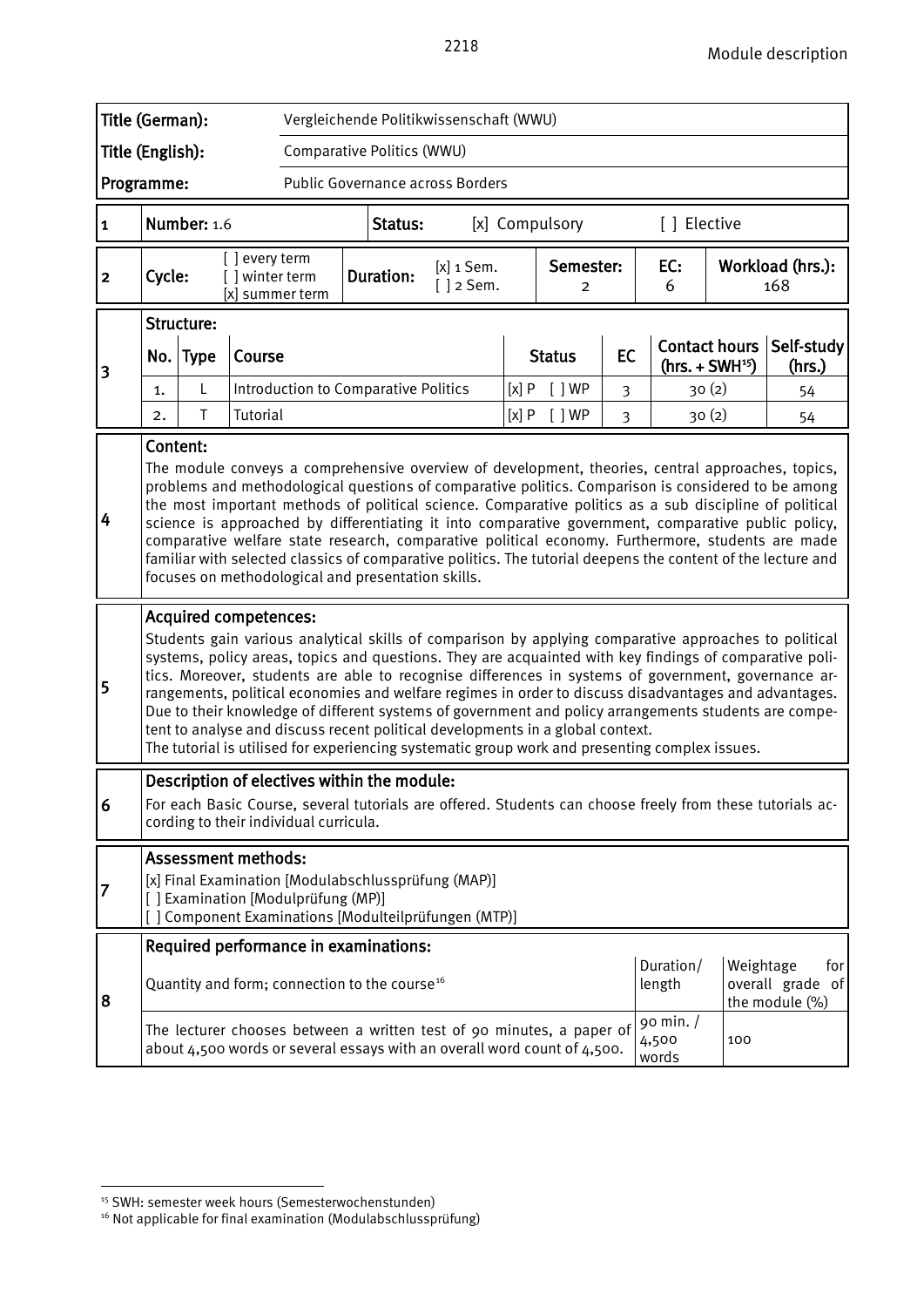|    | Required course work (grading optional):                                                                                                                                                                                                                                                               |                                                                           |                 |  |  |  |  |  |  |  |
|----|--------------------------------------------------------------------------------------------------------------------------------------------------------------------------------------------------------------------------------------------------------------------------------------------------------|---------------------------------------------------------------------------|-----------------|--|--|--|--|--|--|--|
|    | Quantity and form; connection to the course                                                                                                                                                                                                                                                            |                                                                           | Duration/length |  |  |  |  |  |  |  |
| 9  | The tutors and lecturers may request oral presentations of about 30 minutes, prepara-<br>tory reading of relevant texts (approx. one hour of reading per week), participation in<br>group assignments, writing of reviews, essays and summaries (up to 600 words) and<br>other comparable assignments. |                                                                           | adjacent        |  |  |  |  |  |  |  |
|    | Prerequisites for attaining credit points:                                                                                                                                                                                                                                                             |                                                                           |                 |  |  |  |  |  |  |  |
| 10 | Credit points for the module can be attained if the entire module is passed successfully (the require-<br>ments of all relevant assignments need to be met)                                                                                                                                            |                                                                           |                 |  |  |  |  |  |  |  |
|    | Weighting of the grade of the module for the overall grade:                                                                                                                                                                                                                                            |                                                                           |                 |  |  |  |  |  |  |  |
| 11 | The grade of the module weighs 3.3% for the overall grade.                                                                                                                                                                                                                                             |                                                                           |                 |  |  |  |  |  |  |  |
|    | Prerequisites for participation:                                                                                                                                                                                                                                                                       |                                                                           |                 |  |  |  |  |  |  |  |
| 12 | No prerequisites                                                                                                                                                                                                                                                                                       |                                                                           |                 |  |  |  |  |  |  |  |
|    | Attendance:                                                                                                                                                                                                                                                                                            |                                                                           |                 |  |  |  |  |  |  |  |
| 13 | Regular attendance is highly recommended.                                                                                                                                                                                                                                                              |                                                                           |                 |  |  |  |  |  |  |  |
|    | <b>Usability in other programmes:</b>                                                                                                                                                                                                                                                                  |                                                                           |                 |  |  |  |  |  |  |  |
| 14 | The module is designed for all bachelor programmes of the Institute of Political Science.                                                                                                                                                                                                              |                                                                           |                 |  |  |  |  |  |  |  |
|    | Person responsible for the module:                                                                                                                                                                                                                                                                     | Department:                                                               |                 |  |  |  |  |  |  |  |
| 15 | Prof. Dr. Annette Zimmer (WWU)                                                                                                                                                                                                                                                                         | Fachbereich 6: Erziehungswissenschaft und Sozial-<br>wissenschaften (WWU) |                 |  |  |  |  |  |  |  |
| 16 | <b>Other information:</b><br>Registration for courses and examinations needs to be done via the electronic administration system of<br>the university. Please follow the hints for required course work and examinations as announced on the<br>homepage of the Institute of Political Science.        |                                                                           |                 |  |  |  |  |  |  |  |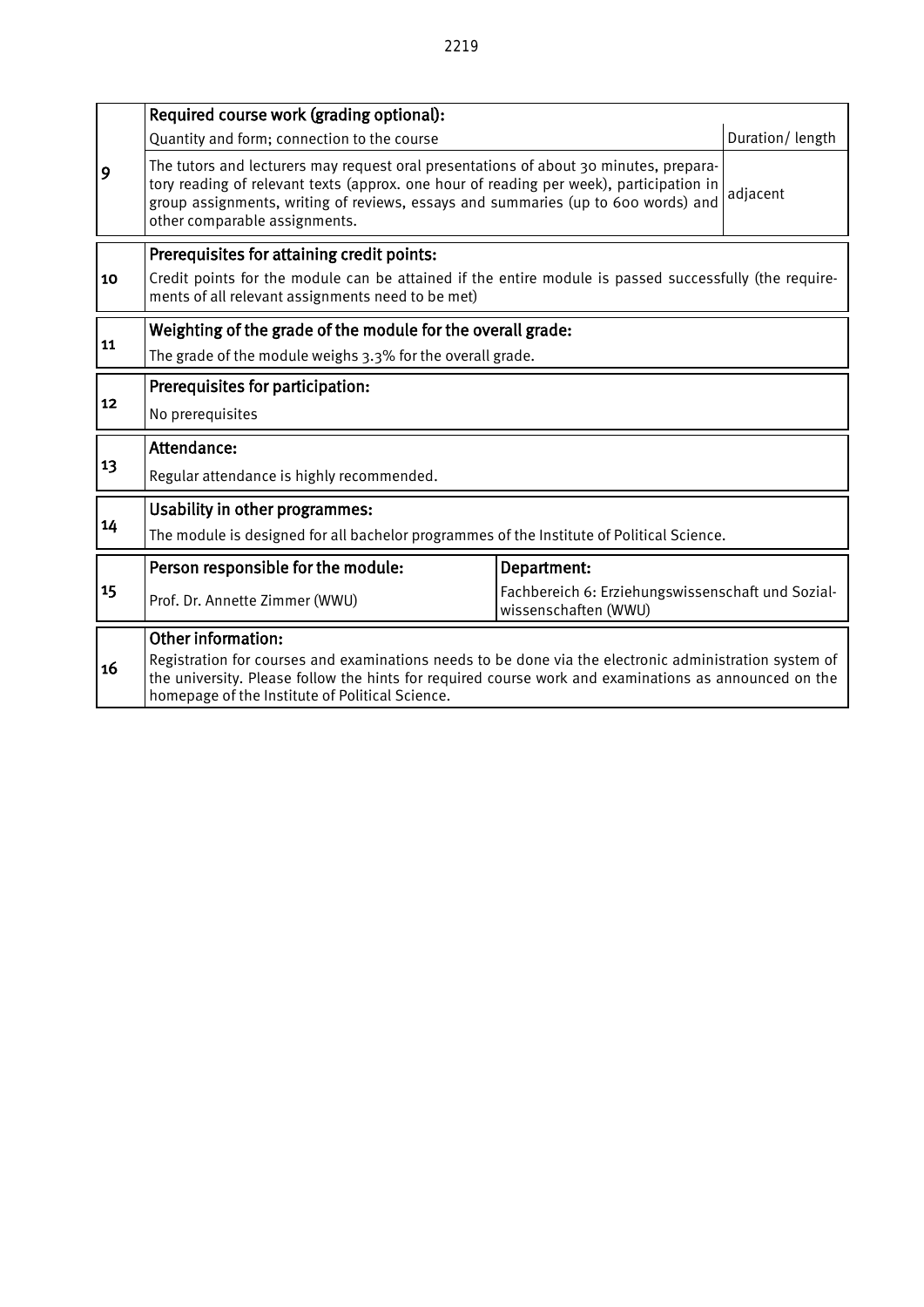| Title (German):<br>Internationale Beziehungen (WWU) |                                                                                                                                                                                                                                                                                                                                                                                                                                                                                                                                                                                                                                                                                                                                                                                                                                                                                                                                                                                                                                                                                                                                                                                                                                                                                                                                                                                                                            |                                                                                                                                                   |                                                      |                                                                                                                                                   |  |                  |                                         |               |                                 |                |                                   |                               |           |                                           |
|-----------------------------------------------------|----------------------------------------------------------------------------------------------------------------------------------------------------------------------------------------------------------------------------------------------------------------------------------------------------------------------------------------------------------------------------------------------------------------------------------------------------------------------------------------------------------------------------------------------------------------------------------------------------------------------------------------------------------------------------------------------------------------------------------------------------------------------------------------------------------------------------------------------------------------------------------------------------------------------------------------------------------------------------------------------------------------------------------------------------------------------------------------------------------------------------------------------------------------------------------------------------------------------------------------------------------------------------------------------------------------------------------------------------------------------------------------------------------------------------|---------------------------------------------------------------------------------------------------------------------------------------------------|------------------------------------------------------|---------------------------------------------------------------------------------------------------------------------------------------------------|--|------------------|-----------------------------------------|---------------|---------------------------------|----------------|-----------------------------------|-------------------------------|-----------|-------------------------------------------|
| Title (English):                                    |                                                                                                                                                                                                                                                                                                                                                                                                                                                                                                                                                                                                                                                                                                                                                                                                                                                                                                                                                                                                                                                                                                                                                                                                                                                                                                                                                                                                                            |                                                                                                                                                   |                                                      | International Relations (WWU)                                                                                                                     |  |                  |                                         |               |                                 |                |                                   |                               |           |                                           |
| Programme:                                          |                                                                                                                                                                                                                                                                                                                                                                                                                                                                                                                                                                                                                                                                                                                                                                                                                                                                                                                                                                                                                                                                                                                                                                                                                                                                                                                                                                                                                            |                                                                                                                                                   |                                                      |                                                                                                                                                   |  |                  | <b>Public Governance across Borders</b> |               |                                 |                |                                   |                               |           |                                           |
| $\mathbf{1}$                                        |                                                                                                                                                                                                                                                                                                                                                                                                                                                                                                                                                                                                                                                                                                                                                                                                                                                                                                                                                                                                                                                                                                                                                                                                                                                                                                                                                                                                                            | Number: 1.7                                                                                                                                       |                                                      |                                                                                                                                                   |  | Status:          |                                         |               |                                 | [x] Compulsory |                                   | [ ] Elective                  |           |                                           |
| $\overline{\mathbf{2}}$                             | Cycle:                                                                                                                                                                                                                                                                                                                                                                                                                                                                                                                                                                                                                                                                                                                                                                                                                                                                                                                                                                                                                                                                                                                                                                                                                                                                                                                                                                                                                     |                                                                                                                                                   | [ ] every term<br>[ ] winter term<br>[x] summer term |                                                                                                                                                   |  | <b>Duration:</b> | $[x]$ 1 Sem.<br>$[ ]$ 2 Sem.            |               | Semester:<br>2                  |                |                                   | EC:<br>6                      |           | Workload (hrs.):<br>168                   |
|                                                     |                                                                                                                                                                                                                                                                                                                                                                                                                                                                                                                                                                                                                                                                                                                                                                                                                                                                                                                                                                                                                                                                                                                                                                                                                                                                                                                                                                                                                            | Structure:                                                                                                                                        |                                                      |                                                                                                                                                   |  |                  |                                         |               |                                 |                |                                   |                               |           |                                           |
| 3                                                   | No. Type<br>Course                                                                                                                                                                                                                                                                                                                                                                                                                                                                                                                                                                                                                                                                                                                                                                                                                                                                                                                                                                                                                                                                                                                                                                                                                                                                                                                                                                                                         |                                                                                                                                                   |                                                      |                                                                                                                                                   |  |                  |                                         | <b>Status</b> | EC                              |                | Contact hours<br>$(hrs. + SWH17)$ | Self-study<br>(hrs.)          |           |                                           |
|                                                     | 1.                                                                                                                                                                                                                                                                                                                                                                                                                                                                                                                                                                                                                                                                                                                                                                                                                                                                                                                                                                                                                                                                                                                                                                                                                                                                                                                                                                                                                         | L                                                                                                                                                 |                                                      | Introduction to International Relations                                                                                                           |  |                  |                                         | [x]P          |                                 | [ ]WP          | 3                                 |                               | 30(2)     | 54                                        |
|                                                     | 2.                                                                                                                                                                                                                                                                                                                                                                                                                                                                                                                                                                                                                                                                                                                                                                                                                                                                                                                                                                                                                                                                                                                                                                                                                                                                                                                                                                                                                         | $\mathsf T$                                                                                                                                       | Tutorial                                             |                                                                                                                                                   |  |                  |                                         |               | [x]P<br>[ ]WP<br>$\overline{3}$ |                |                                   |                               | 30(2)     | 54                                        |
| 4<br>5                                              | Content:<br>The module conveys a fundamental knowledge about actors, structures, and processes of Europeaniza-<br>tion and Globalisation. At the same time, theoretical approaches to International Relations are intro-<br>duced. The concept of 'actor' includes governmental as well as non-governmental actors. 'Structures'<br>contain elements such as balance of power, anarchy, hegemony or interdependence. They are to be ana-<br>lysed in terms of their implications for actors. The most important processes are war and peace, global-<br>isation, development, institutionalisation, and cooperation. Focus on processes allows addressing con-<br>temporary and recent developments in world politics. The tutorial deepens the content of the lecture and<br>focuses on methodological and presentation skills.<br>Questions of how International Relations in Europe influenced European unification and how today, the<br>European Union acts as international actor are raised and discussed.<br><b>Acquired competences:</b><br>Students gain comprehensive knowledge of International Relations. This enables them to bring single<br>events and phenomena into relation of larger contexts. Consequently, students can analyse and discuss<br>them from different theoretical perspectives. The tutorial serves as a place for experiencing systematic<br>group work and presenting complex issues. |                                                                                                                                                   |                                                      |                                                                                                                                                   |  |                  |                                         |               |                                 |                |                                   |                               |           |                                           |
| 6                                                   | None                                                                                                                                                                                                                                                                                                                                                                                                                                                                                                                                                                                                                                                                                                                                                                                                                                                                                                                                                                                                                                                                                                                                                                                                                                                                                                                                                                                                                       |                                                                                                                                                   |                                                      | Description of electives within the module:                                                                                                       |  |                  |                                         |               |                                 |                |                                   |                               |           |                                           |
|                                                     |                                                                                                                                                                                                                                                                                                                                                                                                                                                                                                                                                                                                                                                                                                                                                                                                                                                                                                                                                                                                                                                                                                                                                                                                                                                                                                                                                                                                                            | <b>Assessment methods:</b>                                                                                                                        |                                                      |                                                                                                                                                   |  |                  |                                         |               |                                 |                |                                   |                               |           |                                           |
| 7                                                   |                                                                                                                                                                                                                                                                                                                                                                                                                                                                                                                                                                                                                                                                                                                                                                                                                                                                                                                                                                                                                                                                                                                                                                                                                                                                                                                                                                                                                            |                                                                                                                                                   |                                                      | [] Final Examination [Modulabschlussprüfung (MAP)]<br>[] Examination [Modulprüfung (MP)]<br>[x] Component Examinations [Modulteilprüfungen (MTP)] |  |                  |                                         |               |                                 |                |                                   |                               |           |                                           |
|                                                     |                                                                                                                                                                                                                                                                                                                                                                                                                                                                                                                                                                                                                                                                                                                                                                                                                                                                                                                                                                                                                                                                                                                                                                                                                                                                                                                                                                                                                            |                                                                                                                                                   |                                                      | Required performance in examinations:                                                                                                             |  |                  |                                         |               |                                 |                |                                   |                               |           |                                           |
| 8                                                   |                                                                                                                                                                                                                                                                                                                                                                                                                                                                                                                                                                                                                                                                                                                                                                                                                                                                                                                                                                                                                                                                                                                                                                                                                                                                                                                                                                                                                            |                                                                                                                                                   |                                                      | Quantity and form; connection to the course <sup>18</sup>                                                                                         |  |                  |                                         |               |                                 |                |                                   | Duration/<br>length           | Weightage | for<br>overall grade of<br>the module (%) |
|                                                     |                                                                                                                                                                                                                                                                                                                                                                                                                                                                                                                                                                                                                                                                                                                                                                                                                                                                                                                                                                                                                                                                                                                                                                                                                                                                                                                                                                                                                            | The lecturer chooses between a written test of 90 minutes, a paper of<br>about 4,500 words or several essays with an overall word count of 4,500. |                                                      |                                                                                                                                                   |  |                  |                                         |               |                                 |                |                                   | 90 min. $/$<br>4,500<br>words | 100       |                                           |

<span id="page-39-0"></span><sup>&</sup>lt;sup>17</sup> SWH: semester week hours (Semesterwochenstunden)

<span id="page-39-1"></span><sup>&</sup>lt;sup>18</sup> Not applicable for final examination (Modulabschlussprüfung)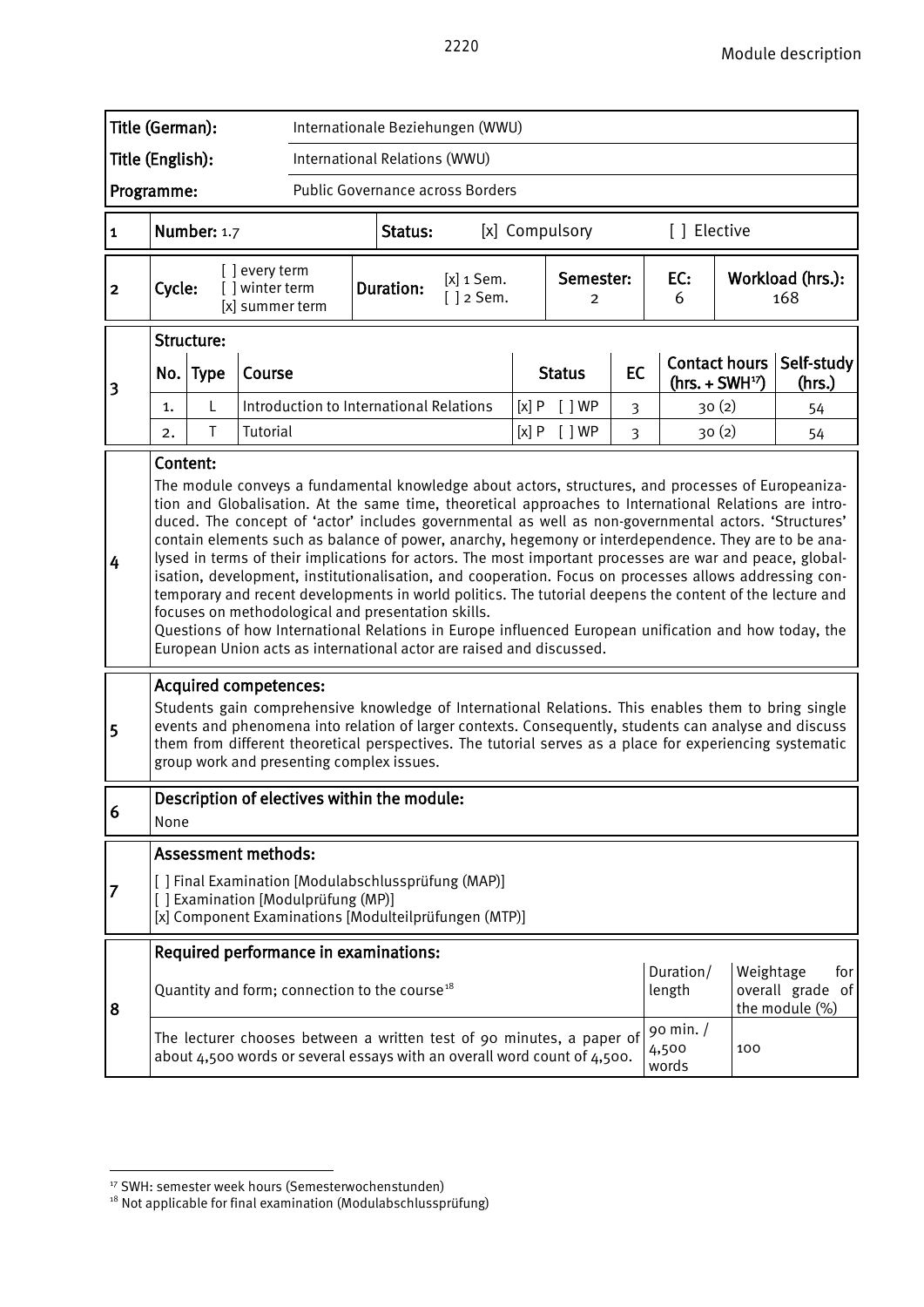|    | Required course work (grading optional):                                                                                                                                                                                                                                                               |                                                                           |                 |  |  |  |  |  |  |
|----|--------------------------------------------------------------------------------------------------------------------------------------------------------------------------------------------------------------------------------------------------------------------------------------------------------|---------------------------------------------------------------------------|-----------------|--|--|--|--|--|--|
|    | Quantity and form; connection to the course                                                                                                                                                                                                                                                            |                                                                           | Duration/length |  |  |  |  |  |  |
| 9  | The tutors and lecturers may request oral presentations of about 30 minutes, prepara-<br>tory reading of relevant texts (approx. one hour of reading per week), participation in<br>group assignments, writing of reviews, essays and summaries (up to 600 words) and<br>other comparable assignments. |                                                                           | adjacent        |  |  |  |  |  |  |
| 10 | Prerequisites for attaining credit points:<br>Credit points for the module can be attained if the entire module is passed successfully (the require-<br>ments of all relevant assignment need to be met)                                                                                               |                                                                           |                 |  |  |  |  |  |  |
| 11 | Weighting of the grade of the module for the overall grade:                                                                                                                                                                                                                                            |                                                                           |                 |  |  |  |  |  |  |
|    | The grade of the module weighs 3.3% for the overall grade.                                                                                                                                                                                                                                             |                                                                           |                 |  |  |  |  |  |  |
|    | Prerequisites for participation:                                                                                                                                                                                                                                                                       |                                                                           |                 |  |  |  |  |  |  |
| 12 | No prerequisites                                                                                                                                                                                                                                                                                       |                                                                           |                 |  |  |  |  |  |  |
|    | Attendance:                                                                                                                                                                                                                                                                                            |                                                                           |                 |  |  |  |  |  |  |
| 13 | Regular attendance is highly recommended.                                                                                                                                                                                                                                                              |                                                                           |                 |  |  |  |  |  |  |
|    | Usability in other programmes:                                                                                                                                                                                                                                                                         |                                                                           |                 |  |  |  |  |  |  |
| 14 | The module is designed for all bachelor programmes of the Institute of Political Science.                                                                                                                                                                                                              |                                                                           |                 |  |  |  |  |  |  |
|    | Person responsible for the module:                                                                                                                                                                                                                                                                     | Department:                                                               |                 |  |  |  |  |  |  |
| 15 | Prof. Doris Fuchs Ph.D. (WWU)                                                                                                                                                                                                                                                                          | Fachbereich 6: Erziehungswissenschaft und Sozi-<br>alwissenschaften (WWU) |                 |  |  |  |  |  |  |
|    | Other information:                                                                                                                                                                                                                                                                                     |                                                                           |                 |  |  |  |  |  |  |
| 16 | Registration for courses and examinations needs to be done via the electronic administration system of<br>the university. Please follow the hints for required course work and examinations as announced on the<br>homepage of the Institute of Political Science.                                     |                                                                           |                 |  |  |  |  |  |  |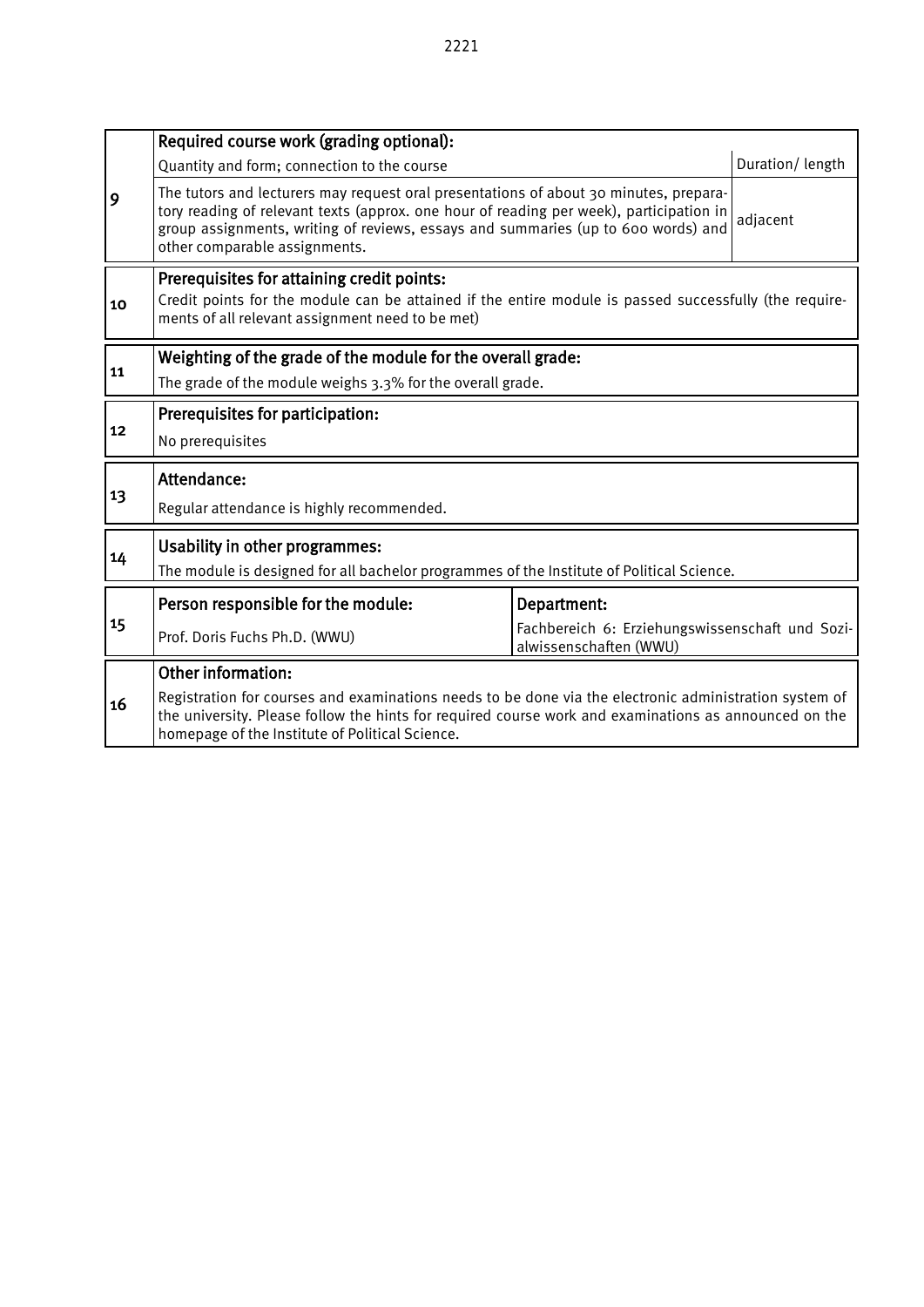|                  | Title (German):<br>Public Management (UT)                                                                                                                                                                                                                                                                                                                                                                                                                                                                                                                                                                  |                        |                                                    |  |                                                                                                                                                                                                                                                                                                                                                                                                                                                                                                                                                                                                                                                                                                                                                                                                                                                                                                                                                                                                                                                                                                                                                                                                 |                                  |                |                |                     |                                            |  |                                                                                                                   |
|------------------|------------------------------------------------------------------------------------------------------------------------------------------------------------------------------------------------------------------------------------------------------------------------------------------------------------------------------------------------------------------------------------------------------------------------------------------------------------------------------------------------------------------------------------------------------------------------------------------------------------|------------------------|----------------------------------------------------|--|-------------------------------------------------------------------------------------------------------------------------------------------------------------------------------------------------------------------------------------------------------------------------------------------------------------------------------------------------------------------------------------------------------------------------------------------------------------------------------------------------------------------------------------------------------------------------------------------------------------------------------------------------------------------------------------------------------------------------------------------------------------------------------------------------------------------------------------------------------------------------------------------------------------------------------------------------------------------------------------------------------------------------------------------------------------------------------------------------------------------------------------------------------------------------------------------------|----------------------------------|----------------|----------------|---------------------|--------------------------------------------|--|-------------------------------------------------------------------------------------------------------------------|
| Title (English): |                                                                                                                                                                                                                                                                                                                                                                                                                                                                                                                                                                                                            |                        |                                                    |  | Public Management (UT)                                                                                                                                                                                                                                                                                                                                                                                                                                                                                                                                                                                                                                                                                                                                                                                                                                                                                                                                                                                                                                                                                                                                                                          |                                  |                |                |                     |                                            |  |                                                                                                                   |
| Programme:       |                                                                                                                                                                                                                                                                                                                                                                                                                                                                                                                                                                                                            |                        |                                                    |  | Public Governance across Borders                                                                                                                                                                                                                                                                                                                                                                                                                                                                                                                                                                                                                                                                                                                                                                                                                                                                                                                                                                                                                                                                                                                                                                |                                  |                |                |                     |                                            |  |                                                                                                                   |
| $\mathbf{1}$     |                                                                                                                                                                                                                                                                                                                                                                                                                                                                                                                                                                                                            | Number: 2.1            |                                                    |  | Status:                                                                                                                                                                                                                                                                                                                                                                                                                                                                                                                                                                                                                                                                                                                                                                                                                                                                                                                                                                                                                                                                                                                                                                                         |                                  |                | [x] Compulsory |                     | [ ] Elective                               |  |                                                                                                                   |
| $\overline{2}$   | Cycle:                                                                                                                                                                                                                                                                                                                                                                                                                                                                                                                                                                                                     |                        | [] every term<br>[x] winter term<br>[] summer term |  | <b>Duration:</b>                                                                                                                                                                                                                                                                                                                                                                                                                                                                                                                                                                                                                                                                                                                                                                                                                                                                                                                                                                                                                                                                                                                                                                                | $[x]$ 1 Sem.<br>$\lceil$ 12 Sem. | Semester:<br>3 |                |                     | Workload<br>EC:<br>(hrs.):<br>15 EC<br>420 |  |                                                                                                                   |
|                  |                                                                                                                                                                                                                                                                                                                                                                                                                                                                                                                                                                                                            | Structure:<br>No. Type | Course                                             |  |                                                                                                                                                                                                                                                                                                                                                                                                                                                                                                                                                                                                                                                                                                                                                                                                                                                                                                                                                                                                                                                                                                                                                                                                 |                                  | <b>Status</b>  |                | <b>EC</b>           | Contact<br>hours<br>$(hrs + SWS19)$        |  | Inde-<br>pendent<br>study (hrs)                                                                                   |
| 3                | The management of public organiza-<br>tions (Public Management and Organi-<br>$S+L$<br>1.<br>zation Sociology)<br><b>Economics of Organization</b>                                                                                                                                                                                                                                                                                                                                                                                                                                                         |                        |                                                    |  |                                                                                                                                                                                                                                                                                                                                                                                                                                                                                                                                                                                                                                                                                                                                                                                                                                                                                                                                                                                                                                                                                                                                                                                                 |                                  | [x]P           | [ ]WP          | $7(5+2)$            | 48                                         |  | 190                                                                                                               |
|                  | 2.                                                                                                                                                                                                                                                                                                                                                                                                                                                                                                                                                                                                         | $S+L$                  |                                                    |  |                                                                                                                                                                                                                                                                                                                                                                                                                                                                                                                                                                                                                                                                                                                                                                                                                                                                                                                                                                                                                                                                                                                                                                                                 |                                  | [x]P           | [ ]WP          | $\overline{2}$      | 18                                         |  | 38                                                                                                                |
|                  | 3.<br>4.                                                                                                                                                                                                                                                                                                                                                                                                                                                                                                                                                                                                   | $S+L$<br>$\sf P$       | Methodology                                        |  | Organizations and their context                                                                                                                                                                                                                                                                                                                                                                                                                                                                                                                                                                                                                                                                                                                                                                                                                                                                                                                                                                                                                                                                                                                                                                 |                                  | [x]P<br>[x]P   | [ ]WP<br>[ ]WP | $\overline{2}$<br>4 | 16<br>20                                   |  | 40<br>110                                                                                                         |
| 4                | tor.                                                                                                                                                                                                                                                                                                                                                                                                                                                                                                                                                                                                       | nal validity).         |                                                    |  | Public management is a core domain within public administration, and combines insights from the disci-<br>plines of economics (public financial management) and organisation theory. The core object of this mod-<br>ule is the efficient use of resources by public entities. The project theme is organizations and their con-<br>text. This theme is especially suited to the programme as it combines relevant multiple governance levels<br>with an interdisciplinary focus. The main topics dealt with here lie within the area of public management:<br>the basics of organisational behaviour and management control theory, strategic management, perform-<br>ance management and network management, as well as public financial management, human resource<br>management, ICT management, public procurement and purchasing management and public account-<br>ability. To implement the interdisciplinary focus, economic issues are dealt with: public budgeting<br>(budget types, budget cycle, deficits & debt) and management accounting and control in the public sec-<br>The methodology part is about inference as goal of research: descriptive as well as causal inference, |                                  |                |                |                     |                                            |  | criteria for descriptive inference (reliability and validity), criteria for causal inference (internal and exter- |
| 5                | Acquired competences:<br>At the end of the module, the students will learn to:<br>a) characterize differences between public and private organizations (comprehension level)<br>b) demonstrate knowledge of and ability to use concepts needed to develop a plan for evaluating and<br>managing performance in a (semi)public organization through using appropriate research design (appli-<br>cation level)<br>c) analyse an organization in context, especially the relation between management strategy and organiza-<br>tional performance, through document analysis and interviews (analysis level) |                        |                                                    |  |                                                                                                                                                                                                                                                                                                                                                                                                                                                                                                                                                                                                                                                                                                                                                                                                                                                                                                                                                                                                                                                                                                                                                                                                 |                                  |                |                |                     |                                            |  |                                                                                                                   |
| 6                | None                                                                                                                                                                                                                                                                                                                                                                                                                                                                                                                                                                                                       |                        |                                                    |  | Description of electives within the module:                                                                                                                                                                                                                                                                                                                                                                                                                                                                                                                                                                                                                                                                                                                                                                                                                                                                                                                                                                                                                                                                                                                                                     |                                  |                |                |                     |                                            |  |                                                                                                                   |

<span id="page-41-0"></span><sup>&</sup>lt;sup>19</sup> SWS: weekly semester hours (Semesterwochenstunden)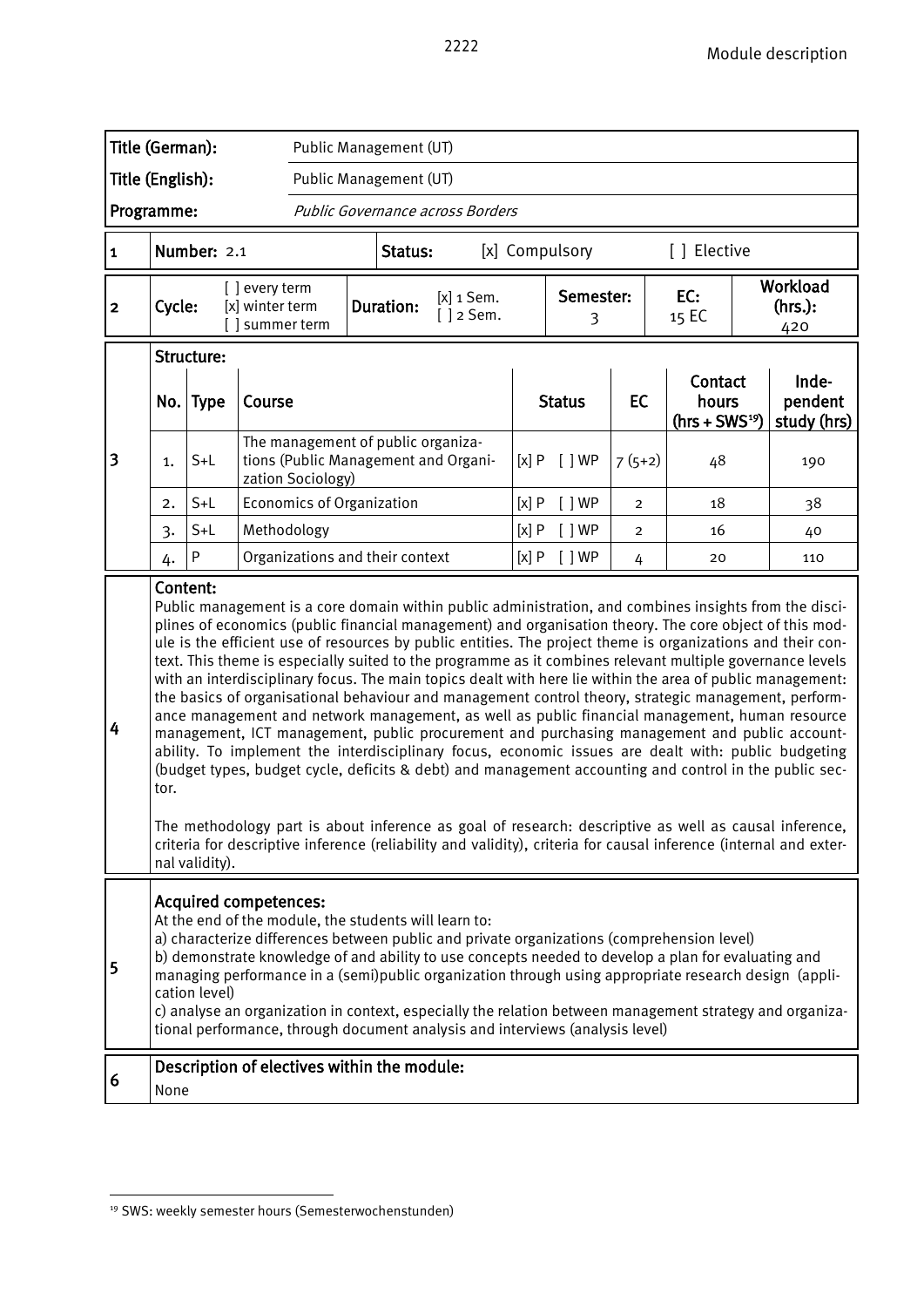| 7  | <b>Assessment methods:</b><br>[ ] Final Examination [Modulabschlussprüfung (MAP)]<br>[] Examination [Modulprüfung (MP)]<br>[x] Component Examination [Modulteilprüfungen (MTP)]                        |                 |                     |                                                     |  |  |  |  |  |
|----|--------------------------------------------------------------------------------------------------------------------------------------------------------------------------------------------------------|-----------------|---------------------|-----------------------------------------------------|--|--|--|--|--|
|    | Required performance in examinations:                                                                                                                                                                  |                 |                     |                                                     |  |  |  |  |  |
| 8  | Quantity and form; connection to the course <sup>20</sup>                                                                                                                                              |                 | Duration/<br>length | Weightage for<br>overall grade of<br>the module (%) |  |  |  |  |  |
|    | Final exam for methodology (component 3) and midterm exams for the<br>components 1 and 2                                                                                                               |                 | 9 hours             | 70%                                                 |  |  |  |  |  |
|    | Report for the project                                                                                                                                                                                 |                 | 6000 words 30%      |                                                     |  |  |  |  |  |
|    | Other assignments (grading optional):                                                                                                                                                                  |                 |                     |                                                     |  |  |  |  |  |
| 9  | Quantity and form; connection to the course                                                                                                                                                            | Duration/length |                     |                                                     |  |  |  |  |  |
|    |                                                                                                                                                                                                        |                 |                     |                                                     |  |  |  |  |  |
| 10 | Prerequisites for attaining credit points:<br>Credit points for the module can be attained if the entire module is passed successfully (the requirements<br>of all relevant assignment need to be met) |                 |                     |                                                     |  |  |  |  |  |
|    | Weighting of the grade of the module for the overall grade:                                                                                                                                            |                 |                     |                                                     |  |  |  |  |  |
| 11 | The grade of the module weighs 8,3% for the overall grade.                                                                                                                                             |                 |                     |                                                     |  |  |  |  |  |
|    | Prerequisites for participation:                                                                                                                                                                       |                 |                     |                                                     |  |  |  |  |  |
| 12 | No prerequisites                                                                                                                                                                                       |                 |                     |                                                     |  |  |  |  |  |
|    | Attendance:                                                                                                                                                                                            |                 |                     |                                                     |  |  |  |  |  |
| 13 |                                                                                                                                                                                                        |                 |                     |                                                     |  |  |  |  |  |
|    | Regular attendance is highly recommended (and obligatory for some parts).                                                                                                                              |                 |                     |                                                     |  |  |  |  |  |
| 14 | <b>Usability in other programmes:</b>                                                                                                                                                                  |                 |                     |                                                     |  |  |  |  |  |
|    | This module is also part of a minor and an exchange programme.                                                                                                                                         |                 |                     |                                                     |  |  |  |  |  |
|    | Person responsible for provision:<br>Department:                                                                                                                                                       |                 |                     |                                                     |  |  |  |  |  |
| 15 | Faculty of Behavioural, Management and Social<br>Dr. Veronica Junjan (module coordinator)<br>Sciences (UT)                                                                                             |                 |                     |                                                     |  |  |  |  |  |
| 16 | Other information:<br>This module also contributes to academic competences (the first three components) and the develop-<br>ment of skills (project).                                                  |                 |                     |                                                     |  |  |  |  |  |

<span id="page-42-0"></span><sup>-</sup><sup>20</sup> Not applicable for final examination (Modulabschlussprüfung)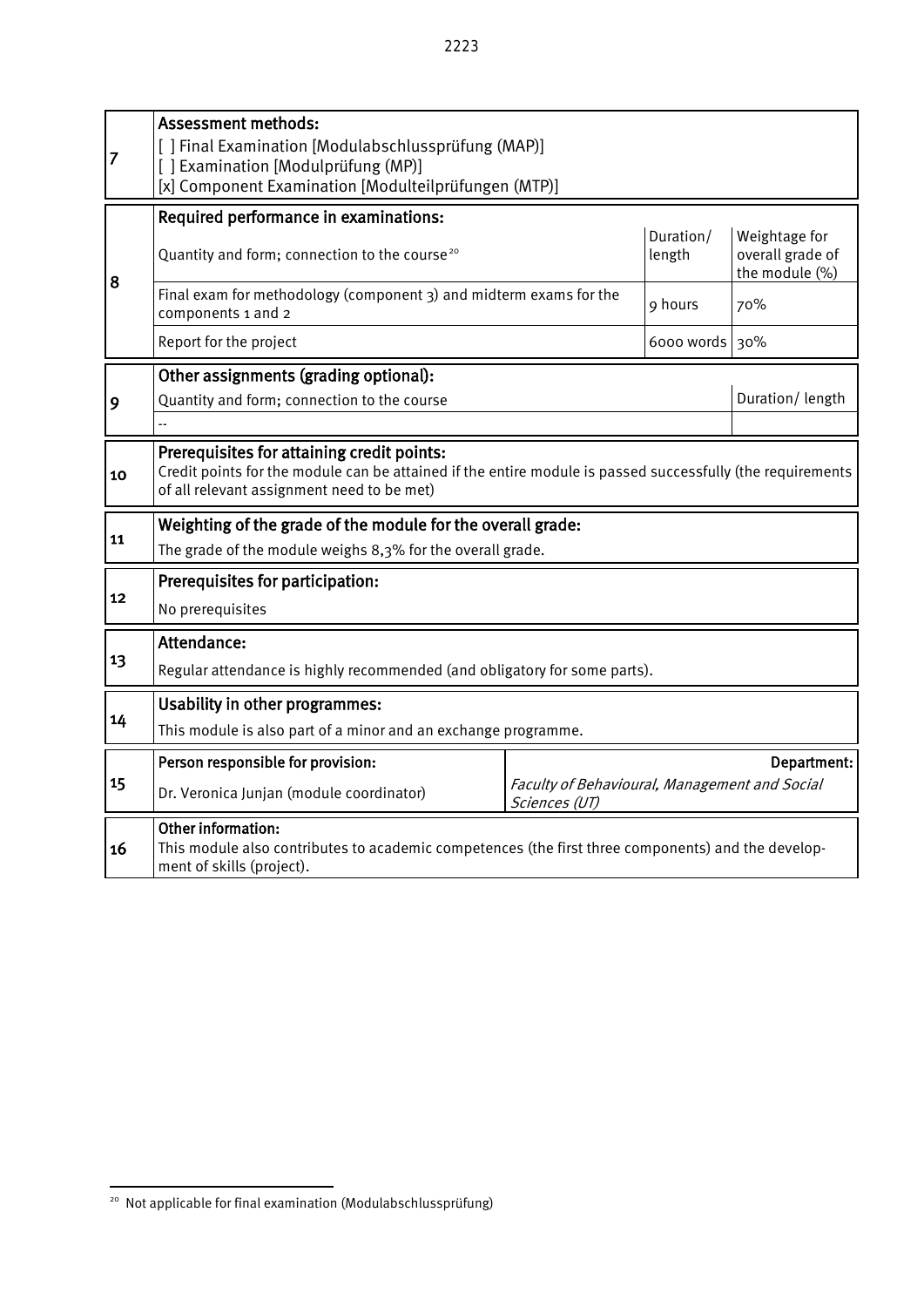|                         | Title (German):<br>Public Governance in Europa (UT)                                                                                                                                                                                                                                                                                                                                                                                                                                                                                                       |              |                                                  |                                    |  |                  |                                                                                                                                                                                                                                                                                                                                                                                                                                                                                                                                                                                                                                                                                                                                                 |                |                |              |                                          |                      |     |
|-------------------------|-----------------------------------------------------------------------------------------------------------------------------------------------------------------------------------------------------------------------------------------------------------------------------------------------------------------------------------------------------------------------------------------------------------------------------------------------------------------------------------------------------------------------------------------------------------|--------------|--------------------------------------------------|------------------------------------|--|------------------|-------------------------------------------------------------------------------------------------------------------------------------------------------------------------------------------------------------------------------------------------------------------------------------------------------------------------------------------------------------------------------------------------------------------------------------------------------------------------------------------------------------------------------------------------------------------------------------------------------------------------------------------------------------------------------------------------------------------------------------------------|----------------|----------------|--------------|------------------------------------------|----------------------|-----|
| Title (English):        |                                                                                                                                                                                                                                                                                                                                                                                                                                                                                                                                                           |              |                                                  |                                    |  |                  | Public Governance in Europe (UT)                                                                                                                                                                                                                                                                                                                                                                                                                                                                                                                                                                                                                                                                                                                |                |                |              |                                          |                      |     |
| Programme:              |                                                                                                                                                                                                                                                                                                                                                                                                                                                                                                                                                           |              |                                                  |                                    |  |                  | Public Governance across Borders                                                                                                                                                                                                                                                                                                                                                                                                                                                                                                                                                                                                                                                                                                                |                |                |              |                                          |                      |     |
| $\mathbf{1}$            |                                                                                                                                                                                                                                                                                                                                                                                                                                                                                                                                                           | Number: 2.2  |                                                  |                                    |  | Status:          |                                                                                                                                                                                                                                                                                                                                                                                                                                                                                                                                                                                                                                                                                                                                                 |                | [x] Compulsory |              | [ ] Elective                             |                      |     |
| $\overline{\mathbf{2}}$ | Cycle:                                                                                                                                                                                                                                                                                                                                                                                                                                                                                                                                                    |              | [ ] every term<br>[x] winter term<br>summer term |                                    |  | <b>Duration:</b> | $[x]$ 1 Sem.<br>$[ ]$ 2 Sem.                                                                                                                                                                                                                                                                                                                                                                                                                                                                                                                                                                                                                                                                                                                    | Semester:<br>3 |                | EC:<br>15 EC | Workload (hrs.):<br>420                  |                      |     |
|                         | Structure:                                                                                                                                                                                                                                                                                                                                                                                                                                                                                                                                                |              |                                                  |                                    |  |                  |                                                                                                                                                                                                                                                                                                                                                                                                                                                                                                                                                                                                                                                                                                                                                 |                |                |              |                                          |                      |     |
|                         | No. Type<br>Course                                                                                                                                                                                                                                                                                                                                                                                                                                                                                                                                        |              |                                                  |                                    |  |                  |                                                                                                                                                                                                                                                                                                                                                                                                                                                                                                                                                                                                                                                                                                                                                 | <b>Status</b>  | <b>CP</b>      |              | <b>Contact hours</b><br>$(hrs. + SWH21)$ | Self-study<br>(hrs.) |     |
|                         | 1.                                                                                                                                                                                                                                                                                                                                                                                                                                                                                                                                                        | $S+L$        |                                                  |                                    |  |                  | Inequality in Sociology and Economics                                                                                                                                                                                                                                                                                                                                                                                                                                                                                                                                                                                                                                                                                                           | [x]P           | [ ]WP          | 3            |                                          | 26                   | 58  |
| 3                       | 2.                                                                                                                                                                                                                                                                                                                                                                                                                                                                                                                                                        | $S+L$        |                                                  |                                    |  |                  | Inequality in Political Science and Law                                                                                                                                                                                                                                                                                                                                                                                                                                                                                                                                                                                                                                                                                                         | [x]P           | $[$ $]$ WP     | 3            |                                          | 26                   | 58  |
|                         | 3.                                                                                                                                                                                                                                                                                                                                                                                                                                                                                                                                                        | $S+L$        | analysis                                         |                                    |  |                  | Methodology: Multivariate Regression                                                                                                                                                                                                                                                                                                                                                                                                                                                                                                                                                                                                                                                                                                            | [x]P           | $[$ $]$ WP     | 3            |                                          | 35                   | 49  |
|                         | 4.                                                                                                                                                                                                                                                                                                                                                                                                                                                                                                                                                        | $\mathsf{P}$ |                                                  | in Comparative Perspective         |  |                  | Governance and Inequality and Poverty                                                                                                                                                                                                                                                                                                                                                                                                                                                                                                                                                                                                                                                                                                           | [x]P           | [ ]WP          | 6            |                                          | 52                   | 116 |
| 4                       | Content:                                                                                                                                                                                                                                                                                                                                                                                                                                                                                                                                                  |              |                                                  |                                    |  |                  | This module introduces all parts of doing research in the field of public governance. In four integrated<br>module parts, students follow a full empirical cycle. The project is at the heart of the module. Groups of<br>six students write a research paper that addresses the effects of differences in (democratic) institutions<br>on social inequality in advanced capitalist countries. The project builds on input from the other parts in<br>which students are introduced to the main questions, theories and research regarding social inequality.<br>In the methodology element students are trained in using the necessary skills and tools to answer the<br>research questions they formulated in the project part of the module. |                |                |              |                                          |                      |     |
| 5                       | <b>Acquired competences:</b><br>After completion of the module, the student is able to:<br>- Produce and critically assess academic texts, perform research and report the findings and orally pre-<br>sent the results of research to fellow-students and staff;<br>- Students understand institutional questions and theories of comparative governance with respect to<br>inequality in the disciplines of Sociology, Economics, Political Science and Law;<br>- Students can use relevant statistical software (SPPS) to conduct regression analysis. |              |                                                  |                                    |  |                  |                                                                                                                                                                                                                                                                                                                                                                                                                                                                                                                                                                                                                                                                                                                                                 |                |                |              |                                          |                      |     |
| 6                       | Description of electives within the module:<br>None                                                                                                                                                                                                                                                                                                                                                                                                                                                                                                       |              |                                                  |                                    |  |                  |                                                                                                                                                                                                                                                                                                                                                                                                                                                                                                                                                                                                                                                                                                                                                 |                |                |              |                                          |                      |     |
|                         |                                                                                                                                                                                                                                                                                                                                                                                                                                                                                                                                                           |              | <b>Assessment methods:</b>                       | [] Examination [Modulprüfung (MP)] |  |                  | [ ] Final Examination [Modulabschlussprüfung (MAP)]<br>[x] Component Examinations [Modulteilprüfungen (MTP)]                                                                                                                                                                                                                                                                                                                                                                                                                                                                                                                                                                                                                                    |                |                |              |                                          |                      |     |

<span id="page-43-0"></span><sup>&</sup>lt;sup>21</sup> SWH: semester week hours (Semesterwochenstunden)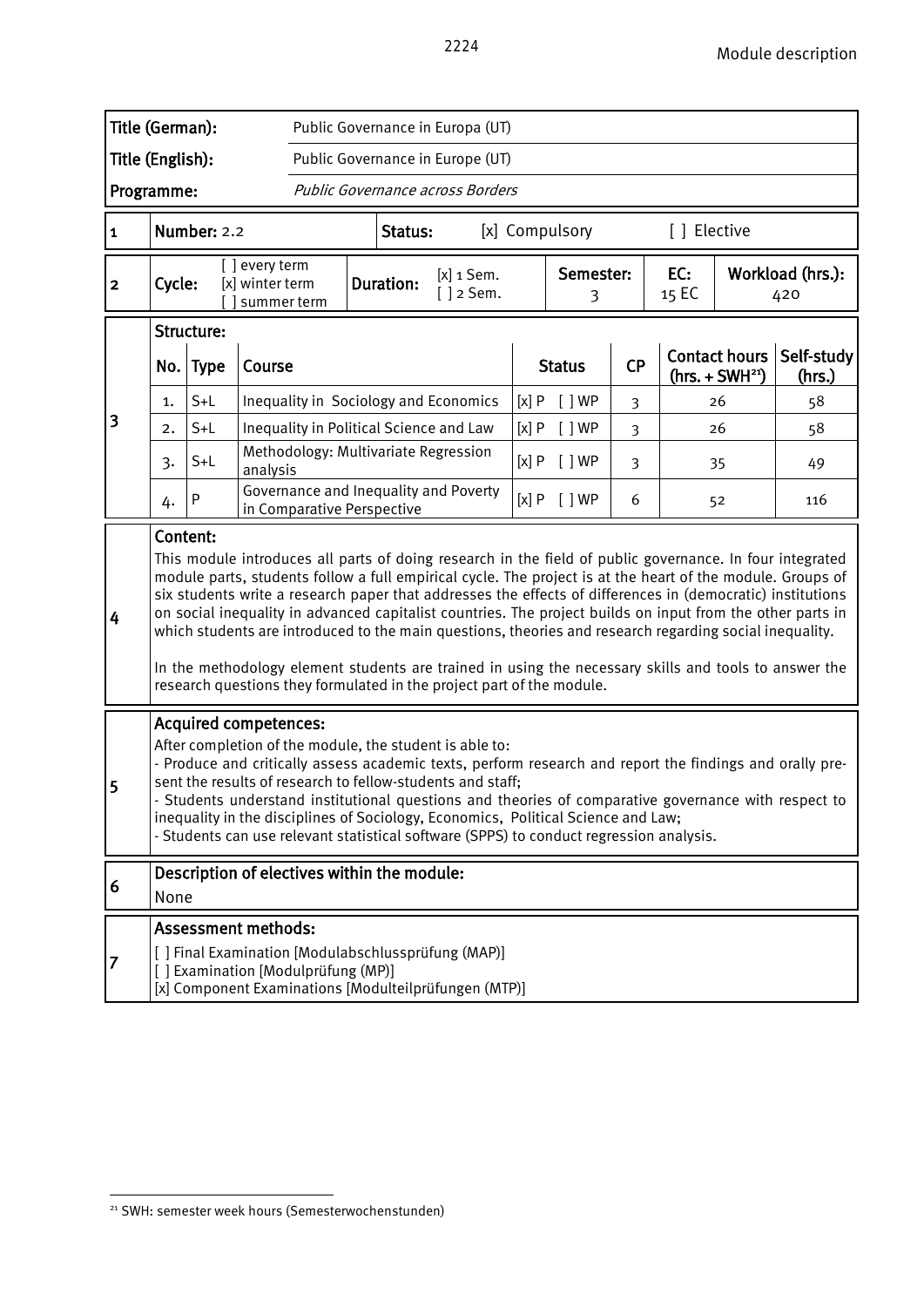|    | Required performance in examinations:                                                                                                                                                                        |  |                                               |                                                     |  |  |  |  |  |
|----|--------------------------------------------------------------------------------------------------------------------------------------------------------------------------------------------------------------|--|-----------------------------------------------|-----------------------------------------------------|--|--|--|--|--|
| 8  | Quantity and form; connection to the course <sup>22</sup>                                                                                                                                                    |  | Duration/<br>length                           | Weightage for<br>overall grade of<br>the module (%) |  |  |  |  |  |
|    | Three written individual exams on parts 1, 2 and 3 and five individual<br>assignments on part 3 (methodology)                                                                                                |  | 9 hours/<br>2500<br>words                     | 60%                                                 |  |  |  |  |  |
|    | One group research paper, one group presentation and one group review<br>for the project (part 4)                                                                                                            |  | 6000 words 40%                                |                                                     |  |  |  |  |  |
|    | Required course work (grading optional):                                                                                                                                                                     |  |                                               |                                                     |  |  |  |  |  |
| 9  | Quantity and form; connection to the course                                                                                                                                                                  |  | Duration/length                               |                                                     |  |  |  |  |  |
|    |                                                                                                                                                                                                              |  |                                               |                                                     |  |  |  |  |  |
| 10 | Prerequisites for attaining credit points:<br>Credit points for the module can be attained if the entire module is passed successfully (the<br>requirements of all relevant assignment need to be met)       |  |                                               |                                                     |  |  |  |  |  |
| 11 | Weighting of the grade of the module for the overall grade:<br>The grade of the module weighs 8,3% for the overall grade.                                                                                    |  |                                               |                                                     |  |  |  |  |  |
|    | Prerequisites for participation:                                                                                                                                                                             |  |                                               |                                                     |  |  |  |  |  |
| 12 | No prerequisites                                                                                                                                                                                             |  |                                               |                                                     |  |  |  |  |  |
|    | Attendance:                                                                                                                                                                                                  |  |                                               |                                                     |  |  |  |  |  |
| 13 | Regular attendance is highly recommended and obligatory for some parts.                                                                                                                                      |  |                                               |                                                     |  |  |  |  |  |
|    | <b>Usability in other programmes:</b>                                                                                                                                                                        |  |                                               |                                                     |  |  |  |  |  |
| 14 | This module is also part of a minor and an exchange programme.                                                                                                                                               |  |                                               |                                                     |  |  |  |  |  |
|    | Person responsible for the module:                                                                                                                                                                           |  |                                               | Department:                                         |  |  |  |  |  |
| 15 | Dr. Giedo Jansen (module coordinator)                                                                                                                                                                        |  | Faculty of Behavioural, Management and Social |                                                     |  |  |  |  |  |
| 16 | <b>Other information:</b><br>The module is designed as an important preparational step towards writing the bachelor thesis.<br>Project work, methods, tutorials and skills development are fully integrated. |  |                                               |                                                     |  |  |  |  |  |

-

<span id="page-44-0"></span><sup>&</sup>lt;sup>22</sup> Not applicable for final examination (Modulabschlussprüfung)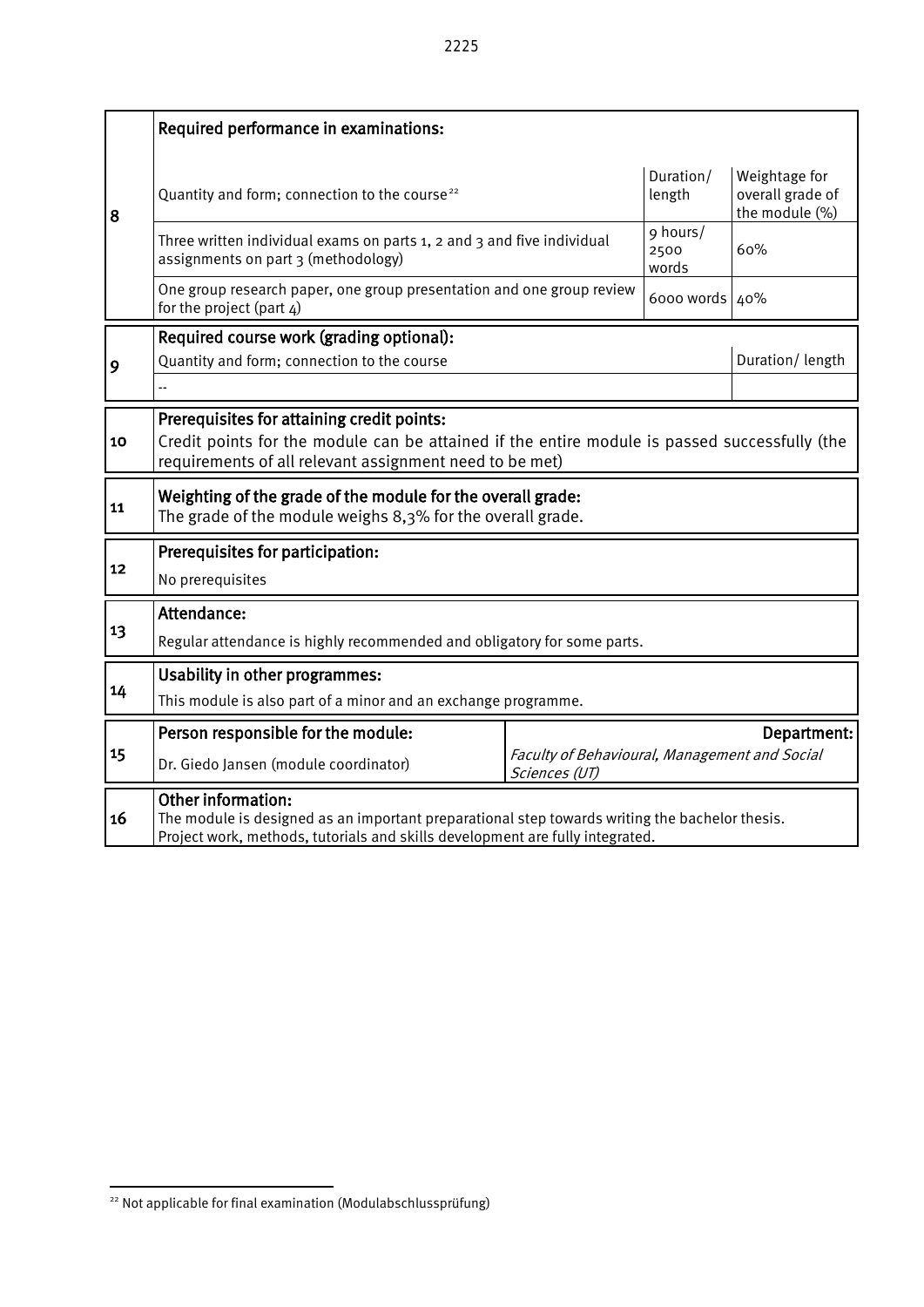|                         | Title (German):                                                                                                                                                                                                                                                                                                                                                                                                                                                                                                                                                                                                                                                                                                                                                                                                                                                                                                                                                                                                                                                                                                                                     |                                                            |  | Europäische Studien (UT)                                                                                                                                                                                                                                                                                                                                                                                                                                                                                    |                                                   |               |              |                                                    |                                                                                                                                                                                                                                                                                                                                                                                                               |  |
|-------------------------|-----------------------------------------------------------------------------------------------------------------------------------------------------------------------------------------------------------------------------------------------------------------------------------------------------------------------------------------------------------------------------------------------------------------------------------------------------------------------------------------------------------------------------------------------------------------------------------------------------------------------------------------------------------------------------------------------------------------------------------------------------------------------------------------------------------------------------------------------------------------------------------------------------------------------------------------------------------------------------------------------------------------------------------------------------------------------------------------------------------------------------------------------------|------------------------------------------------------------|--|-------------------------------------------------------------------------------------------------------------------------------------------------------------------------------------------------------------------------------------------------------------------------------------------------------------------------------------------------------------------------------------------------------------------------------------------------------------------------------------------------------------|---------------------------------------------------|---------------|--------------|----------------------------------------------------|---------------------------------------------------------------------------------------------------------------------------------------------------------------------------------------------------------------------------------------------------------------------------------------------------------------------------------------------------------------------------------------------------------------|--|
|                         | Title (English):                                                                                                                                                                                                                                                                                                                                                                                                                                                                                                                                                                                                                                                                                                                                                                                                                                                                                                                                                                                                                                                                                                                                    |                                                            |  | European Studies (UT)                                                                                                                                                                                                                                                                                                                                                                                                                                                                                       |                                                   |               |              |                                                    |                                                                                                                                                                                                                                                                                                                                                                                                               |  |
|                         | Programme:                                                                                                                                                                                                                                                                                                                                                                                                                                                                                                                                                                                                                                                                                                                                                                                                                                                                                                                                                                                                                                                                                                                                          |                                                            |  | Public Governance across Borders                                                                                                                                                                                                                                                                                                                                                                                                                                                                            |                                                   |               |              |                                                    |                                                                                                                                                                                                                                                                                                                                                                                                               |  |
| 1                       |                                                                                                                                                                                                                                                                                                                                                                                                                                                                                                                                                                                                                                                                                                                                                                                                                                                                                                                                                                                                                                                                                                                                                     | <b>Number:</b> 2.3a +2.4a                                  |  | Status:                                                                                                                                                                                                                                                                                                                                                                                                                                                                                                     | [] Compulsory                                     |               |              | [x] Elective                                       |                                                                                                                                                                                                                                                                                                                                                                                                               |  |
| $\overline{\mathbf{c}}$ |                                                                                                                                                                                                                                                                                                                                                                                                                                                                                                                                                                                                                                                                                                                                                                                                                                                                                                                                                                                                                                                                                                                                                     | [ ] every term<br>Cycle: [] winter term<br>[x] summer term |  | <b>Duration:</b>                                                                                                                                                                                                                                                                                                                                                                                                                                                                                            | Semester:<br>$[x]$ 1 Sem.<br>$\lceil$ 2 Sem.<br>4 |               | EC:<br>30 EC |                                                    | Workload (hrs.):<br>840                                                                                                                                                                                                                                                                                                                                                                                       |  |
|                         | Structure:<br>No.                                                                                                                                                                                                                                                                                                                                                                                                                                                                                                                                                                                                                                                                                                                                                                                                                                                                                                                                                                                                                                                                                                                                   | <b>Type</b>                                                |  | Course                                                                                                                                                                                                                                                                                                                                                                                                                                                                                                      |                                                   | <b>Status</b> | <b>EC</b>    | Contact<br>hours<br>$(hrs. +$<br>SWH <sup>23</sup> | Self-study (hrs.)                                                                                                                                                                                                                                                                                                                                                                                             |  |
| 3                       | 1.                                                                                                                                                                                                                                                                                                                                                                                                                                                                                                                                                                                                                                                                                                                                                                                                                                                                                                                                                                                                                                                                                                                                                  | $S+L+P$                                                    |  | 2.3a) The EU after<br>the Financial-<br><b>Economic Crisis</b>                                                                                                                                                                                                                                                                                                                                                                                                                                              | [x]P                                              | $\lceil$   WP | 15           | 104                                                | 316                                                                                                                                                                                                                                                                                                                                                                                                           |  |
|                         | 2.                                                                                                                                                                                                                                                                                                                                                                                                                                                                                                                                                                                                                                                                                                                                                                                                                                                                                                                                                                                                                                                                                                                                                  | $S+L+P$                                                    |  | 2.4a) The Euro-<br>pean Union and<br>the World                                                                                                                                                                                                                                                                                                                                                                                                                                                              | [x]P<br>[ ]WP<br>15                               |               |              | 104                                                | 316                                                                                                                                                                                                                                                                                                                                                                                                           |  |
| 4                       | Content:<br>2.3a) The EU after the Financial-Economic Crisis. This course addresses the challenges the EU faces<br>in the post-crises era, both economically and in terms of institutional capacity. Topics dealt with<br>are: how the 2008-2014 crises did arise and their impact, crisis management by EU institutions, the<br>debate on European economic governance. Students can choose between two projects with differ-<br>ent themes: 1) Lessons from the Eurozone crisis; exit Maastricht, 2) Beyond austerity: the future of<br>Social Europe.<br>2.4a) The European Union and the World. This course addresses the question if the EU is a front-<br>runner or a fortress. The EU is becoming an active global player, but at the same time is struggling<br>with its openness to the world. Students can choose between two projects:1) The EU Inside-Out, the<br>project will focus on topics in which the EUs external action is driven and defined by internal con-<br>straints, 2) The EU Outside-In, the project will focus on topics in which external developments force<br>the EU to reconsider its openness towards the world. |                                                            |  |                                                                                                                                                                                                                                                                                                                                                                                                                                                                                                             |                                                   |               |              |                                                    |                                                                                                                                                                                                                                                                                                                                                                                                               |  |
| 5                       | omy;<br>tion theory;                                                                                                                                                                                                                                                                                                                                                                                                                                                                                                                                                                                                                                                                                                                                                                                                                                                                                                                                                                                                                                                                                                                                | <b>Acquired competences:</b>                               |  | 2.3a) The EU after the Financial-Economic Crisis. At the completion of this course students:<br>- apply this knowledge and ability in a project, including a decision-making simulation.<br>2.4a) The European Union and the World. At the completion of this course students:<br>framework and the regional framework of the EU;<br>international relations, security studies, safety studies and human rights;<br>- apply this knowledge and ability in a project, including a final academic conference. |                                                   |               |              |                                                    | - demonstrate knowledge of and ability to use concepts in the area of international political econ-<br>- demonstrate knowledge of and ability to use concepts in the area of advanced European integra-<br>- demonstrate knowledge about the international legal framework, the international political<br>- demonstrate knowledge of and ability to use concepts in the area of international organizations, |  |

<span id="page-45-0"></span><sup>&</sup>lt;sup>23</sup> SWH: semester week hours (Semesterwochenstunden)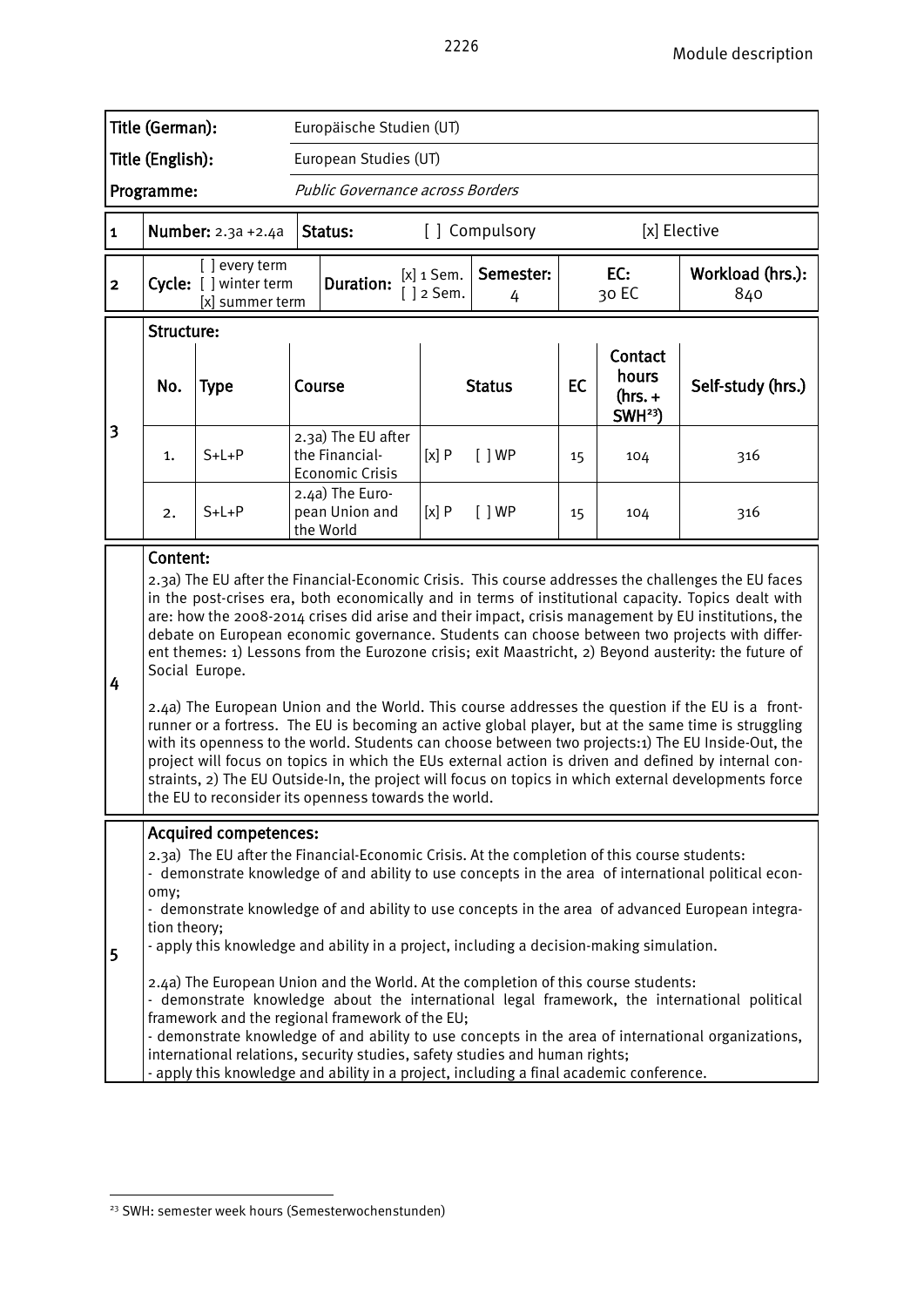| 6  | Description of electives within the module:<br>In both courses of 15 EC (called modules in Twente) students can choose between two different<br>projects.                                                                                                |              |                     |                                                     |  |  |  |  |  |
|----|----------------------------------------------------------------------------------------------------------------------------------------------------------------------------------------------------------------------------------------------------------|--------------|---------------------|-----------------------------------------------------|--|--|--|--|--|
|    | <b>Assessment methods:</b>                                                                                                                                                                                                                               |              |                     |                                                     |  |  |  |  |  |
| 7  | [ ] Final Examination [Modulabschlussprüfung (MAP)]<br>[] Examination [Modulprüfung (MP)]<br>[x] Component Examinations [Modulteilprüfungen (MTP)]                                                                                                       |              |                     |                                                     |  |  |  |  |  |
|    | Required performance in examinations:                                                                                                                                                                                                                    |              |                     |                                                     |  |  |  |  |  |
| 8  | Quantity and form; connection to the course <sup>24</sup>                                                                                                                                                                                                |              | Duration/<br>length | Weightage for<br>overall grade of the<br>module (%) |  |  |  |  |  |
|    | Exam                                                                                                                                                                                                                                                     |              | 2*3 hours           | 70%                                                 |  |  |  |  |  |
|    | Project, including assignments and presentations.                                                                                                                                                                                                        | 2*6000 words | 30%                 |                                                     |  |  |  |  |  |
|    | Required course work (grading optional):                                                                                                                                                                                                                 |              |                     |                                                     |  |  |  |  |  |
| 9  | Quantity and form; connection to the course                                                                                                                                                                                                              |              | Duration/length     |                                                     |  |  |  |  |  |
|    |                                                                                                                                                                                                                                                          |              |                     |                                                     |  |  |  |  |  |
| 10 | Prerequisites for attaining credit points:<br>Credit points for the module can be attained if each entire course of 15 EC (called modules in Twente)<br>is passed successfully.                                                                          |              |                     |                                                     |  |  |  |  |  |
|    | Weighting of the grade of the module for the overall grade:                                                                                                                                                                                              |              |                     |                                                     |  |  |  |  |  |
| 11 | The grade of the module weighs 16,6% for the overall grade.                                                                                                                                                                                              |              |                     |                                                     |  |  |  |  |  |
|    | Prerequisites for participation:                                                                                                                                                                                                                         |              |                     |                                                     |  |  |  |  |  |
| 12 | No prerequisites.                                                                                                                                                                                                                                        |              |                     |                                                     |  |  |  |  |  |
|    | Attendance:                                                                                                                                                                                                                                              |              |                     |                                                     |  |  |  |  |  |
| 13 | Regular attendance is highly recommended (and obligatory for some parts).                                                                                                                                                                                |              |                     |                                                     |  |  |  |  |  |
|    | <b>Usability in other programmes:</b>                                                                                                                                                                                                                    |              |                     |                                                     |  |  |  |  |  |
| 14 | This module is also part of an exchange programme.                                                                                                                                                                                                       |              |                     |                                                     |  |  |  |  |  |
|    | Person responsible for the module:                                                                                                                                                                                                                       |              |                     | Department:                                         |  |  |  |  |  |
| 15 | 2.3a) Prof. Nico Groenendijk<br>Faculty of Behavioural, Management and Social Sciences<br>2.4a) Prof. Ramses Wessel<br>(UT)                                                                                                                              |              |                     |                                                     |  |  |  |  |  |
|    | Other information:                                                                                                                                                                                                                                       |              |                     |                                                     |  |  |  |  |  |
| 16 | This module European Studies $(2.3a+2.4a)$ of 30 EC is one of two tracks students can choose from<br>in the fourth semester, the other is Public Administration $(2.3b+2.4b)$ . They can also choose a mix-<br>ture of both ((2.3a+2.3b) or (2.4a+2.4b). |              |                     |                                                     |  |  |  |  |  |

-

H

<span id="page-46-0"></span><sup>&</sup>lt;sup>24</sup> Not applicable for final examination (Modulabschlussprüfung)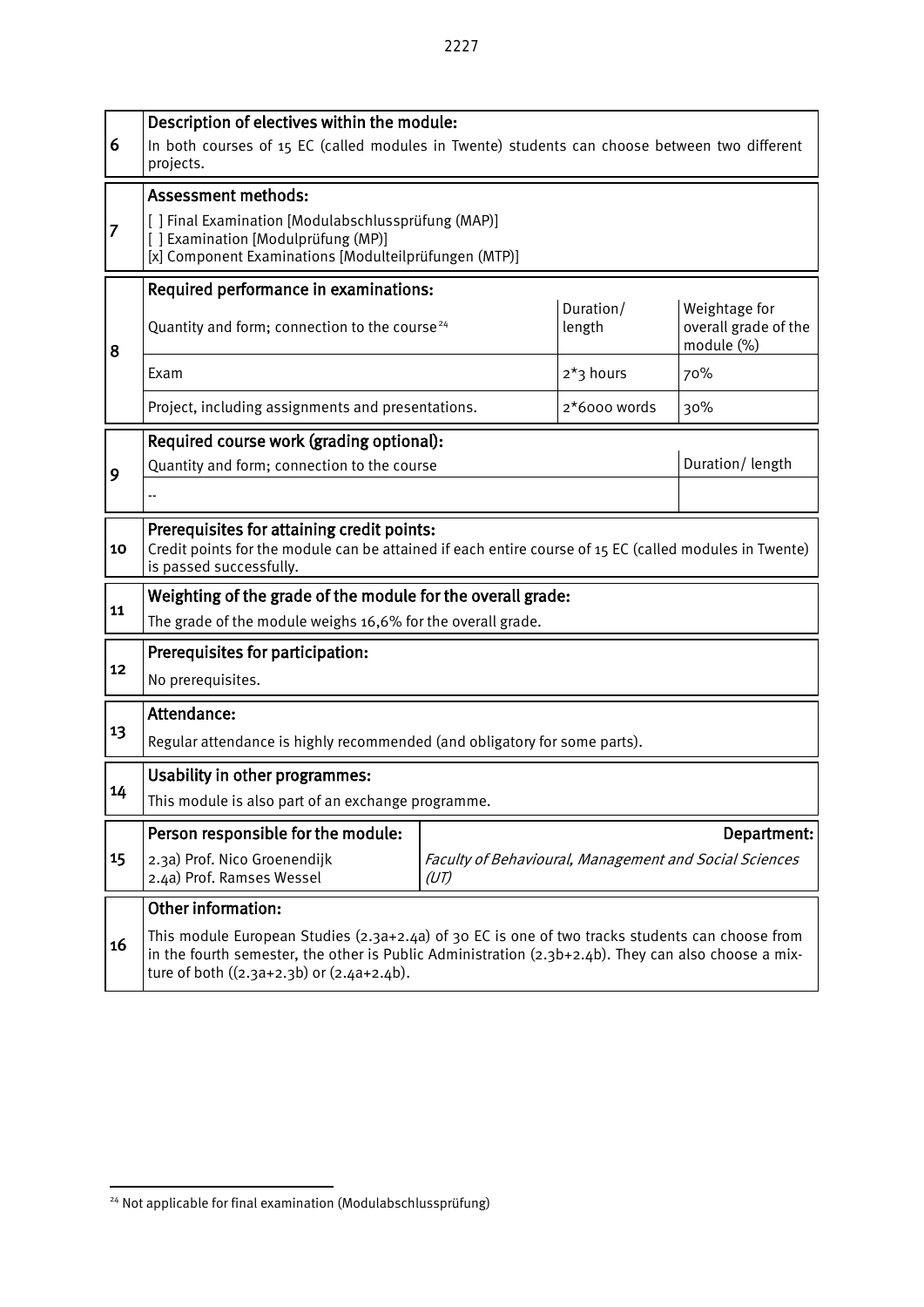|              | Title (German):                                                                                                                                                                                                                                                                                                                                                                                                                                                                                                                                                                                                                                                                                                                                                                                                                                                                                                                                                                                                                                                                                                                                                                                                                                                                                                                                                                                                                                                                                                                                                                                                                                                   |                                                            |          | Öffentliche Verwaltung (UT)              |                              |                |    |                                          |                            |  |
|--------------|-------------------------------------------------------------------------------------------------------------------------------------------------------------------------------------------------------------------------------------------------------------------------------------------------------------------------------------------------------------------------------------------------------------------------------------------------------------------------------------------------------------------------------------------------------------------------------------------------------------------------------------------------------------------------------------------------------------------------------------------------------------------------------------------------------------------------------------------------------------------------------------------------------------------------------------------------------------------------------------------------------------------------------------------------------------------------------------------------------------------------------------------------------------------------------------------------------------------------------------------------------------------------------------------------------------------------------------------------------------------------------------------------------------------------------------------------------------------------------------------------------------------------------------------------------------------------------------------------------------------------------------------------------------------|------------------------------------------------------------|----------|------------------------------------------|------------------------------|----------------|----|------------------------------------------|----------------------------|--|
|              | Title (English):                                                                                                                                                                                                                                                                                                                                                                                                                                                                                                                                                                                                                                                                                                                                                                                                                                                                                                                                                                                                                                                                                                                                                                                                                                                                                                                                                                                                                                                                                                                                                                                                                                                  |                                                            |          | Public Administration (UT)               |                              |                |    |                                          |                            |  |
|              | Programme:                                                                                                                                                                                                                                                                                                                                                                                                                                                                                                                                                                                                                                                                                                                                                                                                                                                                                                                                                                                                                                                                                                                                                                                                                                                                                                                                                                                                                                                                                                                                                                                                                                                        |                                                            |          | Public Governance across Borders         |                              |                |    |                                          |                            |  |
| $\mathbf{1}$ |                                                                                                                                                                                                                                                                                                                                                                                                                                                                                                                                                                                                                                                                                                                                                                                                                                                                                                                                                                                                                                                                                                                                                                                                                                                                                                                                                                                                                                                                                                                                                                                                                                                                   | <b>Number:</b> $2.3b + 2.4b$                               |          | Status:                                  |                              | [] Compulsory  |    | [x] Elective                             |                            |  |
| $\mathbf{2}$ |                                                                                                                                                                                                                                                                                                                                                                                                                                                                                                                                                                                                                                                                                                                                                                                                                                                                                                                                                                                                                                                                                                                                                                                                                                                                                                                                                                                                                                                                                                                                                                                                                                                                   | [x] every term<br>Cycle: [ ] winter term<br>[] summer term |          | <b>Duration:</b>                         | $[x]$ 1 Sem.<br>$[ ]$ 2 Sem. | Semester:<br>4 |    | EC:<br>30 EC                             | Workload<br>(hrs.):<br>840 |  |
|              | Structure:                                                                                                                                                                                                                                                                                                                                                                                                                                                                                                                                                                                                                                                                                                                                                                                                                                                                                                                                                                                                                                                                                                                                                                                                                                                                                                                                                                                                                                                                                                                                                                                                                                                        |                                                            |          |                                          |                              |                |    |                                          |                            |  |
|              | No.                                                                                                                                                                                                                                                                                                                                                                                                                                                                                                                                                                                                                                                                                                                                                                                                                                                                                                                                                                                                                                                                                                                                                                                                                                                                                                                                                                                                                                                                                                                                                                                                                                                               | <b>Type</b>                                                | Course   |                                          |                              | <b>Status</b>  | EC | <b>Contact hours</b><br>$(hrs. + SWH25)$ | Self-study<br>(hrs.)       |  |
| 3            | 1.                                                                                                                                                                                                                                                                                                                                                                                                                                                                                                                                                                                                                                                                                                                                                                                                                                                                                                                                                                                                                                                                                                                                                                                                                                                                                                                                                                                                                                                                                                                                                                                                                                                                | $S+L+P$                                                    | planning | 2.3b) Policy-making and                  | [x]P                         | [ ]WP          | 15 | 104                                      | 316                        |  |
|              | 2.                                                                                                                                                                                                                                                                                                                                                                                                                                                                                                                                                                                                                                                                                                                                                                                                                                                                                                                                                                                                                                                                                                                                                                                                                                                                                                                                                                                                                                                                                                                                                                                                                                                                | $S+L+P$                                                    |          | 2.4b) The governance of<br>co-production | [x]P                         | [ ]WP          | 15 | 104                                      | 316                        |  |
| 4            | Content:<br>2.3b) Policy-making and planning. Very often large projects (for example in the field of construction, infra-<br>structure, ICT, health, education, social policy, anti-terrorism) take highly unexpected turns, become un-<br>controllable in terms of cost, and finally appear to lack any legitimacy from citizens, This course explains<br>why this is the case, turning to evidence-based models from the fields of law, political science and public<br>administration, and what we can learn from these models for real-life projects and their design. In the<br>project, students work on a real-life case of political decision-making and policy implementation in a spe-<br>cific field that is offered for the course.<br>2.4b) The governance of co-production. There is a variety of alternatives for the classical professional cen-<br>tred approach to public service delivery, including de-professionalization, co-production of services and<br>citizen initiatives. In this course we focus on the dynamics of interactions between citizens and profes-<br>sionals in the context of the governance of social problems. In the first part of the course we will focus on<br>the perspective of professionals, in the second part our focus shifts to citizens. The third part is a project<br>where students will conduct empirical research about the interactions between citizens and professionals<br>and will learn when and how citizens and professionals can successfully cooperate in dealing with impor-<br>tant public issues. In this project students can choose to focus on coproduction in the domain of public |                                                            |          |                                          |                              |                |    |                                          |                            |  |
| 5            | safety or in the context of health care.<br><b>Acquired competences:</b><br>2.3b) Policy-making and planning. At the completion of this course students are able to:<br>- understand and explain the outcomes of political decision-making and policy implementation from theo-<br>retical models from different disciplines, and to apply this knowledge to explain the outcome of real-life<br>cases using advanced stakeholder analysis;<br>- make a theoretically informed prediction about the future outcomes of political decision-making and<br>policy implementation for a real-life case;<br>- design a strategic plan for a real-life case of political decision-making and policy implementation.<br>2.4b) The governance of co-production. At the completion of this course students:<br>- understand different models of public service delivery and the roles of professionals citizens therein, and<br>have knowledge of factors that explain the behaviour of professionals in public organizations;<br>- citizens play different roles in public governance (as member of a social community, subject, client and<br>coproducer of publicly provided services, voter and political agent) and have knowledge of factors that<br>explain the behaviour of citizens and their views towards politicians and professionals;<br>- analyse how citizens and professionals interact in the context of coproduction of public services and<br>citizens' initiatives in public safety or public health, identify factors that influence the success of such                                                                                             |                                                            |          |                                          |                              |                |    |                                          |                            |  |

<span id="page-47-0"></span><sup>&</sup>lt;sup>25</sup> SWH: semester week hours (Semesterwochenstunden)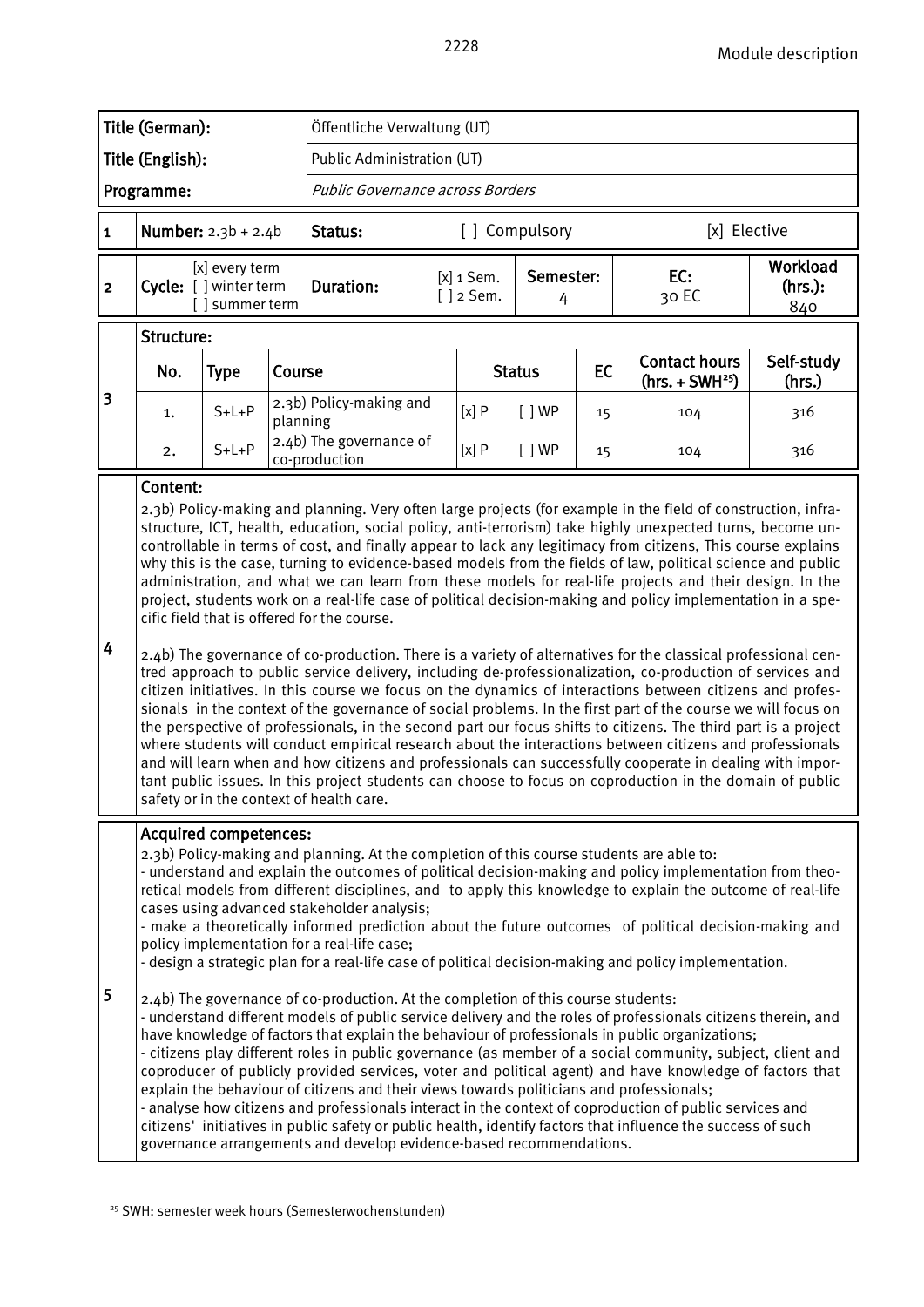| 6              | Description of electives within the module:<br>In the projects choice options will be made available.                                                                                                                                                                             |                                                                               |                                  |                                                            |  |  |  |  |
|----------------|-----------------------------------------------------------------------------------------------------------------------------------------------------------------------------------------------------------------------------------------------------------------------------------|-------------------------------------------------------------------------------|----------------------------------|------------------------------------------------------------|--|--|--|--|
| $\overline{7}$ | <b>Assessment methods:</b><br>[ ] Final Examination [Modulabschlussprüfung (MAP)]<br>[] Examination [Modulprüfung (MP)]<br>[x] Component Examinations [Modulteilprüfungen (MTP)]                                                                                                  |                                                                               |                                  |                                                            |  |  |  |  |
| 8              | Required performance in examinations:<br>Quantity and form; connection to the course <sup>26</sup><br>Exam                                                                                                                                                                        |                                                                               | Duration/<br>length<br>2*3 hours | Weightage for<br>overall grade of<br>the module (%)<br>70% |  |  |  |  |
|                | Project, including assignments and presentations.                                                                                                                                                                                                                                 | 2*6000 words                                                                  | 30%                              |                                                            |  |  |  |  |
| 9              | Required course work (grading optional):<br>Duration/<br>Quantity and form; connection to the course<br>length                                                                                                                                                                    |                                                                               |                                  |                                                            |  |  |  |  |
| 10             | Prerequisites for attaining credit points:<br>Credit points for the module can be attained if each entire course of 15 EC (called modules in Twente) is<br>passed successfully.                                                                                                   |                                                                               |                                  |                                                            |  |  |  |  |
| 11             | Weighting of the grade of the module for the overall grade:<br>The grade of the module weighs 16,6% for the overall grade.                                                                                                                                                        |                                                                               |                                  |                                                            |  |  |  |  |
| 12             | Prerequisites for participation:<br>No prerequisites                                                                                                                                                                                                                              |                                                                               |                                  |                                                            |  |  |  |  |
| 13             | Attendance:<br>Regular attendance is highly recommended (and obligatory for some parts).                                                                                                                                                                                          |                                                                               |                                  |                                                            |  |  |  |  |
| 14             | Usability in other programmes:<br>This module is also part of an exchange programme.                                                                                                                                                                                              |                                                                               |                                  |                                                            |  |  |  |  |
| 15             | Person responsible for the module:<br>2.3b) Prof. René Torenvlied<br>2.4b) Prof. Bas Denters<br>and prof. Ariana Need                                                                                                                                                             | Department:<br>Faculty of Behavioural, Management and Social Sciences<br>(UT) |                                  |                                                            |  |  |  |  |
| 16             | Other information:<br>This module Public Administration $(2.3b+2.4b)$ of 30 EC is one of two tracks students can choose from in<br>the fourth semester, the other is European Studies( $2.3a+2.4a$ ). They can also choose a mixture of both<br>$((2.3b+2.3a)$ or $(2.4a+2.4b)$ . |                                                                               |                                  |                                                            |  |  |  |  |

<span id="page-48-0"></span><sup>-</sup><sup>26</sup> Not applicable for final examination (Modulabschlussprüfung)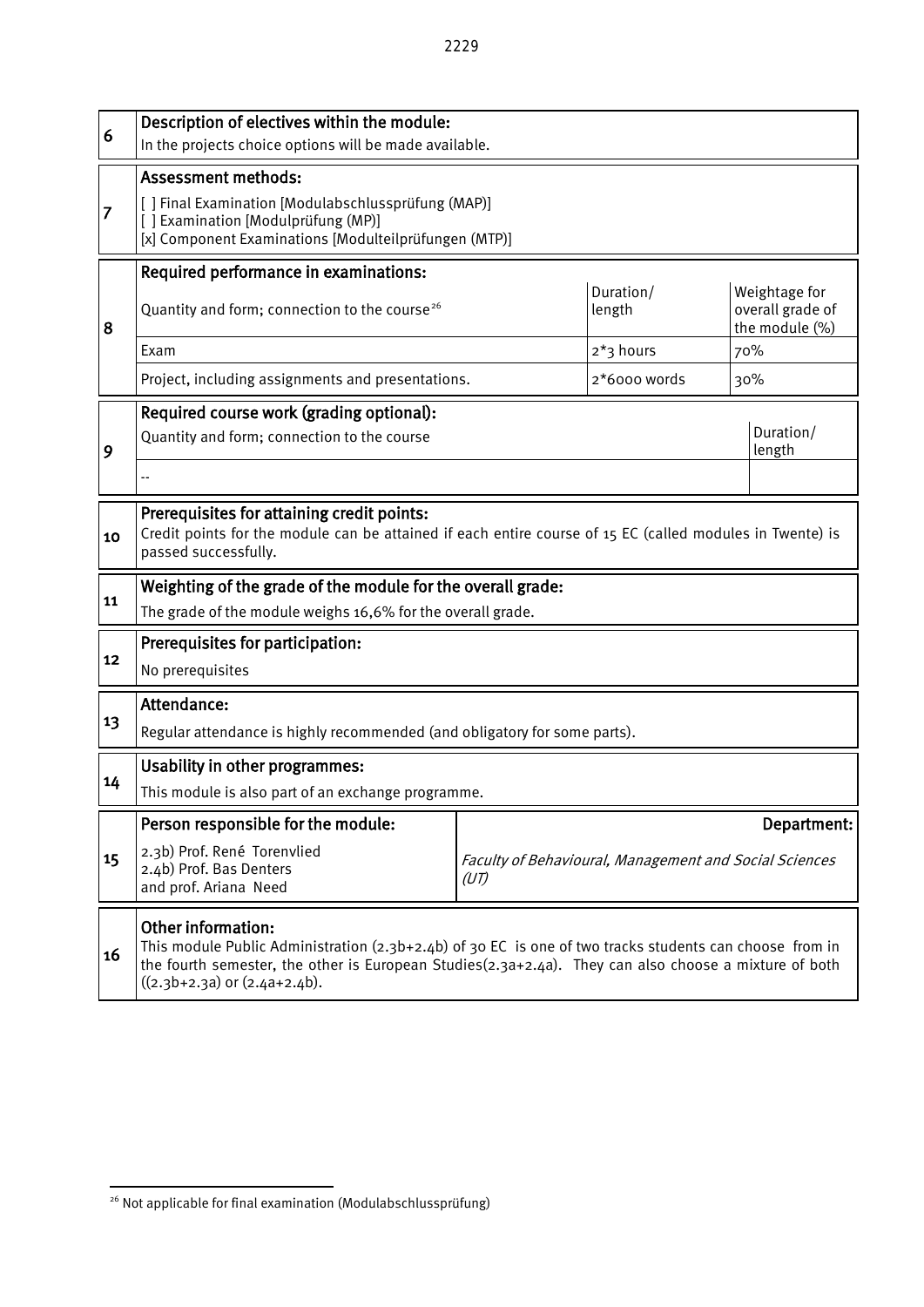| <b>Title:</b>           |                                                                                                                                                                                                                                                                                                                                                                                                                                                                                                                                                                                                                                                                                                                                                                                                                                                                                                                                                                                                                                                                                                                                                                                                                                                                                                                                                                                                                                                                                                                                                                                                                                                                                                        |                     |                                                                                                                                                                                                                                                                                                                                                                                                                                                                                                                                                                                                                                                                                                                                                                                                                                                                                                                                                                                                                                                                                                                                                                                                                                                                                                                                                                                                         | Free Elective (UT) + Internship (UT)       |                                  |      |                |    |                           |                      |                         |
|-------------------------|--------------------------------------------------------------------------------------------------------------------------------------------------------------------------------------------------------------------------------------------------------------------------------------------------------------------------------------------------------------------------------------------------------------------------------------------------------------------------------------------------------------------------------------------------------------------------------------------------------------------------------------------------------------------------------------------------------------------------------------------------------------------------------------------------------------------------------------------------------------------------------------------------------------------------------------------------------------------------------------------------------------------------------------------------------------------------------------------------------------------------------------------------------------------------------------------------------------------------------------------------------------------------------------------------------------------------------------------------------------------------------------------------------------------------------------------------------------------------------------------------------------------------------------------------------------------------------------------------------------------------------------------------------------------------------------------------------|---------------------|---------------------------------------------------------------------------------------------------------------------------------------------------------------------------------------------------------------------------------------------------------------------------------------------------------------------------------------------------------------------------------------------------------------------------------------------------------------------------------------------------------------------------------------------------------------------------------------------------------------------------------------------------------------------------------------------------------------------------------------------------------------------------------------------------------------------------------------------------------------------------------------------------------------------------------------------------------------------------------------------------------------------------------------------------------------------------------------------------------------------------------------------------------------------------------------------------------------------------------------------------------------------------------------------------------------------------------------------------------------------------------------------------------|--------------------------------------------|----------------------------------|------|----------------|----|---------------------------|----------------------|-------------------------|
| Programme:              |                                                                                                                                                                                                                                                                                                                                                                                                                                                                                                                                                                                                                                                                                                                                                                                                                                                                                                                                                                                                                                                                                                                                                                                                                                                                                                                                                                                                                                                                                                                                                                                                                                                                                                        |                     |                                                                                                                                                                                                                                                                                                                                                                                                                                                                                                                                                                                                                                                                                                                                                                                                                                                                                                                                                                                                                                                                                                                                                                                                                                                                                                                                                                                                         | Public Governance across Borders           |                                  |      |                |    |                           |                      |                         |
| $\mathbf 1$             |                                                                                                                                                                                                                                                                                                                                                                                                                                                                                                                                                                                                                                                                                                                                                                                                                                                                                                                                                                                                                                                                                                                                                                                                                                                                                                                                                                                                                                                                                                                                                                                                                                                                                                        | Number: 3.1a        |                                                                                                                                                                                                                                                                                                                                                                                                                                                                                                                                                                                                                                                                                                                                                                                                                                                                                                                                                                                                                                                                                                                                                                                                                                                                                                                                                                                                         | Status:                                    |                                  |      | [] Compulsory  |    | [x] Elective              |                      |                         |
| $\overline{\mathbf{c}}$ | Cycle:                                                                                                                                                                                                                                                                                                                                                                                                                                                                                                                                                                                                                                                                                                                                                                                                                                                                                                                                                                                                                                                                                                                                                                                                                                                                                                                                                                                                                                                                                                                                                                                                                                                                                                 |                     | [ ] every term<br>[x] winter term<br>[] summer term                                                                                                                                                                                                                                                                                                                                                                                                                                                                                                                                                                                                                                                                                                                                                                                                                                                                                                                                                                                                                                                                                                                                                                                                                                                                                                                                                     | <b>Duration:</b>                           | [] 1 Quartile<br>[x] 2 Quartiles |      | Semester:<br>5 |    | EC:<br>30                 |                      | Workload (hrs.):<br>840 |
| 3                       | No.                                                                                                                                                                                                                                                                                                                                                                                                                                                                                                                                                                                                                                                                                                                                                                                                                                                                                                                                                                                                                                                                                                                                                                                                                                                                                                                                                                                                                                                                                                                                                                                                                                                                                                    | Structure:<br> Type | Course                                                                                                                                                                                                                                                                                                                                                                                                                                                                                                                                                                                                                                                                                                                                                                                                                                                                                                                                                                                                                                                                                                                                                                                                                                                                                                                                                                                                  |                                            |                                  |      | <b>Status</b>  | EC |                           | <b>Contact hours</b> | Self-study<br>(hrs.)    |
|                         | 1.                                                                                                                                                                                                                                                                                                                                                                                                                                                                                                                                                                                                                                                                                                                                                                                                                                                                                                                                                                                                                                                                                                                                                                                                                                                                                                                                                                                                                                                                                                                                                                                                                                                                                                     | $S+L$               | ulty/department of UT                                                                                                                                                                                                                                                                                                                                                                                                                                                                                                                                                                                                                                                                                                                                                                                                                                                                                                                                                                                                                                                                                                                                                                                                                                                                                                                                                                                   | Courses and projects at other fac-<br>[x]P |                                  |      | [ ]WP          | 15 | $(hrs. + SWH27)$<br>32(2) |                      | 388                     |
|                         | 2.                                                                                                                                                                                                                                                                                                                                                                                                                                                                                                                                                                                                                                                                                                                                                                                                                                                                                                                                                                                                                                                                                                                                                                                                                                                                                                                                                                                                                                                                                                                                                                                                                                                                                                     |                     | Internship                                                                                                                                                                                                                                                                                                                                                                                                                                                                                                                                                                                                                                                                                                                                                                                                                                                                                                                                                                                                                                                                                                                                                                                                                                                                                                                                                                                              |                                            |                                  | [x]P | [ ]WP          | 10 |                           |                      |                         |
|                         | 3.                                                                                                                                                                                                                                                                                                                                                                                                                                                                                                                                                                                                                                                                                                                                                                                                                                                                                                                                                                                                                                                                                                                                                                                                                                                                                                                                                                                                                                                                                                                                                                                                                                                                                                     | $\mathsf R$         | Report                                                                                                                                                                                                                                                                                                                                                                                                                                                                                                                                                                                                                                                                                                                                                                                                                                                                                                                                                                                                                                                                                                                                                                                                                                                                                                                                                                                                  |                                            |                                  | [x]P | [ ]WP          | 5  |                           |                      | 100                     |
| 4                       | Content:<br>This module provides students with the possibility to choose modules at Twente University that are not<br>part of the "Public Governance across Borders" programme. These modules are meant to broaden the<br>students' academic horizon. They give them an idea how their study of social, economic and legal stud-<br>ies and their acquired knowledge and skills may be combined with seemingly alien scientific fields, such<br>as engineering or natural sciences.<br>The free elective modules provide students with the possibility to develop their personal profile and ac-<br>tively shape their own educational and academic path. For that reason, it also gives students the greatest<br>possible freedom in their choice of modules.<br>Students are given the opportunity to complement their studies and theoretical knowledge with profes-<br>sional on-the-job experiences within an internship. The transfer from the system of higher education into<br>the labour market and into a profession is thus facilitated. The internship will take place in occupational<br>fields relevant to a (European) Public Administration programme, like for instance administration, asso-<br>ciations, political parties, international organisations, development cooperation, corporations, media,<br>research facilities, foundations etc.<br>The independent search for and establishing contact with a respective placement are part of the re-<br>quirements of the module.<br>The internship is supervised by a lecturer of the University of Twente. The University of Twente may ar-<br>range a specific seminar in which all internships of a semester are supervised. |                     |                                                                                                                                                                                                                                                                                                                                                                                                                                                                                                                                                                                                                                                                                                                                                                                                                                                                                                                                                                                                                                                                                                                                                                                                                                                                                                                                                                                                         |                                            |                                  |      |                |    |                           |                      |                         |
| 5                       |                                                                                                                                                                                                                                                                                                                                                                                                                                                                                                                                                                                                                                                                                                                                                                                                                                                                                                                                                                                                                                                                                                                                                                                                                                                                                                                                                                                                                                                                                                                                                                                                                                                                                                        |                     | <b>Acquired competences:</b><br>Students learn to know and understand disciplinary logics different to those of their own programme.<br>Thus they are able to approach complex problems from an interdisciplinary perspective and come to<br>more coherent and exhaustive solutions. Next to knowledge about and competences in the approaches<br>and methods of other disciplines, students are also enabled to reflect about the strength' and weak-<br>nesses of the disciplines in contrast to their own (and vice versa). Additionally, students broaden their<br>knowledge in theoretical approaches and their methodical skills.<br>The module provides students with first-hand insight into qualification requirements, career opportuni-<br>ties and working conditions for social and political scientists. Students also gain a scientifically<br>grounded perspective on their further career planning. Within the report, students are asked to reflect<br>theoretically based on the specific requirements of practical political science fields. Students are thus<br>motivated to actively develop their own qualifications profile and professional competences.<br>The module also conveys important key competences to students, e.g. independent working, the ability<br>to assert themselves, cooperativeness, problem solving skills, self- and time management and flexibility. |                                            |                                  |      |                |    |                           |                      |                         |

<span id="page-49-0"></span><sup>&</sup>lt;sup>27</sup> SWH: semester week hours (Semesterwochenstunden)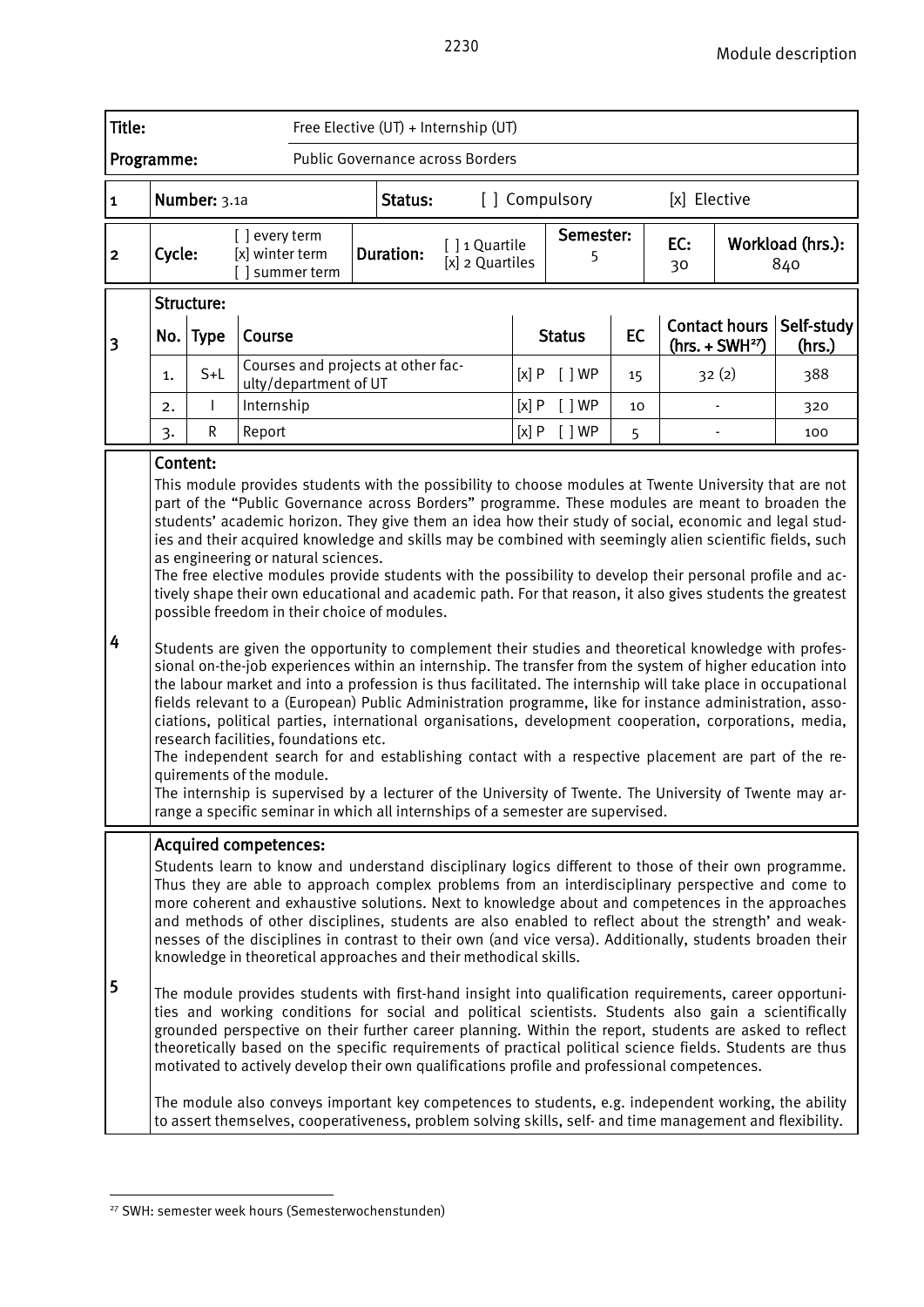Description of electives within the module: According to prior agreement with the supervisor the internship may be chosen freely, provided it has a relevant link to the programme. Assessment methods: [ ] Final Examination [Modulabschlussprüfung (MAP)] [ ] Examination [Modulprüfung (MP)] [x] Component Examinations [Modulteilprüfungen (MTP)] Required performance in examinations: Quantity and form; connection to the course<sup>[28](#page-50-0)</sup> Duration/ length Weightage for overall grade of the module (%) Module or course grades from other faculties/departments are transferred to the programme's grading system. Their average grade constitutes the module The module consists of a combination of written tests and/or papers and/or varies  $\vert$ 50 essays and/or presentations. According to prior agreement with the lecturers, documentations, small empirical assignments, the production of a movie or radio features can also be accepted as required examination Students write a report on their internship. The first part of the report (approx.  $1/3$ ) deals with the course of the internship, the second part reflects Two months on the internship within the field of public administration and is based on a and 3500 scientific research question. The report must contain a work placement cer- words tificate from the employer. 50 Required course work (grading optional):

|    | Quantity and form; connection to the course                                                                                                                                                                                                                                                            | Duration/length |  |  |  |  |  |
|----|--------------------------------------------------------------------------------------------------------------------------------------------------------------------------------------------------------------------------------------------------------------------------------------------------------|-----------------|--|--|--|--|--|
| 9  | The tutors and lecturers may request oral presentations of about 30 minutes, prepara-<br>tory reading of relevant texts (approx. one hour of reading per week), participation in<br>group assignments, writing of reviews, essays and summaries (up to 600 words) and<br>other comparable assignments. | adjacent        |  |  |  |  |  |
|    | Prerequisites for attaining credit points:                                                                                                                                                                                                                                                             |                 |  |  |  |  |  |
| 10 | Credit points for the module can be attained if the entire module is passed successfully (the require-<br>ments of all relevant assignment need to be met)                                                                                                                                             |                 |  |  |  |  |  |
|    | Weighting of the grade of the module for the overall grade:                                                                                                                                                                                                                                            |                 |  |  |  |  |  |
| 11 | 4The grade of the module weighs 16,6% for the overall grade.                                                                                                                                                                                                                                           |                 |  |  |  |  |  |
|    | Prerequisites for participation:                                                                                                                                                                                                                                                                       |                 |  |  |  |  |  |
| 12 | No prerequisites, but participation is depended on the programme at the University of Twente that is<br>offering these free electives.                                                                                                                                                                 |                 |  |  |  |  |  |
|    | Attendance:                                                                                                                                                                                                                                                                                            |                 |  |  |  |  |  |
| 13 | Regular attendance is highly recommended.                                                                                                                                                                                                                                                              |                 |  |  |  |  |  |

|    | Allchuance.                                                                                                                                       |                                                                |  |  |  |  |  |  |
|----|---------------------------------------------------------------------------------------------------------------------------------------------------|----------------------------------------------------------------|--|--|--|--|--|--|
| 13 | Regular attendance is highly recommended.                                                                                                         |                                                                |  |  |  |  |  |  |
| 14 | Usability in other programmes:<br>The module is designed for the Bachelor's Programme "European Public Administration" at Twente Uni-<br>versity. |                                                                |  |  |  |  |  |  |
|    | Person responsible for the module:                                                                                                                | Department:                                                    |  |  |  |  |  |  |
| 15 | Dr. G.H. Reussing (coordinator)                                                                                                                   | Faculty of Behavioural, Management and Social<br>Sciences (UT) |  |  |  |  |  |  |

6

7

8

grade.

<span id="page-50-0"></span><sup>-</sup><sup>28</sup> Not applicable for final examination (Modulabschlussprüfung)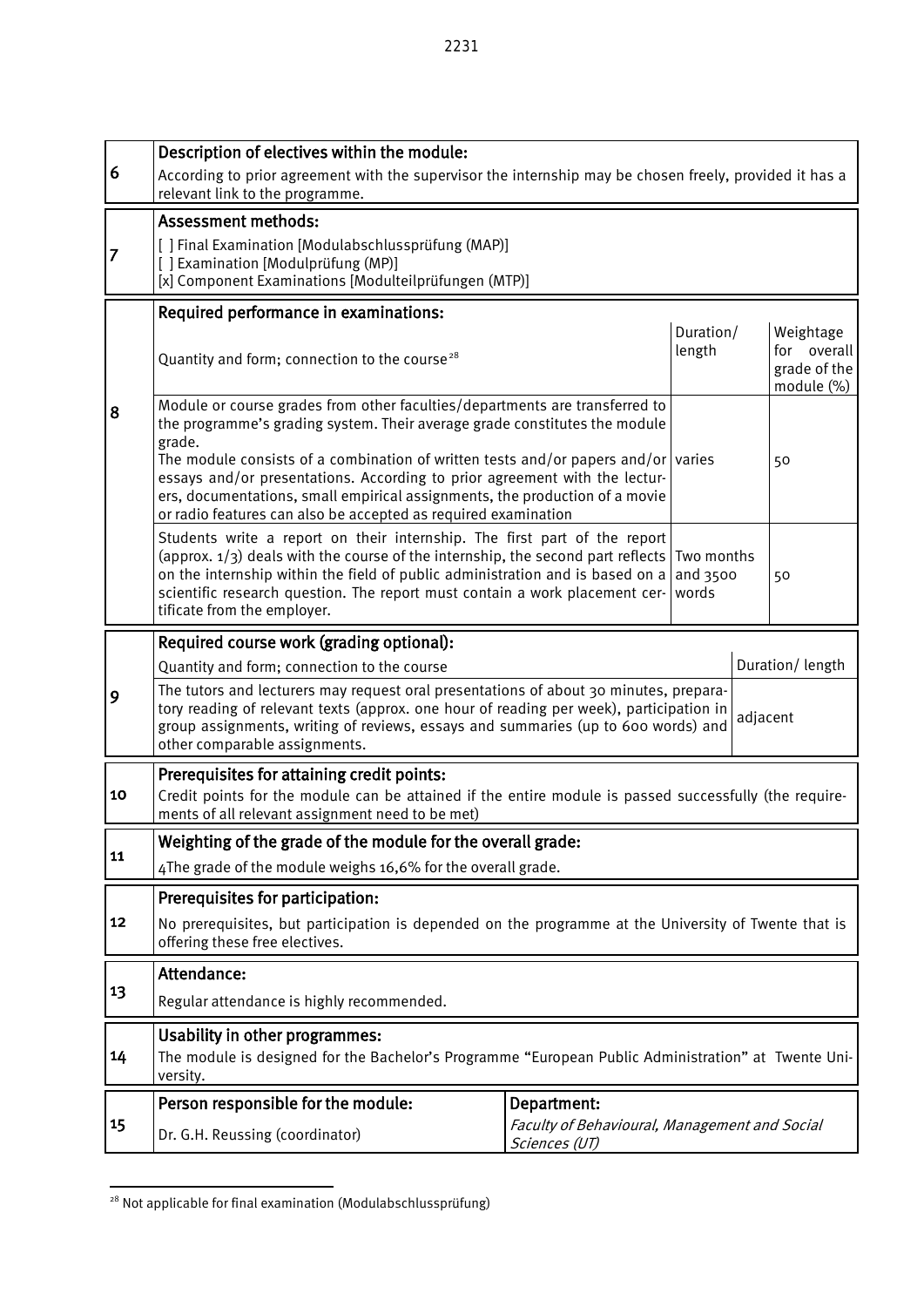|    | Other information:                                                                                      |
|----|---------------------------------------------------------------------------------------------------------|
|    | Registration for courses and examinations (UT) needs to be done via the electronic administration sys-  |
| 16 | tem of Twente University (OSIRIS). Please follow the hints for required course work and examinations as |
|    | announced on Osiris (http://www.utwente.nl/onderwijssystemen/onderwijssystemen/osiris).                 |
|    | It is possible to take the free electives within the first or second quartile.                          |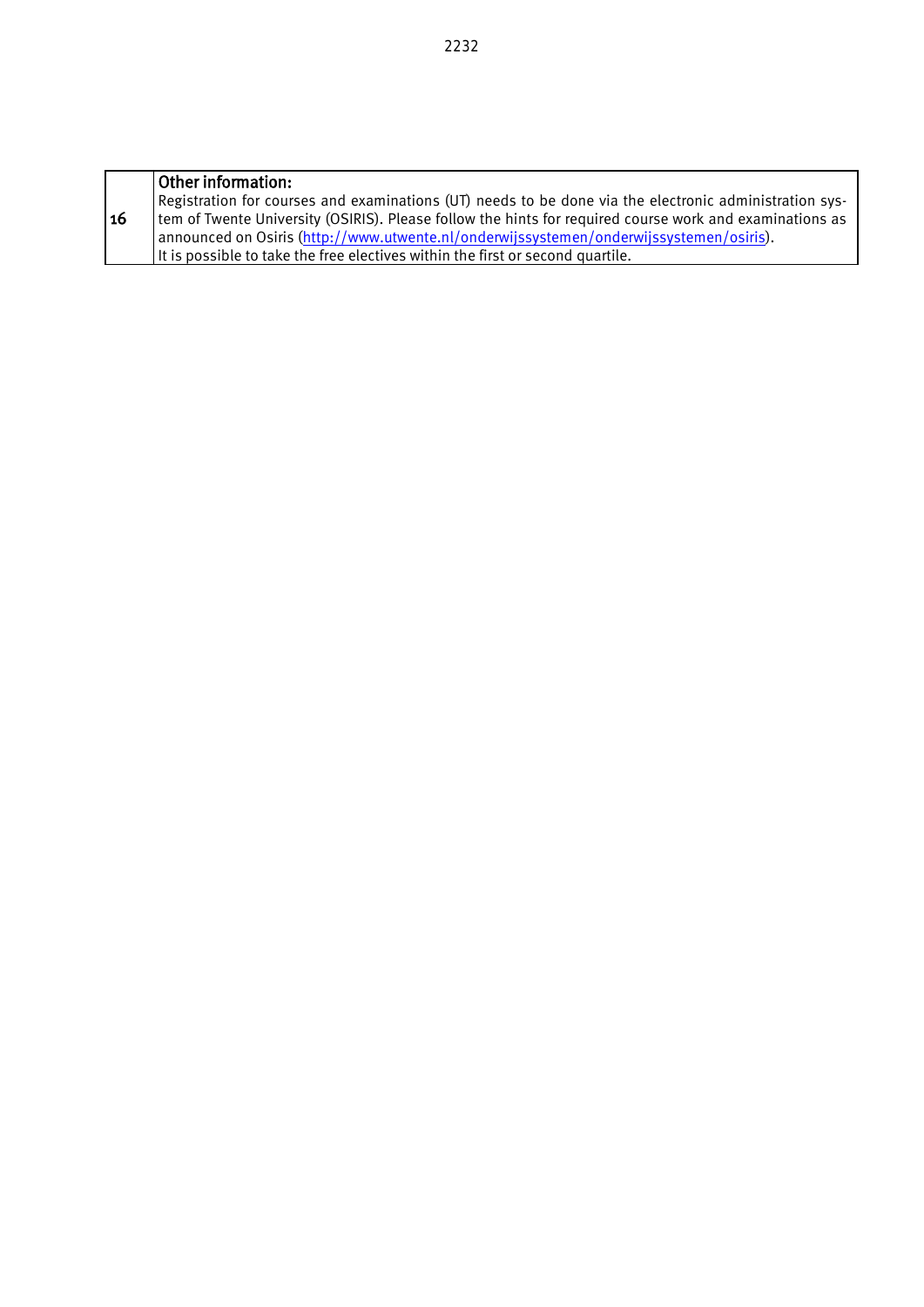| Title:                  |                                                                                                                                                                                                                                                                                                                                                                                                                                                                                                                                                                                                                                                                                                                                                                                                                                                                                                                                                                                                                                                                                                                                                                                                                          |               |                                  | Free Elective (UT)                 |                                                                                                                                                                                                                                                                                                                                                                                                                                                                        |                                  |               |                |    |                      |     |                                    |
|-------------------------|--------------------------------------------------------------------------------------------------------------------------------------------------------------------------------------------------------------------------------------------------------------------------------------------------------------------------------------------------------------------------------------------------------------------------------------------------------------------------------------------------------------------------------------------------------------------------------------------------------------------------------------------------------------------------------------------------------------------------------------------------------------------------------------------------------------------------------------------------------------------------------------------------------------------------------------------------------------------------------------------------------------------------------------------------------------------------------------------------------------------------------------------------------------------------------------------------------------------------|---------------|----------------------------------|------------------------------------|------------------------------------------------------------------------------------------------------------------------------------------------------------------------------------------------------------------------------------------------------------------------------------------------------------------------------------------------------------------------------------------------------------------------------------------------------------------------|----------------------------------|---------------|----------------|----|----------------------|-----|------------------------------------|
| Programme:              |                                                                                                                                                                                                                                                                                                                                                                                                                                                                                                                                                                                                                                                                                                                                                                                                                                                                                                                                                                                                                                                                                                                                                                                                                          |               |                                  |                                    | Public Governance across Borders                                                                                                                                                                                                                                                                                                                                                                                                                                       |                                  |               |                |    |                      |     |                                    |
| $\overline{\mathbf{1}}$ |                                                                                                                                                                                                                                                                                                                                                                                                                                                                                                                                                                                                                                                                                                                                                                                                                                                                                                                                                                                                                                                                                                                                                                                                                          | Number: 3.1b  |                                  |                                    | Status:                                                                                                                                                                                                                                                                                                                                                                                                                                                                |                                  |               | [] Compulsory  |    | [x] Elective         |     |                                    |
| $\overline{\mathbf{2}}$ | Cycle:                                                                                                                                                                                                                                                                                                                                                                                                                                                                                                                                                                                                                                                                                                                                                                                                                                                                                                                                                                                                                                                                                                                                                                                                                   |               | [] every term<br>[x] winter term | summer term                        | <b>Duration:</b>                                                                                                                                                                                                                                                                                                                                                                                                                                                       | [] 1 Quartile<br>[x] 2 Quartiles |               | Semester:<br>5 |    | EC:<br>30            |     | Workload (hrs.):<br>840            |
|                         |                                                                                                                                                                                                                                                                                                                                                                                                                                                                                                                                                                                                                                                                                                                                                                                                                                                                                                                                                                                                                                                                                                                                                                                                                          | Structure:    | Course                           |                                    |                                                                                                                                                                                                                                                                                                                                                                                                                                                                        |                                  |               |                | EC | <b>Contact hours</b> |     | Self-study                         |
| 3                       | No.                                                                                                                                                                                                                                                                                                                                                                                                                                                                                                                                                                                                                                                                                                                                                                                                                                                                                                                                                                                                                                                                                                                                                                                                                      | <b>Type</b>   |                                  | Courses and projects at other fac- |                                                                                                                                                                                                                                                                                                                                                                                                                                                                        |                                  | <b>Status</b> |                |    | $(hrs. + SWH29)$     |     | (hrs.)                             |
|                         | 1.                                                                                                                                                                                                                                                                                                                                                                                                                                                                                                                                                                                                                                                                                                                                                                                                                                                                                                                                                                                                                                                                                                                                                                                                                       | $S+L$         |                                  | ulty/department of UT              | Courses and projects at other fac-                                                                                                                                                                                                                                                                                                                                                                                                                                     |                                  | [x]P          | [ ]WP          | 15 | 32(2)                | 388 |                                    |
|                         | 2.                                                                                                                                                                                                                                                                                                                                                                                                                                                                                                                                                                                                                                                                                                                                                                                                                                                                                                                                                                                                                                                                                                                                                                                                                       | $S+L$         |                                  | ulty/department of UT              |                                                                                                                                                                                                                                                                                                                                                                                                                                                                        |                                  |               | [x] P [ ] WP   | 15 | 32(2)                |     | 388                                |
| 4<br>$\overline{5}$     | Content:<br>This module provides students with the possibility to choose modules at Twente University that are not<br>part of the "Public Governance across Borders" programme. These modules are meant to broaden the<br>students' academic horizon. They give them an idea how their study of social, economic and legal stud-<br>ies and their acquired knowledge and skills may be combined with seemingly alien scientific fields, such<br>as engineering or natural sciences.<br>The free elective modules provide students with the possibility to develop their personal profile and ac-<br>tively shape their own educational and academic path. For that reason, it also gives students the greatest<br>possible freedom in their choice of modules.<br><b>Acquired competences:</b><br>Students learn to know and understand disciplinary logics different to those of their own programme.<br>Thus they are able to approach complex problems from an interdisciplinary perspective and come to<br>more coherent and exhaustive solutions. Next to knowledge about and competences in the approaches<br>and methods of other disciplines, students are also enabled to reflect about the strength' and weak- |               |                                  |                                    |                                                                                                                                                                                                                                                                                                                                                                                                                                                                        |                                  |               |                |    |                      |     |                                    |
|                         |                                                                                                                                                                                                                                                                                                                                                                                                                                                                                                                                                                                                                                                                                                                                                                                                                                                                                                                                                                                                                                                                                                                                                                                                                          |               |                                  |                                    | knowledge in theoretical approaches and their methodical skills.                                                                                                                                                                                                                                                                                                                                                                                                       |                                  |               |                |    |                      |     |                                    |
| $\vert 6$               | None                                                                                                                                                                                                                                                                                                                                                                                                                                                                                                                                                                                                                                                                                                                                                                                                                                                                                                                                                                                                                                                                                                                                                                                                                     |               |                                  |                                    | Description of electives within the module:                                                                                                                                                                                                                                                                                                                                                                                                                            |                                  |               |                |    |                      |     |                                    |
| $\vert 7$               |                                                                                                                                                                                                                                                                                                                                                                                                                                                                                                                                                                                                                                                                                                                                                                                                                                                                                                                                                                                                                                                                                                                                                                                                                          |               | <b>Assessment methods:</b>       | [] Examination [Modulprüfung (MP)] | [ ] Final Examination [Modulabschlussprüfung (MAP)]<br>[x] Component Examinations [Modulteilprüfungen (MTP)]                                                                                                                                                                                                                                                                                                                                                           |                                  |               |                |    |                      |     |                                    |
|                         |                                                                                                                                                                                                                                                                                                                                                                                                                                                                                                                                                                                                                                                                                                                                                                                                                                                                                                                                                                                                                                                                                                                                                                                                                          |               |                                  |                                    | Required performance in examinations:                                                                                                                                                                                                                                                                                                                                                                                                                                  |                                  |               |                |    |                      |     | Weightage for                      |
|                         |                                                                                                                                                                                                                                                                                                                                                                                                                                                                                                                                                                                                                                                                                                                                                                                                                                                                                                                                                                                                                                                                                                                                                                                                                          |               |                                  |                                    | Quantity and form; connection to the course <sup>30</sup>                                                                                                                                                                                                                                                                                                                                                                                                              |                                  |               |                |    | Duration/<br>length  |     | overall grade of<br>the module (%) |
| 8                       |                                                                                                                                                                                                                                                                                                                                                                                                                                                                                                                                                                                                                                                                                                                                                                                                                                                                                                                                                                                                                                                                                                                                                                                                                          | module grade. |                                  |                                    | Module or course grades from other faculties/departments are transferred<br>to the programme's grading system. Their average grade constitutes the<br>The module consists of a combination of written tests and/or papers and/or varies<br>essays and/or presentations. According to prior agreement with the lectur-<br>ers, documentations, small empirical assignments, the production of a<br>movie or radio features can also be accepted as required examination |                                  |               |                |    |                      | 100 |                                    |

<span id="page-52-0"></span><sup>&</sup>lt;sup>29</sup> SWH: semester week hours (Semesterwochenstunden)

<span id="page-52-1"></span><sup>&</sup>lt;sup>30</sup> Not applicable for final examination (Modulabschlussprüfung)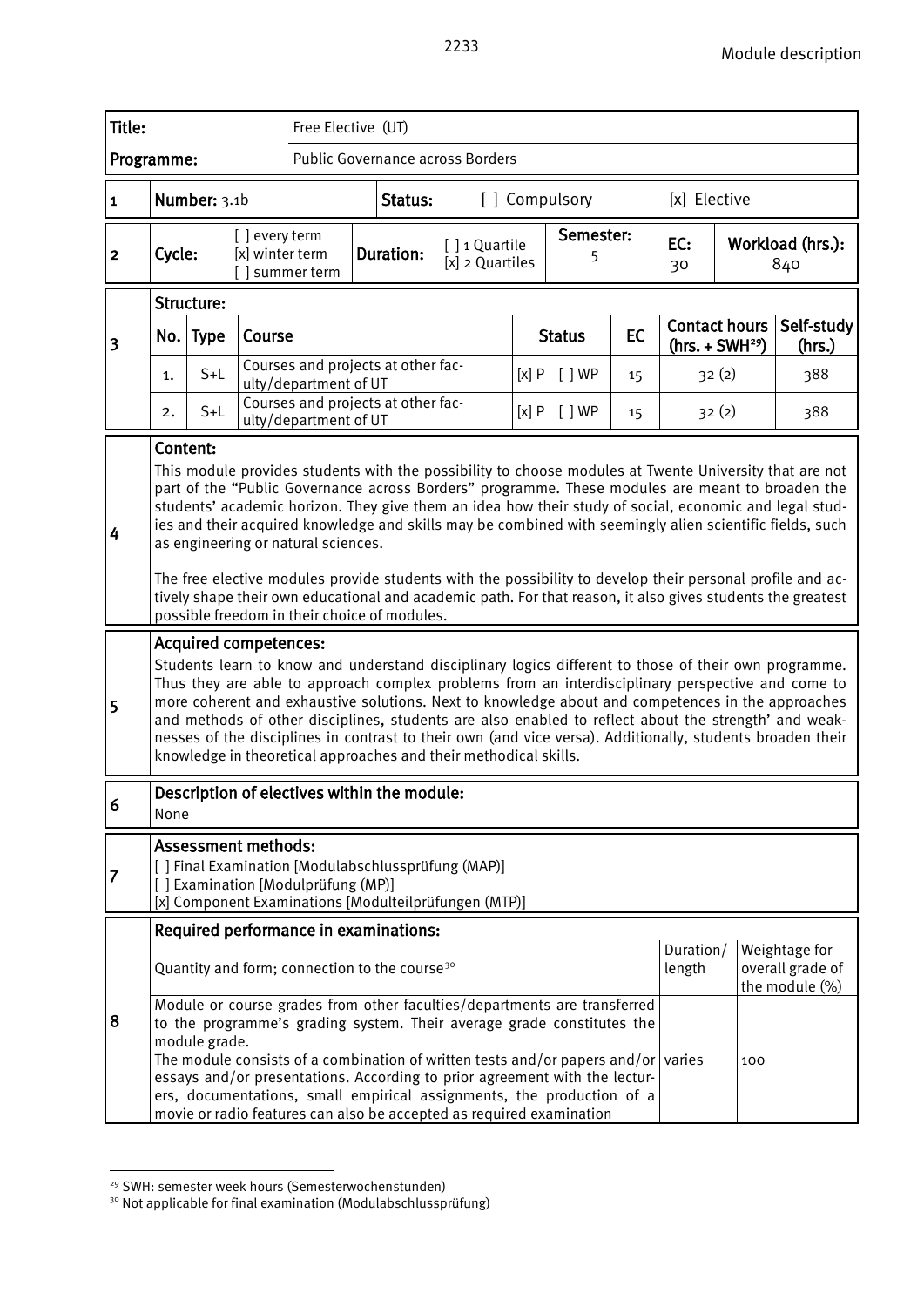|                                                                   | Required course work (grading optional):                                                                                                                                                                                                                                                                     |                                                                |                 |  |  |  |  |  |
|-------------------------------------------------------------------|--------------------------------------------------------------------------------------------------------------------------------------------------------------------------------------------------------------------------------------------------------------------------------------------------------------|----------------------------------------------------------------|-----------------|--|--|--|--|--|
|                                                                   | Quantity and form; connection to the course                                                                                                                                                                                                                                                                  |                                                                | Duration/length |  |  |  |  |  |
| 9                                                                 | The tutors and lecturers may request oral presentations of about 30 minutes, prepara-<br>tory reading of relevant texts (approx. one hour of reading per week), participation in<br>group assignments, writing of reviews, essays and summaries (up to 600 words) and<br>other comparable assignments.       | adjacent                                                       |                 |  |  |  |  |  |
|                                                                   | Prerequisites for attaining credit points:                                                                                                                                                                                                                                                                   |                                                                |                 |  |  |  |  |  |
| 10                                                                | Credit points for the module can be attained if the entire module is passed successfully (the require-<br>ments of all relevant assignment need to be met)                                                                                                                                                   |                                                                |                 |  |  |  |  |  |
| Weighting of the grade of the module for the overall grade:<br>11 |                                                                                                                                                                                                                                                                                                              |                                                                |                 |  |  |  |  |  |
|                                                                   | The grade of the module weighs 8.3% for the overall grade.                                                                                                                                                                                                                                                   |                                                                |                 |  |  |  |  |  |
|                                                                   | Prerequisites for participation:                                                                                                                                                                                                                                                                             |                                                                |                 |  |  |  |  |  |
| 12                                                                | No prerequisites                                                                                                                                                                                                                                                                                             |                                                                |                 |  |  |  |  |  |
|                                                                   | Attendance:                                                                                                                                                                                                                                                                                                  |                                                                |                 |  |  |  |  |  |
| 13                                                                | Regular attendance is highly recommended.                                                                                                                                                                                                                                                                    |                                                                |                 |  |  |  |  |  |
|                                                                   | <b>Usability in other programmes:</b>                                                                                                                                                                                                                                                                        |                                                                |                 |  |  |  |  |  |
| 14                                                                | The module is designed for the Bachelor's Programme "European Public Administration" at Twente Uni-<br>versity.                                                                                                                                                                                              |                                                                |                 |  |  |  |  |  |
|                                                                   | Person responsible for the module:                                                                                                                                                                                                                                                                           | Department:                                                    |                 |  |  |  |  |  |
| 15                                                                | Dr. G.H. Reussing (coordinator)                                                                                                                                                                                                                                                                              | Faculty of Behavioural, Management and Social<br>Sciences (UT) |                 |  |  |  |  |  |
|                                                                   | <b>Other information:</b>                                                                                                                                                                                                                                                                                    |                                                                |                 |  |  |  |  |  |
| 16                                                                | Registration for courses and examinations (UT) needs to be done via the electronic administration sys-<br>tem of Twente University (OSIRIS). Please follow the hints for required course work and examinations as<br>announced on Osiris (http://www.utwente.nl/onderwijssystemen/onderwijssystemen/osiris). |                                                                |                 |  |  |  |  |  |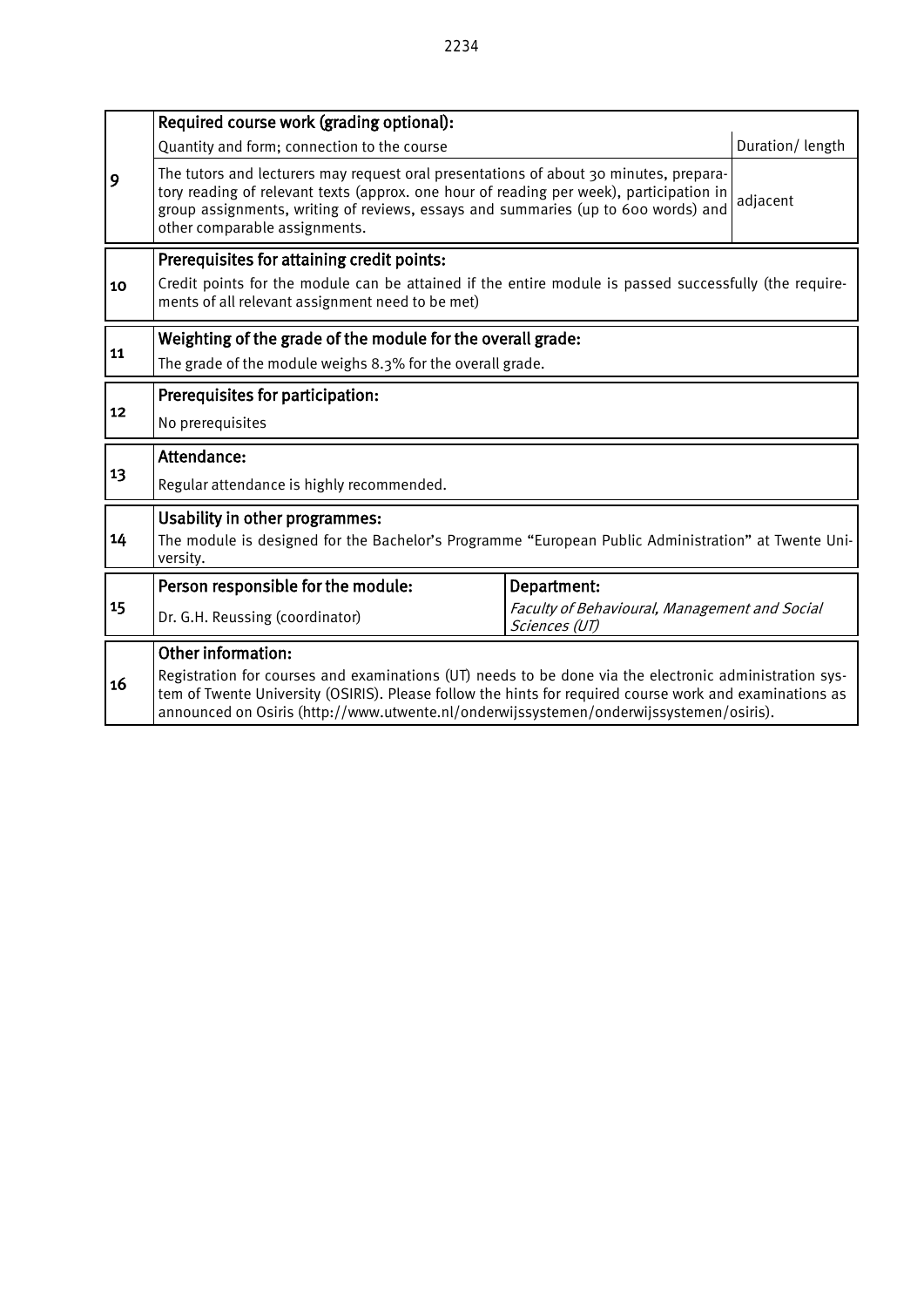| Title:       |                                                                                                                                                                                                                                                                                                                                                                                                                                                                                                                                                                                                                                                                                                                                                                                                                                                                                                                                                  |                              |                                                    | Internship (UT)                                                                                                                                                                                                                                                                        |  |                                                           |               |                                  |               |                             |       |                                          |                                                                                                                                                                                                                                                                                                                                                                                                                                                                                                                                                                                                                                                                                                                                                              |                      |                                                     |
|--------------|--------------------------------------------------------------------------------------------------------------------------------------------------------------------------------------------------------------------------------------------------------------------------------------------------------------------------------------------------------------------------------------------------------------------------------------------------------------------------------------------------------------------------------------------------------------------------------------------------------------------------------------------------------------------------------------------------------------------------------------------------------------------------------------------------------------------------------------------------------------------------------------------------------------------------------------------------|------------------------------|----------------------------------------------------|----------------------------------------------------------------------------------------------------------------------------------------------------------------------------------------------------------------------------------------------------------------------------------------|--|-----------------------------------------------------------|---------------|----------------------------------|---------------|-----------------------------|-------|------------------------------------------|--------------------------------------------------------------------------------------------------------------------------------------------------------------------------------------------------------------------------------------------------------------------------------------------------------------------------------------------------------------------------------------------------------------------------------------------------------------------------------------------------------------------------------------------------------------------------------------------------------------------------------------------------------------------------------------------------------------------------------------------------------------|----------------------|-----------------------------------------------------|
| Programme:   |                                                                                                                                                                                                                                                                                                                                                                                                                                                                                                                                                                                                                                                                                                                                                                                                                                                                                                                                                  |                              |                                                    | Public Governance across Borders                                                                                                                                                                                                                                                       |  |                                                           |               |                                  |               |                             |       |                                          |                                                                                                                                                                                                                                                                                                                                                                                                                                                                                                                                                                                                                                                                                                                                                              |                      |                                                     |
| $\vert$ 1    |                                                                                                                                                                                                                                                                                                                                                                                                                                                                                                                                                                                                                                                                                                                                                                                                                                                                                                                                                  | Number: 3.10                 |                                                    |                                                                                                                                                                                                                                                                                        |  | Status:                                                   |               |                                  | [] Compulsory |                             |       |                                          | [x] Elective                                                                                                                                                                                                                                                                                                                                                                                                                                                                                                                                                                                                                                                                                                                                                 |                      |                                                     |
| $\mathbf{2}$ | Cycle:                                                                                                                                                                                                                                                                                                                                                                                                                                                                                                                                                                                                                                                                                                                                                                                                                                                                                                                                           |                              | [] every term<br>[x] winter term<br>[] summer term |                                                                                                                                                                                                                                                                                        |  | <b>Duration:</b>                                          |               | [] 1 Quartile<br>(x) 2 Quartiles |               | Semester:<br>(Quartile 1+2) |       |                                          | EC:<br>30                                                                                                                                                                                                                                                                                                                                                                                                                                                                                                                                                                                                                                                                                                                                                    |                      | Workload<br>$(hrs.)$ :<br>840                       |
|              |                                                                                                                                                                                                                                                                                                                                                                                                                                                                                                                                                                                                                                                                                                                                                                                                                                                                                                                                                  | Structure:                   |                                                    |                                                                                                                                                                                                                                                                                        |  |                                                           |               |                                  |               |                             |       |                                          |                                                                                                                                                                                                                                                                                                                                                                                                                                                                                                                                                                                                                                                                                                                                                              |                      |                                                     |
| 3            | <b>Type</b><br>No.<br>Course                                                                                                                                                                                                                                                                                                                                                                                                                                                                                                                                                                                                                                                                                                                                                                                                                                                                                                                     |                              |                                                    |                                                                                                                                                                                                                                                                                        |  |                                                           |               |                                  | <b>Status</b> |                             | EC    | <b>Contact hours</b><br>$(hrs. + SWH31)$ |                                                                                                                                                                                                                                                                                                                                                                                                                                                                                                                                                                                                                                                                                                                                                              | Self-study<br>(hrs.) |                                                     |
|              | 1.                                                                                                                                                                                                                                                                                                                                                                                                                                                                                                                                                                                                                                                                                                                                                                                                                                                                                                                                               |                              | Internship                                         |                                                                                                                                                                                                                                                                                        |  |                                                           | [ ]WP<br>[x]P |                                  | 20            |                             |       | 640                                      |                                                                                                                                                                                                                                                                                                                                                                                                                                                                                                                                                                                                                                                                                                                                                              |                      |                                                     |
|              | 2.                                                                                                                                                                                                                                                                                                                                                                                                                                                                                                                                                                                                                                                                                                                                                                                                                                                                                                                                               | $\mathsf R$                  | Report                                             |                                                                                                                                                                                                                                                                                        |  |                                                           |               |                                  | [x]P          |                             | [ ]WP | 10                                       |                                                                                                                                                                                                                                                                                                                                                                                                                                                                                                                                                                                                                                                                                                                                                              |                      | 200                                                 |
| 4            | Content:<br>Students are given the opportunity to complement their studies and theoretical knowledge with profes-<br>sional on-the-job experiences within an internship. The transfer from the system of higher education into<br>the labour market and into a profession is thus facilitated. The internship will take place in occupational<br>fields relevant to a (European) Public Administration programme, like for instance administration, asso-<br>ciations, political parties, international organisations, development cooperation, corporations, media,<br>research facilities, foundations etc.<br>The independent search for and establishing contact with a respective placement are part of the re-<br>quirements of the module.<br>The internship is supervised by a lecturer of the University of Twente. The University of Twente may ar-<br>range a specific seminar in which all internships of a semester are supervised. |                              |                                                    |                                                                                                                                                                                                                                                                                        |  |                                                           |               |                                  |               |                             |       |                                          |                                                                                                                                                                                                                                                                                                                                                                                                                                                                                                                                                                                                                                                                                                                                                              |                      |                                                     |
| 5            |                                                                                                                                                                                                                                                                                                                                                                                                                                                                                                                                                                                                                                                                                                                                                                                                                                                                                                                                                  | <b>Acquired competences:</b> |                                                    |                                                                                                                                                                                                                                                                                        |  |                                                           |               |                                  |               |                             |       |                                          | The module provides students with first-hand insight into qualification requirements, career opportuni-<br>ties and working conditions for social and political scientists. Students also gain a scientifically<br>grounded perspective on their further career planning. Within the report, students are asked to reflect<br>theoretically based on the specific requirements of practical political science fields. Students are thus<br>motivated to actively develop their own qualifications profile and professional competences.<br>The module also conveys important key competences to students, e.g. independent working, the ability<br>to assert themselves, cooperativeness, problem solving skills, self- and time management and flexibility. |                      |                                                     |
| 6            |                                                                                                                                                                                                                                                                                                                                                                                                                                                                                                                                                                                                                                                                                                                                                                                                                                                                                                                                                  |                              |                                                    | Description of electives within the module:<br>relevant link to the programme.                                                                                                                                                                                                         |  |                                                           |               |                                  |               |                             |       |                                          | According to prior agreement with the supervisor the internship may be chosen freely, provided it has a                                                                                                                                                                                                                                                                                                                                                                                                                                                                                                                                                                                                                                                      |                      |                                                     |
| 7            |                                                                                                                                                                                                                                                                                                                                                                                                                                                                                                                                                                                                                                                                                                                                                                                                                                                                                                                                                  | <b>Assessment methods:</b>   |                                                    | [ ] Final Examination [Modulabschlussprüfung (MAP)]<br>[x ] Examination [Modulprüfung (MP)]<br>Component Examinations [Modulteilprüfungen (MTP)]                                                                                                                                       |  |                                                           |               |                                  |               |                             |       |                                          |                                                                                                                                                                                                                                                                                                                                                                                                                                                                                                                                                                                                                                                                                                                                                              |                      |                                                     |
|              |                                                                                                                                                                                                                                                                                                                                                                                                                                                                                                                                                                                                                                                                                                                                                                                                                                                                                                                                                  |                              |                                                    | Required performance in examinations:                                                                                                                                                                                                                                                  |  |                                                           |               |                                  |               |                             |       |                                          |                                                                                                                                                                                                                                                                                                                                                                                                                                                                                                                                                                                                                                                                                                                                                              |                      |                                                     |
|              |                                                                                                                                                                                                                                                                                                                                                                                                                                                                                                                                                                                                                                                                                                                                                                                                                                                                                                                                                  |                              |                                                    |                                                                                                                                                                                                                                                                                        |  | Quantity and form; connection to the course <sup>32</sup> |               |                                  |               |                             |       |                                          | Duration/<br>Length                                                                                                                                                                                                                                                                                                                                                                                                                                                                                                                                                                                                                                                                                                                                          |                      | Weightage for<br>overall grade of<br>the module (%) |
| 8            |                                                                                                                                                                                                                                                                                                                                                                                                                                                                                                                                                                                                                                                                                                                                                                                                                                                                                                                                                  |                              |                                                    | Students write a report on their internship. The first part of the report<br>(approx. $1/3$ ) deals with the course of the internship, the second part four<br>reflects on the internship within the field of public administration and is<br>placement certificate from the employer. |  |                                                           |               |                                  |               |                             |       |                                          | months and 100<br>based on a scientific research question. The report must contain a work 7000 words                                                                                                                                                                                                                                                                                                                                                                                                                                                                                                                                                                                                                                                         |                      |                                                     |

<span id="page-54-0"></span><sup>&</sup>lt;sup>31</sup> SWH: semester week hours (Semesterwochenstunden)

<span id="page-54-1"></span><sup>32</sup> Not applicable for final examination (Modulabschlussprüfung)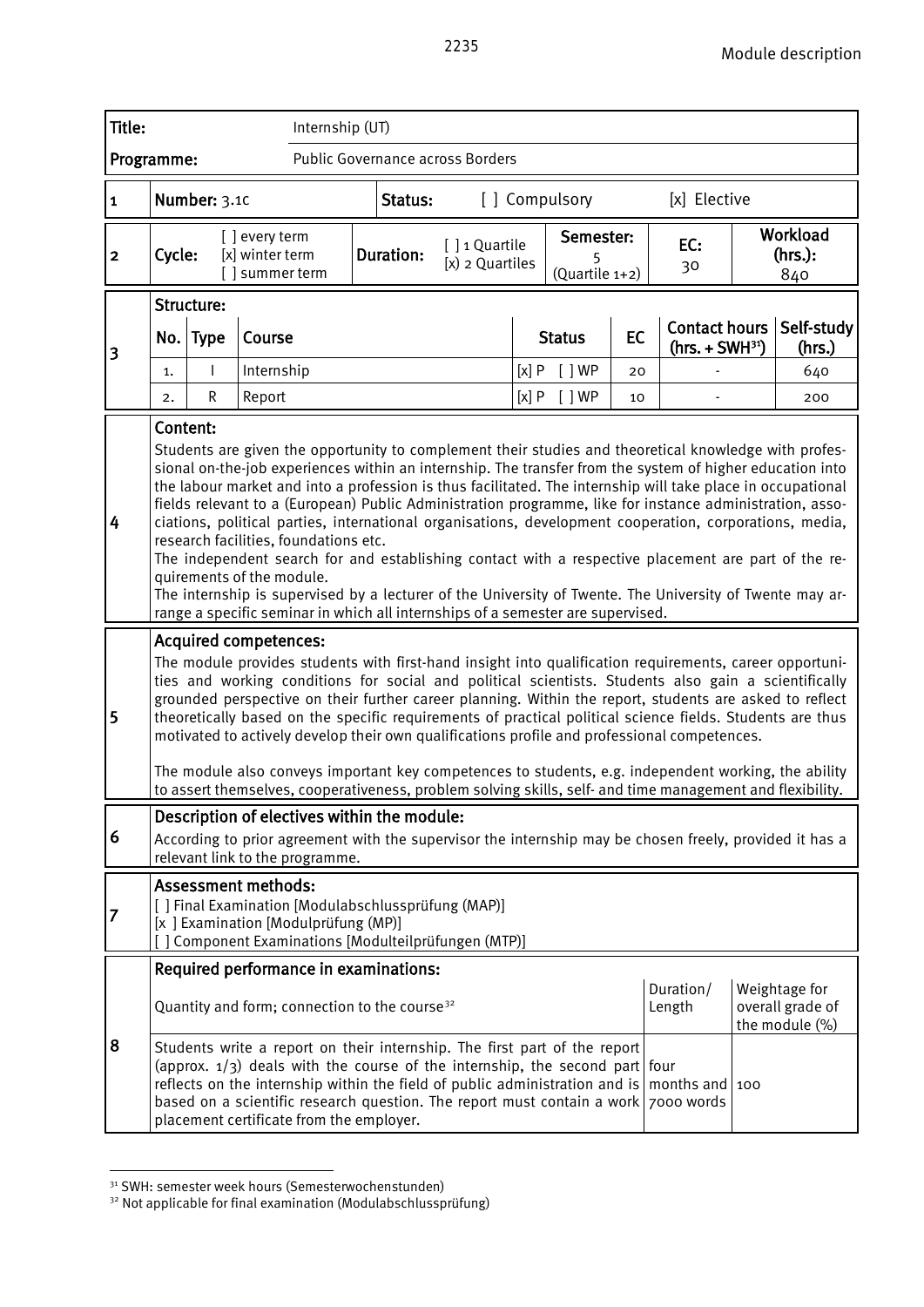|    | Required course work (grading optional):                                                                                                                                                                                                                                                                     |             |                 |  |  |  |  |  |
|----|--------------------------------------------------------------------------------------------------------------------------------------------------------------------------------------------------------------------------------------------------------------------------------------------------------------|-------------|-----------------|--|--|--|--|--|
| 9  | Quantity and form; connection to the course                                                                                                                                                                                                                                                                  |             | Duration/length |  |  |  |  |  |
|    |                                                                                                                                                                                                                                                                                                              |             |                 |  |  |  |  |  |
|    | Prerequisites for attaining credit points:                                                                                                                                                                                                                                                                   |             |                 |  |  |  |  |  |
| 10 | Credit points for the module can be attained if the entire module is passed successfully (the require-<br>ments of all relevant assignment need to be met)                                                                                                                                                   |             |                 |  |  |  |  |  |
|    | Weighting of the grade of the module for the overall grade:                                                                                                                                                                                                                                                  |             |                 |  |  |  |  |  |
| 11 | The grade of the module weighs 16.6% for the overall grade.                                                                                                                                                                                                                                                  |             |                 |  |  |  |  |  |
|    | Prerequisites for participation:                                                                                                                                                                                                                                                                             |             |                 |  |  |  |  |  |
| 12 | No prerequisites                                                                                                                                                                                                                                                                                             |             |                 |  |  |  |  |  |
|    | Attendance:                                                                                                                                                                                                                                                                                                  |             |                 |  |  |  |  |  |
| 13 | Attendance at the internship and contact with the supervisor from the University of Twente.                                                                                                                                                                                                                  |             |                 |  |  |  |  |  |
|    | <b>Usability in other programmes:</b>                                                                                                                                                                                                                                                                        |             |                 |  |  |  |  |  |
| 14 | The module is designed for the Bachelor's Programme "European Public Administration" at Twente Uni-<br>versity.                                                                                                                                                                                              |             |                 |  |  |  |  |  |
|    | Person responsible for the module:                                                                                                                                                                                                                                                                           | Department: |                 |  |  |  |  |  |
| 15 | Faculty of Behavioural, Management and Social<br>Dr. G.H. Reussing (coordinator)<br>Sciences (UT)                                                                                                                                                                                                            |             |                 |  |  |  |  |  |
|    | <b>Other information:</b>                                                                                                                                                                                                                                                                                    |             |                 |  |  |  |  |  |
| 16 | Registration for courses and examinations (UT) needs to be done via the electronic administration sys-<br>tem of Twente University (OSIRIS). Please follow the hints for required course work and examinations as<br>announced on Osiris (http://www.utwente.nl/onderwijssystemen/onderwijssystemen/osiris). |             |                 |  |  |  |  |  |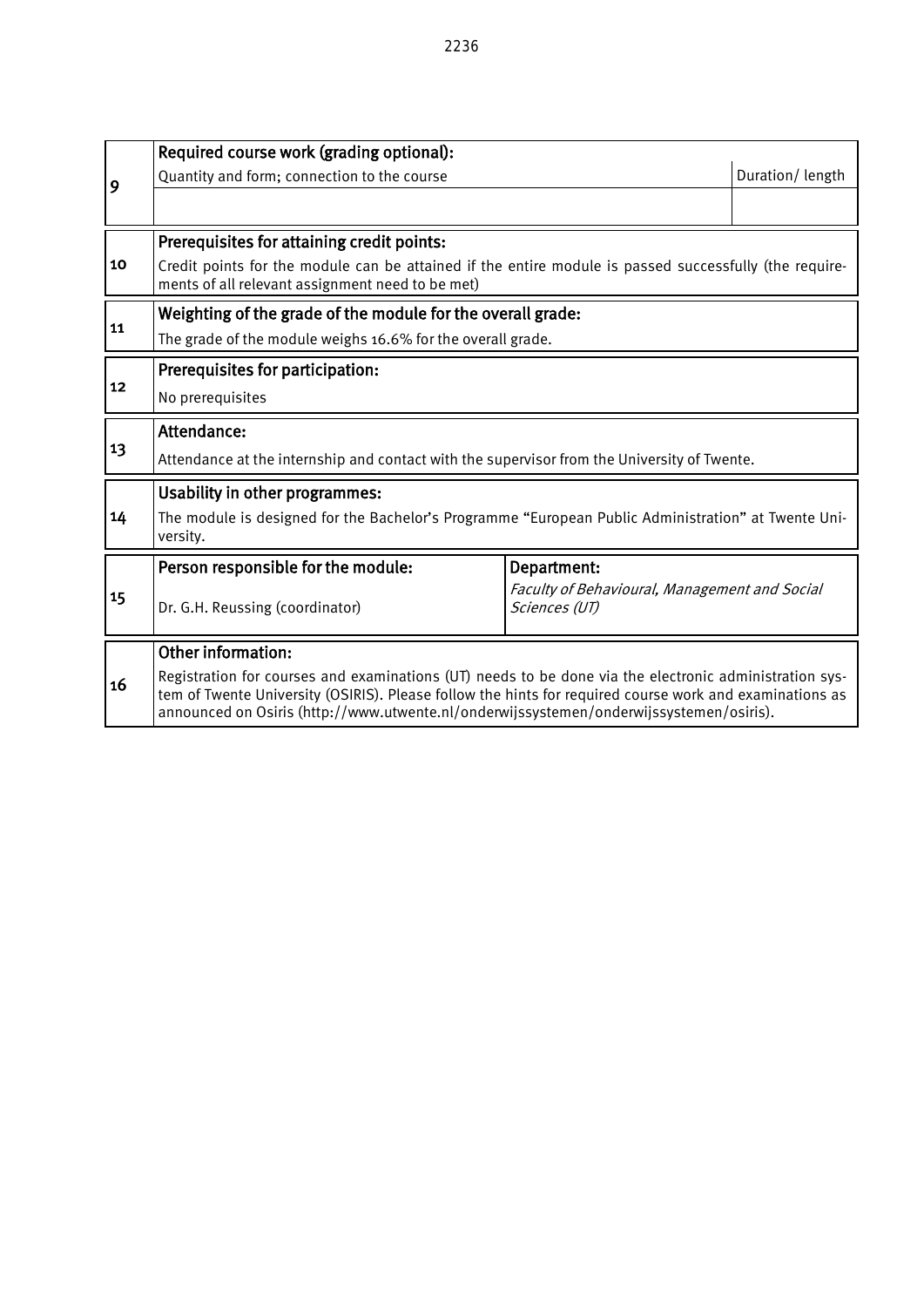| Title:                  | Exchange (ERASMUS) (WWU/UT)                                                                                                                                                                                                                                                                                                                                                                                                                                                                                                                         |                                                                                                                                                                                                                                                                                                                                                                                                                                                                                                                                                                                                                                                                                                                                                                                                                                                             |                                                                                                                         |                  |                                         |  |                             |           |              |                                          |                         |
|-------------------------|-----------------------------------------------------------------------------------------------------------------------------------------------------------------------------------------------------------------------------------------------------------------------------------------------------------------------------------------------------------------------------------------------------------------------------------------------------------------------------------------------------------------------------------------------------|-------------------------------------------------------------------------------------------------------------------------------------------------------------------------------------------------------------------------------------------------------------------------------------------------------------------------------------------------------------------------------------------------------------------------------------------------------------------------------------------------------------------------------------------------------------------------------------------------------------------------------------------------------------------------------------------------------------------------------------------------------------------------------------------------------------------------------------------------------------|-------------------------------------------------------------------------------------------------------------------------|------------------|-----------------------------------------|--|-----------------------------|-----------|--------------|------------------------------------------|-------------------------|
| Programme:              |                                                                                                                                                                                                                                                                                                                                                                                                                                                                                                                                                     |                                                                                                                                                                                                                                                                                                                                                                                                                                                                                                                                                                                                                                                                                                                                                                                                                                                             |                                                                                                                         |                  | <b>Public Governance across Borders</b> |  |                             |           |              |                                          |                         |
| 1                       |                                                                                                                                                                                                                                                                                                                                                                                                                                                                                                                                                     | Number: 3.1d                                                                                                                                                                                                                                                                                                                                                                                                                                                                                                                                                                                                                                                                                                                                                                                                                                                |                                                                                                                         | Status:          |                                         |  | [] Compulsory               |           | [x] Elective |                                          |                         |
| 2                       | [] every term<br>Cycle:<br>[x] winter term<br>summer term                                                                                                                                                                                                                                                                                                                                                                                                                                                                                           |                                                                                                                                                                                                                                                                                                                                                                                                                                                                                                                                                                                                                                                                                                                                                                                                                                                             |                                                                                                                         | <b>Duration:</b> | [] 1 Quartile<br>[x] 2 Quartiles        |  | Semester:<br>(Quartile 1+2) |           | EC:<br>30    |                                          | Workload (hrs.):<br>840 |
| 3                       |                                                                                                                                                                                                                                                                                                                                                                                                                                                                                                                                                     | Structure:<br>No. Type                                                                                                                                                                                                                                                                                                                                                                                                                                                                                                                                                                                                                                                                                                                                                                                                                                      | Course                                                                                                                  |                  |                                         |  | <b>Status</b>               | <b>EC</b> |              | <b>Contact hours</b><br>$(hrs. + SWH33)$ | Self-study<br>(hrs.)    |
|                         | 1.                                                                                                                                                                                                                                                                                                                                                                                                                                                                                                                                                  | E                                                                                                                                                                                                                                                                                                                                                                                                                                                                                                                                                                                                                                                                                                                                                                                                                                                           | Erasmus Exchange: courses at partner<br>university                                                                      |                  |                                         |  | [x] P [ ] WP<br>30          |           |              |                                          | 840                     |
| 4                       |                                                                                                                                                                                                                                                                                                                                                                                                                                                                                                                                                     | Content:<br>Students will spend one semester at a partner university abroad. Modules and courses that shall be stud-<br>ied during this semester will be subject to a learning/Erasmus agreement between the student and the<br>programme coordinator. They must deal with the programmes' different issue areas (political science,<br>sociology, economics and law).<br>The programme coordinator and the Erasmus coordinator help students with the organisation of their<br>exchange.                                                                                                                                                                                                                                                                                                                                                                   |                                                                                                                         |                  |                                         |  |                             |           |              |                                          |                         |
| $\overline{\mathbf{5}}$ |                                                                                                                                                                                                                                                                                                                                                                                                                                                                                                                                                     | <b>Acquired competences:</b><br>The Erasmus semester serves two purposes.<br>Students will be able to deepen their knowledge and methodological skills concerning the pro-<br>1.<br>grammes' content and aims, in the fields of political science, sociology, economics and law.<br>They also have the chance to specialise according to the course offer of the partner university<br>and their interest.<br>They enlarge their intercultural skills and their ability to adapt to new situations. They will be re-<br>2.<br>quired to adjust to a foreign environment. They will have to learn a new language or perfect exist-<br>ing language skills. Intercultural skills, independence and quick adaptation to new situations<br>and structures are increasingly important before the background of an Europeanising and global-<br>ising job market. |                                                                                                                         |                  |                                         |  |                             |           |              |                                          |                         |
| 6                       | None                                                                                                                                                                                                                                                                                                                                                                                                                                                                                                                                                |                                                                                                                                                                                                                                                                                                                                                                                                                                                                                                                                                                                                                                                                                                                                                                                                                                                             | Description of electives within the module:                                                                             |                  |                                         |  |                             |           |              |                                          |                         |
| 17                      |                                                                                                                                                                                                                                                                                                                                                                                                                                                                                                                                                     |                                                                                                                                                                                                                                                                                                                                                                                                                                                                                                                                                                                                                                                                                                                                                                                                                                                             | <b>Assessment methods:</b><br>[ ] Final Examination [Modulabschlussprüfung (MAP)]<br>[] Examination [Modulprüfung (MP)] |                  |                                         |  |                             |           |              |                                          |                         |
| 8                       | [x] Component Examinations [Modulteilprüfungen (MTP)]<br>Required performance in examinations:<br>Duration/<br>Weightage<br>Quantity and form; connection to the course <sup>34</sup><br>length<br>overall grade of<br>the module (%)<br>Module or course grades from the partner university are transferred to the<br>Dutch grading system. Their average grade constitutes the module grade.<br>Modules and courses studied at the partner university are subject to<br>100<br>agreement by the programme coordinator and noted within an Erasmus |                                                                                                                                                                                                                                                                                                                                                                                                                                                                                                                                                                                                                                                                                                                                                                                                                                                             |                                                                                                                         |                  |                                         |  |                             |           | for          |                                          |                         |

<span id="page-56-0"></span><sup>33</sup> SWH: semester week hours (Semesterwochenstunden)

<span id="page-56-1"></span><sup>34</sup> Not applicable for final examination (Modulabschlussprüfung)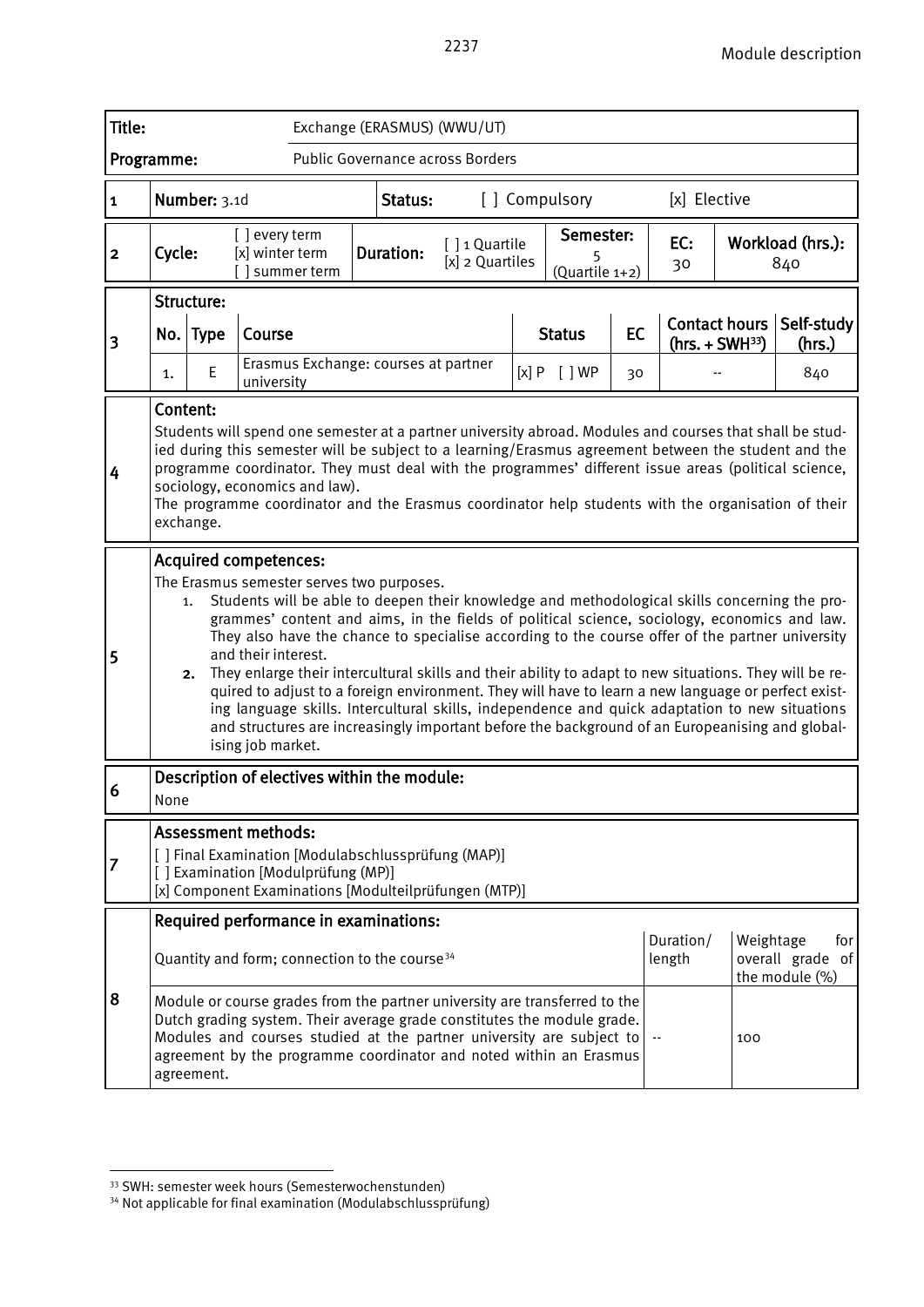|    | Required course work (grading optional):                                                                                                                                                                                                                                                                                                                   |                                                              |                 |  |  |  |  |  |  |
|----|------------------------------------------------------------------------------------------------------------------------------------------------------------------------------------------------------------------------------------------------------------------------------------------------------------------------------------------------------------|--------------------------------------------------------------|-----------------|--|--|--|--|--|--|
|    | Quantity and form; connection to the course                                                                                                                                                                                                                                                                                                                |                                                              | Duration/length |  |  |  |  |  |  |
| 9  |                                                                                                                                                                                                                                                                                                                                                            |                                                              | adjacent        |  |  |  |  |  |  |
| 10 | Prerequisites for attaining credit points:<br>Credit points for the module can be attained if the entire module is passed successfully (the require-<br>ments of all relevant assignment need to be met)                                                                                                                                                   |                                                              |                 |  |  |  |  |  |  |
| 11 | Weighting of the grade of the module for the overall grade:<br>The grade of the module weighs 16.6% for the overall grade.                                                                                                                                                                                                                                 |                                                              |                 |  |  |  |  |  |  |
| 12 | Prerequisites for participation:<br>No prerequisites                                                                                                                                                                                                                                                                                                       |                                                              |                 |  |  |  |  |  |  |
| 13 | Attendance:<br>Depended on the requirements of the foreign university.                                                                                                                                                                                                                                                                                     |                                                              |                 |  |  |  |  |  |  |
| 14 | <b>Usability in other programmes:</b><br>The module is designed for the Bachelor's Programme "European Public Administration" at Twente Uni-<br>versity.                                                                                                                                                                                                   |                                                              |                 |  |  |  |  |  |  |
| 15 | Person responsible for the module:<br>Dr. G.H. Reussing (coordinator)                                                                                                                                                                                                                                                                                      | Department:<br>Faculty of Behavioural, Management and Social |                 |  |  |  |  |  |  |
| 16 | Sciences (UT)<br><b>Other information:</b><br>Registration for courses and examinations (UT) needs to be done via the electronic administration sys-<br>tem of Twente University (OSIRIS). Please follow the hints for required course work and examinations as<br>announced on Osiris (http://www.utwente.nl/onderwijssystemen/onderwijssystemen/osiris). |                                                              |                 |  |  |  |  |  |  |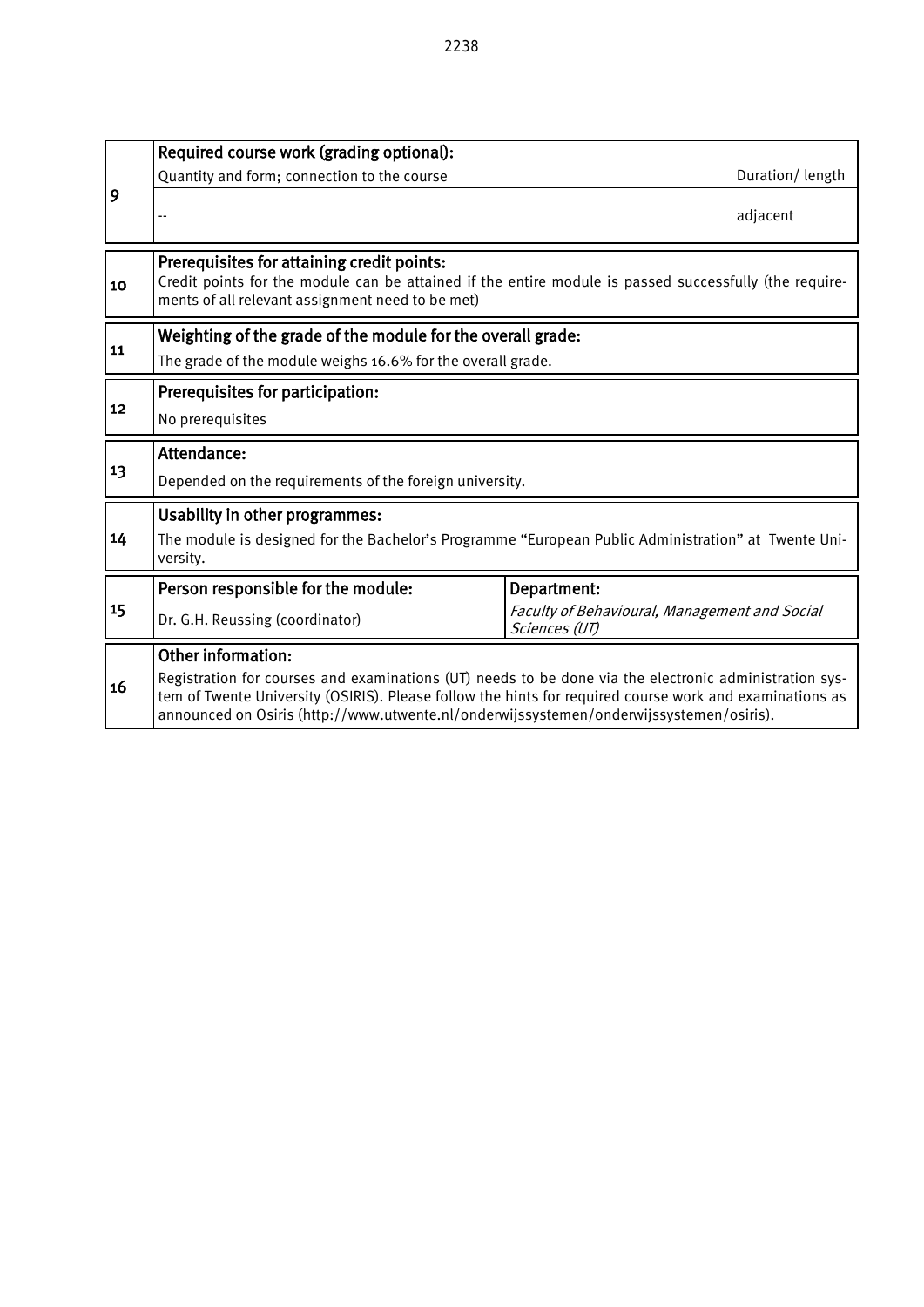|                                   | Title (German):                                                                                                                                                                                                                                                                                                                                                                                                                                                                                                                                                                                                                                                                                                                                                                                                                                                                                                                                                                                                                                                                                                                                                                                                                                                         |              |                                                  | Wahlpflichtbereich (WWU)         |                                 |      |                |              |           |                  |                                      |
|-----------------------------------|-------------------------------------------------------------------------------------------------------------------------------------------------------------------------------------------------------------------------------------------------------------------------------------------------------------------------------------------------------------------------------------------------------------------------------------------------------------------------------------------------------------------------------------------------------------------------------------------------------------------------------------------------------------------------------------------------------------------------------------------------------------------------------------------------------------------------------------------------------------------------------------------------------------------------------------------------------------------------------------------------------------------------------------------------------------------------------------------------------------------------------------------------------------------------------------------------------------------------------------------------------------------------|--------------|--------------------------------------------------|----------------------------------|---------------------------------|------|----------------|--------------|-----------|------------------|--------------------------------------|
|                                   | Title (English):                                                                                                                                                                                                                                                                                                                                                                                                                                                                                                                                                                                                                                                                                                                                                                                                                                                                                                                                                                                                                                                                                                                                                                                                                                                        |              |                                                  | Free Electives (WWU)             |                                 |      |                |              |           |                  |                                      |
|                                   | Programme:                                                                                                                                                                                                                                                                                                                                                                                                                                                                                                                                                                                                                                                                                                                                                                                                                                                                                                                                                                                                                                                                                                                                                                                                                                                              |              |                                                  | Public Governance across Borders |                                 |      |                |              |           |                  |                                      |
| 1                                 |                                                                                                                                                                                                                                                                                                                                                                                                                                                                                                                                                                                                                                                                                                                                                                                                                                                                                                                                                                                                                                                                                                                                                                                                                                                                         | Number: 3.1e |                                                  |                                  | [] Compulsory<br>Status:        |      |                | [x] Elective |           |                  |                                      |
| Cycle:<br>$\overline{\mathbf{2}}$ |                                                                                                                                                                                                                                                                                                                                                                                                                                                                                                                                                                                                                                                                                                                                                                                                                                                                                                                                                                                                                                                                                                                                                                                                                                                                         |              | [x] every term<br>[ ] winter term<br>summer term | <b>Duration:</b>                 | $[x]$ 1 Sem.<br>$\lceil$ 2 Sem. |      | Semester:<br>5 |              | EC:<br>30 |                  | Workload (hrs.):<br>840              |
|                                   |                                                                                                                                                                                                                                                                                                                                                                                                                                                                                                                                                                                                                                                                                                                                                                                                                                                                                                                                                                                                                                                                                                                                                                                                                                                                         | Structure:   |                                                  |                                  |                                 |      |                |              |           |                  |                                      |
|                                   |                                                                                                                                                                                                                                                                                                                                                                                                                                                                                                                                                                                                                                                                                                                                                                                                                                                                                                                                                                                                                                                                                                                                                                                                                                                                         | No. Type     | Course                                           |                                  |                                 |      | <b>Status</b>  | EC           |           | $(hrs. + SWH35)$ | Contact hours   Self-study<br>(hrs.) |
| 3                                 | 1.                                                                                                                                                                                                                                                                                                                                                                                                                                                                                                                                                                                                                                                                                                                                                                                                                                                                                                                                                                                                                                                                                                                                                                                                                                                                      | S            |                                                  | standard or reading course       |                                 |      |                | 5            |           | 30(2)            | 110                                  |
|                                   | 2.                                                                                                                                                                                                                                                                                                                                                                                                                                                                                                                                                                                                                                                                                                                                                                                                                                                                                                                                                                                                                                                                                                                                                                                                                                                                      | S            | standard or reading course                       |                                  |                                 |      | [ ]WP          | 5            | 30(2)     |                  | 110                                  |
|                                   | 3.                                                                                                                                                                                                                                                                                                                                                                                                                                                                                                                                                                                                                                                                                                                                                                                                                                                                                                                                                                                                                                                                                                                                                                                                                                                                      | S            | <b>Bachelor Seminar</b>                          | [x]P                             | [ ]WP                           | 5    |                | 30(2)        | 110       |                  |                                      |
|                                   | 4.                                                                                                                                                                                                                                                                                                                                                                                                                                                                                                                                                                                                                                                                                                                                                                                                                                                                                                                                                                                                                                                                                                                                                                                                                                                                      | S            | <b>Bachelor Seminar</b>                          |                                  |                                 | [x]P | [ ]WP          | 5            |           | 30(2)            | 110                                  |
|                                   | 5.                                                                                                                                                                                                                                                                                                                                                                                                                                                                                                                                                                                                                                                                                                                                                                                                                                                                                                                                                                                                                                                                                                                                                                                                                                                                      | $\sf S$      | <b>Bachelor Seminar</b>                          |                                  |                                 | [x]P | [ ]WP          | 5            |           | 30(2)            | 110                                  |
|                                   | 6.                                                                                                                                                                                                                                                                                                                                                                                                                                                                                                                                                                                                                                                                                                                                                                                                                                                                                                                                                                                                                                                                                                                                                                                                                                                                      | S            | <b>Bachelor Seminar</b>                          |                                  | [x]P                            |      | $\lceil$   WP  | 5            |           |                  | 110                                  |
|                                   | 30(2)<br>Content:<br>Within its three main research areas the Institute of Political Science offers a great number of standard<br>courses, reading courses and bachelor seminars that focus on international and/or European politics or<br>have a comparative nature. Concepts of European integration and globalization are treated in most of<br>them, as these processes pose some of the major contemporary challenges to national political systems<br>and also political science. Thus it is ensured that, even though students can choose courses according to<br>personal interest, the courses fit the programme of "Public Governance across Borders".<br>Standard courses introduce specific research areas of political science. They give a profound overview on<br>contemporary and classic questions and challenges of their specific research area. Thereby, they build<br>on knowledge acquired within the core modules in year one and the basic courses in year two. Thus they<br>encourage and indeed require from students to look into concepts, issues and methods of political sci-<br>ence more deeply. Finally, within these courses, selected contemporary developments are methodologi-<br>cally and theoretically analysed and discussed. |              |                                                  |                                  |                                 |      |                |              |           |                  |                                      |

eading courses deepen the ability of students to read and understand political science texts. The range of courses encompasses classical authors and theories of political science (e.g. Hobbes, Locke, Tocqueville etc.) as well as contemporary texts.

Bachelor seminars are provided for students further within their studies, They deal in detail with very specific questions of political science, often on current issues. Most of these seminars also incorporate possibilities or specifically ask for learning by research, thus combining theoretical knowledge with empirical analysis. Since students are at a later stage of their studies they are asked to register for four bachelor seminars.

Students have the possibility to choose from the course offer of the Institute of Political Science. They are required, however, to choose courses with a connection to public governance and the European political level. The chosen courses must be agreed upon beforehand by the study administrator. Courses that are applicable for this module could deal with

- Peace- and conflict studies
- European integration
- Local and regional governance
- International Political Economy
- Global governance

 $\overline{a}$ 

4

<span id="page-58-0"></span><sup>35</sup> SWH: semester week hours (Semesterwochenstunden)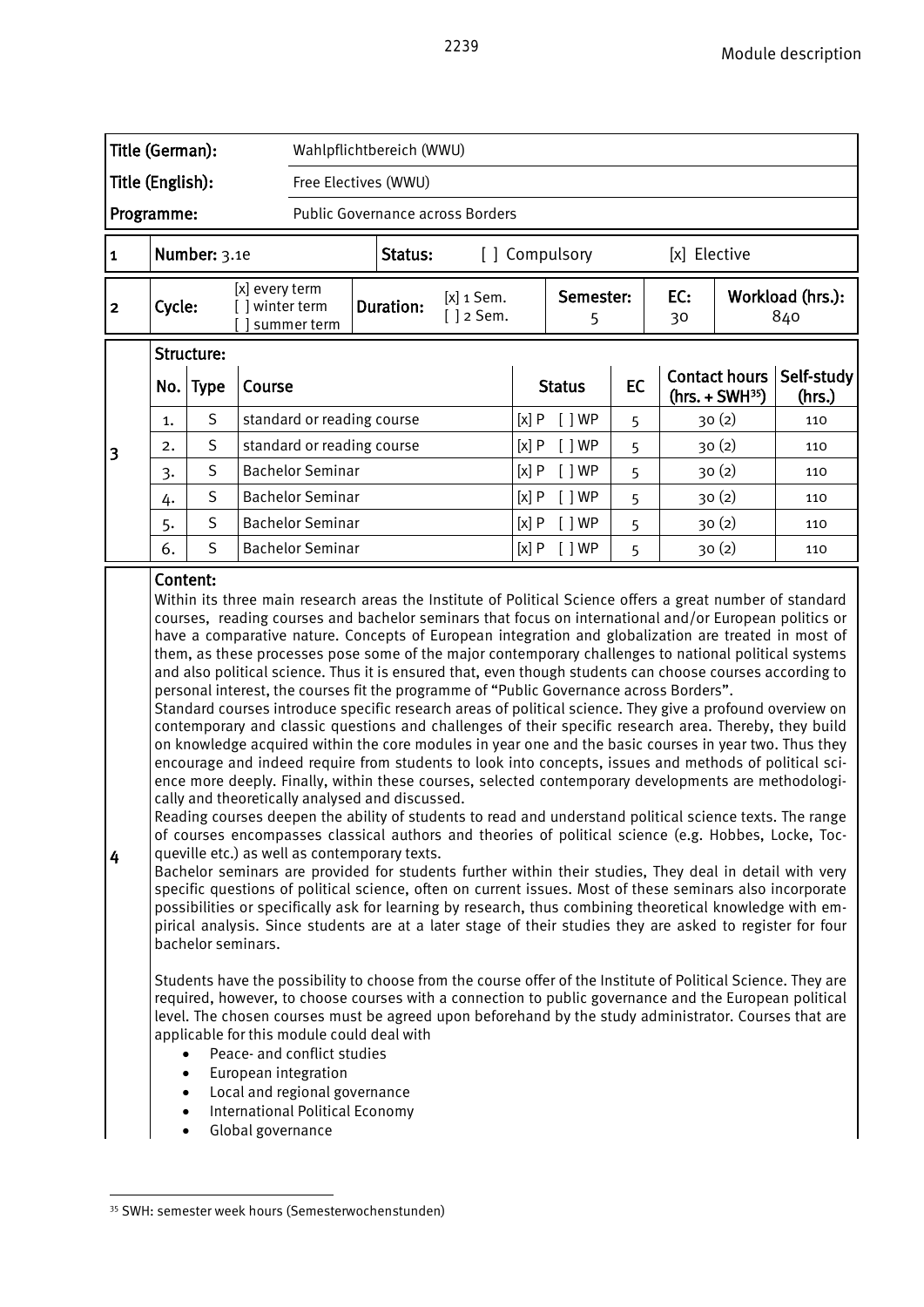|                | Development studies<br>Political culture and democracy<br>Of course courses on other issues, like parties and elections, civil society or media are also applicable if<br>they have a comparative nature and deal with different levels of governance.                                                                                                                                                                                                                                                                                                                                                                                                                                                                                                                                                                                                                                                                                                                                                                                                                                                                                                                                         |                     |                                                     |  |  |  |  |  |  |
|----------------|------------------------------------------------------------------------------------------------------------------------------------------------------------------------------------------------------------------------------------------------------------------------------------------------------------------------------------------------------------------------------------------------------------------------------------------------------------------------------------------------------------------------------------------------------------------------------------------------------------------------------------------------------------------------------------------------------------------------------------------------------------------------------------------------------------------------------------------------------------------------------------------------------------------------------------------------------------------------------------------------------------------------------------------------------------------------------------------------------------------------------------------------------------------------------------------------|---------------------|-----------------------------------------------------|--|--|--|--|--|--|
|                | At this later stage of the programme students have a clearer idea about their own interests, may they be<br>issue-specific, or of theoretical or methodical nature. After having gained a good overview over the differ-<br>ent issues of public governance on national, transnational or European level and having been introduced<br>to a number of theoretical and methodical approaches, this module gives students a chance to apply<br>their knowledge and skills in detail to issues that caught their interest.                                                                                                                                                                                                                                                                                                                                                                                                                                                                                                                                                                                                                                                                        |                     |                                                     |  |  |  |  |  |  |
| 5              | <b>Acquired competences:</b><br>Students gain an deeper insight into issues in political science and public governance. They are able to<br>discuss and to deal with contemporary questions and challenges in political science and apply related<br>theories and methods. Thus students learn to apply methods of analysis in social science and learn to<br>reflect critically on questions of political science before the background of the discipline.<br>In reading courses, students learn to read and understand complex texts from political science and to<br>structure and interpret their content and results.<br>Within standard courses students also train their presentation skills and their ability to deal with com-<br>plex problems in teams or individually.<br>In bachelor seminars and courses on enquiry-based learning (Forschendes Lernen), students learn to<br>apply specific questions of political science to contemporary examples from different political levels.<br>They learn to apply their theoretical knowledge and train their methodological/research skills in a practi-<br>cal manner that teaches them to adjust to different research situations. |                     |                                                     |  |  |  |  |  |  |
| 6              | Description of electives within the module:<br>Within this module, students can choose freely from courses offered by the Institute of Political Science.<br>Thus, they can focus on courses that meet their individual interests. Students have to choose 1 standard<br>course and one reading course. These different course types aim at conveying different important skills<br>and a mixture of both is therefore sensible and made obligatory.                                                                                                                                                                                                                                                                                                                                                                                                                                                                                                                                                                                                                                                                                                                                           |                     |                                                     |  |  |  |  |  |  |
| $\overline{7}$ | <b>Assessment methods:</b><br>[ ] Final Examination [Modulabschlussprüfung (MAP)]<br>[] Examination [Modulprüfung (MP)]<br>[x] Component Examinations [Modulteilprüfungen (MTP)]                                                                                                                                                                                                                                                                                                                                                                                                                                                                                                                                                                                                                                                                                                                                                                                                                                                                                                                                                                                                               |                     |                                                     |  |  |  |  |  |  |
|                | Required performance in examinations:                                                                                                                                                                                                                                                                                                                                                                                                                                                                                                                                                                                                                                                                                                                                                                                                                                                                                                                                                                                                                                                                                                                                                          |                     |                                                     |  |  |  |  |  |  |
|                | Quantity and form; connection to the course <sup>36</sup>                                                                                                                                                                                                                                                                                                                                                                                                                                                                                                                                                                                                                                                                                                                                                                                                                                                                                                                                                                                                                                                                                                                                      | Duration/<br>length | Weightage for<br>overall grade of<br>the module (%) |  |  |  |  |  |  |
| 8              | Students take required exams in six courses (standard or read-<br>ing courses) of their choice. The lecturer chooses between a<br>written test of 90 minutes, a paper of about 4,500 words or<br>several essays with an overall word count of $\frac{4}{500}$ . According 90 min. / $\frac{4}{500}$ words<br>to prior agreement with the lecturer, documentations, small<br>empirical assignments, the production of a movie or radio<br>features can also be accepted as required examination.                                                                                                                                                                                                                                                                                                                                                                                                                                                                                                                                                                                                                                                                                                |                     |                                                     |  |  |  |  |  |  |
|                | Course 1: see above                                                                                                                                                                                                                                                                                                                                                                                                                                                                                                                                                                                                                                                                                                                                                                                                                                                                                                                                                                                                                                                                                                                                                                            | see above           | 16,6                                                |  |  |  |  |  |  |
|                | Course 2: see above                                                                                                                                                                                                                                                                                                                                                                                                                                                                                                                                                                                                                                                                                                                                                                                                                                                                                                                                                                                                                                                                                                                                                                            | see above           | 16,6                                                |  |  |  |  |  |  |
|                | Course 3: see above                                                                                                                                                                                                                                                                                                                                                                                                                                                                                                                                                                                                                                                                                                                                                                                                                                                                                                                                                                                                                                                                                                                                                                            | see above           | 16,6                                                |  |  |  |  |  |  |
|                | Course 4: see above                                                                                                                                                                                                                                                                                                                                                                                                                                                                                                                                                                                                                                                                                                                                                                                                                                                                                                                                                                                                                                                                                                                                                                            | see above           | 16,6                                                |  |  |  |  |  |  |
|                | Course 5: see above                                                                                                                                                                                                                                                                                                                                                                                                                                                                                                                                                                                                                                                                                                                                                                                                                                                                                                                                                                                                                                                                                                                                                                            | see above           | 16,6                                                |  |  |  |  |  |  |
|                | Course 6: see above                                                                                                                                                                                                                                                                                                                                                                                                                                                                                                                                                                                                                                                                                                                                                                                                                                                                                                                                                                                                                                                                                                                                                                            | see above           | 16,6                                                |  |  |  |  |  |  |

<span id="page-59-0"></span><sup>-</sup><sup>36</sup> Not applicable for final examination (Modulabschlussprüfung)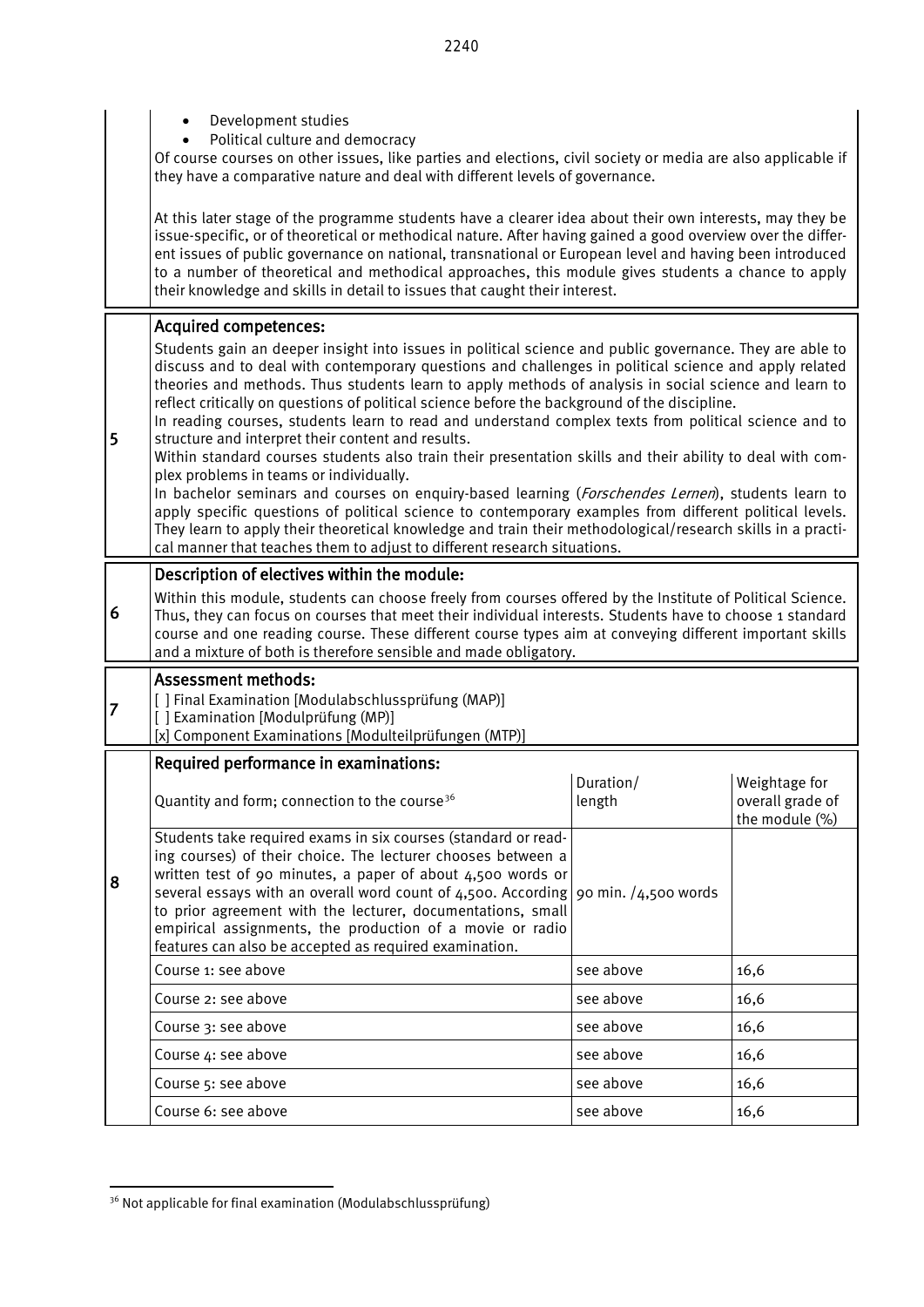|    | Required course work (grading optional):                                                                                                                                                                                                                                                  |                 |  |  |  |  |  |  |
|----|-------------------------------------------------------------------------------------------------------------------------------------------------------------------------------------------------------------------------------------------------------------------------------------------|-----------------|--|--|--|--|--|--|
|    | Quantity and form; connection to the course                                                                                                                                                                                                                                               | Duration/length |  |  |  |  |  |  |
| 9  | Lecturers may request oral presentations of about 30 minutes, preparatory reading of<br>relevant texts (approx. one hour of reading per week), participation in group assign-<br>ments, writing of reviews, essays and summaries (up to 600 words) and other compa-<br>rable assignments. | adjacent        |  |  |  |  |  |  |
| 10 | Prerequisites for attaining credit points:<br>Credit points for the module can be attained if the entire module is passed successfully (the require-<br>ments of all relevant assignment need to be met)                                                                                  |                 |  |  |  |  |  |  |
| 11 | Weighting of the grade of the module for the overall grade:                                                                                                                                                                                                                               |                 |  |  |  |  |  |  |
|    | The grade of the module weighs 16,6% for the overall grade                                                                                                                                                                                                                                |                 |  |  |  |  |  |  |
| 12 | Prerequisites for participation:                                                                                                                                                                                                                                                          |                 |  |  |  |  |  |  |
|    | No prerequisites                                                                                                                                                                                                                                                                          |                 |  |  |  |  |  |  |
|    | Attendance:                                                                                                                                                                                                                                                                               |                 |  |  |  |  |  |  |
| 13 | Regular attendance is highly recommended.                                                                                                                                                                                                                                                 |                 |  |  |  |  |  |  |
|    | Usability in other programmes:                                                                                                                                                                                                                                                            |                 |  |  |  |  |  |  |
| 14 | The module is designed for all bachelor programmes of the Institute of Political Science.                                                                                                                                                                                                 |                 |  |  |  |  |  |  |
|    | Person responsible for the module:                                                                                                                                                                                                                                                        | Department:     |  |  |  |  |  |  |
| 15 | Fachbereich 6: Erziehungswissenschaft und Sozial-<br>Dr. Matthias Freise (WWU)<br>wissenschaften (WWU)                                                                                                                                                                                    |                 |  |  |  |  |  |  |
|    | <b>Other information:</b>                                                                                                                                                                                                                                                                 |                 |  |  |  |  |  |  |
| 16 | Registration for courses and examinations needs to be done via the electronic administration system of<br>the university. Please follow the hints for required course work and examinations as announced on the<br>homepage of the Institute of Political Science.                        |                 |  |  |  |  |  |  |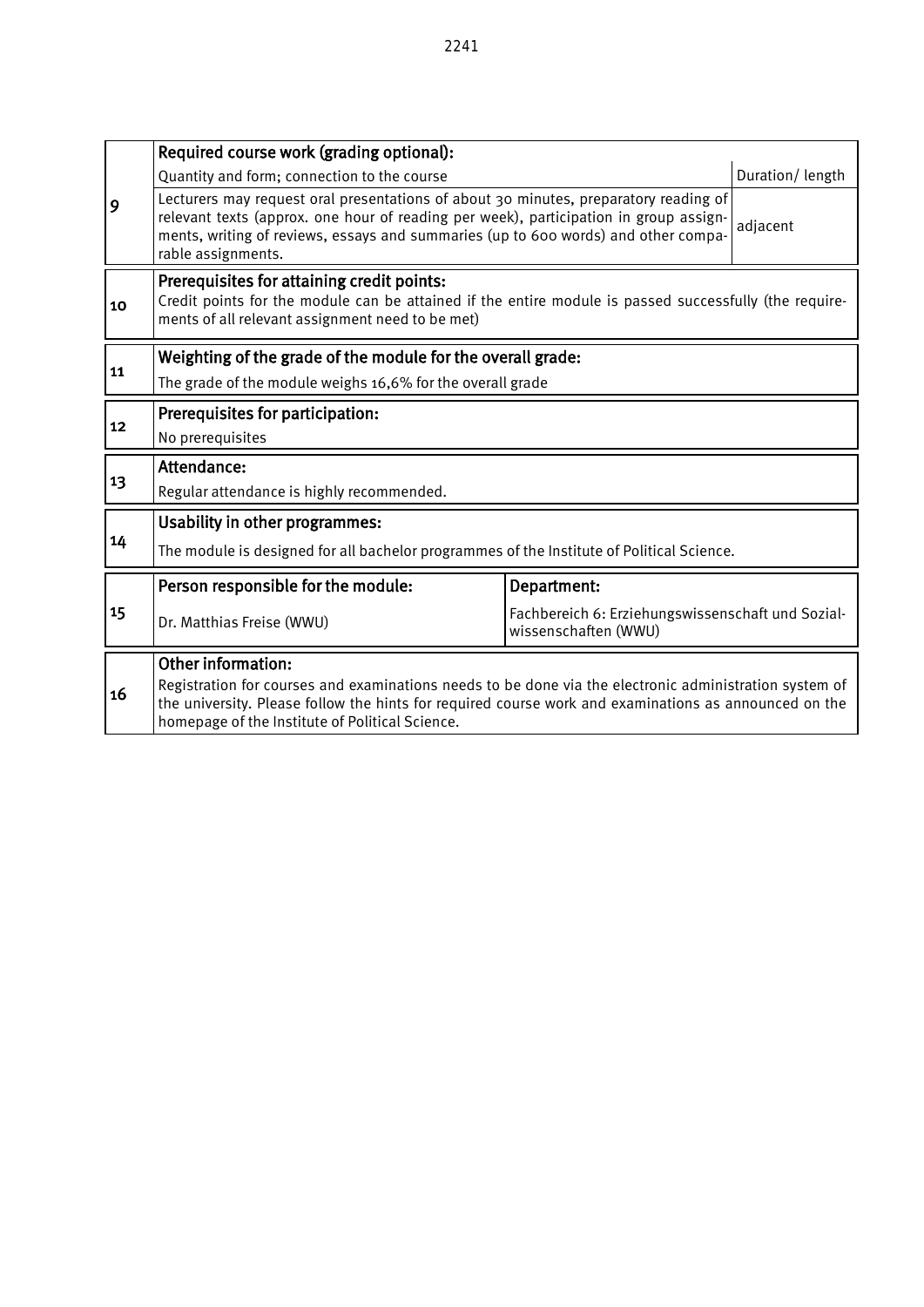|                                                | Title (German):<br>Professionalisierungsmodul (WWU/UT)                                                                                                                                                                                                                                                                                                                                                                                                                                                                                                                                                                                                                                                                                       |                                                                         |                                   |                |                                                      |  |      |                                                             |    |  |                                          |  |                         |
|------------------------------------------------|----------------------------------------------------------------------------------------------------------------------------------------------------------------------------------------------------------------------------------------------------------------------------------------------------------------------------------------------------------------------------------------------------------------------------------------------------------------------------------------------------------------------------------------------------------------------------------------------------------------------------------------------------------------------------------------------------------------------------------------------|-------------------------------------------------------------------------|-----------------------------------|----------------|------------------------------------------------------|--|------|-------------------------------------------------------------|----|--|------------------------------------------|--|-------------------------|
|                                                | Title (English):<br>Professionalization Module (WWU/UT)                                                                                                                                                                                                                                                                                                                                                                                                                                                                                                                                                                                                                                                                                      |                                                                         |                                   |                |                                                      |  |      |                                                             |    |  |                                          |  |                         |
| Public Governance across Borders<br>Programme: |                                                                                                                                                                                                                                                                                                                                                                                                                                                                                                                                                                                                                                                                                                                                              |                                                                         |                                   |                |                                                      |  |      |                                                             |    |  |                                          |  |                         |
| $\mathbf{1}$                                   | Number: 3.3<br>[x] Compulsory<br>[ ] Elective<br>Status:                                                                                                                                                                                                                                                                                                                                                                                                                                                                                                                                                                                                                                                                                     |                                                                         |                                   |                |                                                      |  |      |                                                             |    |  |                                          |  |                         |
| $\mathbf{2}$                                   | Cycle:                                                                                                                                                                                                                                                                                                                                                                                                                                                                                                                                                                                                                                                                                                                                       |                                                                         | [x] every term<br>[ ] winter term | [ ]summer term | [x] 1 Quartile<br><b>Duration:</b><br>[] 2 Quartiles |  |      | Semester:<br>6<br>(Quartile 3)                              |    |  | EC:<br>15                                |  | Workload (hrs.):<br>420 |
| 3                                              | Structure:<br><b>Type</b><br>Course<br>No.                                                                                                                                                                                                                                                                                                                                                                                                                                                                                                                                                                                                                                                                                                   |                                                                         |                                   |                |                                                      |  |      | <b>Status</b>                                               | EC |  | <b>Contact hours</b><br>$(hrs. + SWH37)$ |  | Self-study<br>(hrs.)    |
|                                                | 1.                                                                                                                                                                                                                                                                                                                                                                                                                                                                                                                                                                                                                                                                                                                                           | R                                                                       |                                   |                | 12a) Professionalization Module                      |  | [x]P | $\lceil$   WP                                               | 15 |  | 120(8)                                   |  | 300                     |
| 4                                              | Content:<br>The Professionalization consists of five elements: Philosophy of Science (3 EC), ethics and integrity in<br>modern administration (2 EC), labour market orientation and preparation for the master (2 EC), a project<br>introduction to and selection of the bachelor thesis circle $(4 \text{ EC})$ , two workshops for skills and research<br>methods (2 EC each).                                                                                                                                                                                                                                                                                                                                                             |                                                                         |                                   |                |                                                      |  |      |                                                             |    |  |                                          |  |                         |
| 5                                              | <b>Acquired competences:</b><br>The objectives of the bachelor thesis have been derived from the general so-called Dublin objectives for<br>bachelor programmes. Students that have finished a bachelor programme should be able to:<br>show that they have knowledge of the most recent developments in their academic field;<br>1.<br>use their knowledge and insights (including methodological skills) to address practical issues in<br>2.<br>their field;<br>give a well-balanced assessment of their own work, from an academic angle, from the practical<br>3.<br>side, and from the ethical perspective;<br>communicate (both orally and in writing) their ideas and insights to a mixed public;<br>4.<br>work independently.<br>5. |                                                                         |                                   |                |                                                      |  |      |                                                             |    |  |                                          |  |                         |
| 6                                              | Description of electives within the module:<br>None                                                                                                                                                                                                                                                                                                                                                                                                                                                                                                                                                                                                                                                                                          |                                                                         |                                   |                |                                                      |  |      |                                                             |    |  |                                          |  |                         |
| 7                                              | <b>Assessment methods:</b><br>[x] Final Examination [Modulabschlussprüfung (MAP)]<br>[] Examination [Modulprüfung (MP)]<br>[] Component Examinations [Modulteilprüfungen (MTP)]                                                                                                                                                                                                                                                                                                                                                                                                                                                                                                                                                              |                                                                         |                                   |                |                                                      |  |      |                                                             |    |  |                                          |  |                         |
|                                                | Required performance in examinations:                                                                                                                                                                                                                                                                                                                                                                                                                                                                                                                                                                                                                                                                                                        |                                                                         |                                   |                |                                                      |  |      |                                                             |    |  |                                          |  |                         |
| 8                                              | Quantity and form; connection to the course <sup>38</sup>                                                                                                                                                                                                                                                                                                                                                                                                                                                                                                                                                                                                                                                                                    |                                                                         |                                   |                |                                                      |  |      | Duration/<br>Weightage<br>grade of the module (%)<br>length |    |  | for overall                              |  |                         |
|                                                |                                                                                                                                                                                                                                                                                                                                                                                                                                                                                                                                                                                                                                                                                                                                              | Varies<br>for<br>12a) Professionalization module<br>100<br>each element |                                   |                |                                                      |  |      |                                                             |    |  |                                          |  |                         |
|                                                | Required course work (grading optional):                                                                                                                                                                                                                                                                                                                                                                                                                                                                                                                                                                                                                                                                                                     |                                                                         |                                   |                |                                                      |  |      |                                                             |    |  |                                          |  |                         |
|                                                | Duration/length<br>Quantity and form; connection to the course                                                                                                                                                                                                                                                                                                                                                                                                                                                                                                                                                                                                                                                                               |                                                                         |                                   |                |                                                      |  |      |                                                             |    |  |                                          |  |                         |
| 9                                              | The lecturer may request oral presentations of about 30 minutes, preparatory reading<br>of relevant texts (ca. one hour of reading per week), participation in group assign-<br>adjacent<br>ments, and other comparable assignments.                                                                                                                                                                                                                                                                                                                                                                                                                                                                                                         |                                                                         |                                   |                |                                                      |  |      |                                                             |    |  |                                          |  |                         |

<span id="page-61-0"></span><sup>&</sup>lt;sup>37</sup> SWH: semester week hours (Semesterwochenstunden)

<span id="page-61-1"></span><sup>&</sup>lt;sup>38</sup> Not applicable for final examination (Modulabschlussprüfung)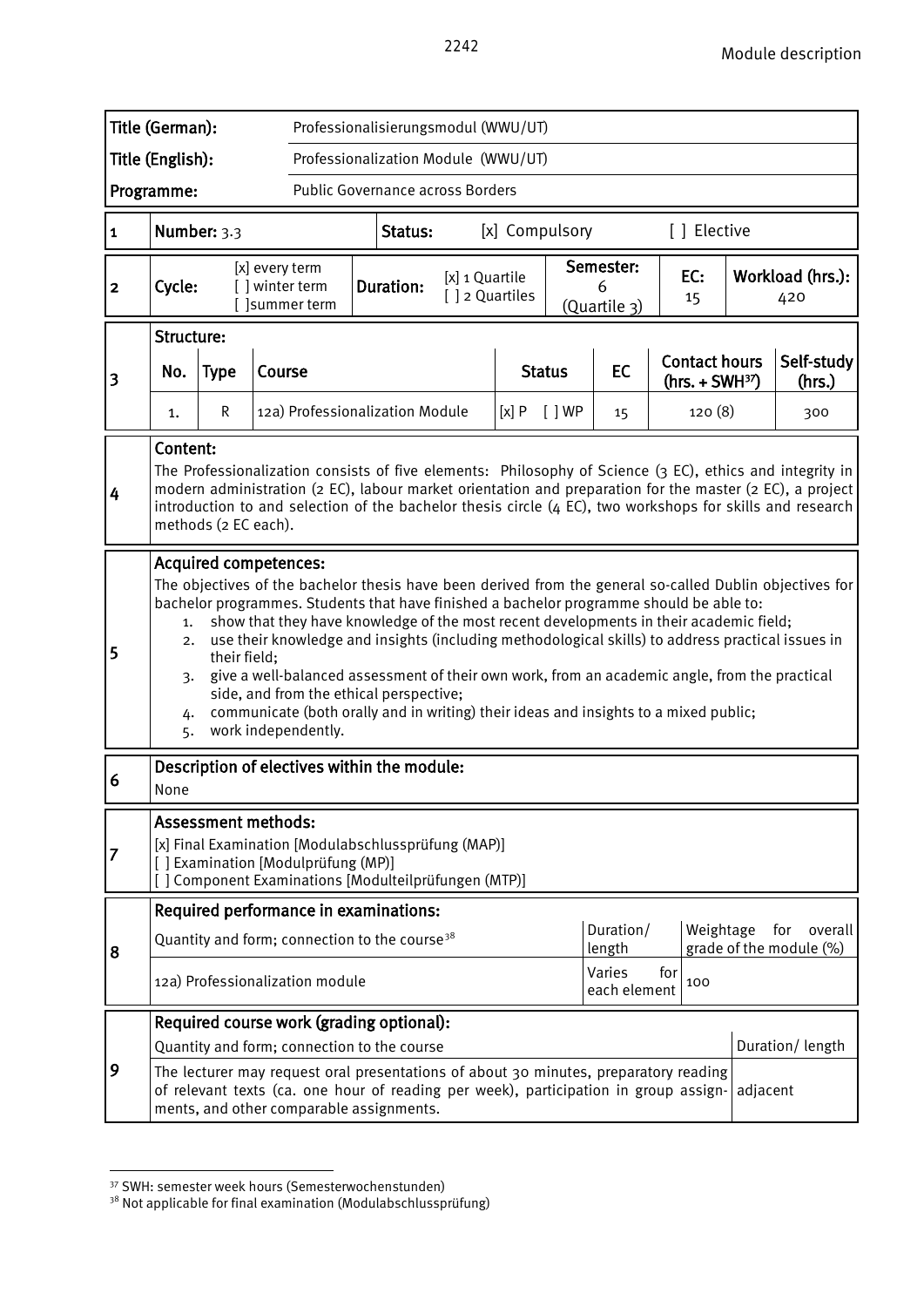10 Credit points for the module can be attained if the entire module is passed successfully (the requirements of all relevant assignment need to be met). Weighting of the grade of the module for the overall grade:<br>11 The grade of the module weighs 8,3% for the overall grade. **Prerequisites for participation:** Students can only start their bachelor assignments if they have acquired at least 135 EC.  $\begin{array}{c|c}\n13\n\end{array}$  Attendance: Regular attendance is highly recommended. 14 Usability in other programmes: The module is designed for the bachelor programmes "Public Administration" and "European Studies" (BSc-BSK (ES), Twente University) and the Double Degree bachelor programme "Public Governance across Borders". 15 Person responsible for the module: | Department: Prof. Norbert Kersting (WWU) Prof. René Torenvlied (UT) Fachbereich 6: Erziehungswissenschaft und Sozialwissenschaften (WWU) Faculty of Behavioural, Management and Social Sciences (UT)16 Other information: Registration for courses and examinations needs to be done via the electronic administration system of Twente University (OSIRIS). Please follow the hints for required course work and examinations as announced on Osiris (http://www.utwente.nl/onderwijssystemen/onderwijssystemen/osiris) Registration for courses and examinations (WWU) needs to be done via the electronic administration system of Münster University. Please follow the hints for required course work and examinations as announced on the homepage of the Institute of Political Science. Students have to fill in the Assignment form and the Application form through the link to SMS at the Blackboard site of the course 'Bachelor assignment ES' (see Course Materials) as soon as they have found an assignment. The Assignment form must be signed by the supervisor. Afterwards the form must be handed in at BOZ in the Ravelijn-building.

Prerequisites for attaining credit points: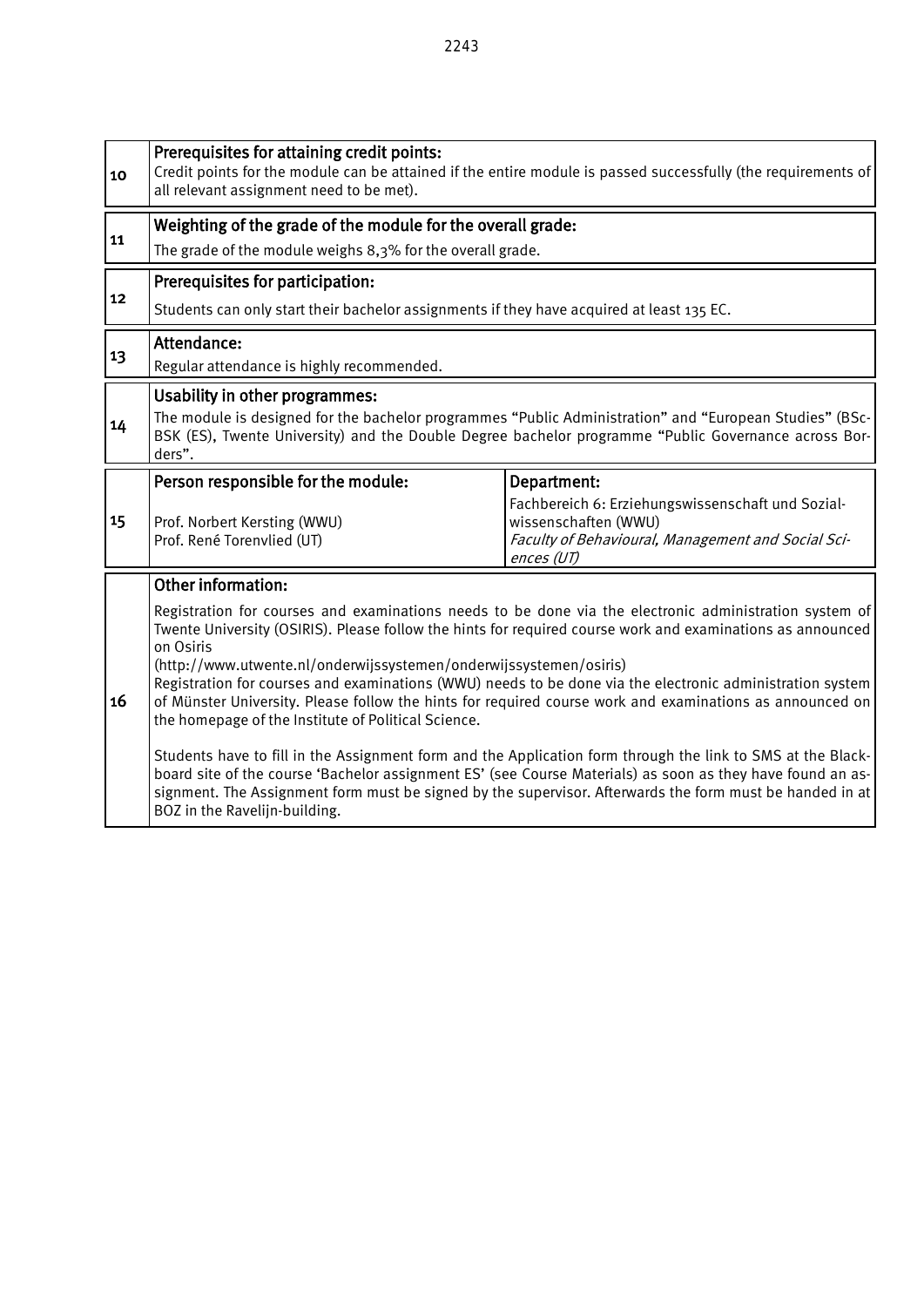| Title (German):<br>Studienabschluss (WWU/UT)          |                                                                                                                                                                                                                                                                                                                                                                                                                                                                                                                                                                                                                                                                                                                                                                                                                                                                                                                                                                                                                                                                                                                                                                                                                                                                                                                                                                                                                                                                                                                                                                                                                                                                                                                                                                                                                                                                                                                                                                                                                            |   |                                                                 |                  |                                  |                     |                |                                   |           |                      |                         |
|-------------------------------------------------------|----------------------------------------------------------------------------------------------------------------------------------------------------------------------------------------------------------------------------------------------------------------------------------------------------------------------------------------------------------------------------------------------------------------------------------------------------------------------------------------------------------------------------------------------------------------------------------------------------------------------------------------------------------------------------------------------------------------------------------------------------------------------------------------------------------------------------------------------------------------------------------------------------------------------------------------------------------------------------------------------------------------------------------------------------------------------------------------------------------------------------------------------------------------------------------------------------------------------------------------------------------------------------------------------------------------------------------------------------------------------------------------------------------------------------------------------------------------------------------------------------------------------------------------------------------------------------------------------------------------------------------------------------------------------------------------------------------------------------------------------------------------------------------------------------------------------------------------------------------------------------------------------------------------------------------------------------------------------------------------------------------------------------|---|-----------------------------------------------------------------|------------------|----------------------------------|---------------------|----------------|-----------------------------------|-----------|----------------------|-------------------------|
| Title (English):<br>Thesis Semester (WWU/UT)          |                                                                                                                                                                                                                                                                                                                                                                                                                                                                                                                                                                                                                                                                                                                                                                                                                                                                                                                                                                                                                                                                                                                                                                                                                                                                                                                                                                                                                                                                                                                                                                                                                                                                                                                                                                                                                                                                                                                                                                                                                            |   |                                                                 |                  |                                  |                     |                |                                   |           |                      |                         |
| Programme:<br><b>Public Governance across Borders</b> |                                                                                                                                                                                                                                                                                                                                                                                                                                                                                                                                                                                                                                                                                                                                                                                                                                                                                                                                                                                                                                                                                                                                                                                                                                                                                                                                                                                                                                                                                                                                                                                                                                                                                                                                                                                                                                                                                                                                                                                                                            |   |                                                                 |                  |                                  |                     |                |                                   |           |                      |                         |
| 1                                                     | Number: $3.4$<br>[x] Compulsory<br>[ ] Elective<br>Status:                                                                                                                                                                                                                                                                                                                                                                                                                                                                                                                                                                                                                                                                                                                                                                                                                                                                                                                                                                                                                                                                                                                                                                                                                                                                                                                                                                                                                                                                                                                                                                                                                                                                                                                                                                                                                                                                                                                                                                 |   |                                                                 |                  |                                  |                     |                |                                   |           |                      |                         |
| $\overline{\mathbf{2}}$                               | Cycle:                                                                                                                                                                                                                                                                                                                                                                                                                                                                                                                                                                                                                                                                                                                                                                                                                                                                                                                                                                                                                                                                                                                                                                                                                                                                                                                                                                                                                                                                                                                                                                                                                                                                                                                                                                                                                                                                                                                                                                                                                     |   | [x] every term<br>[ ] winter term<br>[ ]summer term             | <b>Duration:</b> | [x] 1 Quartile<br>[] 2 Quartiles |                     | Semester:<br>6 |                                   | EC:<br>15 |                      | Workload (hrs.):<br>420 |
|                                                       | Structure:                                                                                                                                                                                                                                                                                                                                                                                                                                                                                                                                                                                                                                                                                                                                                                                                                                                                                                                                                                                                                                                                                                                                                                                                                                                                                                                                                                                                                                                                                                                                                                                                                                                                                                                                                                                                                                                                                                                                                                                                                 |   |                                                                 |                  |                                  |                     |                |                                   |           |                      |                         |
| 3                                                     | No.<br><b>Type</b>                                                                                                                                                                                                                                                                                                                                                                                                                                                                                                                                                                                                                                                                                                                                                                                                                                                                                                                                                                                                                                                                                                                                                                                                                                                                                                                                                                                                                                                                                                                                                                                                                                                                                                                                                                                                                                                                                                                                                                                                         |   | Course                                                          |                  |                                  | EC<br><b>Status</b> |                | Contact hours<br>$(hrs. + SWH39)$ |           | Self-study<br>(hrs.) |                         |
|                                                       | 1.                                                                                                                                                                                                                                                                                                                                                                                                                                                                                                                                                                                                                                                                                                                                                                                                                                                                                                                                                                                                                                                                                                                                                                                                                                                                                                                                                                                                                                                                                                                                                                                                                                                                                                                                                                                                                                                                                                                                                                                                                         | B | 3.4) Bachelor Assignment: Thesis +<br>Defence (Bachelor circle) |                  |                                  |                     | [x] P [ ] WP   | 15<br>$(12+3)$                    |           |                      | 420                     |
| 4                                                     | Content:<br>The bachelor assignment is the final part of the Joint Bachelor's Degree Programme "Public Governance<br>across Borders". The work amounts to 15 EC.<br>The following preparatory procedure applies for the bachelor assignment:<br>Picking a subject and supervisors (from WWU and UT)<br>a)<br>Drawing up a research plan<br>b)<br>Presentation of the research proposal at a bachelor circle<br>c)<br>Conducting research<br>d)<br>The exact procedure is described within the Bachelor Thesis Guide which forms part of the Examinations<br>Regulations.<br>Students can start on their thesis research as soon as the thesis plan has been approved by the thesis<br>supervisors who need to be from WWU and UT. Students present a first research proposal in a bachelor<br>circle and are also required to discuss research proposals of other students throughout the $6th$ semester.<br>Topic, research question and scope of the bachelor thesis are to be framed in a way that students can<br>finish the assignment within 12 weeks. The student gives an account of the execution and results of the<br>bachelor assignment through a written report (bachelor thesis; language: English) and an oral presenta-<br>tion and defence (colloquium; language: English). The amount of the written report is a maximum of 25<br>pages (10,000 to 12,000 words), excluding the table of contents, appendices, list of literature etc. The<br>form of the report is as is usual in scientific and professional journals. The bachelor thesis is awarded<br>with 12 credit points.<br>The oral presentation has the form of a public presentation and takes 15-20 minutes and is followed by a<br>discussion with the audience. Because of the limited amount of time, the presentation must be concise<br>and understandable for a broad audience. The presentation is part of the bachelor colloquium/defence,<br>which altogether lasts 60 minutes. The oral defence is awarded with 3 credit points. |   |                                                                 |                  |                                  |                     |                |                                   |           |                      |                         |
| 5                                                     | <b>Acquired competences:</b><br>The objectives of the bachelor thesis have been derived from the general so-called Dublin objectives for<br>bachelor programmes. Students that have finished a bachelor programme should be able to:<br>6. show that they have knowledge of the most recent developments in their academic field;<br>use their knowledge and insights (including methodological skills) to address practical issues in<br>7.<br>their field;<br>give a well-balanced assessment of their own work, from an academic angle, from the practical<br>8.<br>side, and from the ethical perspective;<br>communicate (both orally and in writing) their ideas and insights to a mixed public;<br>9.<br>10. work independently.                                                                                                                                                                                                                                                                                                                                                                                                                                                                                                                                                                                                                                                                                                                                                                                                                                                                                                                                                                                                                                                                                                                                                                                                                                                                                    |   |                                                                 |                  |                                  |                     |                |                                   |           |                      |                         |
| 6                                                     | None                                                                                                                                                                                                                                                                                                                                                                                                                                                                                                                                                                                                                                                                                                                                                                                                                                                                                                                                                                                                                                                                                                                                                                                                                                                                                                                                                                                                                                                                                                                                                                                                                                                                                                                                                                                                                                                                                                                                                                                                                       |   | Description of electives within the module:                     |                  |                                  |                     |                |                                   |           |                      |                         |

<span id="page-63-0"></span><sup>39</sup> SWH: semester week hours (Semesterwochenstunden)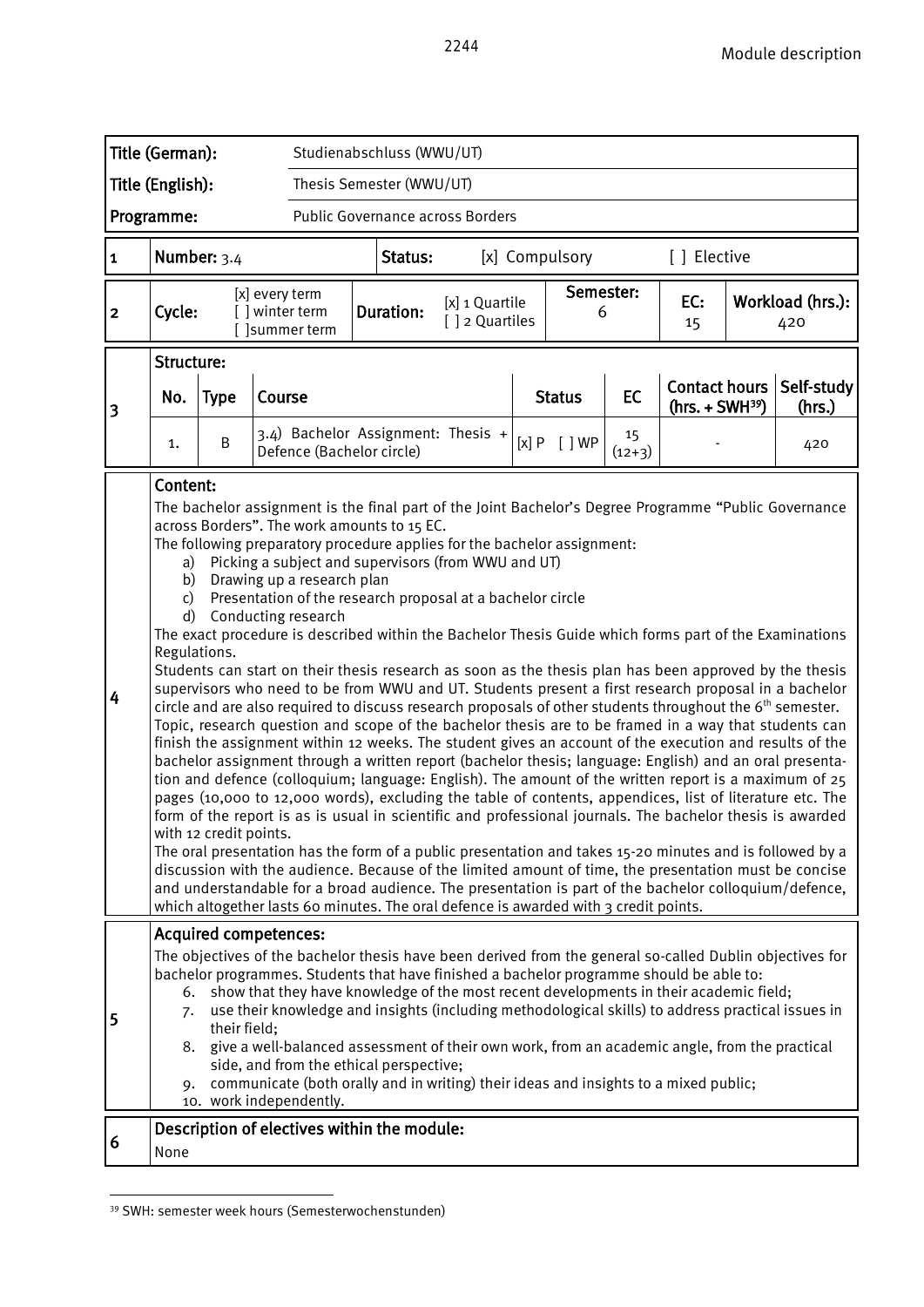|    | <b>Assessment methods:</b>                                                                                                                                                                                     |                                                                       |                     |                  |  |  |  |  |  |
|----|----------------------------------------------------------------------------------------------------------------------------------------------------------------------------------------------------------------|-----------------------------------------------------------------------|---------------------|------------------|--|--|--|--|--|
| 7  | [x] Final Examination [Modulabschlussprüfung (MAP)]<br>[] Examination [Modulprüfung (MP)]                                                                                                                      |                                                                       |                     |                  |  |  |  |  |  |
|    |                                                                                                                                                                                                                |                                                                       |                     |                  |  |  |  |  |  |
|    | [] Component Examinations [Modulteilprüfungen (MTP)]                                                                                                                                                           |                                                                       |                     |                  |  |  |  |  |  |
|    | Required performance in examinations:                                                                                                                                                                          | Weightage for over-                                                   |                     |                  |  |  |  |  |  |
|    | Quantity and form; connection to the course <sup>40</sup>                                                                                                                                                      |                                                                       | Duration/<br>length | all grade of the |  |  |  |  |  |
| 8  |                                                                                                                                                                                                                |                                                                       | module (%)          |                  |  |  |  |  |  |
|    | <b>Bachelor Thesis</b>                                                                                                                                                                                         | 10,000 to 12,000<br>words                                             | 80                  |                  |  |  |  |  |  |
|    | Oral defence                                                                                                                                                                                                   |                                                                       | 60 min. colloquium  | 20               |  |  |  |  |  |
|    | Required course work (grading optional):                                                                                                                                                                       |                                                                       |                     |                  |  |  |  |  |  |
| 9  | Quantity and form; connection to the course                                                                                                                                                                    |                                                                       |                     | Duration/length  |  |  |  |  |  |
|    |                                                                                                                                                                                                                |                                                                       |                     |                  |  |  |  |  |  |
|    | Prerequisites for attaining credit points:                                                                                                                                                                     |                                                                       |                     |                  |  |  |  |  |  |
| 10 | Credit points for the module can be attained if the entire module is passed successfully (the require-                                                                                                         |                                                                       |                     |                  |  |  |  |  |  |
|    | ments of all relevant assignment need to be met).                                                                                                                                                              |                                                                       |                     |                  |  |  |  |  |  |
| 11 | Weighting of the grade of the module for the overall grade:                                                                                                                                                    |                                                                       |                     |                  |  |  |  |  |  |
|    | The grade of the module weighs 8,3% for the overall grade.                                                                                                                                                     |                                                                       |                     |                  |  |  |  |  |  |
| 12 | Prerequisites for participation:                                                                                                                                                                               |                                                                       |                     |                  |  |  |  |  |  |
|    | Students can only start their bachelor assignments if they have acquired at least 135 EC.                                                                                                                      |                                                                       |                     |                  |  |  |  |  |  |
|    | Attendance:                                                                                                                                                                                                    |                                                                       |                     |                  |  |  |  |  |  |
| 13 | Regular attendance is highly recommended.                                                                                                                                                                      |                                                                       |                     |                  |  |  |  |  |  |
|    | Usability in other programmes:                                                                                                                                                                                 |                                                                       |                     |                  |  |  |  |  |  |
| 14 | The module is designed for the bachelor programmes "Public Administration" and "European Sudies"                                                                                                               |                                                                       |                     |                  |  |  |  |  |  |
|    | (BSc-BSK (ES), Twente University) and the Double Degree bachelor programme "Public Governance<br>across Borders".                                                                                              |                                                                       |                     |                  |  |  |  |  |  |
|    | Person responsible for the module:                                                                                                                                                                             | Department:                                                           |                     |                  |  |  |  |  |  |
|    |                                                                                                                                                                                                                | Fachbereich 6: Erziehungswissenschaft und Sozial-                     |                     |                  |  |  |  |  |  |
| 15 | Prof. Norbert Kersting (WWU)<br>Prof. René Torenvlied (UT)                                                                                                                                                     | wissenschaften (WWU)<br>Faculty of Behavioural, Management and Social |                     |                  |  |  |  |  |  |
|    |                                                                                                                                                                                                                |                                                                       |                     |                  |  |  |  |  |  |
|    | <b>Other information:</b>                                                                                                                                                                                      |                                                                       |                     |                  |  |  |  |  |  |
|    | Registration for courses and examinations needs to be done via the electronic administration system of<br>Twente University (OSIRIS). Please follow the hints for required course work and examinations as an- |                                                                       |                     |                  |  |  |  |  |  |
|    | nounced on Osiris                                                                                                                                                                                              |                                                                       |                     |                  |  |  |  |  |  |
|    | (http://www.utwente.nl/onderwijssystemen/onderwijssystemen/osiris)                                                                                                                                             |                                                                       |                     |                  |  |  |  |  |  |
| 16 | Registration for courses and examinations (WWU) needs to be done via the electronic administration<br>system of Münster University. Please follow the hints for required course work and examinations as an-   |                                                                       |                     |                  |  |  |  |  |  |
|    | nounced on the homepage of the Institute of Political Science.                                                                                                                                                 |                                                                       |                     |                  |  |  |  |  |  |
|    | Students have to fill in the Assignment form and the Application form through the link to SMS at the                                                                                                           |                                                                       |                     |                  |  |  |  |  |  |
|    | Blackboard site of the course 'Bachelor assignment ES' (see Course Materials) as soon as they have                                                                                                             |                                                                       |                     |                  |  |  |  |  |  |
|    | found an assignment. The Assignment form must be signed by the supervisor. Afterwards the form must<br>be handed in at BOZ in the Ravelijn-building,                                                           |                                                                       |                     |                  |  |  |  |  |  |

<span id="page-64-0"></span><sup>-</sup><sup>40</sup> Not applicable for final examination (Modulabschlussprüfung)

 $\mathbf{I}$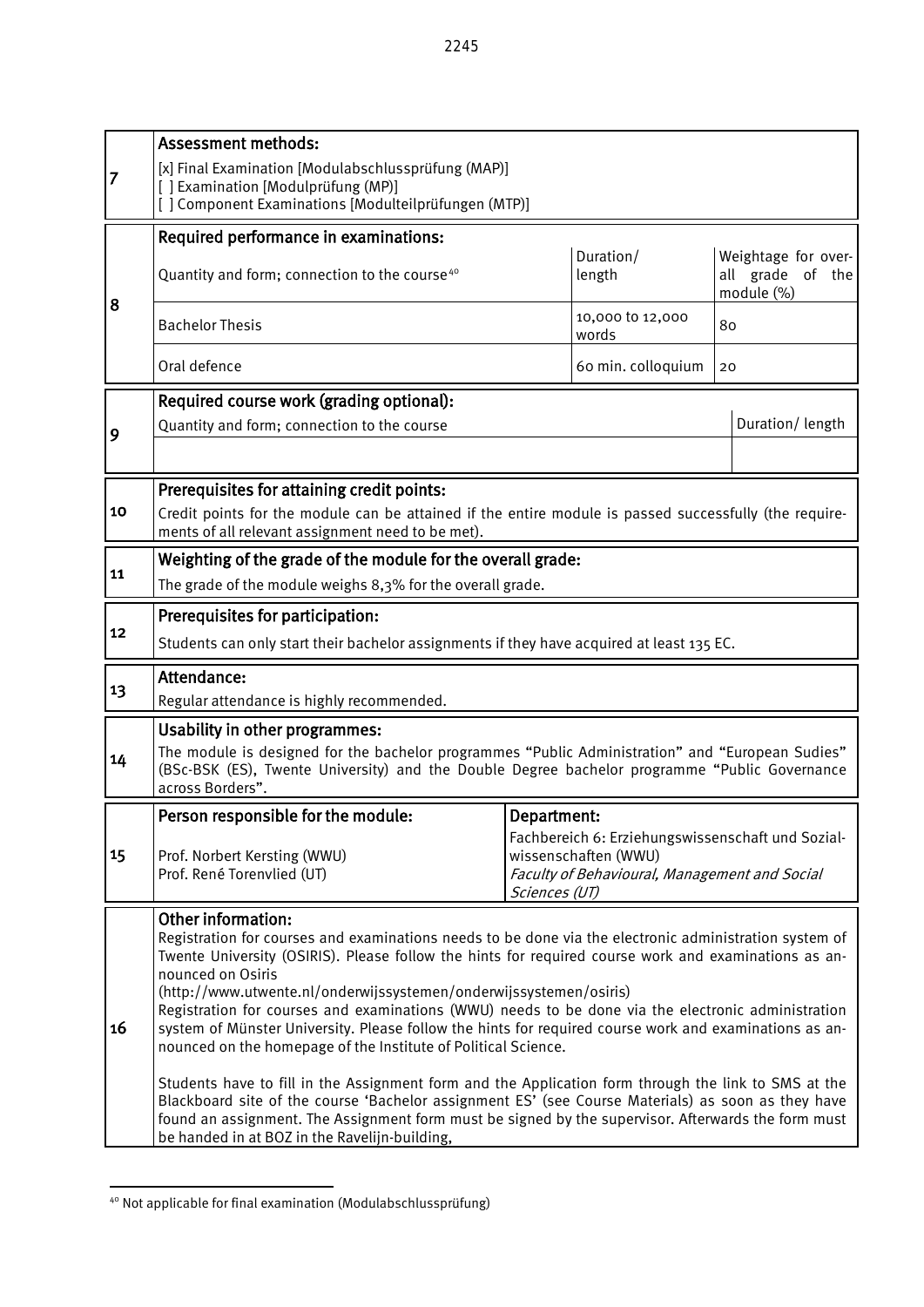# Three year international bachelor programme ES (ESB)/ Third year bachelor programme BSK-ES (Double Diploma)

From 2010 on all students have to register at the Blackboard site of the course 'Bachelor assignment ES'. There you can find all the necessary information (forms etc.)

### 1. Introduction

The bachelor thesis is in principle the final part of both Bachelor-programmes in European Studies: the three year international bachelor programme (ESB) and the third year of the bachelor programme BSK-ES (including the Double Diploma programme with Münster). The thesis amounts to 15 EC (i.e. 420 hours or 12 weeks).

Students can start on their thesis research as soon as the thesis plan has been approved by the thesis supervisors. Students that go on internships abroad (as part of the minor International Management, the minor Sustainable Development and/or their thesis research) will be able to do so as from week 9, but these students have to make sure that their thesis research plan is approved in week 7 or 8.

All ESB-students and Dutch BSK-ES-students can only start their bachelor thesis if they fulfil these requirements:

- 1.1. they have completed with success the propaedeutic exam, i.e. successfully passed from the first into the second year following § 6 par. 2 of the examination regulations.
- 1.2. they have acquired at least 135 EC.

The objectives of the bachelor thesis have been derived from the general so-called Dublin objectives for bachelor programmes<sup>41</sup>. Students that have finished a bachelor programme should be able to:

- 1. show that they have knowledge of the most recent developments in their academic field (i.c. Public Administration & European Studies);
- 2. use their knowledge and insights (including methodological skills) to address practical issues in their field;
- 3. give a well-balanced assessment of their own work, from an academic angle, from the practical side, and from the ethical perspective;
- 4. communicate (both orally and in writing) their ideas and insights to a mixed public;
- 5. work independently.

 $\overline{a}$ 

This outline describes the way this part of the programme is organised (section 2), the way of assessment, that is based on the objectives listed above (section 3), and the procedures to be followed (section  $\Delta$ ). Section 5 is only relevant for the students of the BK-ES Double Diploma programme. It explains the procedure to receive both your Dutch and German diploma.

<span id="page-65-0"></span><sup>41</sup> This English outline is based on the Dutch version which deals with these objectives at greater length.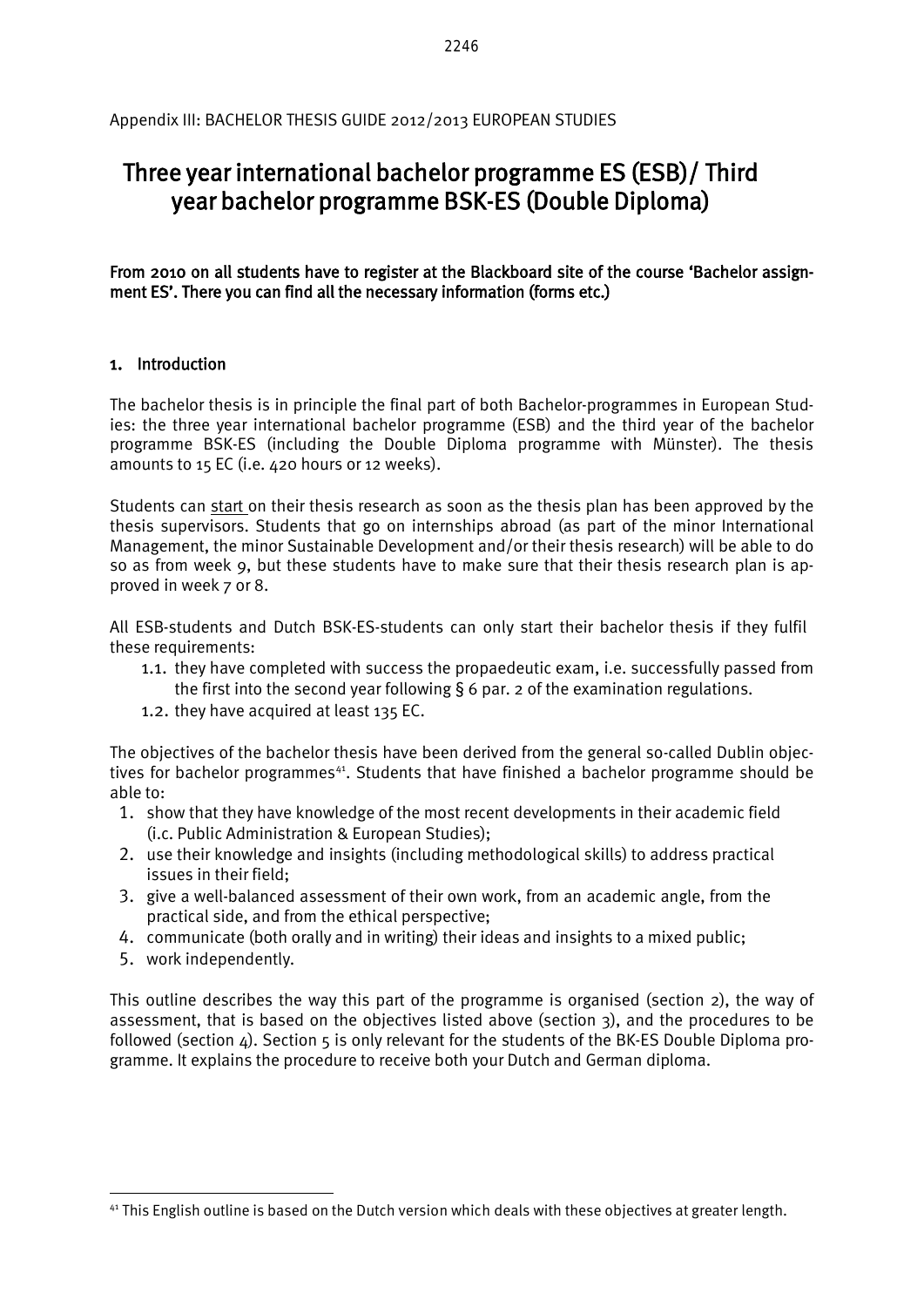### 2. Organization

#### 2.1. Thesis subjects

Subjects for thesis research can be supplied in various ways:

- internally, by professors of UT (and WWU for the BSK-ES Double diploma);
- externally, by governments, businesses or other organisations;
- by the student him/herself:

Moreover, the thesis research can be combined with research done within the framework of the minor International Management or the minor Sustainable Development.

In order to facilitate students a subject database will be developed for students of European Studies specifically. The database will be operational as from week 49 (and is accessible from the CES-site:

[http://www.mb.utwente.nl/ces/ba-dd/Writing%20your%20Bachelor%20thesis/\)](http://www.mb.utwente.nl/ces/ba-dd/Writing%20your%20Bachelor%20thesis/). It can also be found on the Blackboard site of the bachelor thesis 'Bachelor assignment ES'.

Students that are aiming for external subjects/internships should take proper initiatives for it themselves. CES staff can help them, provided that they:

- have already picked an organisation;
- provide the name, telephone number and e-mail address of the person to contact within that organisation (no general contact information!);
- come up with one or two alternative subjects;
- come up with a brief curriculum vitae.

In deciding whether a thesis subject is suited for thesis research the following aspects will be taken into account:

- Does the subject enable the student to show that he/she meets the overall programme objectives (listed in the introduction)?
- Can the research be finished within 420 hours?
- Is it relevant in an academic sense, i.c. relevant to European Studies?
- Is it relevant in a practical/empirical sense, i.c. relevant to practical issues of European integration and governance?

For students that want to combine the International Management minor field study or the Sustainable Development minor field study with their bachelor thesis, it is important that they realise beforehand that in principle they have to come up with two theses:

- A minor thesis in the field of International Management Sustainable Development, which will be assessed by the staff that offers these minors;
- A Bachelor thesis (assessed by the Bachelor thesis supervisors) that has sufficient 'European' content. These students will have to explicitly link their minor thesis findings to Europe and/or the EU. In most cases it will be possible to do so by simply formulating questions that follow-up on or are related to the minor research like: What are the implications for the EU's policy? Or: What lessons can be drawn for the EU? Or: What does this mean to the relationship of the EU with other countries?<sup>[42](#page-66-0)</sup>

Bachelor theses that are extended versions only of the minor thesis will not do, as we cannot give you double credits for the same piece of work. It is however possible, after consent of your supervisors, to come up with a combined thesis that covers both the minor research questions and the bachelor thesis research questions.

#### 2.2. Workplace and internships, costs

<span id="page-66-0"></span><sup>&</sup>lt;sup>42</sup> If you have problems formulating such follow-up questions, simply go through the issues covered in the core courses of European Studies, and something interesting is bound to come up.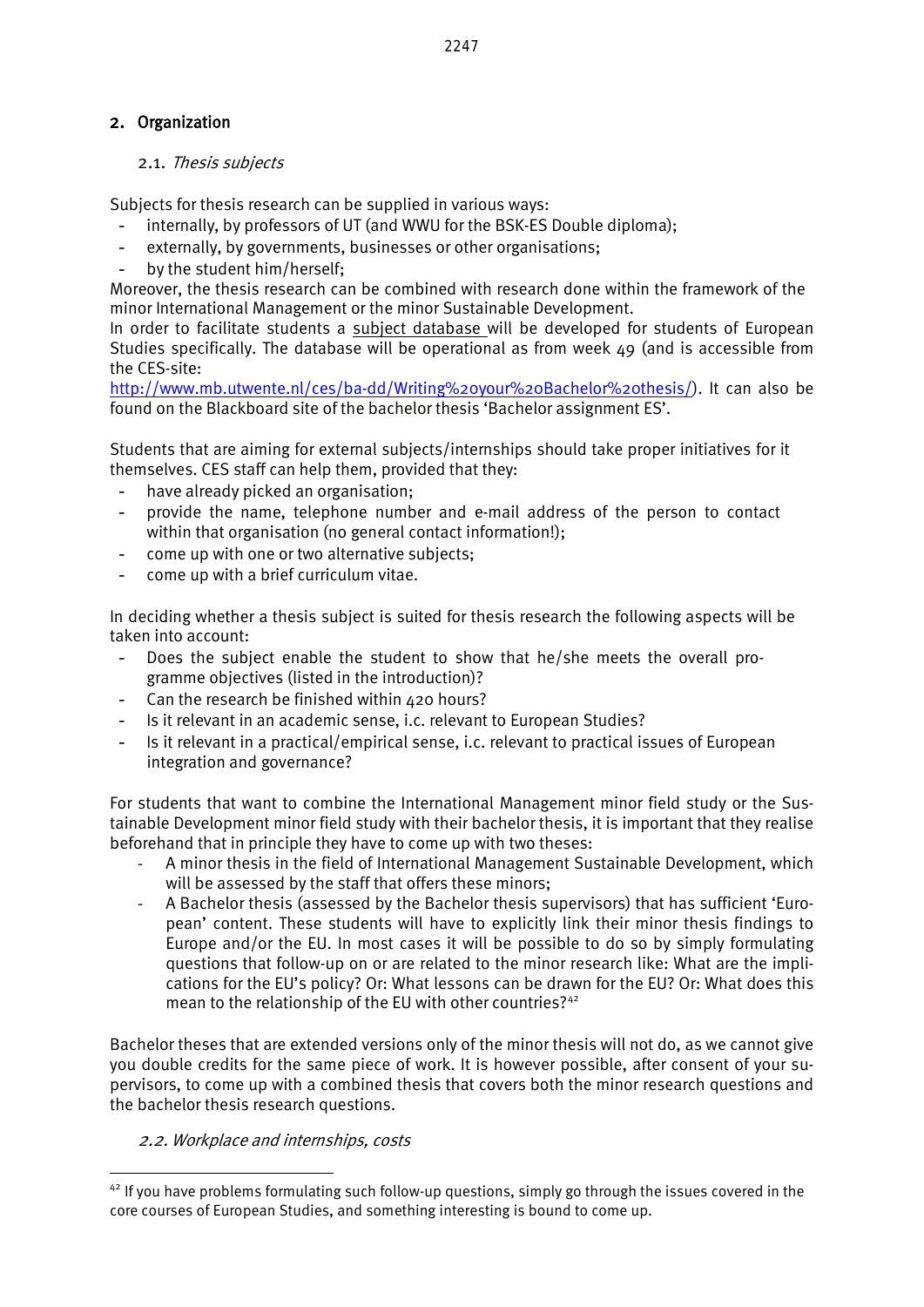The actual place where the thesis research is conducted can also vary, and can include an internship (in the Netherlands or Germany, or in a foreign country). Neither UT nor WWU will deal with your legal status as an employee (salary, insurance et cetera). Neither will we reimburse you any of the (travel) costs you make as part of your research. There is however a collective travel insurance scheme<sup>43</sup>.

### 2.3. Supervision

The Bachelor's assignment is not supervised by a single responsible instructor; instead, a Bachelor's committee is assembled (two supervisors) for each assignment. The Bachelor's committee for the Double Diploma of the University of Twente and the Westfälische Wilhelms-Universität Münster consists of lecturers from both universities. The Bachelor's assignment is evaluated on an individual basis. The Bachelor's assignment tests the student's competence in the integrated application of the knowledge, comprehension and skills covered in the study units. The Examination Board prescribes an evaluation checklist to help ensure the quality of the evaluation (see appendix 2).

If the minor thesis and the bachelor thesis are combined, students will be supervised by a twoperson-committee, consisting of the minor supervisor and the European Studies supervisor. It is up to them to decide whether you write a combined thesis or two separate ones. In most cases the organisation that offers an internship also offers an (external) supervisor that will cooperate with the internal supervisors. If an internship is done abroad, it is compulsory to have an external supervisor. The external supervisor will act as sparring partner, will make sure that you will be properly introduced in the organisation, will provide the information you need to do your thesis research, and will advise the internal supervisors in the end regarding the assessment of the bachelor thesis. In all cases, the internal supervisors are responsible for the final assessment of the thesis.

### 2.4. Preparatory course

For the programme ESB in addition to the bachelor thesis the preparatory course 'Research proposal bachelor thesis' (course code 194128080) is included in the curriculum. Students for the programme BSK-ES (including the Double Diploma programme) are advised to do this preparatory course as an optional course. If they do not choose do to follow this preparatory course the research plan must be made within the 15 EC available for the ES-bachelor thesis under supervision of the examiners.

### 2.5. Written and oral report

 $\overline{a}$ 

The student gives an account of the execution and results of the bachelor assignment through a written report (bachelor thesis) and an oral presentation. The amount of the written report is a maximum of 25 pages (about 10.000 words), excluding the table of contents, appendices, list of literature etc. The form of the report is as is usual in scientific and professional journals. The oral presentation has the form of a public presentation and takes 15-20 minutes and is followed by questions from the supervisors and a discussion with the audience. Because of the limited amount of time (about 60 minutes), the oral presentation must be concise and understandable for a broad audience. The presentation is part of the bachelor colloquium.

<span id="page-67-0"></span><sup>43</sup> See the manual MB-Bachelor programs going abroad for more information on internships in a foreign country and<http://www.utwente.nl/internationaloffice/practical/travelinsurance/> for more information on insurances.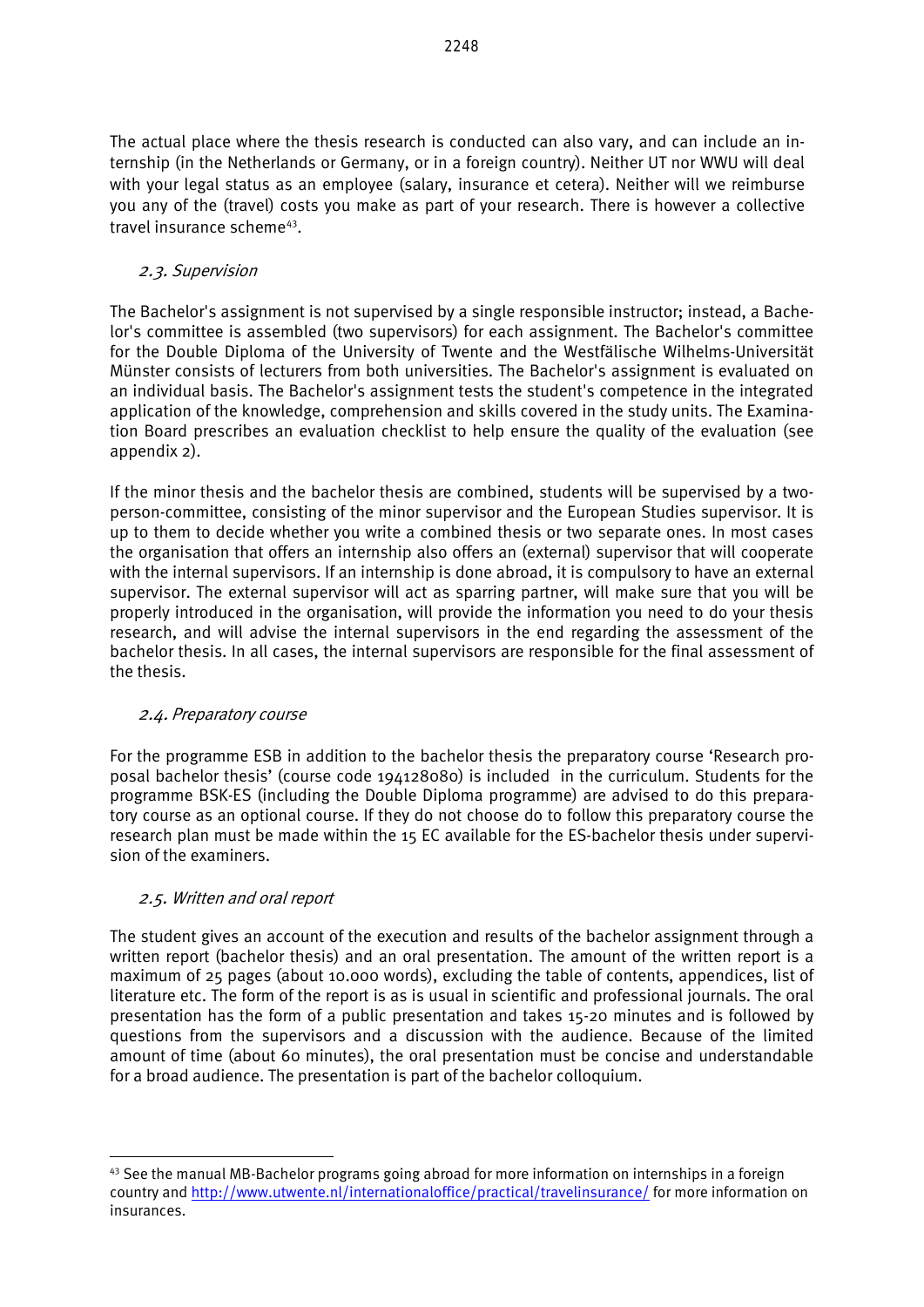#### 2.6. Bachelor colloquium

The presentation takes place in the form a colloquium. This is a concise public presentation of 15-20 minutes. The oral presentation is followed by questioning by the supervisors and a discussion with the audience, which is led by the supervisors (examiners). If all requirements for the bachelor programme are met, the bachelor diploma is conferred at the colloquium. To be able to make sure that during the graduation all administrative requirements have been met, it is necessary to inform the Educational Office (BOZ) in time – at least 15 working days before – on the desired graduation date.

### 3. Assessment

The assessment of the bachelor thesis will be based on three aspects:

- a) The thesis as such. Obviously, this is the most important aspect. The assessment will include both the academic content of the thesis ('matter') as its merits as a means of communication ('form'). The thesis has to be written in English;
- b) The way the thesis research has been conducted ('process');
- c) The final colloquium which will consist of a 15-20 minutes presentation of the research, followed by discussion. The colloquium is public, and the audience will be made up of fellow-students, family, and the thesis supervisors.

The assessment will be done by the internal supervisors, if necessary taking into account the opinion of the external supervisor, if any. The final responsibility and the decision power however rests with the internal supervisors (examiners).

The mark will be given in whole points, on a scale from 0 to 10. The bachelor programme can only be finished after receiving a mark of 6 or more for the bachelor thesis (no marks lower than 6 are allowed for the thesis). Students are admitted to their colloquium only if assessment points a. and b. (matter, form, process) are expected to merit a minimum mark of 6, based on the draft thesis. A complete list of the assessment criteria can be found in appendix 2.

In case the minor thesis and bachelor thesis are combined, there is still a separate assessment of the thesis by the minor supervisor and the ES supervisor, which could lead to different marks for the same thesis because of differences in assessment criteria.

### 4. Procedure

In order to finish you have to go through the following steps:

| <b>Step</b>                                                         | Statement needed     |  |  |
|---------------------------------------------------------------------|----------------------|--|--|
| A. Pick a subject and (internal) supervisors                        |                      |  |  |
| B. Draw up a research plan, discuss it with the supervisors         |                      |  |  |
| C. Conduct your actual research                                     | Starting statement   |  |  |
| D. Hand in the draft thesis to (internal) supervisors, get feedback |                      |  |  |
| and revise the thesis                                               |                      |  |  |
| E. Final revision of the thesis                                     | Colloquium statement |  |  |
| F. Colloquium                                                       |                      |  |  |

From 2010 on students have to fill in the Assignment form and the Application form through the link to SMS at the Blackboard site of the course 'Bachelor opdracht ES' (see Course Materials) as soon as you have found an assignment. The Assignment form must be signed by the first supervisor. Afterwards the form must be printed out and handed in in the Ravelijn-building at BOZ (Educational Office).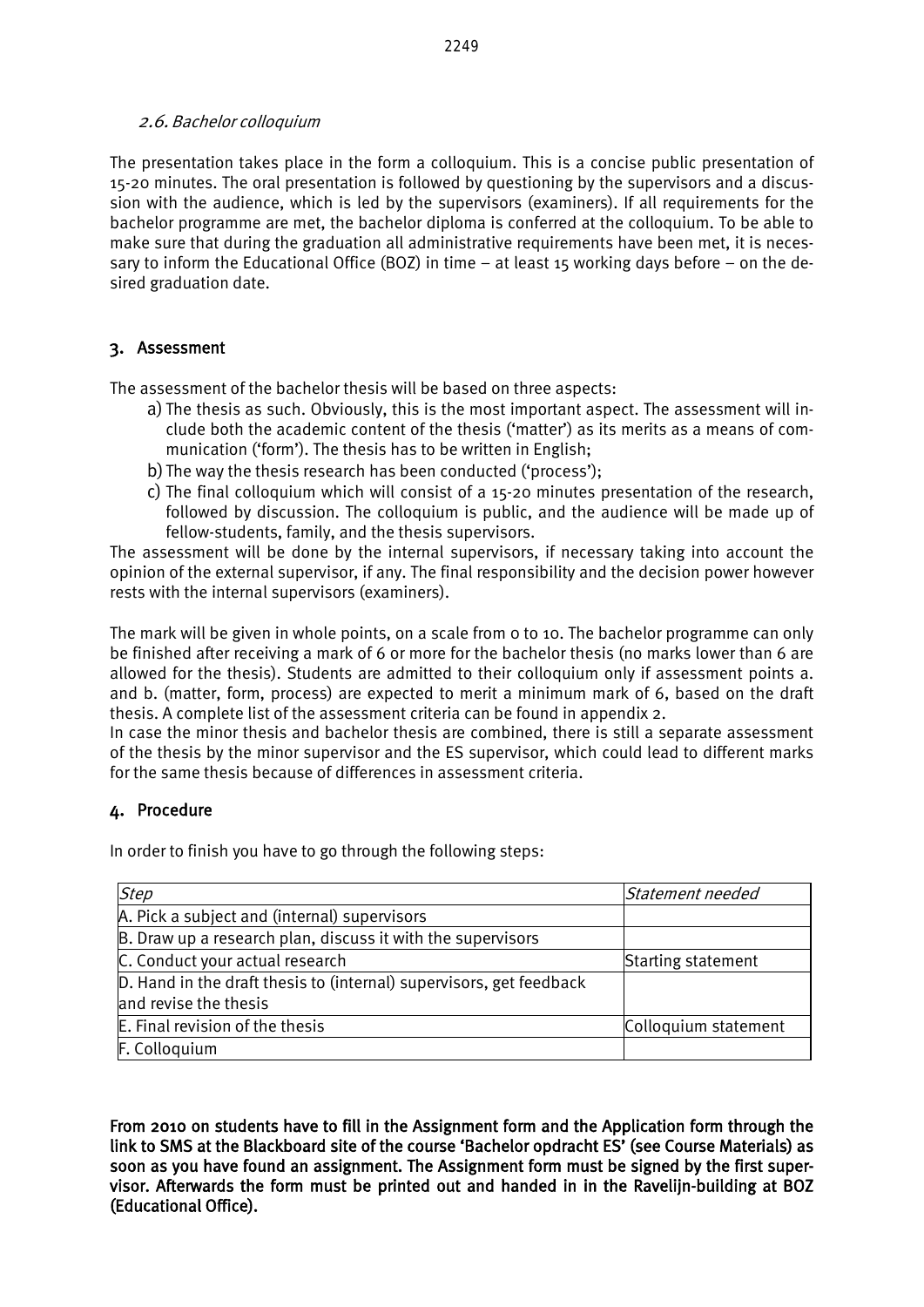#### STEP A

You can start with this step right away. Actually, it does make sense to start well in time with finding a thesis subject and supervisors. You can contact organisations or professors yourself, but you can also use the BA-ES subject database (as from the end of November 2012).

#### STEP B

The research plan has to include:

- Personal details (name, student#, address, telephone, e-mail et cetera)
- Brief abstract of the research proposal
- Background of the research (what problem is involved?, why is it interesting to do research on that problem?)
- Objectives of the research (academic, practical)
- Central question the research addresses, followed by sub-questions
- Overview of the literature that will be used (with a list of references at the end of the plan)
- Discussion of the main methodological choices (how will the research be conducted, and why? What data will be used?)
- Preliminary contents of the thesis (chapters, paragraphs)
- Detailed planning over the 10,5 weeks involved.

Please bear in mind that your bachelor thesis is very similar to (but larger than) the papers you have written for the core courses in European studies, so please use our European Studies guide on Writing Papers (available on the CES-site). Moreover, it is advisable to also have a look at the –also highly similar – structure for research proposals used by the minors.

The research plan has to be discussed with your supervisors. In general, make sure that you make an appointment well in time, and make sure that your supervisors have sufficient time to read your documents. Incorporate such 'delays' in your initial planning!

Your supervisors will decide whether the research qualifies as Bachelor-ES thesis research, taking into account the criteria listed in appendix 2. Moreover they will assess the feasibility of your plan. It is possible that you need to revise your initial research plan. When the supervisors are satisfied with your plan, together you must fill out two forms (Assignment form and Application form) at the link to the SMS-system at the Blackboard-site.

#### STEP C

It is obligatory to discuss your research with your supervisors during step A and D, but most likely you may need more input from their side. Establish a workable engagement with your supervisors, especially when you conduct your research abroad.

#### STEP D

Make sure that your draft thesis is complete from cover to cover, because at this stage you probably do not want to be confronted with any delays. Also make sure that you and your supervisors agree on what needs to be done in terms of revision.

This step should be concluded by the signing by the supervisors of the Colloquium statement. Moreover you should pick a date/time for your colloquium. It may be advisable to pick a preliminary date together with your supervisors at an earlier stage. Please bear in mind that at UT we have an academic recess that runs from the end of June 2013 to the end of August 2013. Sometime in between these dates your supervisors are likely to enjoy their holidays.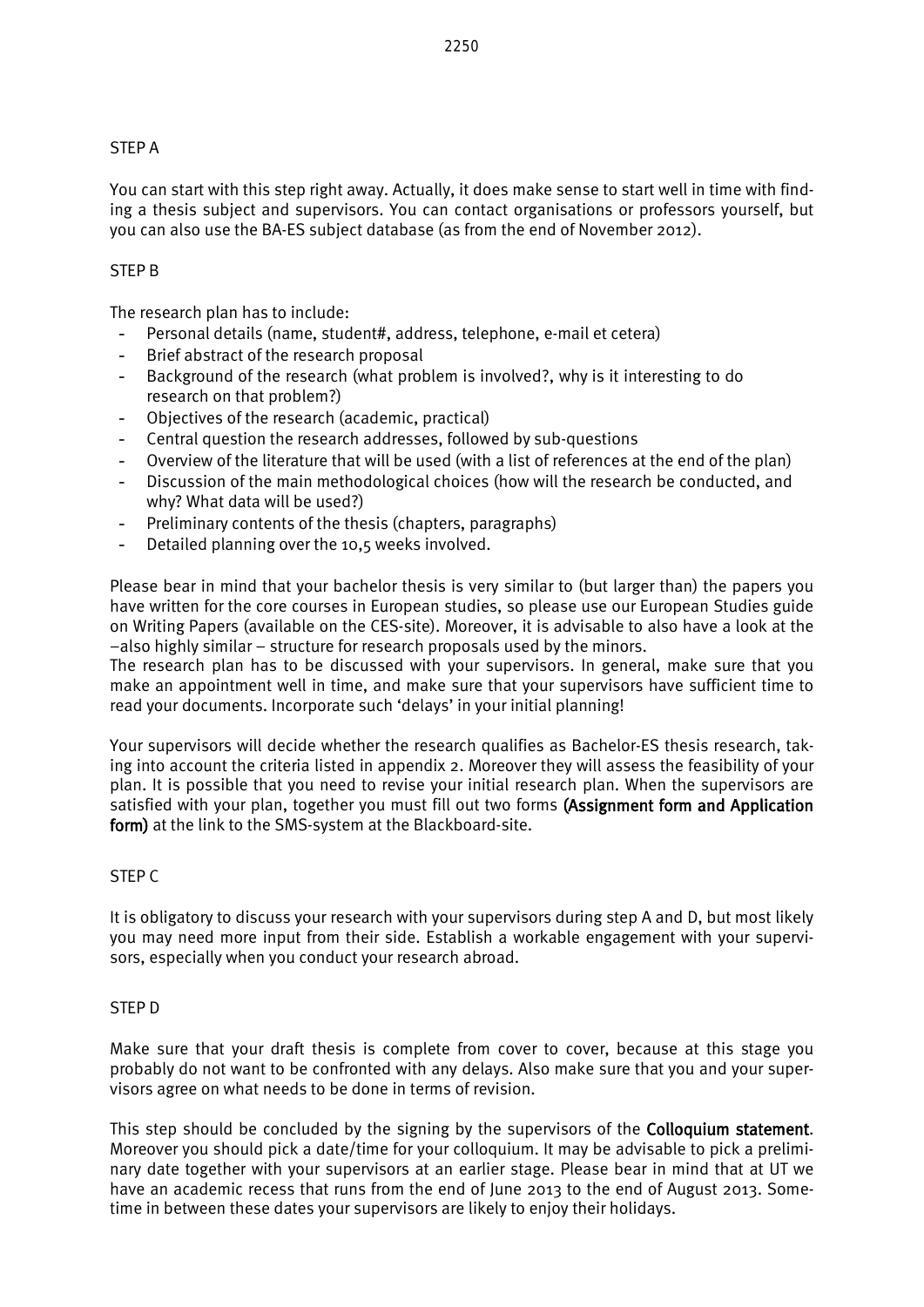You hand in your Colloquium statement at BOZ and inform them of the planned colloquium date. If you have completed all other parts of the bachelor programme, BOZ will arrange a venue for you to hold your colloquium and will make the necessary announcements. You must inform BOZ at least 3 WEEKS (15 working days) in advance of your colloquium date.

### STEP E

In the meanwhile you can work on the final version of your thesis. Ultimately ONE WEEK (which means 5 working days) before the colloquium you have to hand in paper copies of the final report to your internal supervisors. You also have to send a digital version of your thesis to: [scrip](mailto:scripties_mb@mb.utwente.nl)[ties\\_mb@mb.utwente.nl](mailto:scripties_mb@mb.utwente.nl)

### STEP F

Finally you will be preparing your presentation and defence of the thesis at the colloquium.

### 5. Procedure to receive your Dutch and German diploma (BSK-ES Double Diploma)

German Students must hand over their study results from Münster to BOZ before the colloquium and must send their study results and a copy of the Dutch diploma to the administration in Münster themselves after the colloquium OR hand these over in Twente to BOZ who will send it to Muenster for you.

### Criteria and assessment of the thesis plan

#### Criteria:

The thesis plan includes:

- a short summary of the plan
- objective: a short and clears description of the goals of the research or the design (scientific and societal interest)
- a sharply formulated research question and possible sub-questions
- approach/strategy
	- which theories are used for the answer of the research question and the subquestions
	- which data are used for the answer
	- which research methods and techniques are used
	- iustification of the choices made
- the expected end results
- time planning and time expenditure: an estimation of the time needed for the different activities, provided with dates and products/results to be delivered.
- a list of literature consulted (or eventually to be consulted)

#### Assessment:

The thesis plan or design plan is formally assessed at its feasibility. Especially the following points are taken into account:

- 1. is the objective clear
- 2. are the research question and the sub-questions clear (what is and what isn't included in the research and how is this motivated)
- 3. does the answer to the research question contribute to the objective (relevance)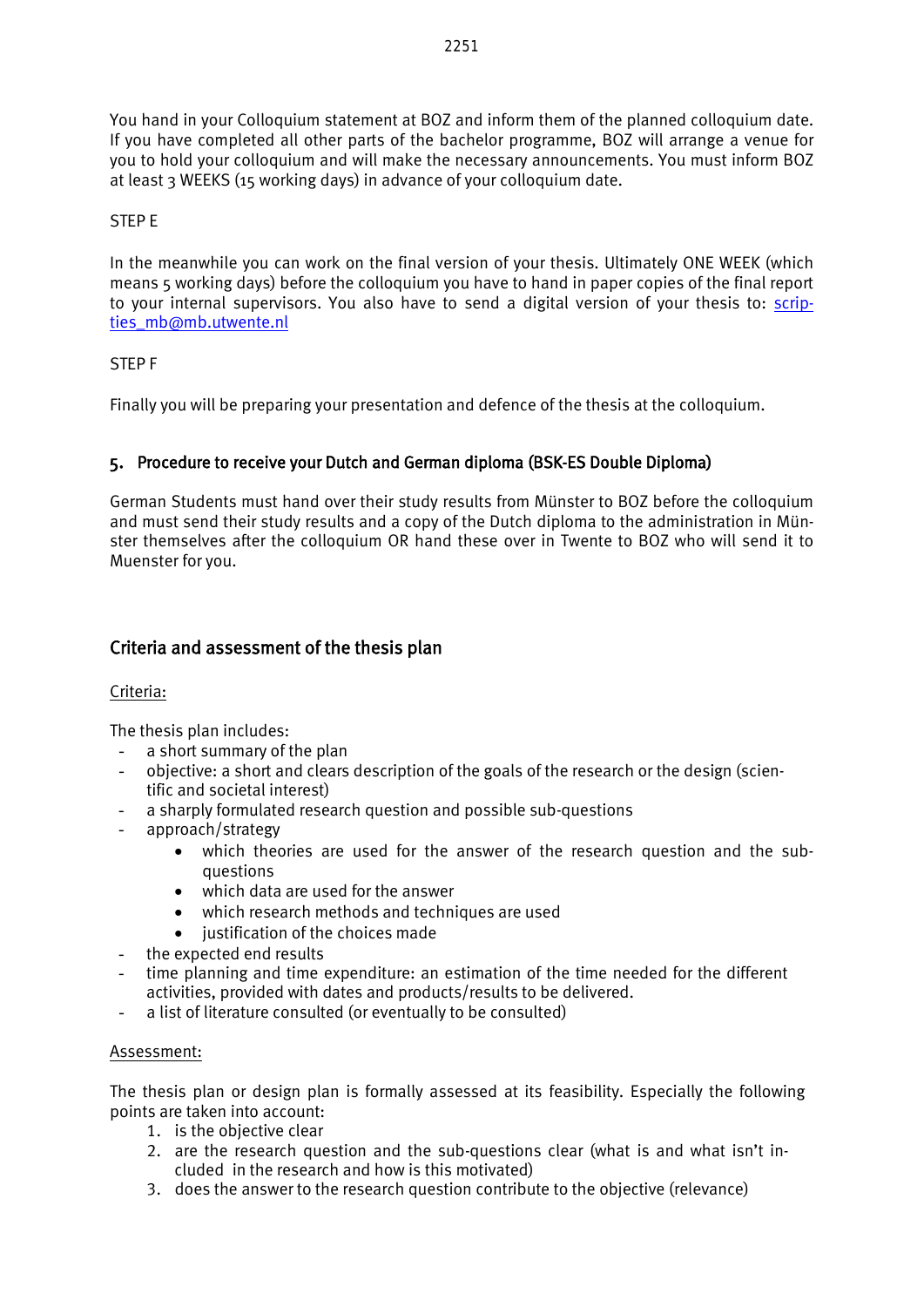- 5. are the theories useful for answering the research-question; have alternative possibilities been considered; are choices motivated
- 6. are the right data collected for answering the research-question; are all data to be collected necessary for the answer; has a realistic estimation been made for the time needed and the possibilities for the data-collection
- 7. is it clear why is chosen to use certain methods; are the right methods chosen for answering the research question
- 8. is the expected end result feasible
- 9. is the time planning feasible
- 10. is the relevant literature used for answering the research question

# Criteria for the assessment of the thesis

The official bachelor thesis assessment form can be found on the CES-site and on Blackboard: <http://www.utwente.nl/mb/ces/ba-dd/Writing%20your%20Bachelor%20thesis/>

## Identifying the research problem

The student has demonstrated that he/she is capable of formulating a relevant research problem for a relatively simple research or design assignment under supervision, including research and/or design questions and a corresponding strategy or general line of approach. He/she has provided argumentation for the choices made, based on an identification of the objective, the core problem and the relevant solution parameters on the one hand and the theory and/or empirical considerations on the other hand.

# Literature review & theoretical/conceptual framework

The student has demonstrated that he/she is capable of compiling a number of conventional scientific and professional sources which are relevant to the assignment and of studying them critically. The student has also demonstrated that he/she is capable of constructing a theoretical and conceptual framework through proper use of theories, models and concepts which he/she has selected and which are relevant to the field in question. This framework enables the research question to be accentuated in a clearly structured and manageable manner. In doing so, he/she has incorporated aspects of the latest developments in the field.

### Research design/approach to problem

The student has demonstrated that he/she is capable of drawing up an action plan for carrying out the (design oriented) research under supervision. In doing so, he/she has made critical use of existing conceptual frameworks and standard operationalization methods. The student has provided adequate argumentation for the approach selected and has ensured that it follows logically from the research problem and the theoretical framework.

# Data collection and data analysis and/or design and validation of the design

The student has demonstrated that he/she is capable of handling the instruments for data collection and analysis in a valid and reliable manner with a degree of supervision resulting in a data set and corresponding analysis results which enable him/her to answer the research questions and/or: The student has demonstrated that he/she can adequately handle the instruments for designing, selecting and validating solutions with a degree of supervision, resulting in a design for the solution to the problem which meets the set specifications/requirement.

# Conclusions and recommendations

The student has demonstrated that he/she is capable of describing research and design results and of relating them to the research problem, the research or design questions and the relevant literature. The student has also demonstrated the ability to reflect critically on the strengths and weaknesses of the research carried out and, when forming an opinion of the results, to give due consideration to the scope for generalization on the one hand and the social, societal and/or ethical as-